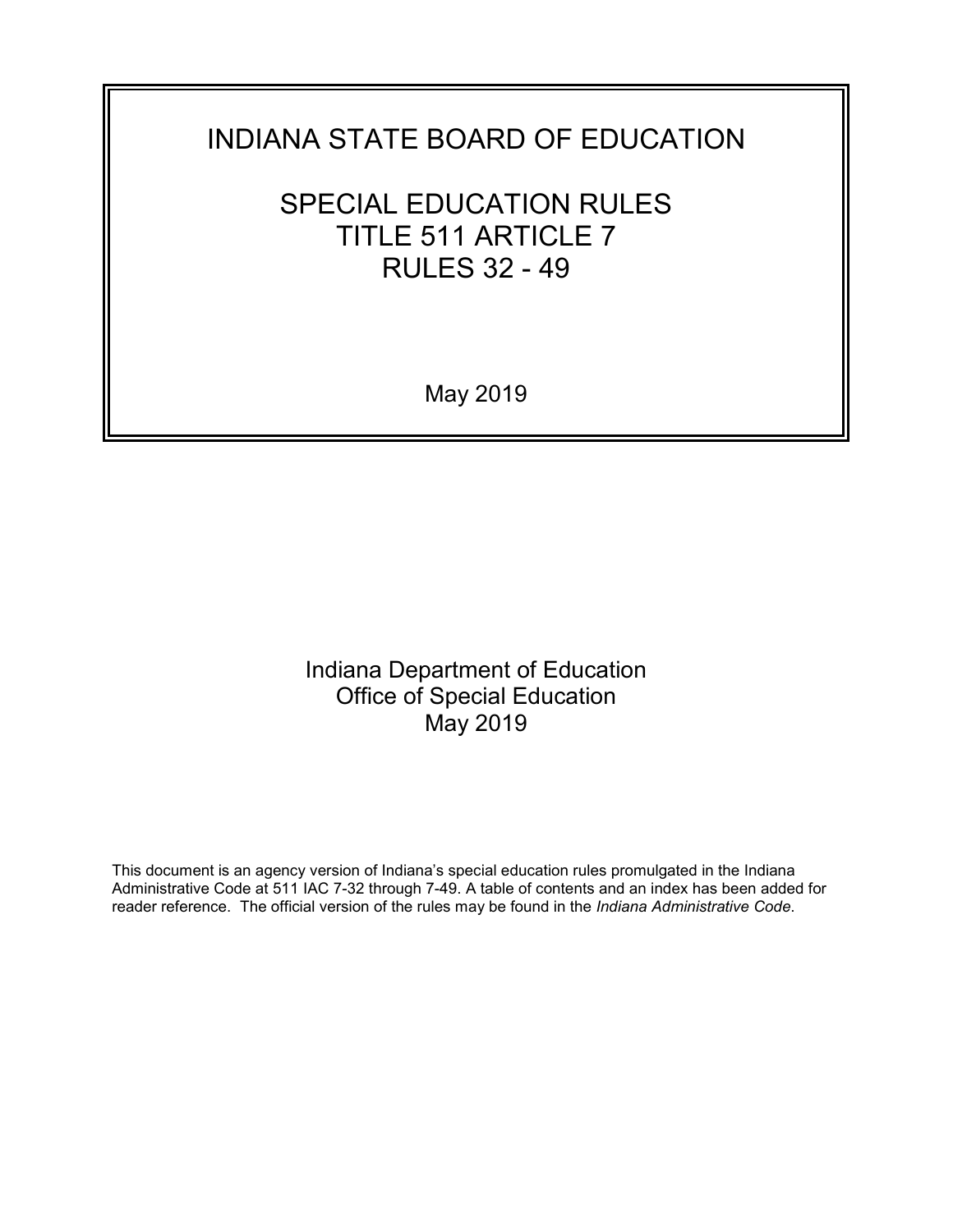This document may be obtained on the Internet by accessing the Indiana Department of Education's website:

[www.doe.in.gov](http://www.doe.in.gov/)

Once you access the website, go to the Site Map search box, type in Article 7, click on the link to Laws/Rules/Interpretations, and select English or Spanish.

This document is also available in Large Print. Braille versions of Article 7 will be made available upon request.

 $\overline{\phantom{a}}$  , where  $\overline{\phantom{a}}$  , where  $\overline{\phantom{a}}$  ,  $\overline{\phantom{a}}$  ,  $\overline{\phantom{a}}$  ,  $\overline{\phantom{a}}$  ,  $\overline{\phantom{a}}$  ,  $\overline{\phantom{a}}$  ,  $\overline{\phantom{a}}$  ,  $\overline{\phantom{a}}$  ,  $\overline{\phantom{a}}$  ,  $\overline{\phantom{a}}$  ,  $\overline{\phantom{a}}$  ,  $\overline{\phantom{a}}$  ,  $\overline{\phantom{a}}$  ,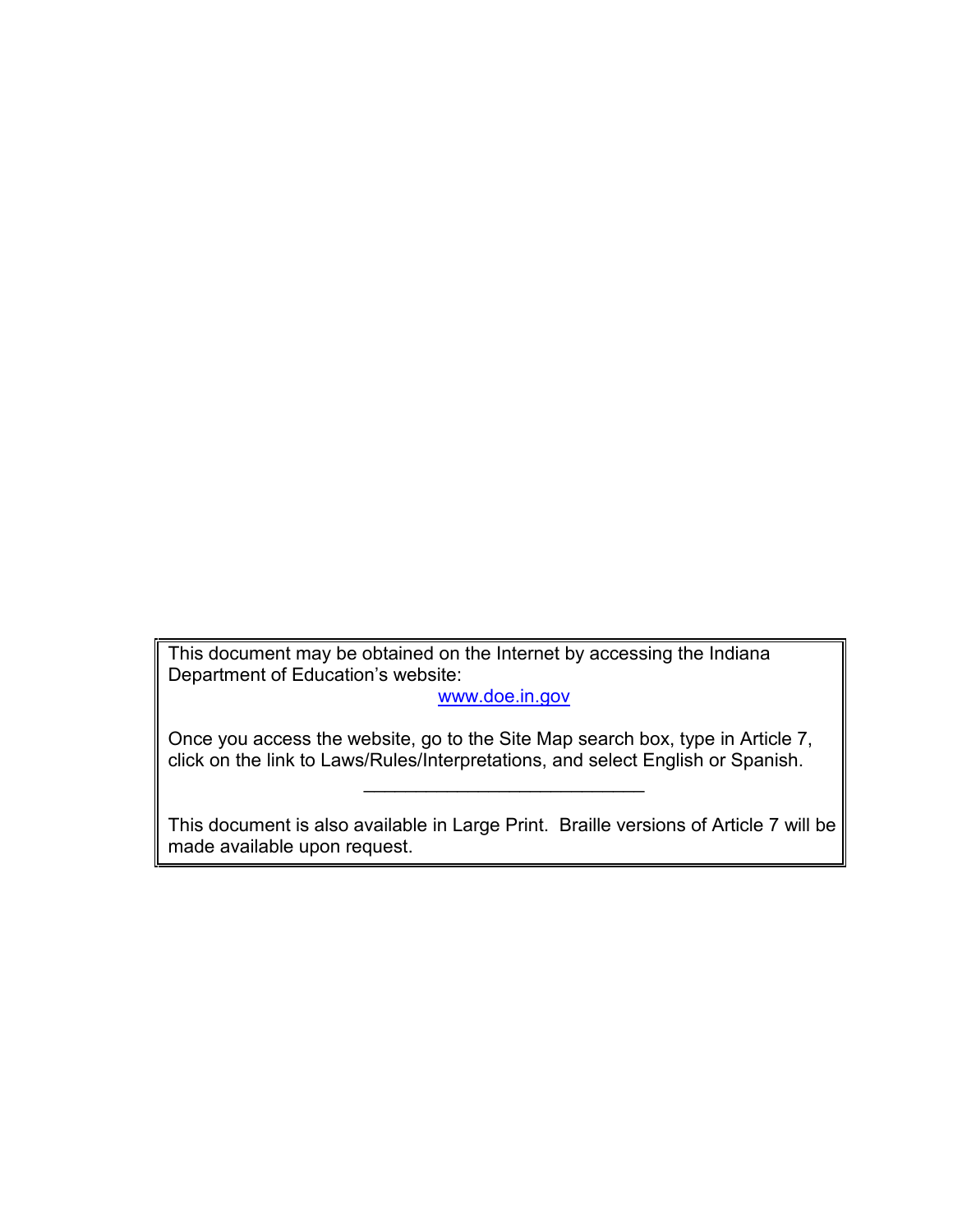## **TABLE OF CONTENTS**

| <b>RULE 32</b> |                                                                              |  |
|----------------|------------------------------------------------------------------------------|--|
| <b>RULE 33</b> | <b>GENERAL PROVISIONS</b>                                                    |  |
|                |                                                                              |  |
|                | Public schools' special education programs;                                  |  |
|                |                                                                              |  |
|                | Other public agencies' special education                                     |  |
|                |                                                                              |  |
|                |                                                                              |  |
| <b>RULE 34</b> | <b>NONPUBLIC SCHOOLS OR FACILITIES</b>                                       |  |
|                | Special education and related services for parentally-placed                 |  |
|                |                                                                              |  |
|                |                                                                              |  |
|                | Educational evaluations for parentally-placed nonpublic                      |  |
|                | school students attending nonpublic schools                                  |  |
|                |                                                                              |  |
|                | Consultation with nonpublic school representatives and                       |  |
|                |                                                                              |  |
|                | Decisions regarding services provided by the public                          |  |
|                |                                                                              |  |
|                |                                                                              |  |
|                |                                                                              |  |
|                | Requirements pertaining to services, location of services,                   |  |
|                |                                                                              |  |
|                | Property, equipment, and supplies for the benefit                            |  |
|                |                                                                              |  |
|                | Reimbursement for parent's unilateral enrollment of a student in a nonpublic |  |
|                | school or facility when the public agency's provision of a free appropriate  |  |
|                |                                                                              |  |
| <b>RULE 35</b> | PROGRAM PLANNING AND EVALUATION                                              |  |
|                |                                                                              |  |
|                |                                                                              |  |
|                |                                                                              |  |
| <b>RULE 36</b> | <b>GENERAL ADMINISTRATIONS OF PROGRAMS</b>                                   |  |
|                |                                                                              |  |
|                |                                                                              |  |
|                | Elementary and secondary instructional day; school                           |  |
|                |                                                                              |  |
|                |                                                                              |  |
|                |                                                                              |  |
|                | Instructional curricula, materials, equipment, and                           |  |
|                |                                                                              |  |
|                |                                                                              |  |
|                |                                                                              |  |
|                |                                                                              |  |
|                |                                                                              |  |
| <b>RULE 37</b> | <b>PROCEDURAL SAFEGUARDS</b>                                                 |  |
|                |                                                                              |  |
|                |                                                                              |  |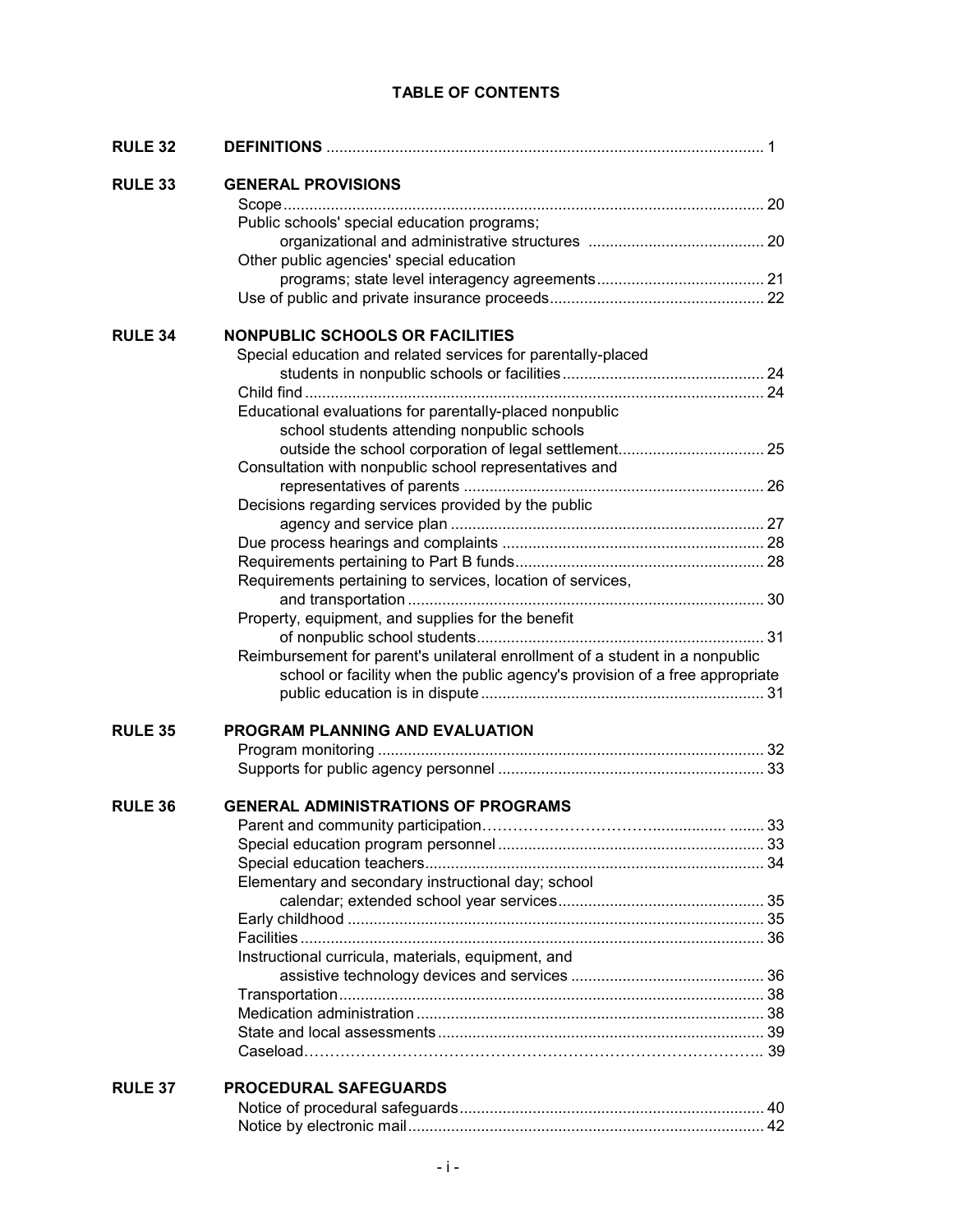| <b>RULE 38</b> | <b>CONFIDENTIALITY OF INFORMATION</b>                          |  |
|----------------|----------------------------------------------------------------|--|
|                |                                                                |  |
|                |                                                                |  |
|                | Confidentiality safeguards in the collection,                  |  |
|                | maintenance, and destruction of educational records  48        |  |
| <b>RULE 39</b> | <b>EDUCATIONAL SURROGATE PARENTS</b>                           |  |
|                | Method for determining whether a student needs                 |  |
|                |                                                                |  |
|                |                                                                |  |
| <b>RULE 40</b> | <b>IDENTIFICATION AND EVALUATION</b>                           |  |
|                |                                                                |  |
|                | Comprehensive and coordinated early intervening services 51    |  |
|                |                                                                |  |
|                | Initial educational evaluation; public agency written          |  |
|                |                                                                |  |
|                |                                                                |  |
|                |                                                                |  |
|                |                                                                |  |
|                |                                                                |  |
| <b>RULE 41</b> | <b>ELIGIBILITY CRITERIA</b>                                    |  |
|                |                                                                |  |
|                |                                                                |  |
|                |                                                                |  |
|                |                                                                |  |
|                |                                                                |  |
|                |                                                                |  |
|                |                                                                |  |
|                |                                                                |  |
|                |                                                                |  |
|                |                                                                |  |
|                |                                                                |  |
|                |                                                                |  |
|                |                                                                |  |
| <b>RULE 42</b> | DETERMINATION OF SPECIAL EDUCATION SERVICES                    |  |
|                |                                                                |  |
|                |                                                                |  |
|                |                                                                |  |
|                | Written notice before initial case conference                  |  |
|                |                                                                |  |
|                | Developing an individualized education program;                |  |
|                |                                                                |  |
|                |                                                                |  |
|                |                                                                |  |
|                | Review and revision of the individualized education program 84 |  |
|                | Least restrictive environment and delivery                     |  |
|                |                                                                |  |
|                | Instruction for student at student's home                      |  |
|                |                                                                |  |
|                | Instruction for students with injuries and                     |  |
|                |                                                                |  |
|                |                                                                |  |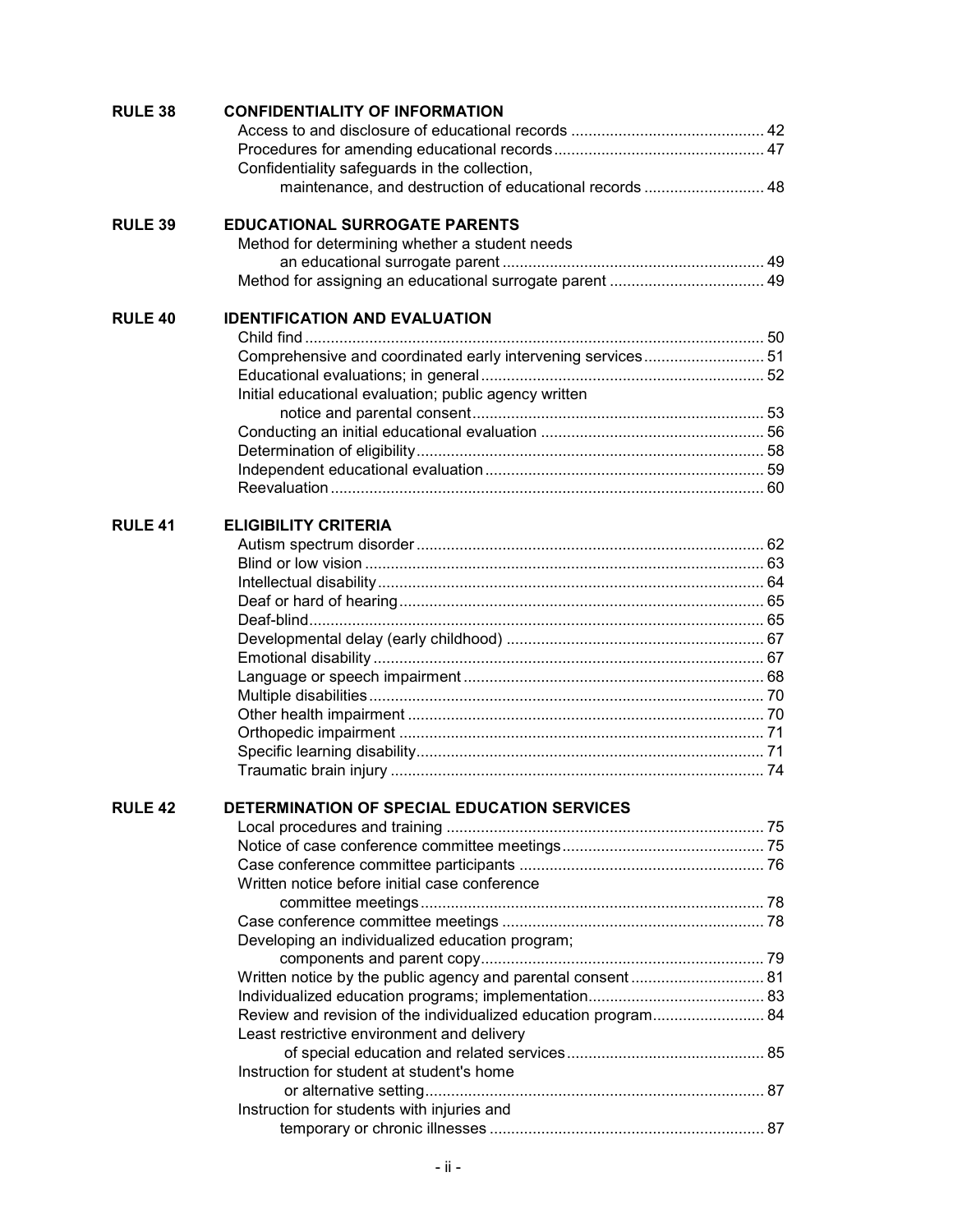|                | Nonpublic school or facility placements by public agencies 88<br>Transportation of students in public or |  |
|----------------|----------------------------------------------------------------------------------------------------------|--|
|                | Revocation of consent for special education and related services 89                                      |  |
| <b>RULE 43</b> | <b>RELATED SERVICES; TRANSITIONS; TRANSFER OF RIGHTS</b>                                                 |  |
|                |                                                                                                          |  |
|                | Transition from early intervention services (Part C)                                                     |  |
|                |                                                                                                          |  |
|                |                                                                                                          |  |
|                |                                                                                                          |  |
|                |                                                                                                          |  |
|                |                                                                                                          |  |
| <b>RULE 44</b> | <b>DISCIPLINE PROCEDURES</b>                                                                             |  |
|                |                                                                                                          |  |
|                |                                                                                                          |  |
|                | Removals of more than 10 cumulative days that                                                            |  |
|                |                                                                                                          |  |
|                | Removals of more than 10 consecutive days or 10                                                          |  |
|                | cumulative days that result in a change of placement 103                                                 |  |
|                |                                                                                                          |  |
|                | Interim alternative educational setting;                                                                 |  |
|                |                                                                                                          |  |
|                |                                                                                                          |  |
|                | Placement of the student during due process                                                              |  |
|                |                                                                                                          |  |
|                | Protections for students not yet eligible for special                                                    |  |
|                |                                                                                                          |  |
| <b>RULE 45</b> | <b>COMPLAINTS, MEDIATION, AND DUE PROCESS PROCEDURES</b>                                                 |  |
|                |                                                                                                          |  |
|                |                                                                                                          |  |
|                |                                                                                                          |  |
|                |                                                                                                          |  |
|                |                                                                                                          |  |
|                |                                                                                                          |  |
|                |                                                                                                          |  |
|                |                                                                                                          |  |
|                |                                                                                                          |  |
|                |                                                                                                          |  |
|                |                                                                                                          |  |
| <b>RULE 46</b> | CHILD COUNT AND DATA COLLECTION                                                                          |  |
|                |                                                                                                          |  |
|                |                                                                                                          |  |
|                |                                                                                                          |  |
| <b>RULE 47</b> | <b>STATE FUNDING OF EXCESS COSTS</b>                                                                     |  |
|                | Application from school corporation of legal settlement                                                  |  |
|                |                                                                                                          |  |
|                |                                                                                                          |  |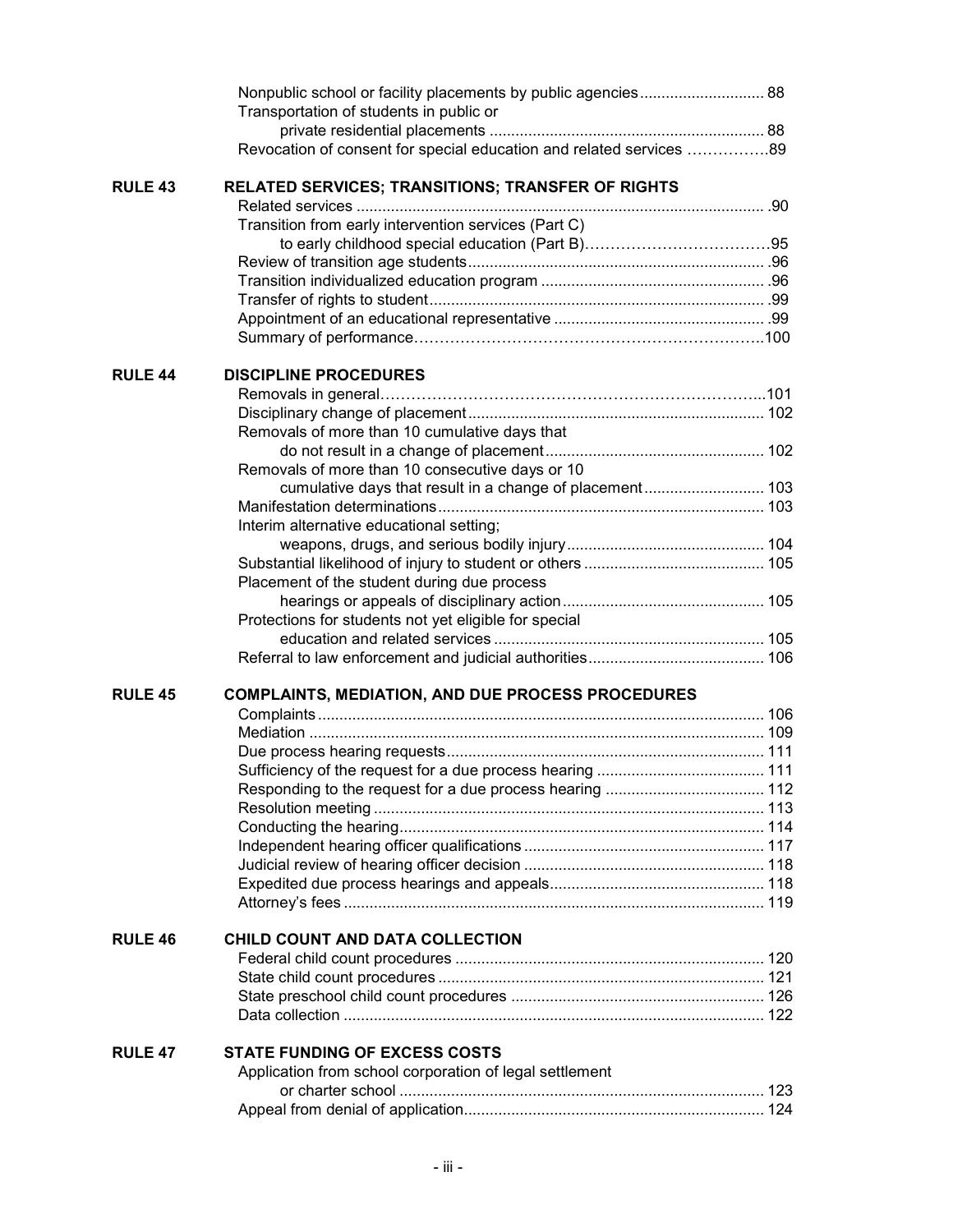| <b>RULE 48</b> | <b>MINIMUM EXPENDITURE REQUIREMENTS</b>                                                |  |
|----------------|----------------------------------------------------------------------------------------|--|
|                |                                                                                        |  |
|                |                                                                                        |  |
| <b>RULE 49</b> | <b>PROVISION OF SPECIAL EDUCATION AND RELATED SERVICES BY CHOICE</b><br><b>SCHOOLS</b> |  |
|                |                                                                                        |  |
|                |                                                                                        |  |
|                |                                                                                        |  |
|                |                                                                                        |  |
|                |                                                                                        |  |
|                |                                                                                        |  |
|                |                                                                                        |  |
|                |                                                                                        |  |
|                |                                                                                        |  |
|                |                                                                                        |  |
|                |                                                                                        |  |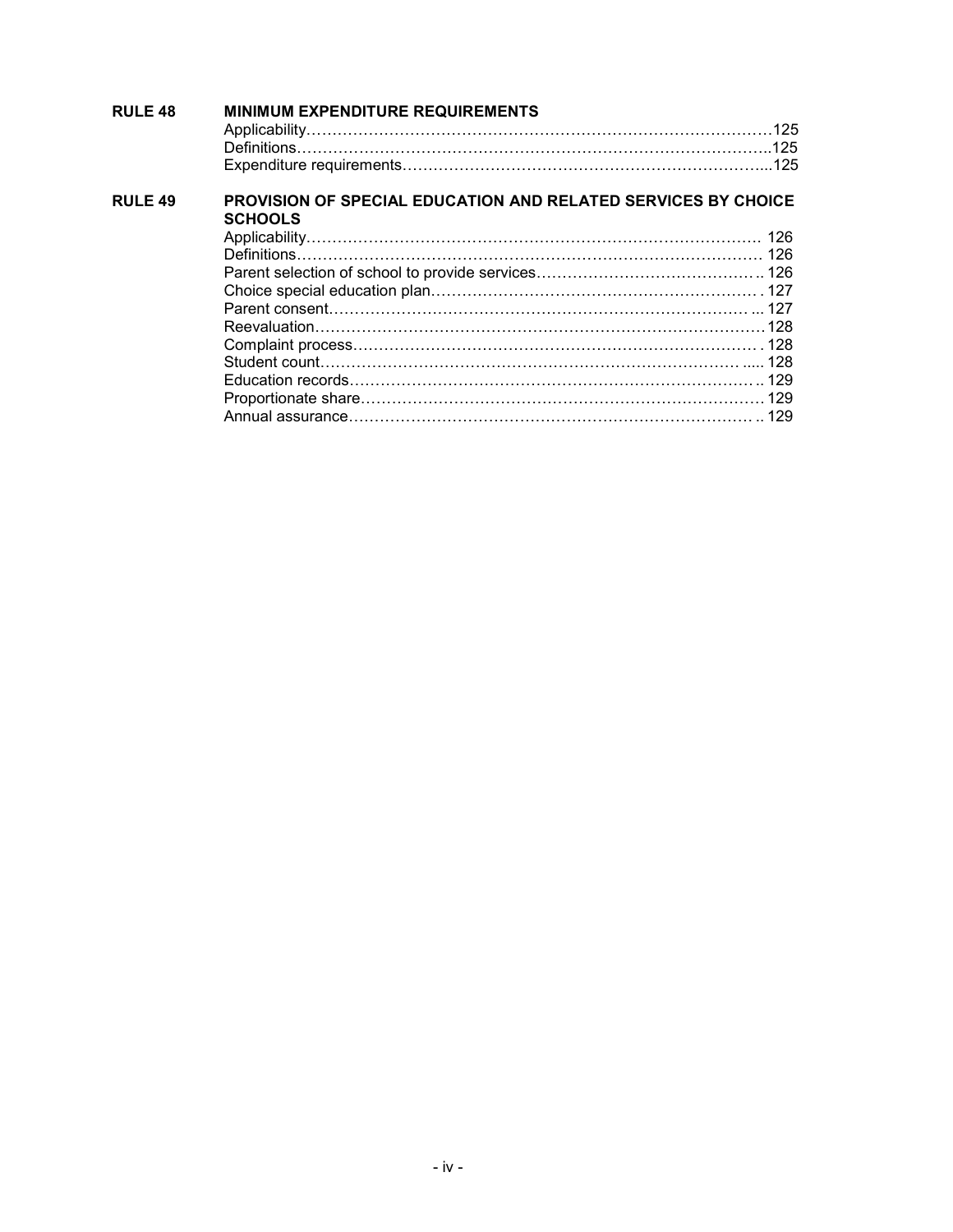## **INDIANA STATE BOARD OF EDUCATION TITLE 511 ARTICLE 7 – SPECIAL EDUCATION**

## **RULE 32 DEFINITIONS**

## **511 IAC 7-32-1 Applicability**

Sec. 1. The definitions in this rule apply throughout this article.

## **511 IAC 7-32-2 "Academic achievement" defined**

Sec. 2. "Academic achievement" means a student's performance in relation to the continuum of the Indiana academic standards, including the foundations to the standards. This may include performance on norm-referenced, criterion-referenced, and other achievement measures.

#### **511 IAC 7-32-3 "Adaptive behavior" defined**

Sec. 3. "Adaptive behavior" means the effectiveness of or degree with which an individual meets the standards of personal independence and social responsibility expected of the individual's chronological age and cultural group.

## **511 IAC 7-32-4 "Adequate notice" defined**

Sec. 4. "Adequate notice" means notice that:

- (1) is provided early enough to:
	- (A) allow a change in time or location;
	- (B) make arrangements to attend a meeting; or
	- (C) allow a response prior to the proposed action;
- (2) includes all components specified in this article based upon the purpose of the notice;
- (3) is provided in the native language or other mode of communication; and
- (4) is written or communicated in common understandable language.

## **511 IAC 7-32-5 "Adversely affects educational performance" defined**

Sec. 5. "Adversely affects educational performance" means that a student's disability has a consistent and significant negative impact on:

- (1) the student's:
	- (A) academic achievement; or
	- (B) functional performance; or
- (2) both the student's academic achievement and functional performance.

## **511 IAC 7-32-6 "Assessment" defined**

Sec. 6. (a) "Assessment" refers to the process of gathering and interpreting information regarding some aspect of a student's:

- (1) cognitive;
- (2) academic;
- (3) social;
- (4) emotional;
- (5) behavioral; or
- (6) functional;

performance.

(b) Norm-referenced assessments are standardized on a clearly defined group and scaled so that the score reflects the student's performance when compared to the normative group.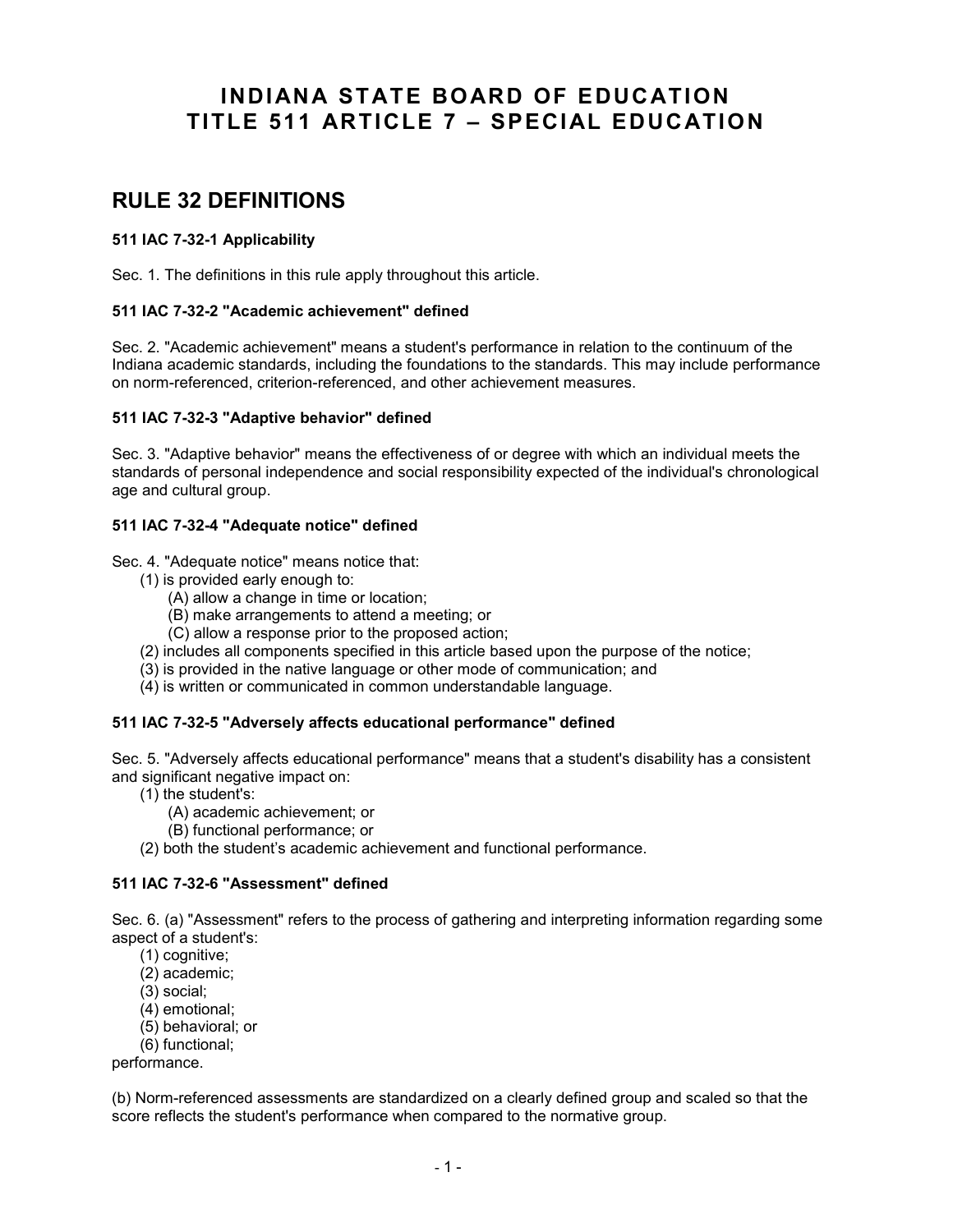- (c) Criterion-referenced assessments are:
	- (1) designed to determine whether a student has reached a pre-established level or standard of performance; and
	- (2) generally developed with a hierarchy of skills.

(d) Other assessment procedures include, but are not limited to, the following:

- (1) Samples of academic skills
- (2) Behavioral charts.
- (3) Informal tests.
- (4) Interviews.
- (5) Observations.

## **511 IAC 7-32-7 "Assistive technology device" defined**

Sec. 7. "Assistive technology device" means any:

- (1) item;
- (2) piece of equipment; or
- (3) product system;

whether acquired commercially off the shelf, modified, or customized, that is used to increase, maintain, or improve the functional capabilities of a student with a disability. The term does not include a medical device that is surgically implanted or the replacement of such device.

#### **511 IAC 7-32-8 "Assistive technology service" defined**

Sec. 8. "Assistive technology service" means any service that directly assists a student with a disability in the selection, acquisition, or use of an assistive technology device. The term includes, but is not limited to, the following:

(1) The evaluation of the needs of a student with a disability, including a functional evaluation of the student in the student's customary environment.

(2) Purchasing, leasing, or otherwise providing for the acquisition of assistive technology devices for students with disabilities.

(3) Selecting, designing, fitting, customizing, adapting, applying, maintaining, repairing, or replacing assistive technology devices.

(4) Coordinating and using other therapies, interventions, or services with assistive technology devices, such as those associated with existing education and rehabilitation plans and programs. (5) Training or technical assistance for the following:

(A) A student with a disability or, if appropriate, the student's family.

(B) Professionals (including individuals providing education or rehabilitation services), employers, or other individuals who provide services to, employ, or are otherwise substantially involved in the major life functions of students with disabilities.

#### **511 IAC 7-32-9 "At no cost" defined**

Sec. 9. "At no cost" means that all specially designed instruction is provided without charge to the parent, but does not preclude incidental fees that are normally charged to nondisabled students or their parents as a part of the general education program. Such fees may include, but are not limited to, fees for the following:

- (1) Textbook rental.
- (2) Consumable materials.
- (3) Any fees permitted by state statute or rule.

#### **511 IAC 7-32-10 "Behavioral intervention plan" defined**

Sec. 10. (a) "Behavioral intervention plan" means a plan agreed upon by the CCC and incorporated into a student's IEP that describes the following:

- (1) The pattern of behavior that impedes the student's learning or the learning of others.
- (2) The purpose or function of the behavior as identified in a functional behavioral assessment.
- (3) The positive interventions and supports, and other strategies, to:
	- (A) address the behavior; and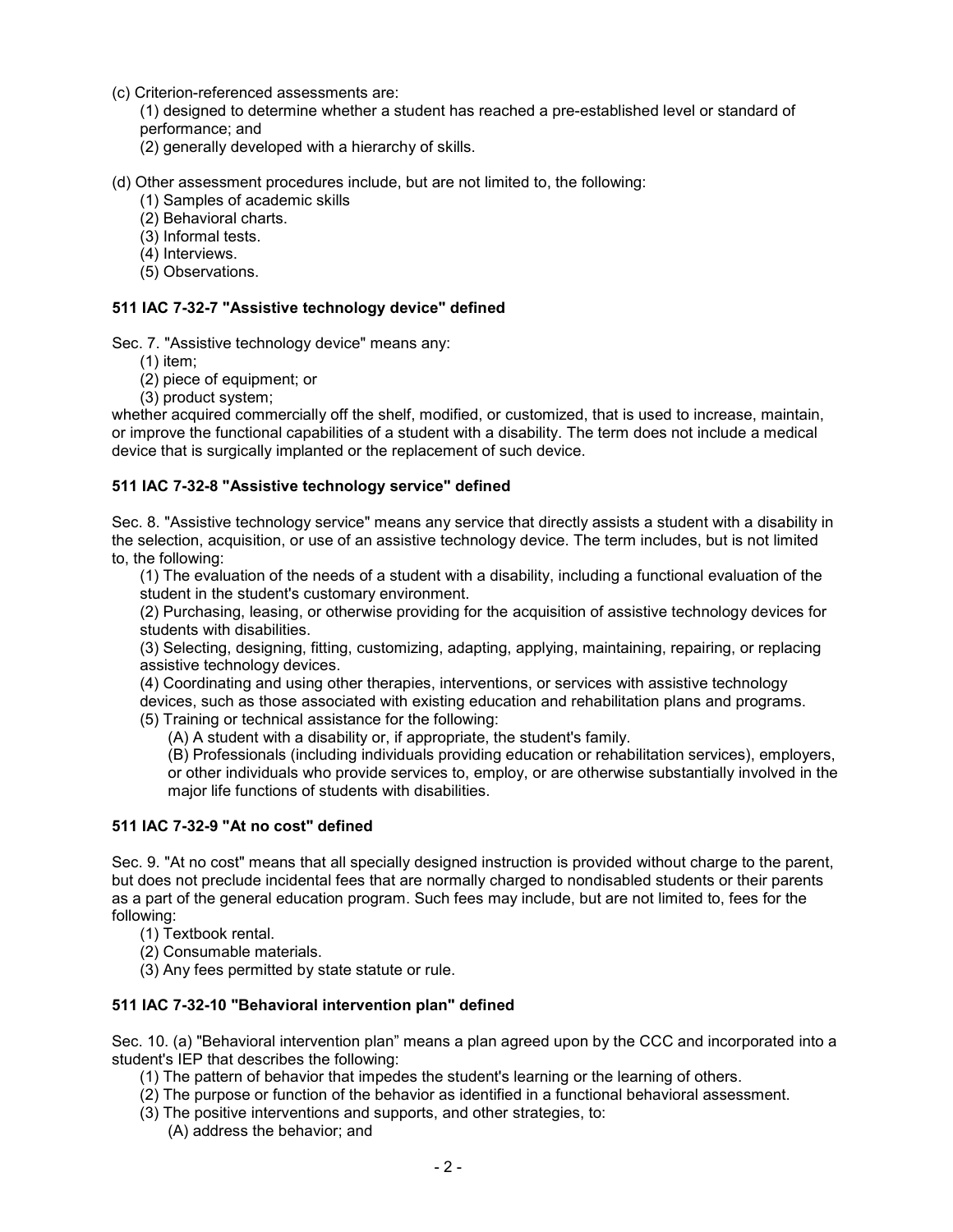(B) maximize consistency of implementation across people and settings in which the student is involved.

(4) If applicable, the skills that will be taught and monitored in an effort to change a specific pattern of behavior of the student. The behavioral intervention plan seeks to maximize consistency of implementation across people and settings in which the student is involved.

(b) The IEP can serve as the behavioral intervention plan as long as the documentation the parent receives meets all the requirements in this section.

## **511 IAC 7-32-11 "Benchmarks" defined**

Sec. 11. "Benchmarks" means major milestones a student is expected to achieve. Benchmarks establish expected performance levels for students assessed against alternate achievement standards that allow for regular checks of progress that coincide with the reporting periods for informing parents of the student's progress toward achieving the annual goals delineated in a student's IEP.

#### **511 IAC 7-32-12 "Case conference committee" or "CCC" defined**

Sec. 12. "Case conference committee" or "CCC" means the group of persons described in 511 IAC 7-42- 3, including parents and public agency personnel, who are responsible for the following:

(1) Reviewing the educational evaluation report and determining a student's eligibility for special education and related services.

- (2) Developing, reviewing, and revising a student's IEP or transition IEP.
- (3) Determining the following:

(A) The appropriate special education, related services, and placement for a student and the setting or settings in which those services will be provided.

(B) Other matters, including the provision of a free appropriate public education, that are assigned to an IEP team by federal law or to a CCC by state law or any rule of the Indiana state board of education, including this article.

#### **511 IAC 7-32-13 "Caseload" defined**

Sec. 13. "Caseload" means the total number of students assigned to a teacher, speech-language pathologist, or a related services provider.

## **511 IAC 7-32-14 "Change of educational placement" defined**

Sec. 14. (a) "Change of educational placement" means that a student's placement has changed on the continuum of placement options set forth in 511 IAC 7-42-10(b)(4) and 511 IAC 7-42-10(b)(5).

(b) If a public agency proposes to change a student's educational placement, the public agency must provide the student's parent with written notice that meets the requirements of 511 IAC 7-42-7.

#### (c) A change of educational placement:

- (1) occurs when a student:
	- (A) is declassified as eligible for special education and related services; or
	- (B) graduates with a high school diploma as defined in 511 IAC 6-7.1-1(e);
- (2) does not occur because a student's IEP will be implemented in a different location; and
- (3) is different from a disciplinary change of placement described in 511 IAC 7-44-2.

## **511 IAC 7-32-15 "Charter school" defined**

Sec. 15. "Charter school":

(1) means a public elementary school or secondary school established under IC 20-24-1-4; and

(2) has the meaning given the term in 20 U.S.C. 7221i of the Elementary and Secondary Education Action of 1965, as amended, 20 U.S.C. 6301 et seq.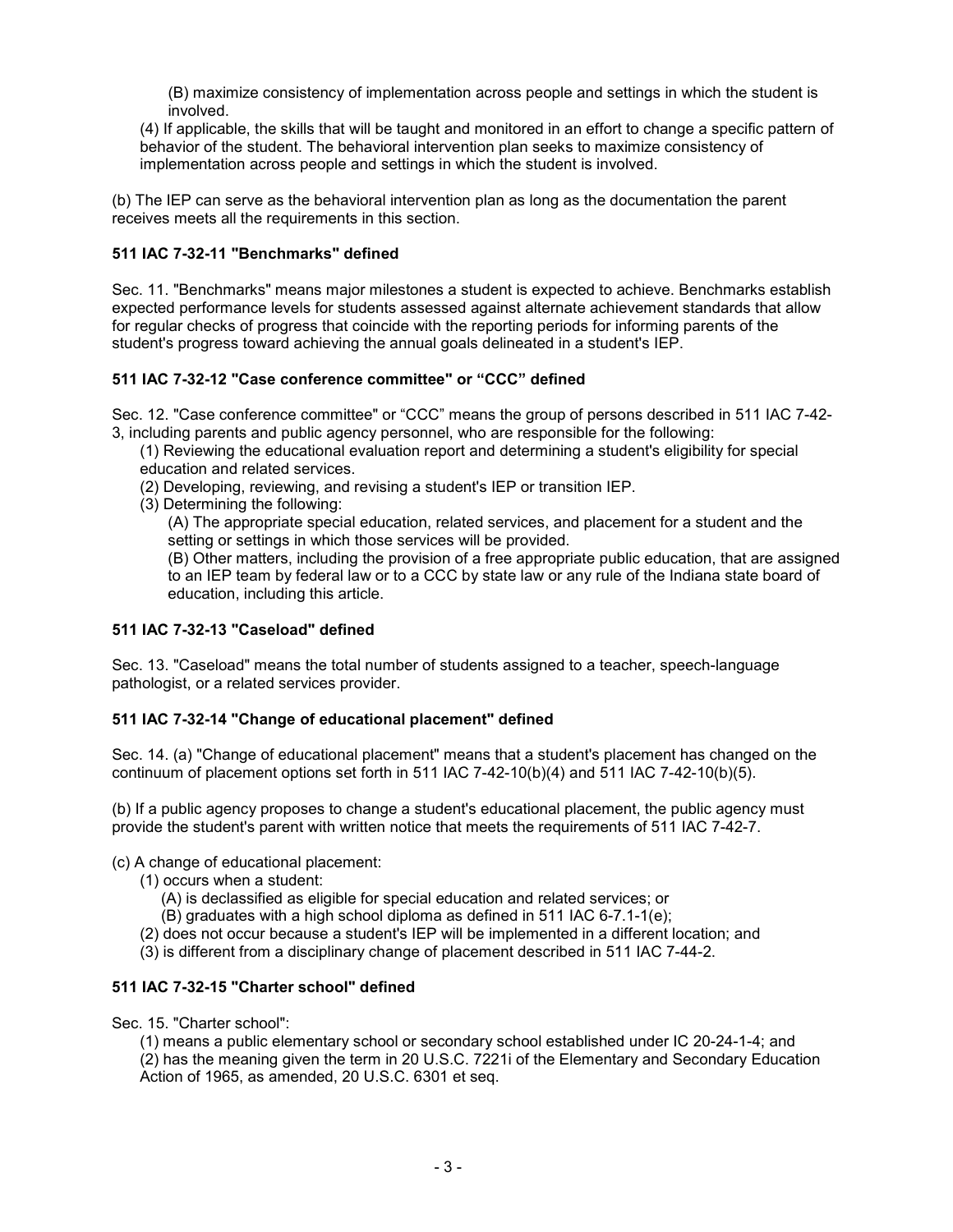## **511 IAC 7-32-16 "Complaint" defined**

Sec. 16. "Complaint" means a written, signed allegation of a procedural violation of federal or state statutes, regulations, rules, or constructions governing special education that is submitted to the division of special education for investigation in accordance with 511 IAC 7-45-1.

## **511 IAC 7-32-17 "Consent" defined**

Sec. 17. "Consent" means the following:

(1) The parent has been fully informed, in the parent's native language or other mode of

communication, of all information relevant to the activity for which consent is sought.

(2) The parent understands and agrees in writing to the activity for which consent has been sought, and the consent:

- (A) describes that activity; and
- (B) lists the records, if any, that will be released and to whom.
- (3) The parent understands that:
	- (A) granting consent is voluntary on the part of the parent; and
	- (B) the consent may be revoked at any time.

If the parent revokes consent, the revocation is not retroactive, that is, it does not negate an action that has occurred after the consent was given and before the consent was revoked.

#### **511 IAC 7-32-18 "Consultation" defined**

Sec. 18. "Consultation" means services provided to students enrolled in public schools that include, but are not limited to, the following:

- (1) Working with general and special education teachers in matters relating to the following:
	- (A) Development and implementation of IEPs.
		- (B) Curriculum development.
		- (C) Instructional or behavioral management techniques.
		- (D) Identification, adaptation, and utilization of the following:
			- (i) Materials.
			- (ii) Equipment.
			- (iii) Instructional aids.
- (2) Serving as a communication link between and among the following:
	- (A) Public agency personnel.
	- (B) Parents.
	- (C) Other agencies.
- (3) Conducting individual assessments or observations of a student.
- (4) Counseling or crisis intervention.
- (5) Providing the following:
	- (A) Direct services to a student or group of students.
	- (B) Parent counseling and training.

#### **511 IAC 7-32-19 "Consultation and collaboration" defined**

Sec. 19. "Consultation and collaboration" means services provided to parentally-placed students in nonpublic schools who are eligible for special education and related services. These services include, but are not limited to, the following:

(1) Development of a service plan as specified in 511 IAC 7-34-5(e).

(2) Periodic communication between the teacher of record and the nonpublic school regarding the goals contained in the student's service plan. Periodic communication must occur at least as often as, and in conjunction with, the periodic reports required in subdivision (3).

(3) Periodic reports from the teacher of record to the student's parent specifying how the student is progressing toward the goals contained in the student's service plan. The reports must occur on the same schedule as the nonpublic school's report cards are sent to parents.

(4) Collaboration, which may include opportunities for professional development on topics such as the following:

(A) Accommodations.

(B) Differentiated instruction.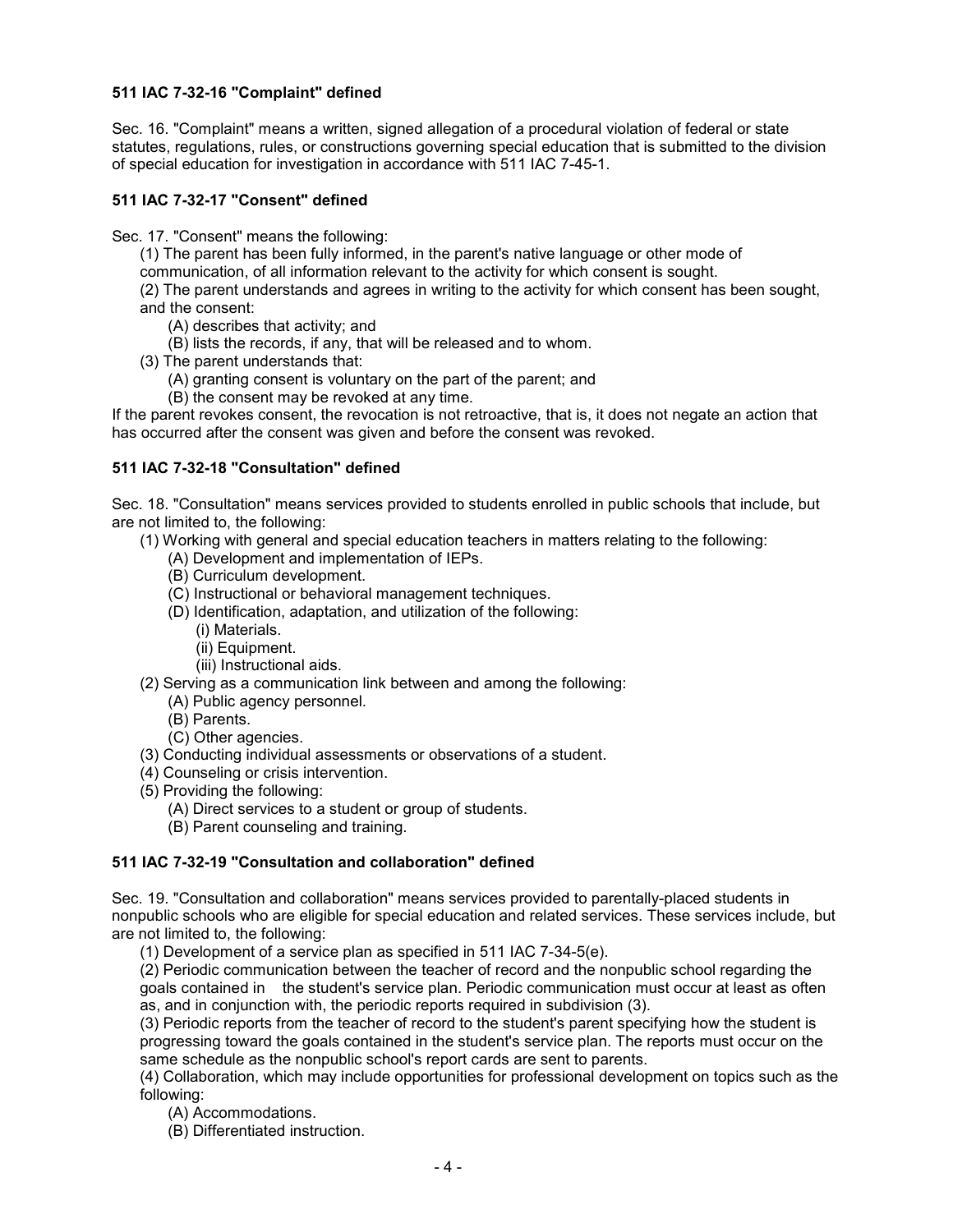- (C) Universal design.
- (D) Instructional or behavioral management techniques.
- (E) Identification, adaptation, and utilization of the following: (i) Materials.
	- (ii) Equipment.
	- (iii) Instructional aids.
- (F) Response to scientific, research based interventions.
- (G) Other topics addressing the needs of the student.

## **511 IAC 7-32-20 "Controlled substance" defined**

Sec. 20. "Controlled substance" means a drug or other substance identified under Schedule I, II, III, IV, or V in subsection 202(c) of the Controlled Substances Act (21 U.S.C. 812(c)) or IC 35-48-2.

## **511 IAC 7-32-21 "Core academic subjects" defined (Repealed)**

#### **511 IAC 7-32-22 "Day" defined**

Sec. 22. (a) "Day" means a calendar day unless otherwise indicated as a business day or instructional day.

(b) "Business day" means Monday through Friday, except for federal and state holidays unless holidays are specifically included in the designation of business days as in 511 IAC 7-34-10(g)(1)(B).

(c) "Instructional day" means any day or part of a day that students are expected to be in attendance.

#### **511 IAC 7-32-23 "Destruction of information" defined**

Sec. 23. "Destruction of information" means physical destruction or removal of personal identifiers from information contained in an educational record so that the information is no longer personally identifiable.

#### **511 IAC 7-32-24 "Directory information" defined**

Sec. 24. "Directory information" means information contained in an educational record of a student that would not generally be considered harmful or an invasion of privacy if disclosed. It includes, but is not limited to, the student's:

- (1) name;
- (2) address;
- (3) telephone listing;
- (4) electronic mail address;
- (5) photograph;
- (6) date and place of birth;
- (7) grade level;
- (8) major field of study;

(9) participation in officially recognized activities and sports and the weight and height of members of athletic teams.

- (10) dates of attendance;
- (11) degrees, honors, and awards received; and
- (12) most recent previous educational agency or institution attended.

#### **511 IAC 7-32-25 "Disciplinary action or proceeding" defined**

Sec. 25. "Disciplinary action or proceeding" means the investigation, adjudication, or imposition of sanctions by a public agency with respect to an infraction or violation of the internal rules of conduct applicable to students of the public agency.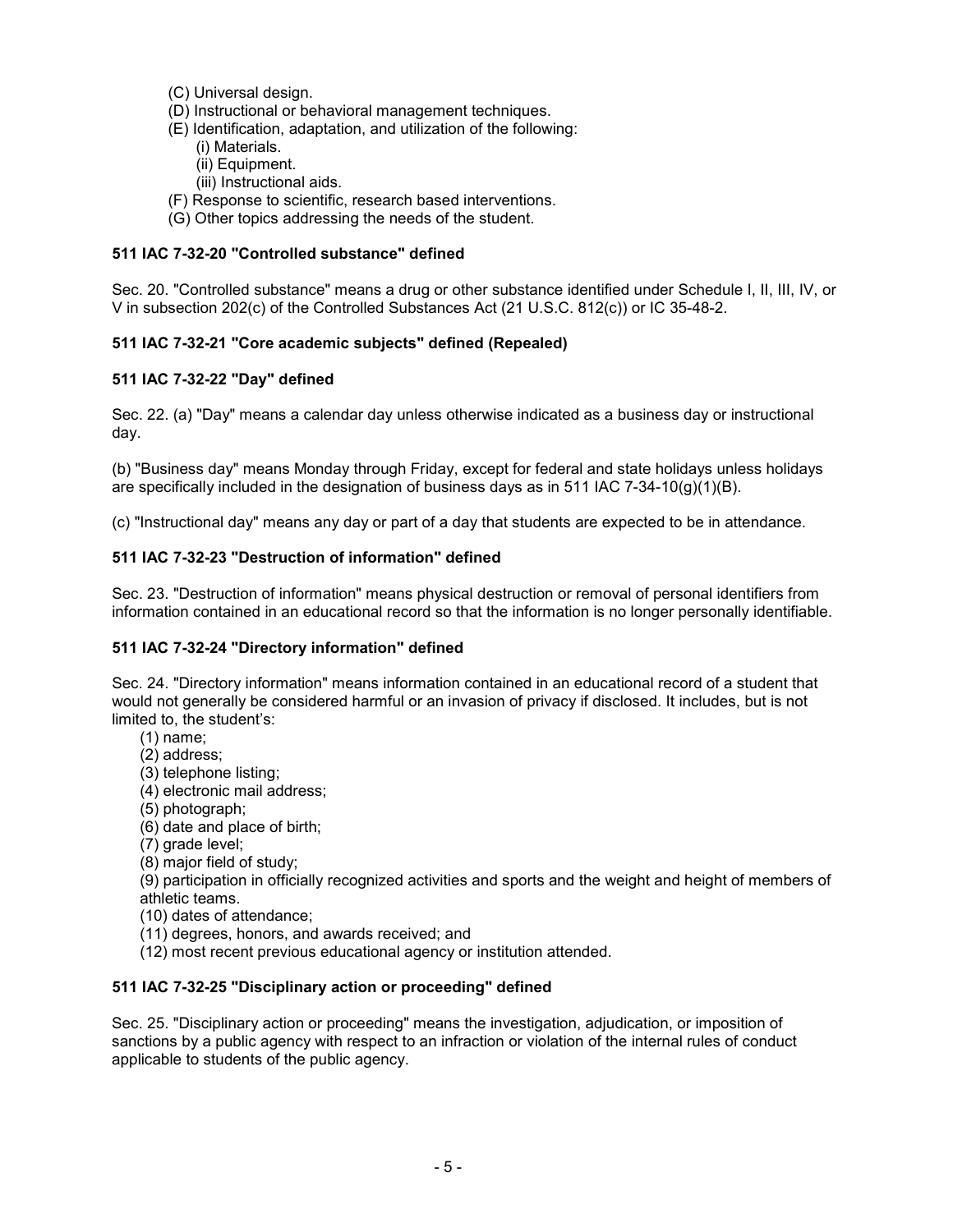## **511 IAC 7-32-26 "Disclosure" defined**

Sec. 26. "Disclosure" means:

(1) to permit access to; or

(2) the release, transfer, or other communication of;

personally identifiable information contained in educational records to any party by any means including oral, written, or electronic means.

## **511 IAC 7-32-27 "Due process hearing" defined**

Sec. 27. "Due process hearing" means a proceeding initiated by a student's parent, a public agency, or the state educational agency and is conducted by an independent hearing officer when there is a dispute regarding any of the following:

- (1) The identification or eligibility of a student for services under this article.
- (2) The appropriateness of the:
	- (A) educational evaluation; or
	- (B) student's proposed or current level of services or placement.
- (3) Any other dispute affecting the provision of a free appropriate public education to the student.

#### **511 IAC 7-32-28 "Duration of services" defined**

Sec. 28. "Duration of services" means the projected month, day, and year when special education services will end.

#### **511 IAC 7-32-29 "Early intervening services" defined**

Sec. 29. "Early intervening services" means services provided to students in grades kindergarten through 12, with a particular emphasis on students in grades kindergarten through 3, who are not currently eligible for special education or related services, but who need additional academic and behavioral support to succeed in a general education environment.

#### **511 IAC 7-32-30 "Educational evaluation" defined**

Sec. 30. (a) "Educational evaluation" means procedures used in accordance with 511 IAC 7-40 and 511 IAC 7-41 to provide information about a student's disability or suspected disability for the student's CCC to determine the following:

(1) Whether a student is eligible for special education and related services.

(2) If eligible, the nature and extent of the special education and related services that the student needs.

**(**b) Based on the suspected disability or disabilities, the educational evaluation may address the following:

- (1) Development.
- (2) Cognition.
- (3) Academic achievement.
- (4) Functional performance or adaptive behavior.
- (5) Communication skills.
- (6) Motor skills and sensory responses.
- (7) Available medical and mental health information that is educationally relevant.
- (8) Social and developmental history.
- (9) Analysis of other factors.

(10) Other assessments or information necessary to determine eligibility and inform the student's CCC.

#### **511 IAC 7-32-31 "Educational records" defined**

Sec. 31. (a) "Educational records" means records directly related to a student and maintained by a public agency or by a party acting for the public agency. The term includes the following:

(1) Test protocols that contain personally identifiable information regarding the student and IEPs. (2) Video clips.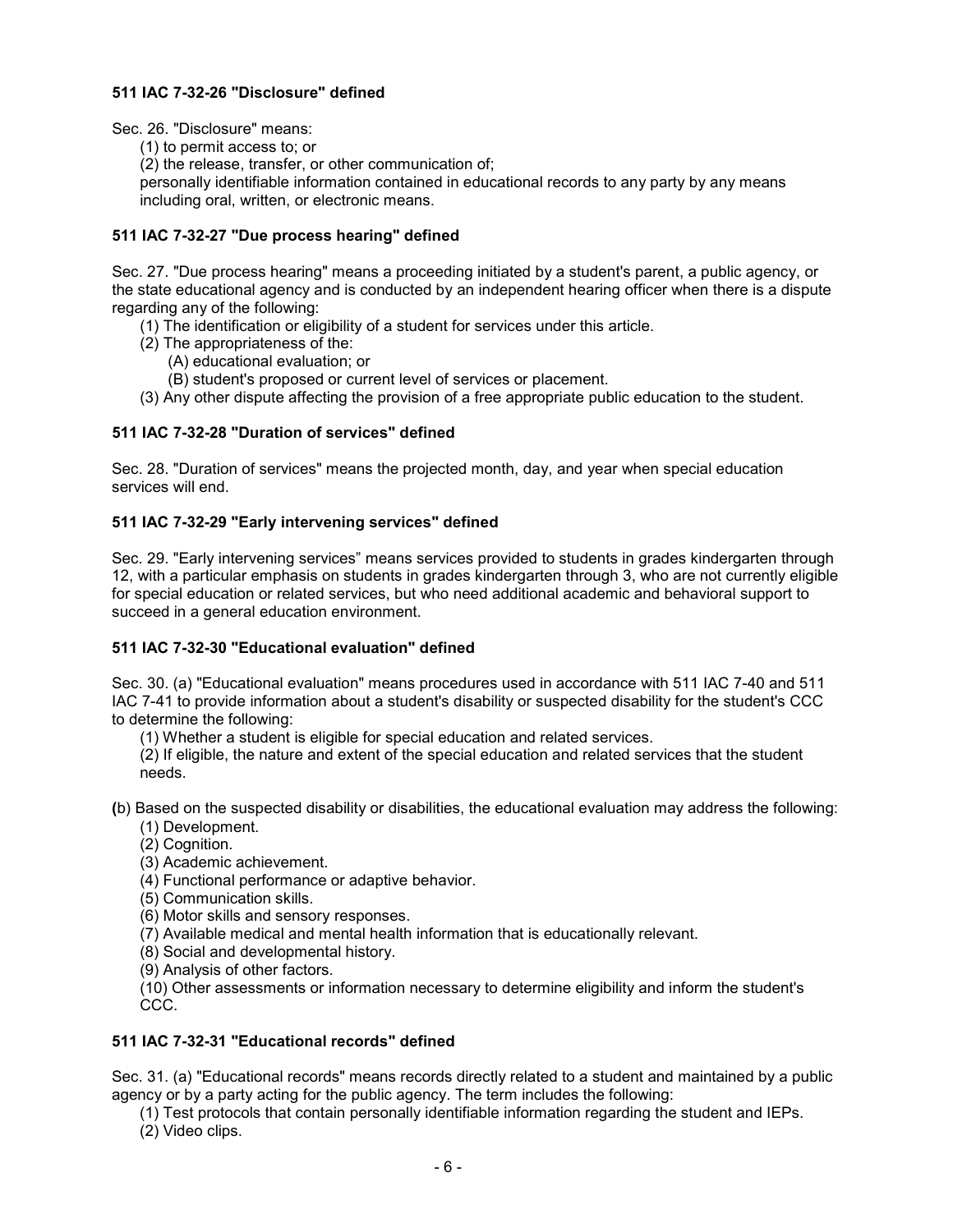(3) Audio clips.

- (4) Scanned images.
- (5) Other electronically recorded or produced items.

(b) The term does not include the records of instructional, supervisory, administrative, or ancillary personnel that:

(1) remain in the sole possession of the maker of the record;

(2) are used only as a personal memory aid; and

(3) are not accessible to or revealed to any other person except a temporary substitute for the maker of the record.

## **511 IAC 7-32-32 "Educational surrogate parent" defined**

Sec. 32. "Educational surrogate parent" means a person trained and appointed to represent a student with a disability in matters relating to the provision of a free appropriate public education, including the following:

- (1) Identification.
- (2) Evaluation.
- (3) Placement.

An educational surrogate parent is appointed in accordance with 511 IAC 7-39.

## **511 IAC 7-32-33 "Elementary school" defined**

Sec. 33. (a) "Elementary school" means a school that provides any combination of kindergarten and grades 1 through 8.

(b) Nothing in this article is intended to prevent an early childhood program under 511 IAC 7-36-5 from being located in an elementary school.

#### **511 IAC 7-32-34 "Eligibility" defined**

Sec. 34. "Eligibility", for special education and related services, means that a:

(1) student's CCC has determined, in accordance with this article, that a student's disability or impairment adversely affects the student's educational performance and, by reason thereof, the student needs special education or related services; or

(2) child's CCC has determined, in accordance with this article, that a child has a developmental delay as described in 511 IAC 7-41-6 and, by reason thereof, the student needs special education or related services.

#### **511 IAC 7-32-35 "Equipment" defined**

Sec. 35. "Equipment" means the following:

- (1) Machinery.
- (2) Utilities.
- (3) Built-in equipment.
- (4) Any necessary enclosures or structures to house the machinery, utilities, or equipment.

(5) All other items necessary for the functioning of a particular facility as a facility for the provision of educational services, including items such as the following:

(A) Instructional equipment and necessary furniture.

(B) Printed, published, and audio-visual instructional materials.

- (C) Telecommunications, sensory, and other technological aids and devices.
- (D) Books, periodicals, documents, and other related materials.

## **511 IAC 7-32-36 "Essential components of reading instruction" defined**

Sec. 36. "Essential components of reading instruction" means explicit and systematic instruction in the following:

- (1) Phonemic awareness.
- (2) Phonics.
- (3) Vocabulary development.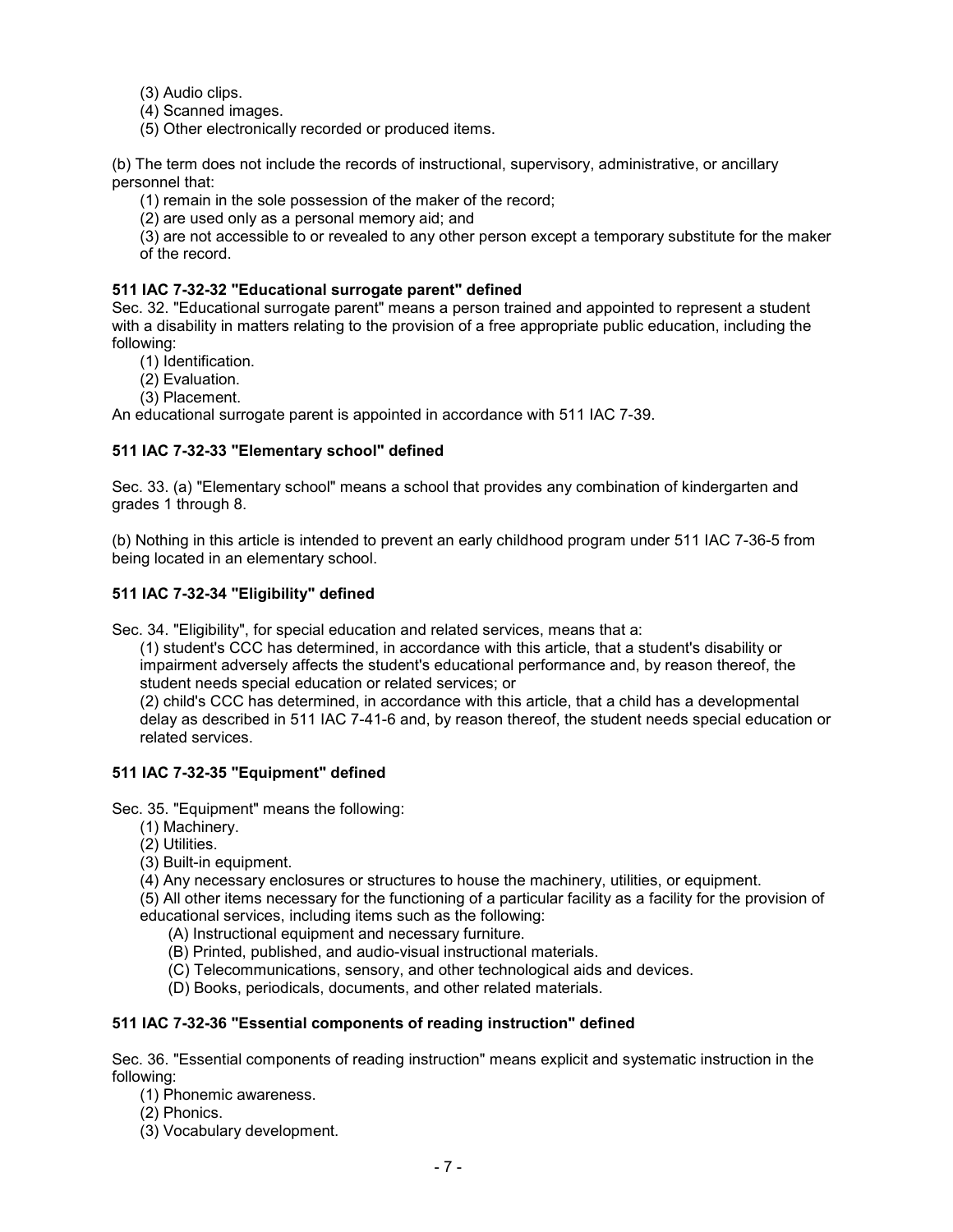- (4) Reading fluency, including oral reading skills.
- (5) Reading comprehension strategies.

## **511 IAC 7-32-37 "Expedited due process hearing" defined**

Sec. 37. "Expedited due process hearing" means a hearing that is conducted by an independent hearing officer, in accordance with 511 IAC 7-45-10, and may be requested in any of the following situations:

(1) The parent disagrees with:

(A) a determination regarding disciplinary change of placement under 511 IAC 7-44-2;

(B) a determination that the student's behavior was not a manifestation of the student's disability under 511 IAC 7-44-5; or

(C) the public agency's decision regarding the student's disciplinary change of placement under 511 IAC 7-44-6.

(2) The public agency, under 511 IAC 7-44-7, believes that maintaining a student in the current placement (placement prior to removal to the interim alternative educational setting), after the expiration of the student's placement in an interim alternative educational setting, is substantially likely to result in injury to the student or others.

## **511 IAC 7-32-38 "Expedited evaluation" defined**

Sec. 38. "Expedited evaluation" means an initial evaluation that is conducted during the pendency of disciplinary action of a student who has not been determined eligible for special education. The timelines for conducting an expedited evaluation and convening the CCC are shorter than for an initial evaluation under 511 IAC 7-44-9.

## **511 IAC 7-32-39 "Extended school year services" defined**

Sec. 39. "Extended school year services" means special education and related services that:

- (1) are provided to a student with a disability:
	- (A) beyond the normal school year or instructional day of the public agency;
	- (B) in accordance with the student's IEP; and
	- (C) at no cost to the parent or the student; and
- (2) meet the standards of the department of education.

## **511 IAC 7-32-40 "Free appropriate public education" defined**

Sec. 40. "Free appropriate public education" means special education and related services that:

- (1) are provided at public expense, under public supervision and direction, and at no cost to the parent;
	- (2) meet the standards of the state educational agency, including the requirements of this article;
- (3) include an appropriate early childhood education, elementary education, or secondary education in the state involved;
- (4) are provided in conformity with an IEP that meets the requirements of this article; and

(5) include the award of credit and diploma for completion of academic requirements to the same extent the credit is awarded to students without disabilities.

## **511 IAC 7-32-41 "Functional behavioral assessment" defined**

Sec. 41. "Functional behavioral assessment" means a process that uses data to identify patterns in the student's behavior and the purpose or function of the behavior for the student. A functional behavioral assessment may require written parental consent if it is an educational evaluation as defined in section 30 of this rule. Written parental consent is not required when a functional behavioral assessment reviews existing data regarding a student, as specified in 511 IAC 7-40-3(b)(3).

## **511 IAC 7-32-42 "Functional performance" defined**

Sec. 42. "Functional performance" means a measure of skills, behaviors, and knowledge necessary to achieve self-sufficiency in areas that support those defined by academic achievement. This may include the following: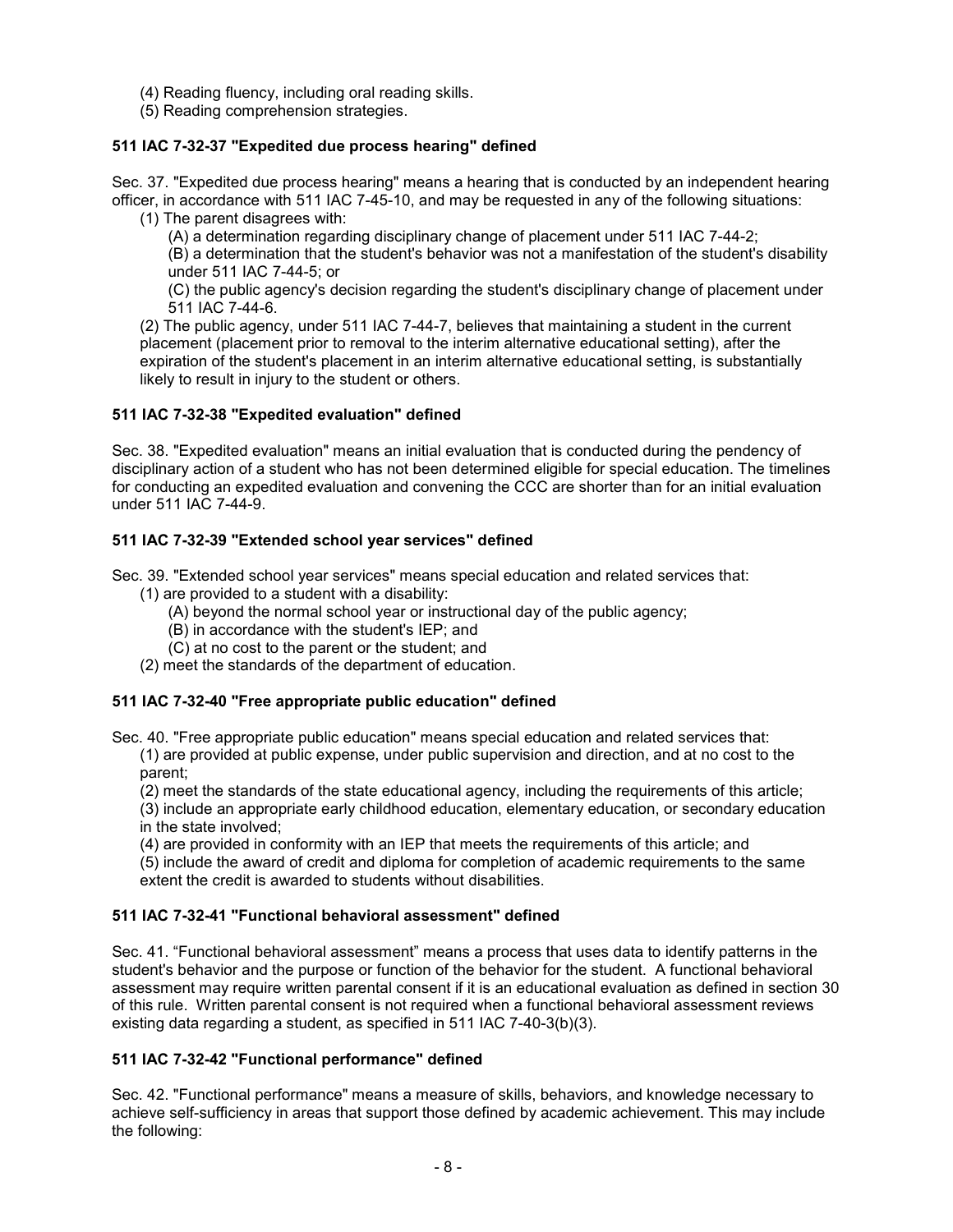- (1) Physical skills, such as sensory responses, fine and gross motor skills.
- (2) Personal care skills, such as the following:
	- (A) Eating.
	- (B) Dressing.
	- (C) Maintaining hygiene.
- (3) Social emotional adjustment, such as the following:
	- (A) Interpersonal skills.
	- (B) Intrapersonal regulation.
	- (C) Habits of learning.
- (4) Independent living skills, such as the following:
	- (A) Maintaining a household.
	- (B) Managing health needs.
	- (C) Using tools.
	- (D) Shopping.
	- (E) Budgeting.
	- (F) Practicing safety.
	- (G) Accessing transportation.
	- (H) Recreation.
	- (I) Accessing community resources.
	- (J) Employment.

#### **511 IAC 7-32-43 "General education" defined**

Sec. 43. "General education" means those programs provided or available to all students, including, but not limited to, the following:

- (1) Sequential grade advancement.
- (2) Elective courses.
- (3) Extracurricular activities.
- (4) The general curriculum.

## **511 IAC 7-32-44 "Highly qualified" defined (Repealed)**

#### **511 IAC 7-32-45 "Homebound instruction" defined**

Sec. 45. "Homebound instruction" means instruction provided by a licensed teacher to students, in accordance with 511 IAC 7-42-11 and 511 IAC 7-42-12, including students without disabilities, who are unable to attend school. Homebound instruction may be provided:

- (1) at:
	- (A) a student's home;
	- (B) a hospital; or
	- (C) another site; and
- (2) in person or by any other technology systems.

## **511 IAC 7-32-46 "Homeless students" defined**

Sec. 46. "Homeless students" has the meaning given the term "homeless children and youths" in the McKinney-Vento Homeless Assistance Act, as amended, 42 U.S.C. 11431 et seq. The term means individuals who lack a fixed, regular, and adequate nighttime residence, and includes the following:

- (1) Children and youths who are:
	- (A) sharing the housing of other persons due to:
		- (i) loss of housing;
		- (ii) economic hardship; or
		- (iii) a similar reason;
	- (B) living in:
		- (i) motels;
		- (ii) hotels;
		- (iii) trailer parks; or
		- (iv) camping grounds;

due to the lack of alternative adequate accommodations;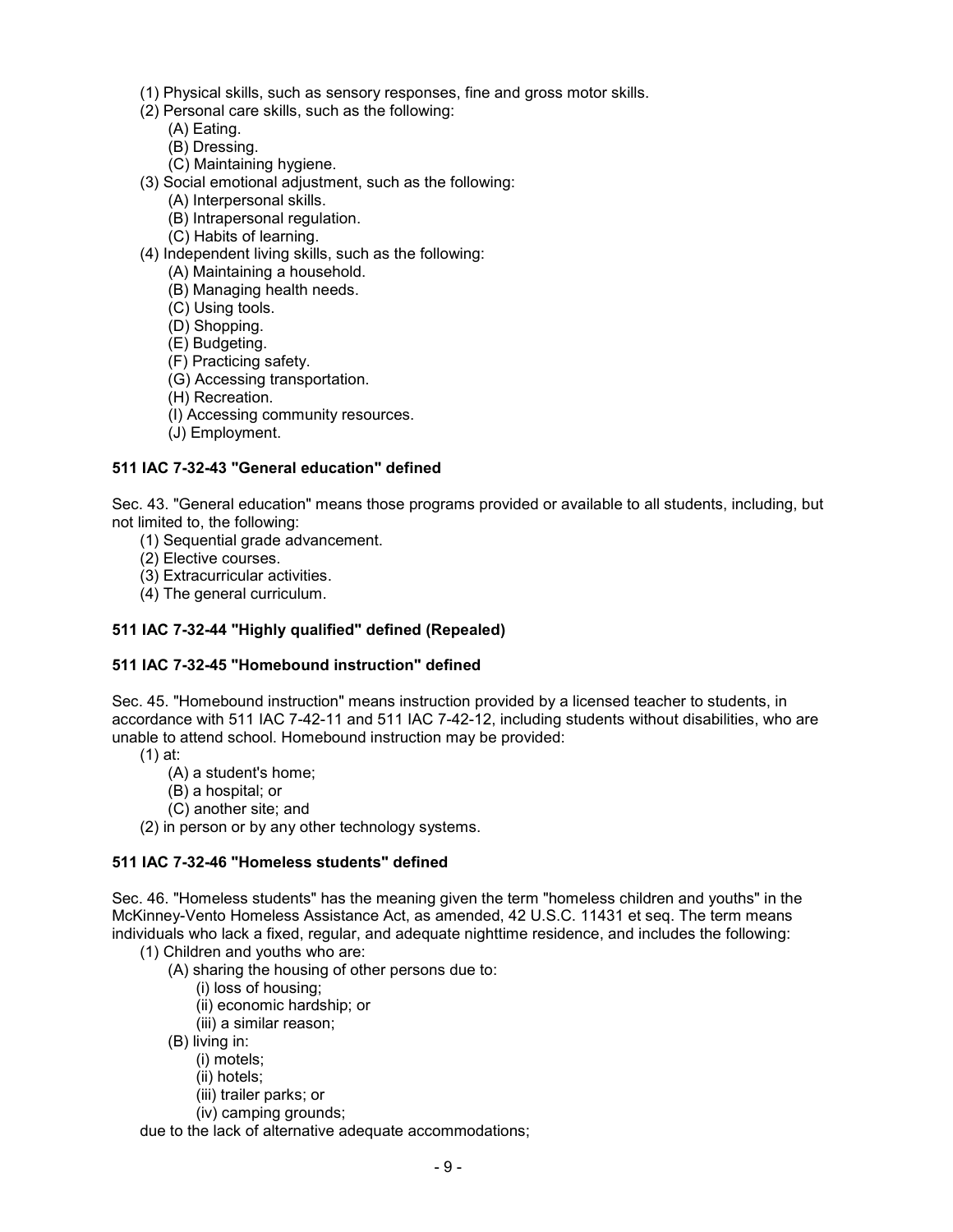- (C) living in emergency or transitional shelters;
- (D) abandoned in hospitals; or
- (E) awaiting foster care placement.

(2) Children and youths who have a primary nighttime residence that is a public or private place not designed for or ordinarily used as a regular sleeping accommodation for human beings (within the meaning of 42 U.S.C. 11302(a)(2)(C)).

(3) Children and youths who are living in:

- (A) cars;
- (B) parks;
- (C) public spaces;
- (D) abandoned buildings;
- (E) substandard housing;
- (F) bus or train stations; or
- (G) similar settings.

(4) Migratory children, as such term is defined in the Elementary and Secondary Education Act of 1965, who qualify as homeless because the children are living in circumstances described in subdivisions (1) through (3).

## **511 IAC 7-32-47 "Illegal drug" defined**

Sec. 47. "Illegal drug" means a controlled substance, but does not include a substance that is legally possessed or used under:

(1) the supervision of a licensed health care professional; or

(2) any other authority under the Controlled Substances Act (21 U.S.C. 812(c)) or under any other provision of federal law.

#### **511 IAC 7-32-48 "Individualized education program" or "IEP" defined**

Sec. 48. (a) "Individualized education program" or "IEP" means a written document, developed, reviewed, and revised by the CCC in accordance with 511 IAC 7-42, that describes the following:

(1) How a student will access the general education curriculum, if appropriate.

(2) The special education and related services needed to participate in the educational environment.

The required components of an IEP are contained in 511 IAC 7-42-6.

(b) A transition IEP is an IEP that is:

- (1) developed in accordance with 511 IAC 7-43-4; and
- (2) in effect when the student:
	- (A) enters into grade 9; or

(B) becomes fourteen (14) years of age;

whichever occurs first, or earlier if determined appropriate by the CCC.

## **511 IAC 7-32-49 "Individualized family service plan" or "IFSP" defined**

Sec. 49. "Individualized family service plan" or "IFSP" means the written plan for providing first steps early intervention services to an eligible child and family, from the child's birth up to three (3) years of age, under Part C of the Individuals with Disabilities Education Act, 20 U.S.C. 1436. The IFSP is a process and document that lists a family's:

- (1) priorities;
- (2) concerns; and
- (3) resources;

in regard to their infant or toddler with a disability.

#### **511 IAC 7-32-50 "Infant or toddler with a disability" defined**

Sec. 50. "Infant or toddler with a disability" means an individual under three (3) years of age who needs early intervention services under 470 IAC 3.1-4, because the individual:

- (1) is experiencing developmental delays, as measured by appropriate diagnostic instruments and procedures in one (1) or more of the areas of:
	- (A) cognitive development;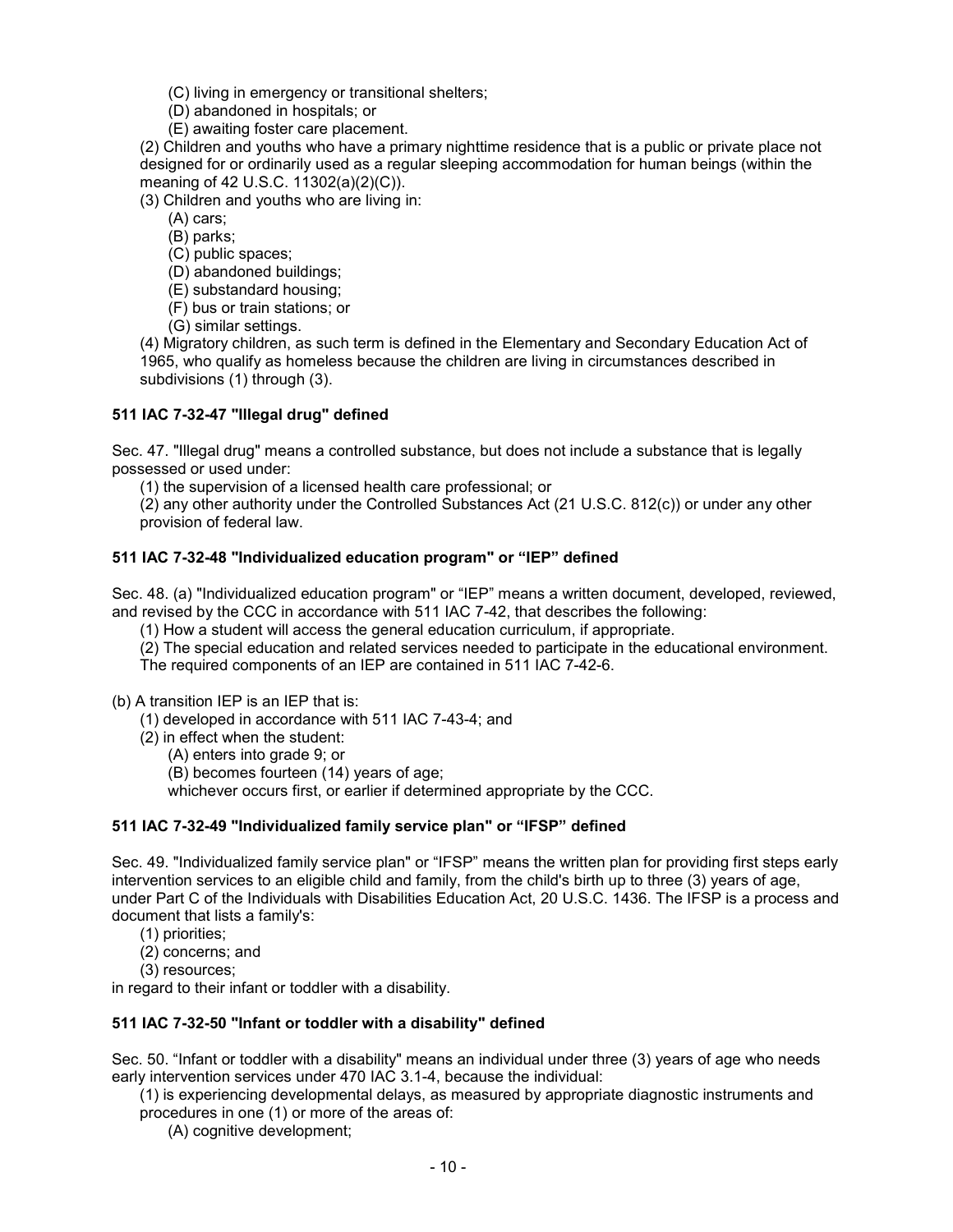(B) physical development;

- (C) communication development;
- (D) social or emotional development; and
- (E) adaptive development; or

(2) has a diagnosed physical or mental condition that has a high probability of resulting in developmental delay.

#### **511 IAC 7-32-51 "Initiation of services and program modifications" defined**

Sec. 51. "Initiation of services and program modifications" means the projected month, day, and year when special education services and program modifications begin.

#### **511 IAC 7-32-52 "Institution of higher education" defined**

Sec. 52. "Institution of higher education":

(1) has the meaning given the term in Section 101 of the Higher Education Act of 1965, as amended, 20 U.S.C. 1021 et seq.; and

(2) includes any community college receiving funds from the Secretary of the Interior under the

Tribally Controlled Community College or University Assistance Act of 1978, 25 U.S.C. 1801, et seq.

#### **511 IAC 7-32-53 "Interim alternative educational setting" defined**

Sec. 53. "Interim alternative educational setting" means a student's placement when the public agency removes a student from the student's current placement as a result of any of the following:

(1) Under 511 IAC 7-44-3, when a student has been removed for more than ten (10) cumulative instructional days in the same school year, but the removals do not constitute a pattern that results in a change of placement. The public agency may decide to provide services during the removal in an interim alternative educational setting.

(2) Under 511 IAC 7-44-5, when a CCC determines that a student's conduct is not a manifestation of the student's disability. The CCC may determine that during any period of removal a student will receive services in an interim alternative educational setting.

(3) Under 511 IAC 7-44-6, when a student is removed by the public agency for not more than fortyfive (45) instructional days for weapons, drugs, or serious bodily injury. The student's CCC must determine the appropriate interim alternative educational setting for the period of removal.

(4) Under 511 IAC 7-44-7, when an independent hearing officer may order a change of placement to an appropriate interim alternative educational setting for not more than forty-five (45) instructional days if the hearing officer determines that maintaining the current placement of the student is substantially likely to result in injury to the student or to others.

(5) A court may determine an interim alternative educational setting for a student while administrative remedies are exhausted.

#### **511 IAC 7-32-54 "Intervention" defined**

Sec. 54. "Intervention" means an educational program, product, practice, or policy aimed at improving student outcomes in a targeted skill area such as reading, math, or behavior/social and emotional skills.

#### **511 IAC 7-32-55 "Job coach" defined**

Sec. 55. "Job coach" means an individual who works with and on behalf of a student with a disability who participates in supported employment. A job coach:

(1) provides support and training to the student and the employer, including, but not limited to,

organizing the tasks necessary to do the job into sequential steps; and

(2) teaches the student by working alongside the student while the tasks and job are being learned.

#### **511 IAC 7-32-56 "Legal settlement" defined**

Sec. 56. "Legal settlement", of a student, means the student's status with respect to the school corporation that: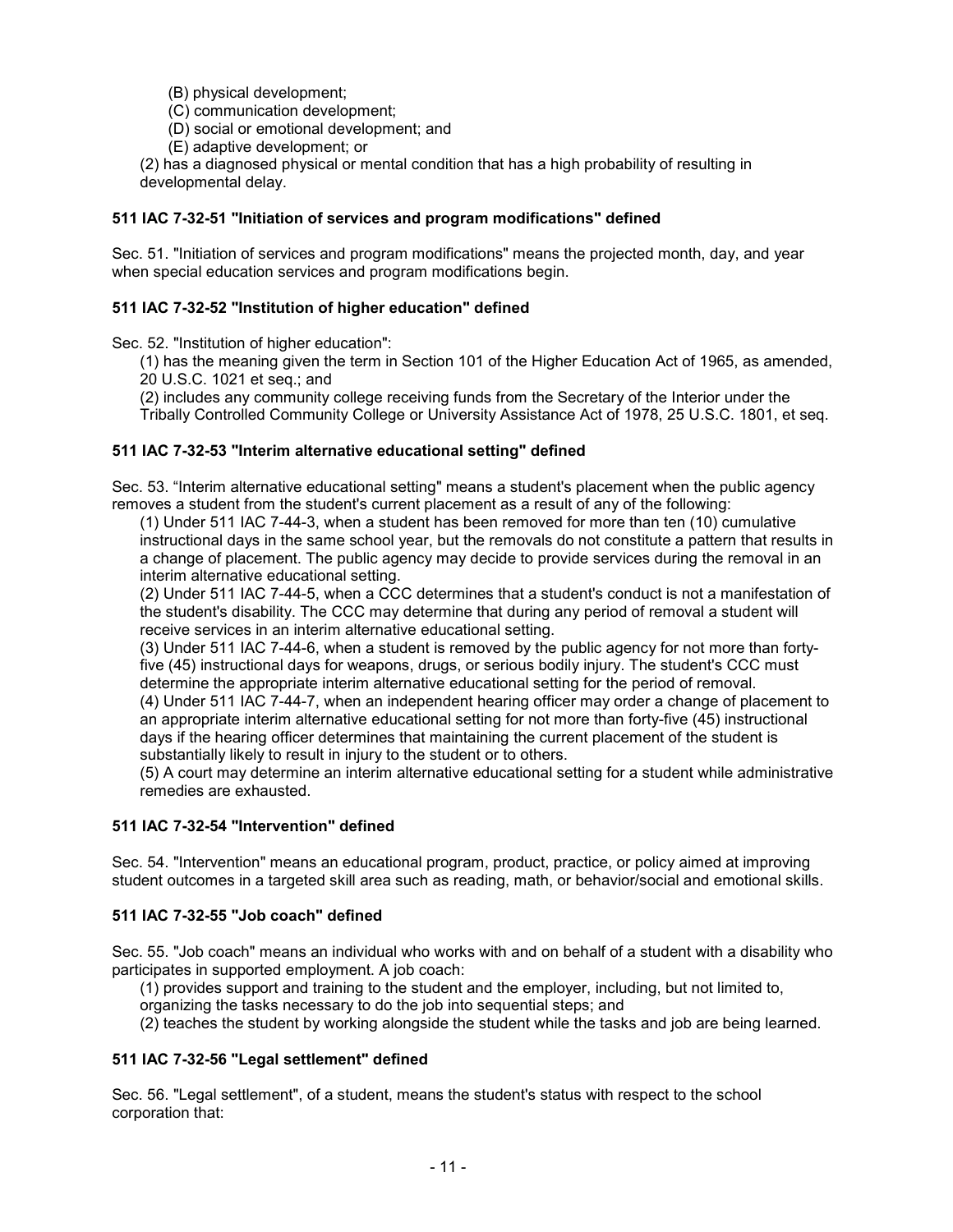(1) has the responsibility to permit the student to attend its local public schools without the payment of tuition; or

(2) is financially responsible should the student attend school in another situation permitted by law.

## **511 IAC 7-32-57 "Length and frequency of services" defined**

Sec. 57. "Length and frequency of services" means for what amount of time and how often special education and related services are to be provided.

## **511 IAC 7-32-58 "Licensed personnel" defined**

Sec. 58. "Licensed personnel" means persons licensed by the department of education and employed by the public agency who are:

- (1) teachers;
- (2) school counselors;
- (3) school psychologists;
- (4) school social workers;
- (5) building principals; and
- (6) other administrators**.**

## **511 IAC 7-32-59 "Limited English proficient" defined**

Sec. 59. "Limited English proficient" means an individual:

- (1) who is three (3) years of age through twenty-one (21) years of age;
- (2) who is enrolled or preparing to enroll in an elementary school or secondary school;
- (3) who:

(A) was not born in the United States or whose native language is a language other than English; (B) is:

(i) a Native American or Alaska native, or a native resident of the outlying areas; and

(ii) from an environment where a language other than English has had a significant impact on the individual's level of English language proficiency; or

(C) who is migratory, whose native language is a language other than English, and who comes from an environment where a language other than English is dominant; and

(4) whose difficulties in speaking, reading, writing, or understanding the English language may be sufficient to deny the individual:

(A) the ability to meet Indiana's proficient level of achievement on state assessments;

(B) the ability to successfully achieve in classrooms where the language of instruction is English; or

(C) the opportunity to participate fully in society.

## **511 IAC 7-32-60 "Local educational agency" defined**

Sec. 60. "Local educational agency" means a public board of education or other public authority legally constituted for either administrative control or direction of, or to perform a service function for, publicly funded schools as such schools are established under the laws of Indiana. The term includes school corporations, charter schools not part of school corporations, and state-operated schools.

## **511 IAC 7-32-61 "Manifestation determination" defined**

Sec. 61. "Manifestation determination" means an evaluative process conducted by the student's CCC, in accordance with 511 IAC 7-44-5, to determine whether the conduct in question was:

(1) caused by or had a direct and substantial relationship to the student's disability; or

(2) the direct result of the public agency's failure to implement the student's IEP.

## **511 IAC 7-32-62 "Mediation" defined**

Sec. 62. "Mediation" means a voluntary process, described in 511 IAC 7-45-2, in which the parent and public agency attempt, with the assistance of a trained impartial mediator, to resolve a:

(1) complaint under 511 IAC 7-45-1; or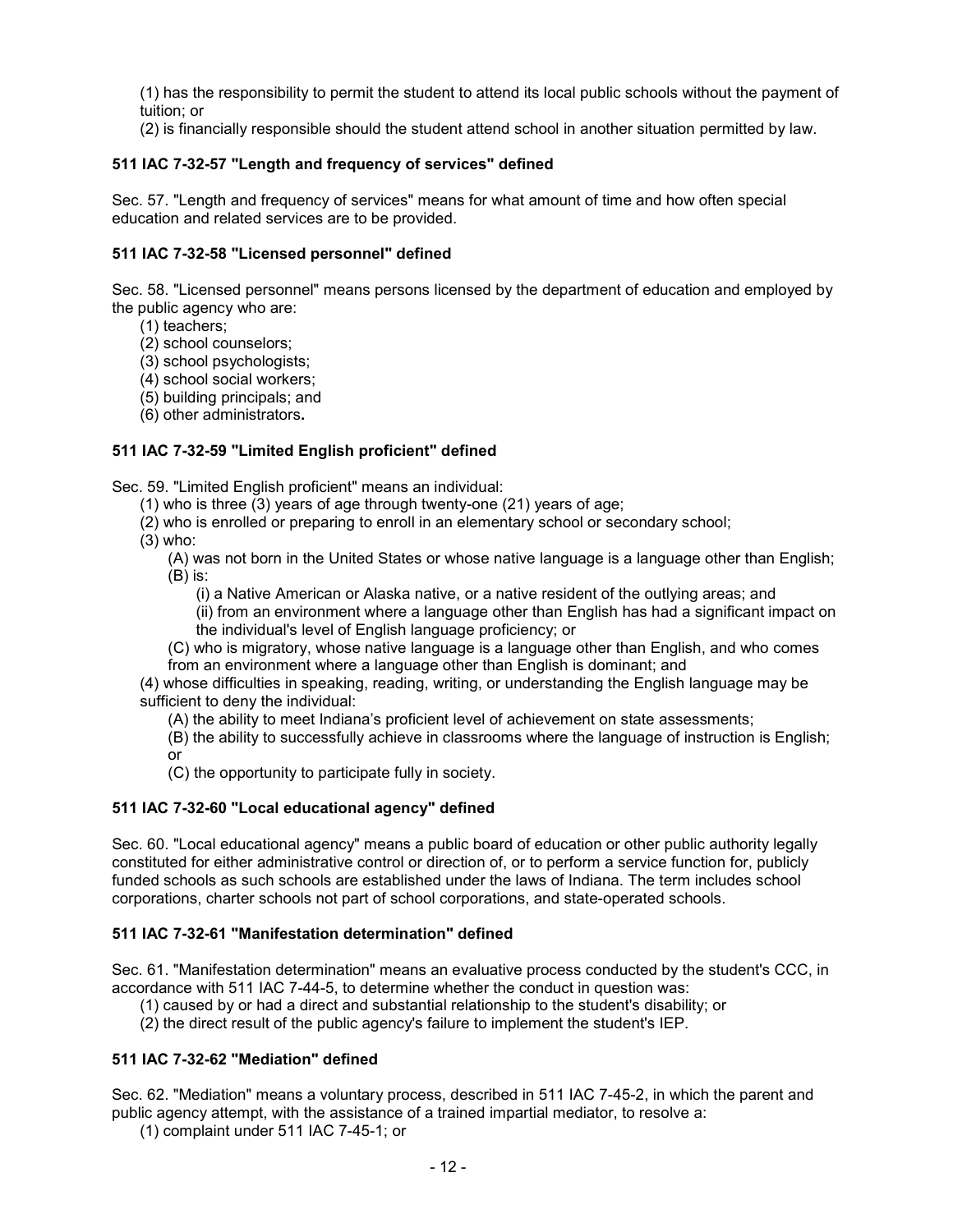- (2) dispute that has arisen in the CCC regarding:
	- (A) the identification or eligibility of a student for services under this article;
	- (B) the appropriateness of the:
		- (i) educational evaluation; or
		- (ii) student's proposed or current level of services or placement; or
	- (C) any other dispute affecting the provision of a free appropriate public education to the student.

#### **511 IAC 7-32-63 "Medical services" defined**

Sec. 63. "Medical services" means a related service provided at no cost to the parent under circumstances described in 511 IAC 7-43-1(j).

#### **511 IAC 7-32-64 "Mode of communication" defined**

Sec. 64. "Mode of communication" means the method used by the parent or student to communicate, if the parent or student is deaf, hearing impaired, visually impaired, nonverbal, has no written language, or is a nonreader. Methods used may include, but are not limited to, the following:

- (1) Sign language.
- (2) Braille.
- (3) Oral communication.
- (4) Augmentative and alternative communication.

## **511 IAC 7-32-65 "Multidisciplinary team" defined**

Sec. 65. "Multidisciplinary team" means the group of qualified professionals who conduct a student's educational evaluation with input from the student's parent. The qualified professionals include, but are not limited to, the following:

(1) At least one (1) teacher licensed in, or other specialist with knowledge in, the area of suspected disability.

(2) A school psychologist, except for a student with a suspected:

(A) developmental delay, in which case the multidisciplinary team shall be at least two (2) qualified professionals from different disciplines based upon the needs of the student; (B) language impairment, a speech-language pathologist and at least one (1) qualified professional from a different discipline based upon the needs of the student; or (C) speech impairment only, a speech-language pathologist may serve as the sole qualified

professional on the multidisciplinary team.

(3) For a student with a suspected specific learning disability, the following:

(A) The student's general education teacher or, if the student does not have a general education teacher, a general education teacher qualified to teach students of the same age.

(B) For early childhood students, an individual who holds an appropriate license to teach early childhood special education.

(4) For a student who is blind or has low vision, is deaf or hard of hearing, or has suspected multiple disabilities, the public agency may request that representatives of the state-operated schools serve as part of the multidisciplinary team only if the parent has provided written consent, in addition to the written consent to conduct the initial educational evaluation, for the representative's participation in the educational evaluation.

#### **511 IAC 7-32-66 "Native language" defined**

Sec. 66. "Native language", for use in all contact with students and parents, means the following:

- (1) For a parent or student of limited English proficiency, the language normally used by that individual in the home.
- (2) For a parent or student who:
	- (A) is deaf or hard of hearing;
	- (B) is blind or has low vision; or
	- (C) has no written language;

the mode of communication that is normally used by the student, such as sign language, braille, or oral communication.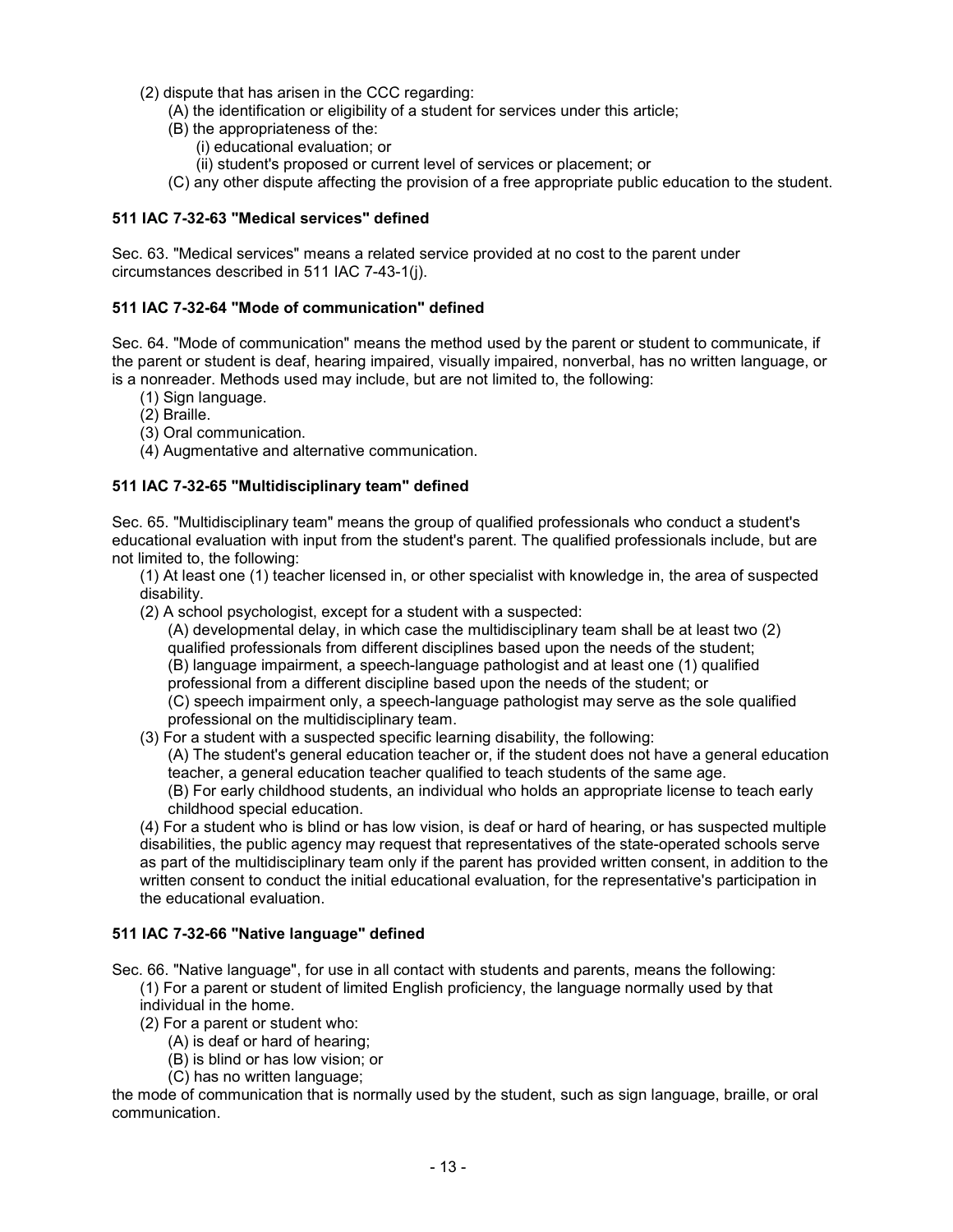## **511 IAC 7-32-67 "New teacher" defined**

Sec. 67. "New teacher" means a teacher who holds a valid teaching license, but has less than one (1) year of teaching experience.

#### **511 IAC 7-32-68 "Orientation and mobility" defined**

Sec. 68. "Orientation and mobility" means services described in 511 IAC 7-43-1(l) provided by qualified personnel to students who are blind or have low vision.

#### **511 IAC 7-32-69 "Paraprofessional" defined**

Sec. 69. "Paraprofessional" means an individual who works under the supervision and direction of licensed teachers or related services personnel to assist in areas that relate to personal, social, and instructional needs. The term includes, but is not limited to, the following:

- (1) Instructional or program assistants.
- (2) School bus monitors.
- (3) Interpreters.
- (4) Note takers.
- (5) Job coaches.

#### **511 IAC 7-32-70 "Parent" defined**

Sec. 70. (a)"Parent" means one (1) of the following:

(1) Any biological or adoptive parent whose parental rights have not been terminated or restricted in accordance with law.

(2) A guardian generally authorized to act as the student's parent, or authorized to make educational decisions for the student, including a court-appointed temporary guardian.

(3) A foster parent.

(4) An individual with legal custody or an individual acting in the place of a biological or adoptive parent, including a grandparent, stepparent, or other relative, or other adult who accepts full legal responsibility for the student and with whom the student lives.

- (5) An educational surrogate parent appointed in accordance with 511 IAC 7-39.
- (6) Any student of legal age, which is defined in section 91 of this rule to mean a student who:
	- (A) is eighteen (18) years of age; and
	- (B) has not had a guardian appointed by a court under IC 29-3.
- (7) An educational representative appointed under 511 IAC 7-43-6.

(b) Except as provided in subsection (c), the biological or adoptive parent, when:

- (1) attempting to act as the parent under this article; and
- (2) more than one (1) party is qualified under subsection (a) to act as a parent;

must be presumed to be the parent for purposes of this article unless the biological or adoptive parent does not have legal authority to make educational decisions for the student.

(c) If a judicial decree or order identifies a specific person or persons under subsection (a)(1) through  $(a)(5)$  to:

(1) act as the parent of a student; or

(2) make educational decisions on behalf of a student;

then such person or persons shall be determined to be the parent for purposes of this article.

#### **511 IAC 7-32-71 "Parentally-placed nonpublic school students with disabilities" defined**

Sec. 71. "Parentally-placed nonpublic school students with disabilities" means students with disabilities who are enrolled by their parents in nonpublic, including religious, schools, home schools, or facilities that meet the definition of elementary school in section 33 of this rule or secondary school in section 82 of this rule. The term does not apply to students with disabilities who have been placed in a nonpublic school by a public agency.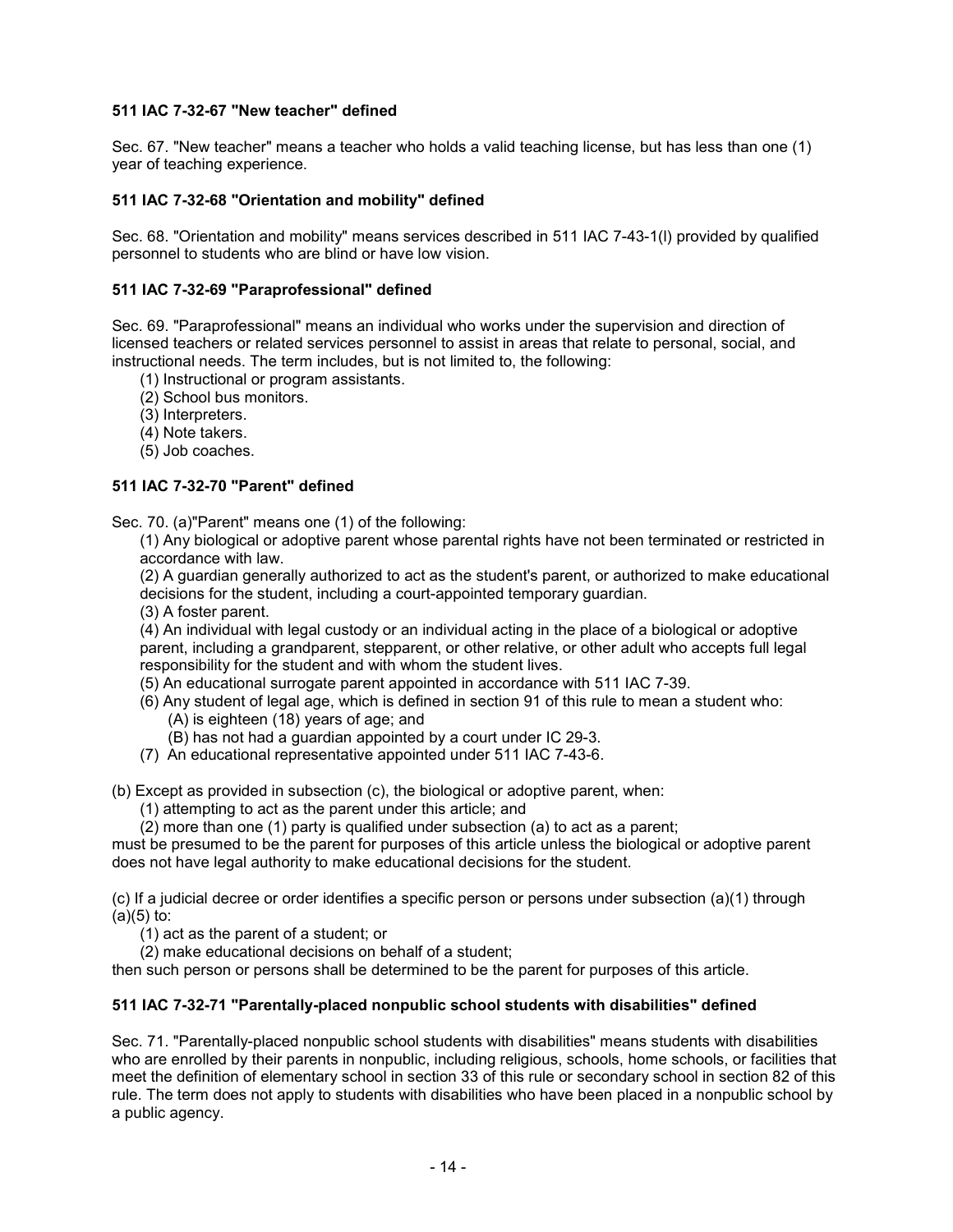## **511 IAC 7-32-72 "Parent training and information center" defined**

Sec. 72. "Parent training and information center" means a center assisted under 20 U.S.C. 1471 or 20 U.S.C. 1472 of the Individuals with Disabilities Education Act.

#### **511 IAC 7-32-73 "Personally identifiable information" defined**

Sec. 73. "Personally identifiable information" means information by which it is possible to identify a student with reasonable certainty, including, but not limited to, the following:

(1) The name of a student, a student's parent or parents, or other family member or members.

- (2) The address of a student.
- (3) A personal identifier, such as a student's Social Security number or student test number.

(4) A list of personal characteristics or other information that would make the student's identity easily traceable, including disability designation.

#### **511 IAC 7-32-74 "Physical education" defined**

Sec. 74. (a) "Physical education" means the development of the following:

- (1) Physical and motor fitness.
- (2) Fundamental motor skills and patterns.
- (3) Skills in the following:
	- (A) Aquatics.
	- (B) Dance.
	- (C) Individual and group games and sports (including intramural and lifetime sports).
- (b) The term includes the following:
	- (1) Special physical education.
	- (2) Adapted physical education.
	- (3) Movement education.
	- (4) Motor development.

#### **511 IAC 7-32-75 "Print instructional materials" defined**

Sec. 75. "Print instructional materials" means printed textbooks and related core materials that are:

- (1) written and published primarily for use in elementary school and secondary school instruction; and
- (2) required by the department of education or a public agency for use by students in the classroom.

#### **511 IAC 7-32-76 "Progress monitoring" defined**

Sec. 76. "Progress monitoring" means a systematic procedure for the frequent and repeated collection and analysis of student performance data. Academic or functional performance, or both academic and functional performance, is monitored over time to evaluate the effectiveness of instruction and intervention.

#### **511 IAC 7-32-77 "Public agency" defined**

Sec. 77. "Public agency" means any public entity that is responsible for providing special education and related services, including the following:

- (1) Public school corporations operating programs individually or cooperatively.
- (2) Charter schools that are not part of a public school corporation.
- (3) Programs operated by the state department of health.
- (4) The Indiana School for the Blind and Visually Impaired.
- (5) The Indiana School for the Deaf.
- (6) Programs operated by the department of correction**.**

#### **511 IAC 7-32-78 "Qualified professional" defined**

Sec. 78. "Qualified professional" means one who has met state certification, licensing, registration, or other comparable requirements that apply to the area in which the individual is providing special education or related services.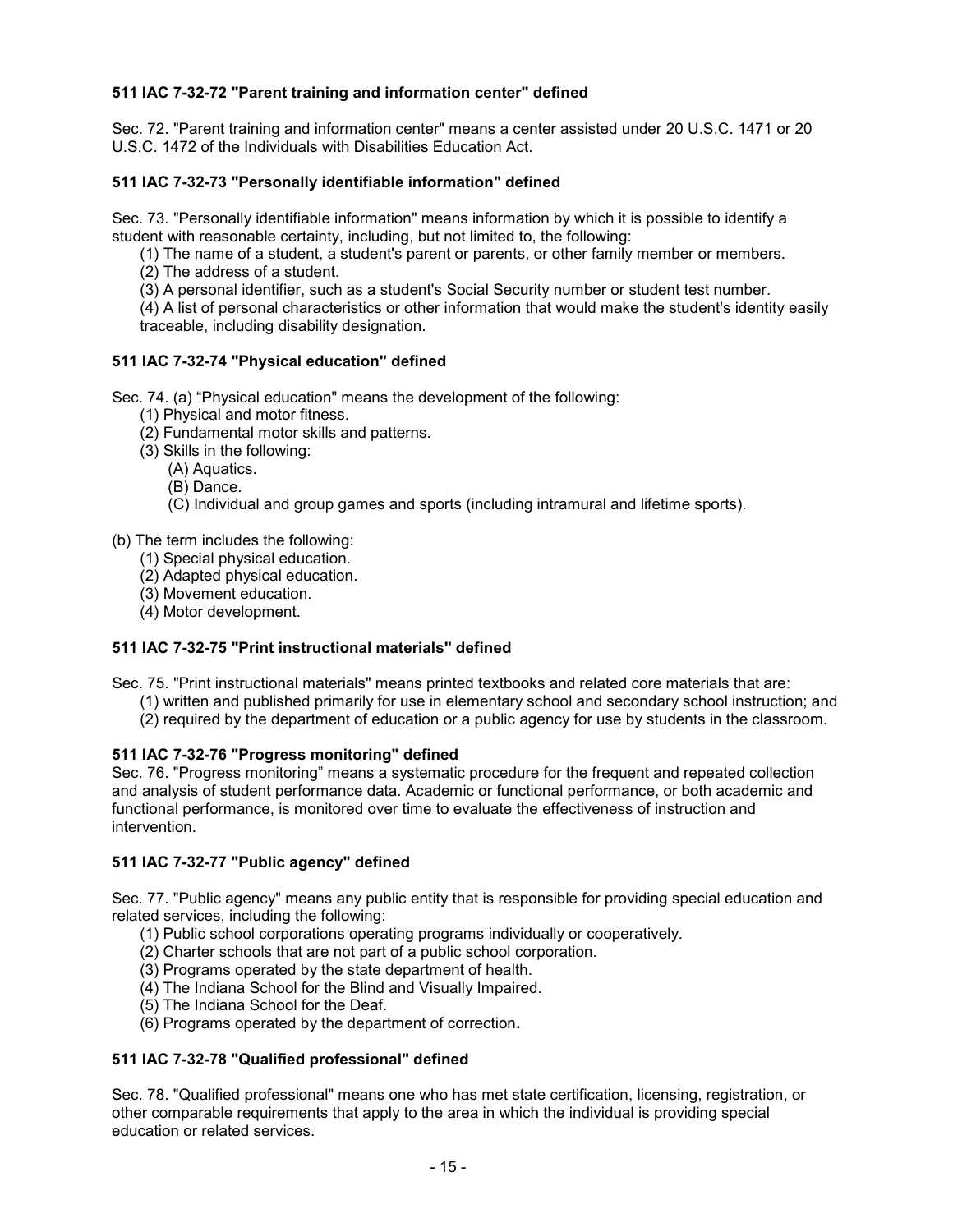## **511 IAC 7-32-79 "Related services" defined**

Sec. 79. (a) "Related services" means transportation and such developmental, corrective, and other supportive services as are required to assist a student with a disability to benefit from special education. Examples of related services are described in 511 IAC 7-43-1.

#### (b) The term does not include:

- (1) a medical device that is surgically implanted;
- (2) the optimization of that device's functioning (such as mapping of a cochlear implant);
- (3) maintenance of that device; or
- (4) the replacement of that device.

## **511 IAC 7-32-80 "Resolution meeting" defined**

Sec. 80. "Resolution meeting" means a meeting that is convened by the public agency when a parent requests a due process hearing. The purpose of the meeting is for the parent to discuss the due process hearing request and the facts that form the basis of the request so that the public agency has the opportunity to resolve the dispute. Resolution meetings must be conducted according to 511 IAC 7-45-6.

## **511 IAC 7-32-81 "Scientifically based research" defined (Repealed)**

## **511 IAC 7-32-82 "Secondary school" defined**

Sec. 82. "Secondary school" means a high school, which is any combination of grades 9, 10, 11, or 12.

#### **511 IAC 7-32-83 "Serious bodily injury" defined**

Sec. 83. "Serious bodily injury" has the meaning given the term "serious bodily injury" under 18 U.S.C. 1365(h)(3). The term means bodily injury that involves:

- (1) a substantial risk of death;
- (2) extreme physical pain;
- (3) protracted and obvious disfigurement; or
- (4) protracted loss or impairment of the function of a bodily member, organ, or mental faculty.

## **511 IAC 7-32-84 "Service plan" defined**

Sec. 84. "Service plan" means the written document that describes the specific special education and related services the public agency will provide to a parentally-placed nonpublic school student with a disability. The plan must:

(1) be developed and implemented in accordance with 511 IAC 7-34; and

(2) include the location of the services and any transportation that is necessary for the student to receive services.

#### **511 IAC 7-32-85 "Social interaction skills" defined**

Sec. 85. "Social interaction skills" means a student's personal interactions across social situations and environments.

#### **511 IAC 7-32-86 "Special education" defined**

Sec. 86. "Special education" means specially designed instruction, at no cost to the parent, designed to meet the unique needs of a student eligible for special education and related services under this article. The term may include, but is not limited to, the following:

- (1) Instruction conducted in:
	- (A) the classroom;
	- (B) the home;
	- (C) hospitals and institutions; and
	- (D) other settings.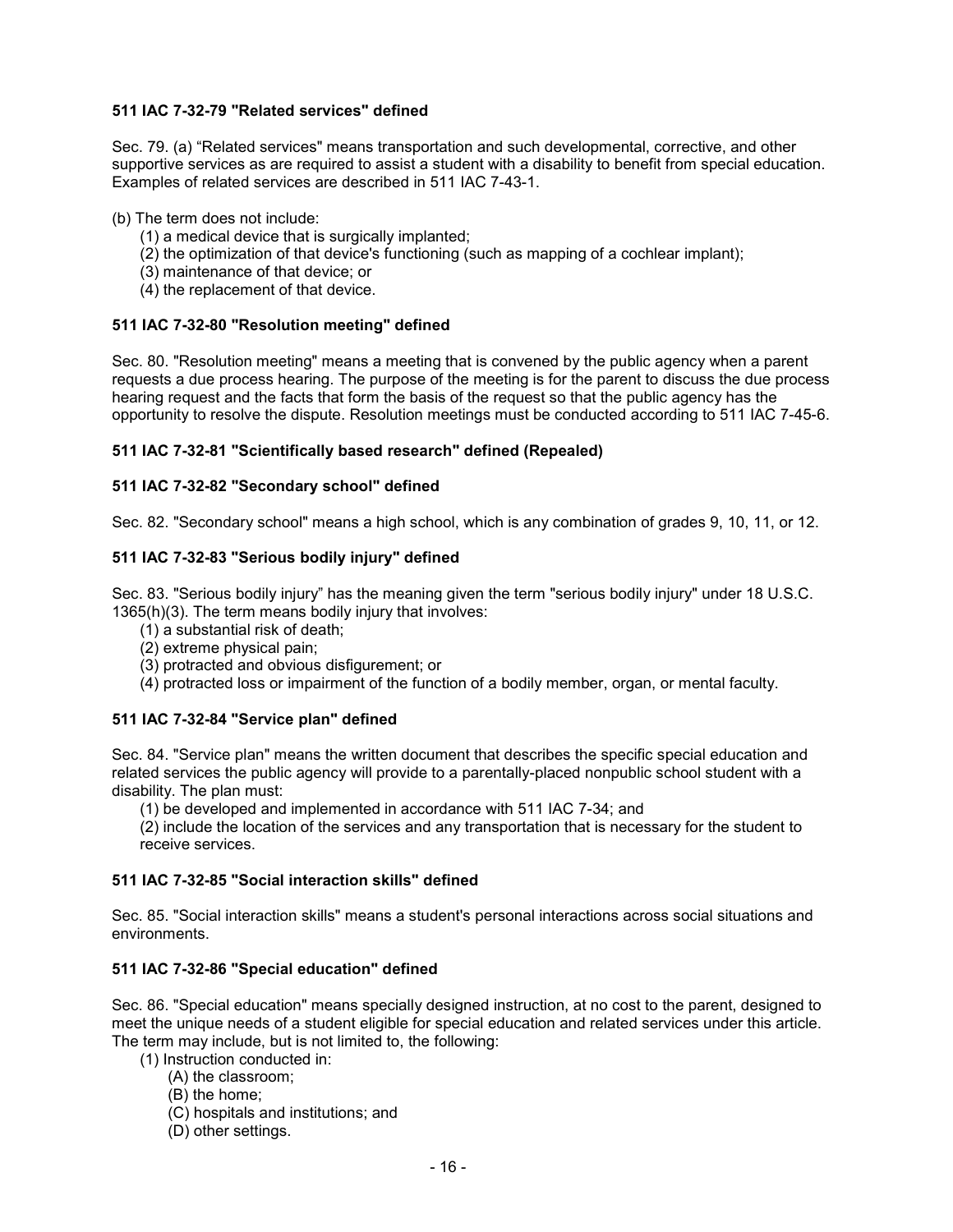- (2) Instruction in physical education.
- (3) Travel training.
- (4) Transition services.
- (5) Vocational education.
- (6) Speech-language pathology services.

## **511 IAC 7-32-87 "Special education planning district" defined**

Sec. 87. "Special education planning district" means the public school administrative unit responsible for the provision of special education and related services in a specified geographic area. A planning district may be:

- (1) an individual public school corporation; or
- (2) two (2) or more public school corporations that operate under a written agreement.

## **511 IAC 7-32-88 "Specially designed instruction" defined**

Sec. 88. "Specially designed instruction" means adapting, as appropriate to the needs of a student who is eligible for special education and related services, the content, methodology, or delivery of instruction to:

(1) address the unique needs of the student that result from the student's disability; and

(2) ensure the student's access to the general curriculum so that the student can meet the educational standards within the jurisdiction of the public agency that apply to all students.

## **511 IAC 7-32-89 "State educational agency" defined**

Sec. 89. "State educational agency" means the department of education.

## **511 IAC 7-32-90 "Student" defined**

Sec. 90. "Student" means any person three (3) years of age through the school year in which the person becomes twenty-two (22) years of age, unless a CCC determines that a student will leave school earlier, who has been:

(1) formally referred for an educational evaluation to determine the nature and extent of a suspected disability, but not yet determined eligible for special education and related services; or

(2) determined eligible for special education and related services under this article.

## **511 IAC 7-32-91 "Student of legal age" defined**

Sec. 91. "Student of legal age" means a student who has:

- (1) reached eighteen (18) years of age; and
- (2) not had a guardian appointed by a court under IC 29-3.

## **511 IAC 7-32-92 "Student with a disability" defined**

Sec. 92. (a) "Student with a disability" means a student who has been evaluated in accordance with this article and determined eligible for special education and related services by a CCC.

(b) If, after an appropriate educational evaluation, it is determined that a student has one (1) of the disabilities identified in 511 IAC 7-41, and the CCC determines that the student needs a related service, but not special education, the student is not a student with a disability.

(c) If a parent revokes consent for special education and related services in accordance with 511 IAC 7- 42-15, the student is no longer a student with a disability.

## **511 IAC 7-32-93 "Student with a print disability" defined**

Sec. 93. "Student with a print disability" means a student served under this article who may qualify to receive print instructional materials, as defined in section 75 of this rule, in accessible formats in accordance with the act entitled "An act to provide books for adult blind", 2 U.S.C. 135a.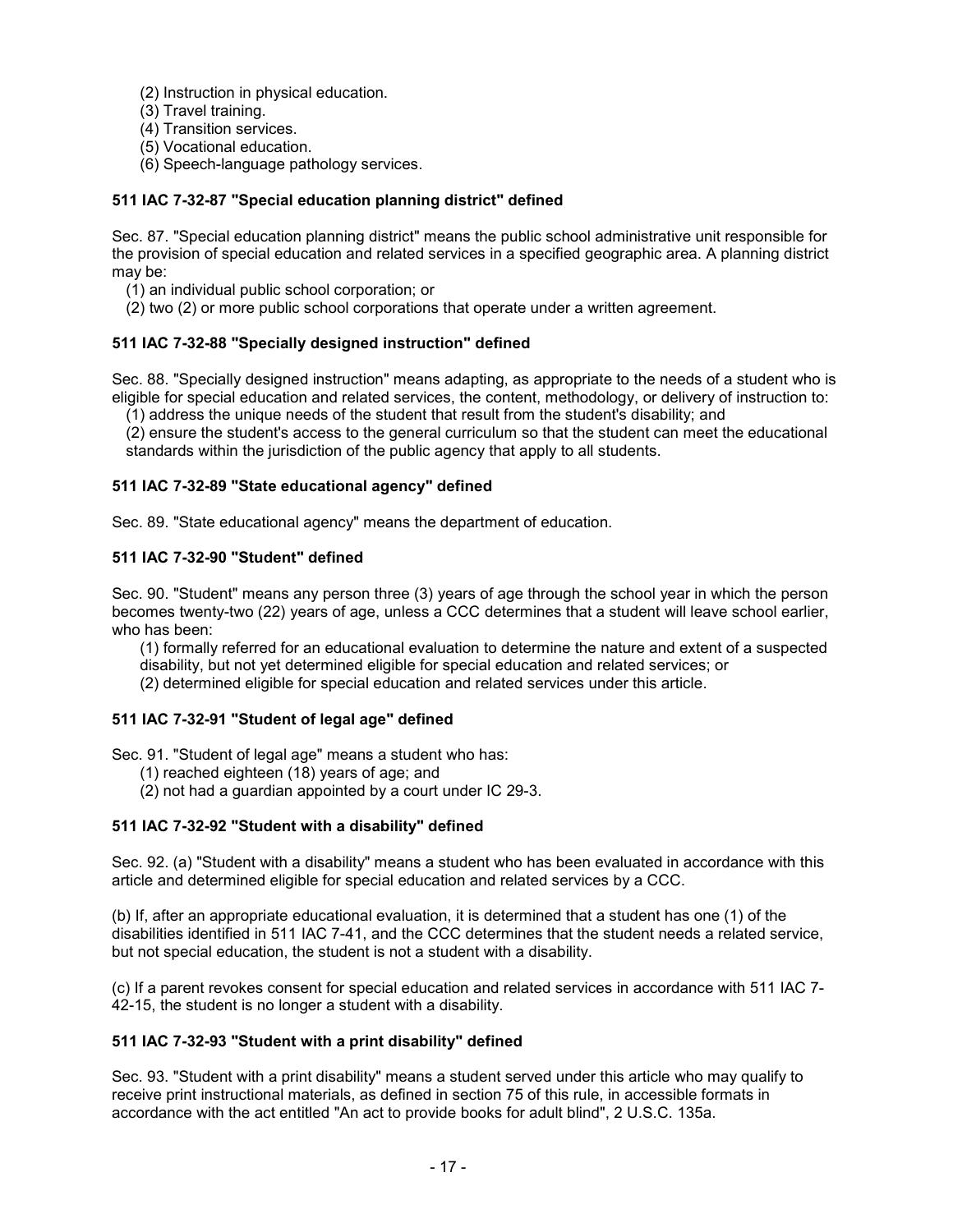## **511 IAC 7-32-94 "Summary of performance" defined**

Sec. 94. "Summary of performance" refers to the written plan required under 511 IAC 7-43-7 and 511 IAC 7-40-3(h). The plan:

(1) provides a student with a summary of the student's academic achievement and functional performance; and

(2) includes recommendations on how to assist the student in meeting the student's postsecondary goals.

## **511 IAC 7-32-95 "Supplementary aids and services" defined**

Sec. 95. "Supplementary aids and services" means aids, services, and other supports that are provided in:

(1) general education classes;

(2) other education-related settings; and

(3) extracurricular and nonacademic settings;

to enable students with disabilities to be educated with nondisabled peers to the maximum extent appropriate in accordance with 511 IAC 7-42-10.

## **511 IAC 7-32-96 "Systematic observation" defined**

Sec. 96. "Systematic observation" means an observation that is conducted to measure specific, welldefined behaviors using structured recording procedures.

#### **511 IAC 7-32-97 "Teacher of record" defined**

Sec. 97. "Teacher of record" refers to the single special education teacher to whom a student with a disability is assigned. Each student with a disability must have a teacher of record identified. The teacher of record may be the teacher of service and must be appropriately licensed to work with the student or, where appropriate state licensure is not available, appropriately trained. The teacher of record shall do the following:

(1) Provide direct or indirect services to the student according to the student's IEP.

(2) Participate in the CCC meeting as the student's teacher to assist in developing measurable goals, benchmarks, and objectives to meet the student's needs.

(3) Regularly monitor the implementation of the student's IEP and provide progress reports to the student's parent.

(4) Ensure the student's IEP is accessible to each of the:

(A) student's teachers;

(B) related services providers; and

(C) other services providers;

who are responsible for implementation of the IEP.

(5) Inform each teacher and provider of his or her specific responsibilities related to implementing the student's IEP.

(6) Ensure that:

(A) supplementary aids and services;

(B) program modifications; and

(C) supports for school personnel;

are provided in accordance with each student's IEP.

(7) Serve as a consultant and resource person to all other personnel providing services to the student.

(8) Ensure any accommodations on statewide or district assessments are implemented according to the student's IEP.

(9) Participate in reevaluations of the student.

(10) Ensure that the CCC is informed of any modifications made to the student's IEP in accordance with 511 IAC 7-42-9(e)(2) and 511 IAC 7-42-9(g).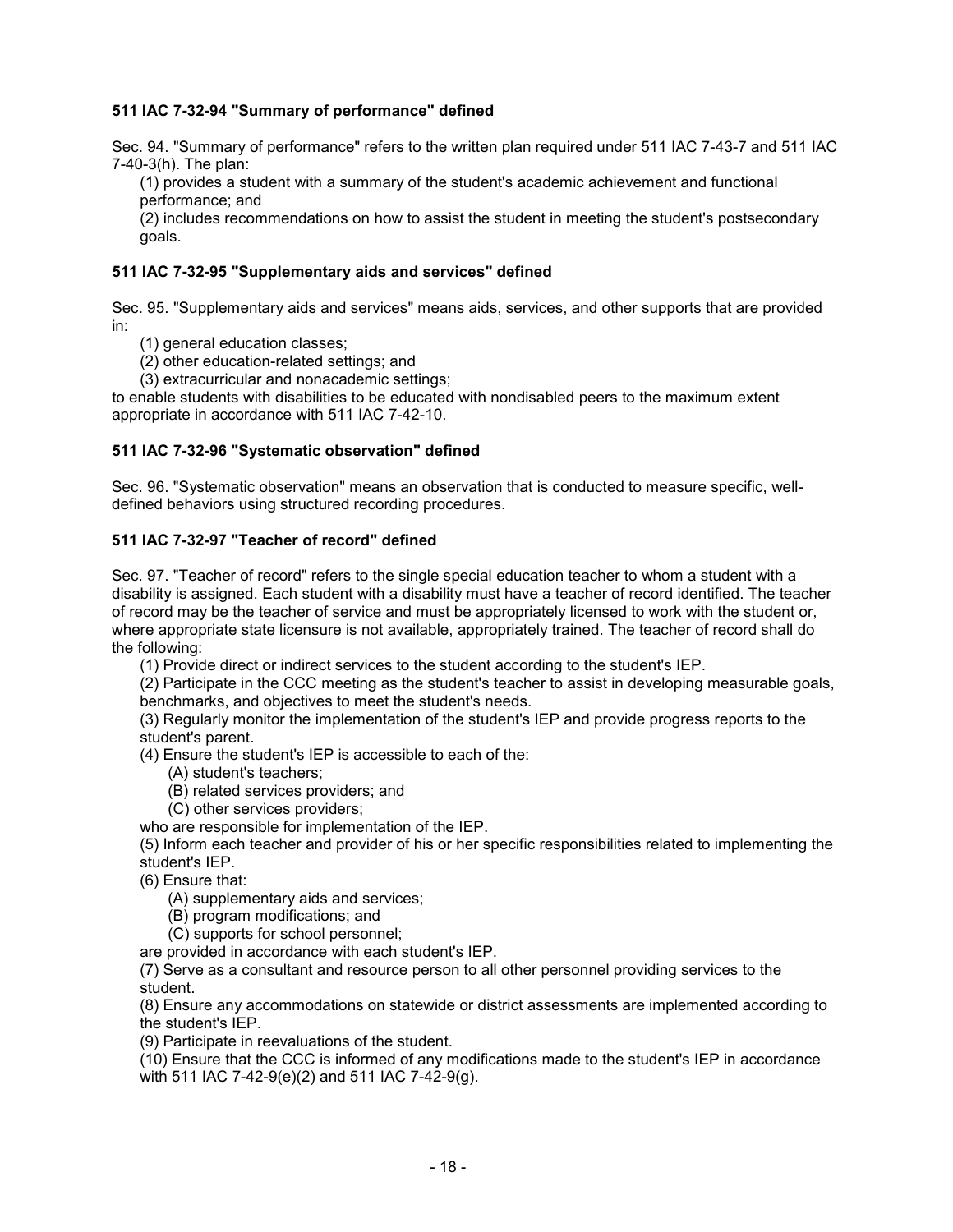## **511 IAC 7-32-98 "Teacher of service" defined**

Sec. 98. "Teacher of service" means any teacher providing services to a student with a disability.

## **511 IAC 7-32-99 "Transition planning" defined**

Sec. 99. "Transition planning" means the process of transitioning a child from Part C (early intervention) to Part B (early childhood) that occurs prior to the child's third birthday to enable the child to experience a smooth and effective transition. The transition planning process is initiated by the Part C service coordinator, bringing together public agencies and the family to plan a process that maximizes continuity and minimizes disruptions in services.

## **511 IAC 7-32-100 "Transition services" defined**

Sec. 100. (a) "Transition services" means a coordinated set of activities for a student with a disability that: (1) are designed to be within a results-oriented process that is focused on improving the academic

- and functional achievement of the student with a disability;
- (2) are incorporated into the student's transition IEP in accordance with 511 IAC 7-43-4; and
- (3) facilitate movement from school to post school activities, including, but not limited to:
	- (A) postsecondary education;
	- (B) vocational education or training, or both;
	- (C) integrated employment, including supported employment;
	- (D) continuing and adult education;
	- (E) adult services;
	- (F) independent living; or
	- (G) community participation.

(b) The coordinated set of activities described in subsection (a) must be based on the individual student's needs, taking into account the student's strengths, preferences, and interests, and include the following:

- (1) Instruction.
- (2) Related services.
- (3) Community experiences.
- (4) The development of employment and other post school adult living objectives.
- (5) If appropriate:
	- (A) acquisition of daily living skills; and
	- (B) provision of a functional vocational evaluation.

(c) Transition services for students with disabilities may be:

- (1) special education, if provided as specially designed instruction; or
- (2) a related service, if required to assist a student with a disability to benefit from special education.

#### **511 IAC 7-32-101 "Travel training" defined**

Sec. 101. "Travel training" means providing instruction, as appropriate, to a student with a significant cognitive disability, and any other student with disability who requires the instruction, to enable the student to do the following:

- (1) Develop an awareness of the environment in which the student lives.
- (2) Learn the skills necessary to move effectively and safely from place to place within that environment. including, but not limited to, the following:
	- (A) In school.
	- (B) In the home.
	- (C) At work.
	- (D) In the community.

#### **511 IAC 7-32-102 "Universal design" defined**

Sec. 102. "Universal design" means a concept or philosophy for designing and delivering products and services that are usable by people with the widest possible range of functional capabilities, which include products and services that are: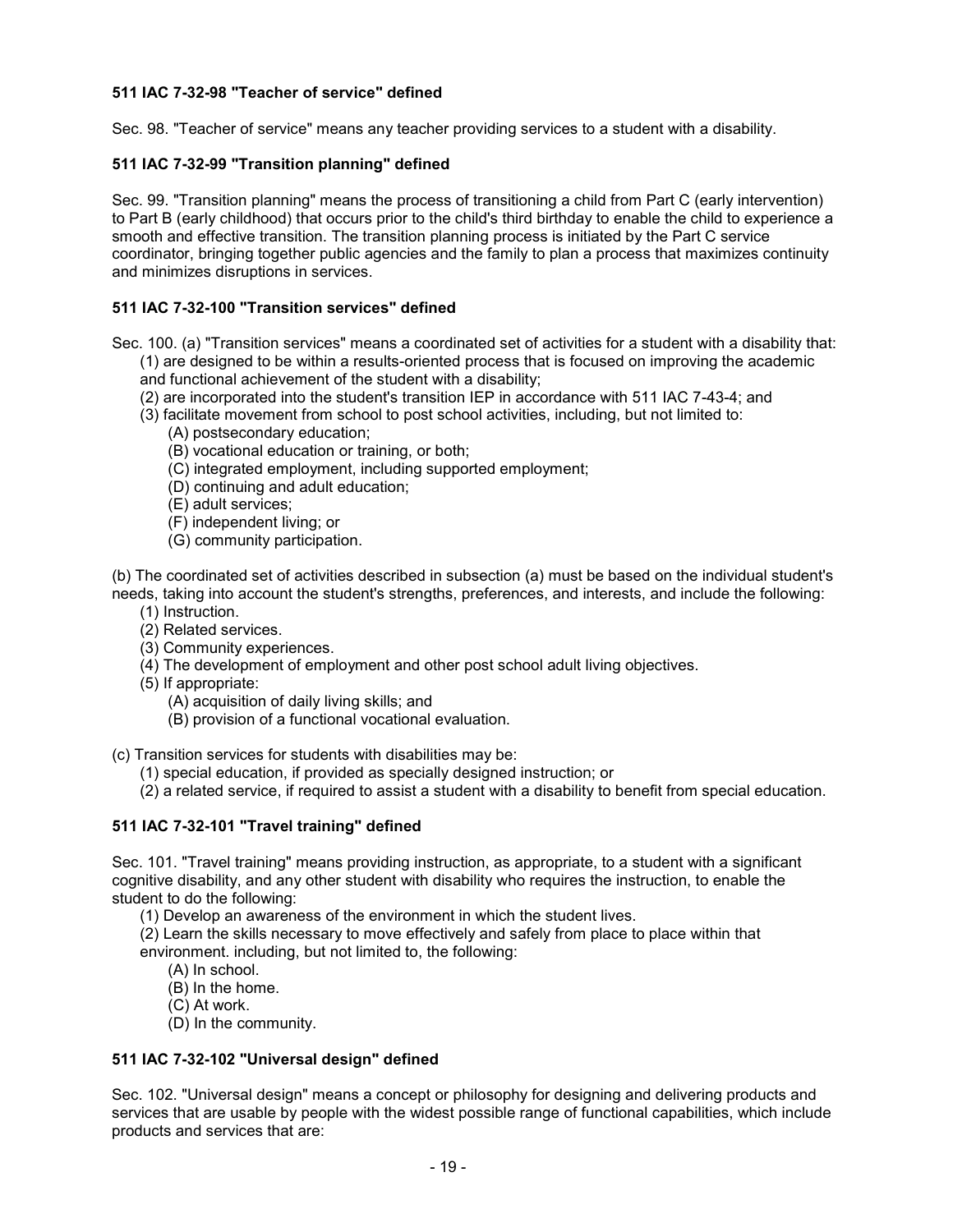- (1) directly accessible, without requiring assistive technologies; and
- (2) interoperable with assistive technologies.

## **511 IAC 7-32-103 "Veteran teacher" defined**

Sec. 103. "Veteran teacher" means a teacher who has earned at least one (1) year of teaching experience while holding a valid teaching license.

#### **511 IAC 7-32-104 "Vocational education" defined**

Sec. 104. "Vocational education" means organized educational programs that are directly related to the preparation of individuals for paid or unpaid employment, or for additional preparation for a career requiring other than a bachelor's or advanced degree.

#### **511 IAC 7-32-105 "Ward of the state" defined**

Sec. 105. "Ward of the state" refers to the student who has been removed from the student's home for suspected or actual neglect or abuse, and the court has issued an order restricting or terminating the rights of the student's parent.

#### **511 IAC 7-32-106 "Weapon" defined**

Sec. 106. "Weapon" has the meaning given:

- (1) "dangerous weapon" under 18 U.S.C. 930(g)(2), which means:
	- (A) a weapon;
	- (B) a device;
	- (C) an instrument;
	- (D) a material; or
	- (E) a substance;

animate or inanimate, that is used for, or is readily capable of, causing death or serious bodily injury, except that the term does not include a pocketknife with a blade of less than two and one-half (2 1/2) inches in length;

- (2) "deadly weapon" under IC 35-31.5-2-86; and
- (3) "firearm" under IC 35-47-1-5.

## **RULE 33. GENERAL PROVISIONS**

## **511 IAC 7-33-1 Scope**

Sec. 1. (a) This article applies to all special education programs provided for students at least three (3) years of age through the school year in which students become twenty-two (22) years of age, unless a CCC determines that a student will leave school earlier.

(b) The department of education, division of special education is the state educational agency responsible for the general supervision of all special education programs, as specified in IC 20-18-2-9 and IC 20-35.

(c) This article applies to all programs and services subject to the supervision of the state educational agency, including those programs conducted by or through the following:

(1) Public school corporations.

- (2) Charter schools.
- (3) Special education planning districts.
- (4) State agencies.
- (5) Other public agencies.

#### **511 IAC 7-33-2 Public schools' special education programs; organizational and administrative structures**

Sec. 2. (a) Public school corporations, charter schools, and other public agencies shall provide a free appropriate public education to students who: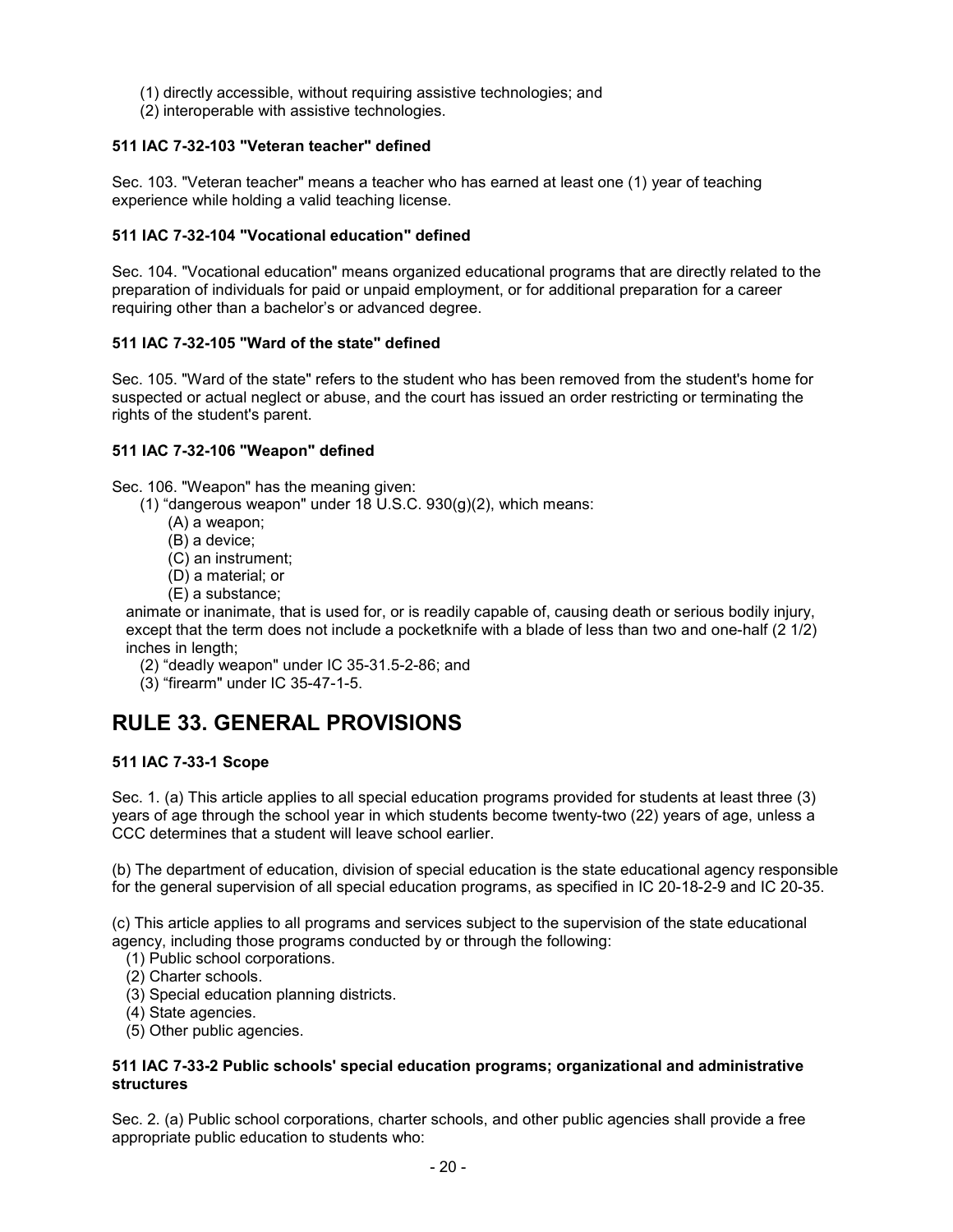(1) are at least three (3) years of age through the school year in which students become twenty-two

(22) years of age, unless a CCC determines that a student will leave school earlier;

(2) are identified as disabled under this article, including students who:

(A) are advancing from grade to grade; or

(B) have been suspended or expelled from school to the extent required by 511 IAC 7-44-1 and 511 IAC 7-44-2;

(3) have not completed high school graduation requirements and received a high school diploma as defined in 511 IAC 6-7.1-1(e); and

(4) are not parentally-placed in a nonpublic school.

(b) Unless a student graduates with a high school diploma, the right to a free appropriate public education ends at the conclusion of the school year in which the student becomes twenty-two (22) years of age. However, the CCC may determine that the student will leave school earlier.

(c) Special education programs shall include the following:

(1) Elementary school programs.

(2) Secondary school programs.

(3) Early childhood programs for students who are at least three (3) years of age, but who are not enrolled in kindergarten.

(d) Public school corporations and charter schools may provide special education programs through a variety of arrangements, including, but not limited to, the following:

(1) An individual school corporation or charter school that is a special education planning district.

(2) Two (2) or more school corporations or charter schools that, together, are a special education planning district authorized by any of the following:

(A) The Joint Service and Supply Act, IC 20-26-10.

(B) The Special Education Cooperatives Act, IC 20-35-5.

- (C) The Interlocal Cooperation Act, IC 36-1-7.
- (D) Any other cooperative arrangement permitted by law.
- (3) A transfer tuition agreement.
- (4) A contract for certain:
	- (A) related services; or
	- (B) educational services or related services, or both, for early childhood programs.

#### **511 IAC 7-33-3 Other public agencies' special education programs; state level interagency agreements**

Sec. 3. (a) The provisions of this article pertaining to student identification, eligibility, evaluation, and placement procedures as well as the provision of a free appropriate public education, including all due process and procedural safeguards, apply to special education programs conducted by, or under the jurisdiction of, the following:

- (1) The Indiana state department of health.
- (2) The family and social services administration, including, but not limited to, the following: (A) The division of disability and rehabilitative services.
	- (B) The division of mental health and addiction.
- (3) The department of child services.
- (4) The department of correction.
- (5) The Indiana School for the Blind and Visually Impaired.
- (6) The Indiana School for the Deaf.
- (7) Any public or private agency providing special education programs for students referred by: (A) a public school corporation;
	- (B) a charter school;
	- (C) the division of special education; or
	- (D) any other public agency.

(8) Any other public agency that contracts with any of the agencies in subdivisions (1) through (6) to provide special education.

(b) The division of special education must, in conjunction with each public agency in subsection (a), develop an interagency agreement or other mechanism for interagency coordination. Interagency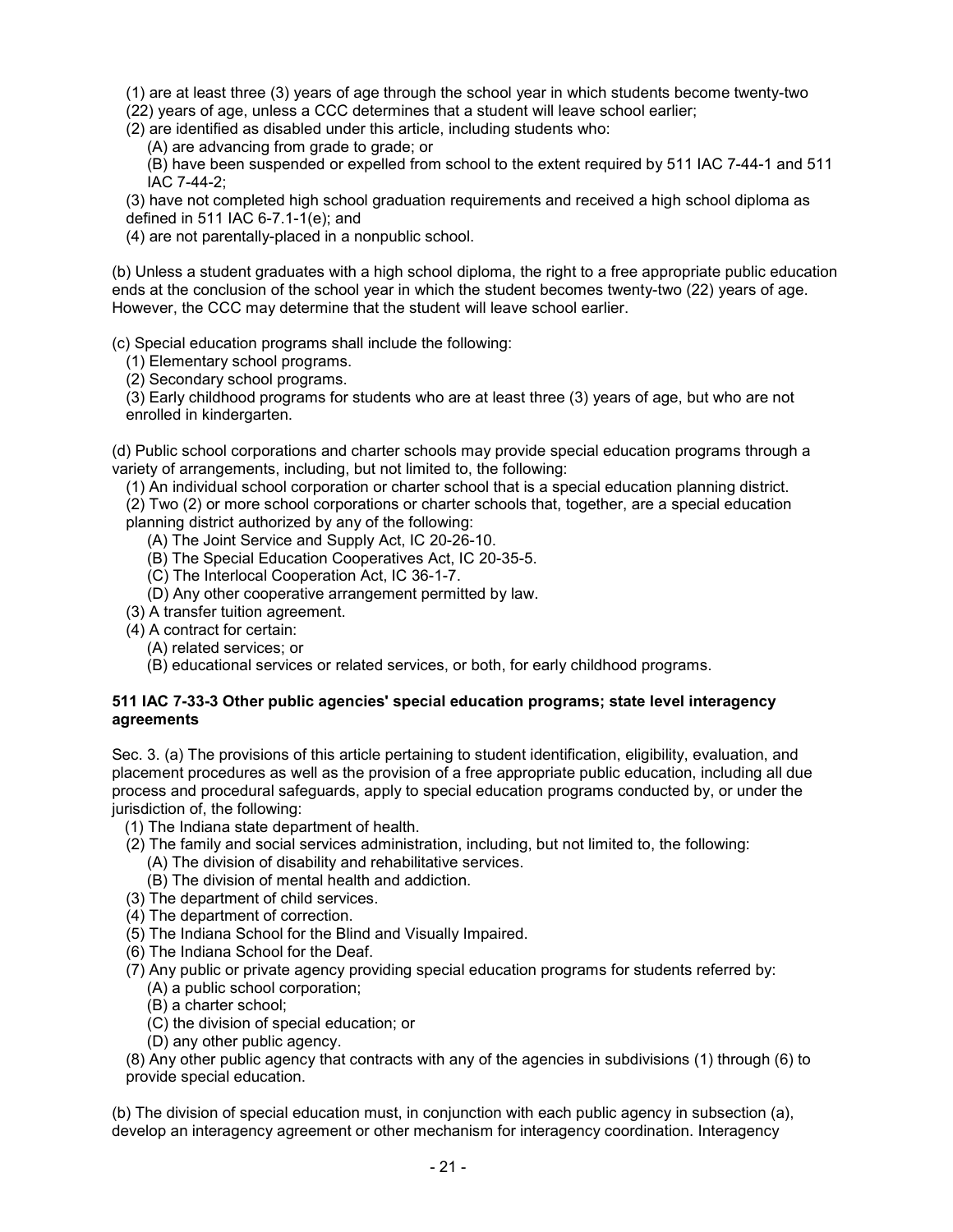agreements or other coordination mechanisms may address educational programs or noneducational programs that provide or pay for services that are considered special education, or both. Interagency agreements or other coordination mechanisms shall include the following as appropriate:

- (1) Compliance with state and federal special education laws and regulations, including the following: (A) Data collection and submission.
	- (B) Program monitoring.
	- (C) State complaint investigation procedures.
	- (D) Due process hearings and appeals.
- (2) Methods of ensuring services, including the following:

(A) Agency financial responsibility, including the responsibility of noneducational divisions and public insurers to provide or pay for services that are also considered special education or related services. (B) Conditions and terms of reimbursement.

(C) Resolution of interagency disputes, including the provision of services pending resolution of disputes.

(D) Coordination of service procedures.

(c) If a noneducational agency or a public agency other than the local educational agency is otherwise obligated under federal or state law, or assigned responsibility under state policy pursuant to an interagency agreement or other coordination mechanism to provide or pay for any services that are also considered special education or related services, such as, but not limited to:

- (1) assistive technology services;
- (2) assistive technology devices;
- (3) related services;
- (4) supplementary aids and services; and
- (5) transition services;

that are necessary for ensuring a free appropriate public education to students with disabilities within the state, the noneducational agency or the public agency must fulfill that obligation or responsibility either directly, through contract, or through other arrangement.

(d) A public agency described in subsection (c) that receives Medicaid reimbursement for service provision may not disqualify an eligible service for Medicaid reimbursement because that service is provided in a public school setting.

(e) If a public agency described in subsection (c) fails to provide or pay for the special education and related services necessary for the provision of a free appropriate public education to a student, the local educational agency must provide or pay for these services in a timely manner. The:

(1) local educational agency is authorized to claim reimbursement for the services from the public agency that failed to provide or pay for these services; and

(2) public agency must reimburse the local educational agency in accordance with the terms of the interagency agreement or other coordination mechanism described in subsection (b).

## **511 IAC 7-33-4 Use of public and private insurance proceeds**

Sec. 4. (a) A public agency may use Medicaid or other public benefits or insurance programs in which a student participates to provide or pay for services required under this article, as permitted under the public benefits or insurance program. With regard to services required to provide a free appropriate public education to a student with a disability under this article, the public agency may not:

- (1) require a parent to:
	- (A) sign up for or enroll in public benefits or insurance programs in order for the student to receive a free appropriate public education; or
	- (B) incur an out-of-pocket expense, such as the payment of a deductible or copay amount incurred in filing a claim for services provided, but may pay the cost that the parent otherwise would be required to pay; or
- (2) use a student's benefits under a public benefits or insurance program if that use would:
	- (A) decrease available lifetime coverage or any other insured benefit;
	- (B) result in the family paying for services that would otherwise be covered by the public benefits or insurance program and that are required for the student outside of the time the student is in school;
	- (C) increase premiums or lead to the discontinuation of benefits or insurance; or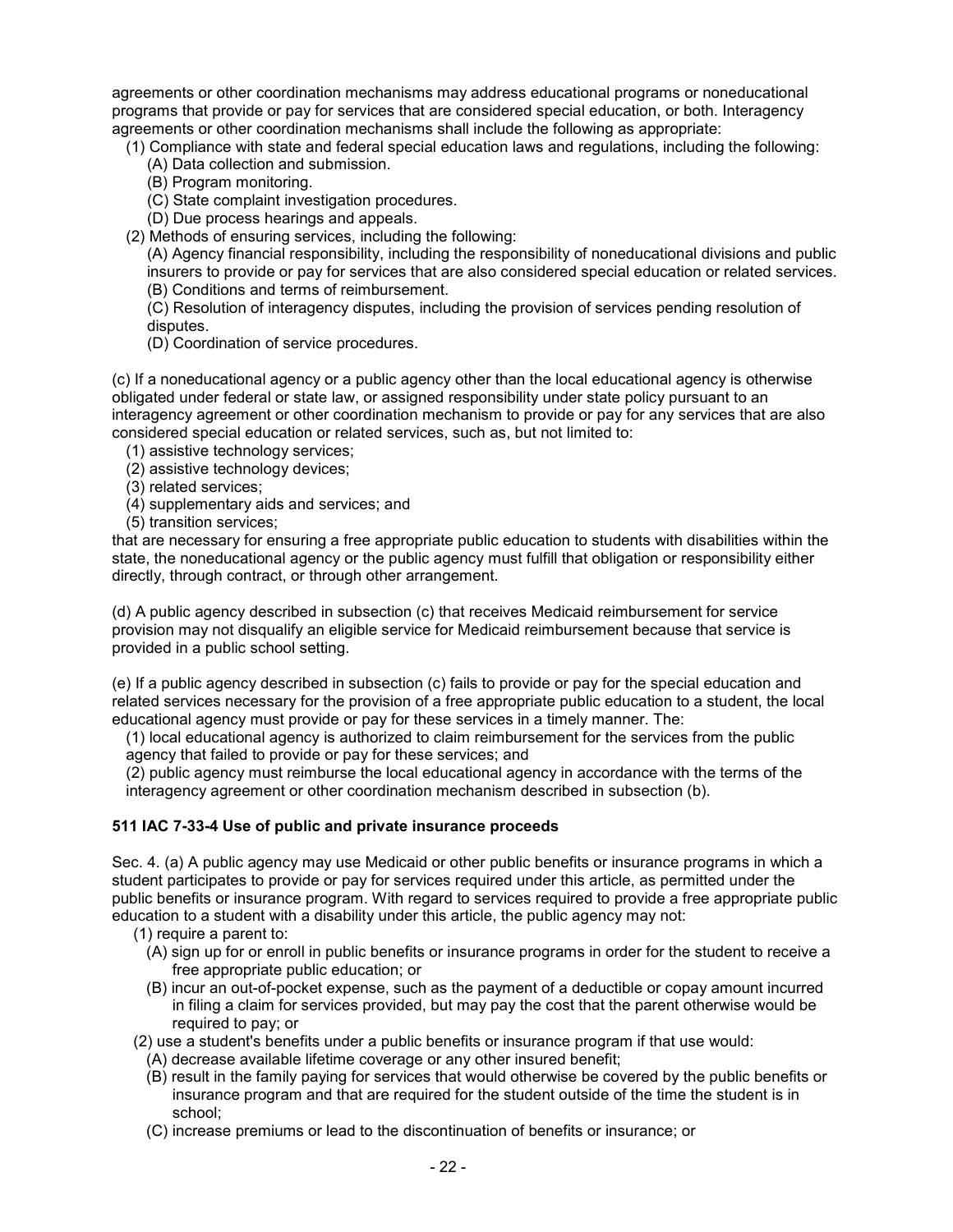- (D) risk loss of eligibility for home and community based waivers, based on aggregate health-related expenditures.
- (b) A public agency must provide written notice to the parent:
	- (1) before accessing the student's or the parent's public benefits or public insurance for the first time;
	- (2) prior to obtaining the one-time written parental consent as described in subsection (d); and
	- (3) annually thereafter.
- (c) The written notice described in subsection (b) must:
	- (1) be provided in language that is understandable to the general public;
	- (2) be provided in the native language or other mode of communication used by the parent, unless it is clearly not feasible to do so; and
	- (3) include a statement that:
		- (A) The public agency must provide written notice and obtain written parental consent prior to accessing the student's or the parent's public benefits or public insurance for the first time.
		- (B) The parental consent form provided to the parent must specify the:
			- (i) personally identifiable information that the public agency may disclose;
			- (ii) purpose of the disclosure;
			- (iii) agency to which the disclosure may be made; and
			- (iv) parent understands and agrees that the public agency may access the public benefits or public insurance to pay for services for the student.
		- (C) The public agency may not:
			- (i) require parents to sign up or enroll in public benefits or public insurance programs in order for the student to receive a free appropriate public education;
			- (ii) require parents to incur an out-of-pocket expense such as the payment of a deductible or copay amount incurred in filing a claim for services provided pursuant to this part; and
			- (iii) use a student's benefits under a public benefits or insurance program if that use would:
				- (AA) decrease available lifetime coverage or any other insured benefit;
				- (BB) result in the family paying for services that would otherwise be covered by the public benefits or insurance program and that are required for the student outside of the time the student is in school;
				- (CC) increase the premiums or lead to the discontinuation of benefits or insurance; or
				- (DD) risk loss of eligibility for home and community-based waivers, based on aggregate health-related expenditures.
		- (D) The parent has the right, at any time, to withdraw his or her consent to disclose personally identifiable information to the agency responsible for the administration of the state's public benefits or public insurance program.
		- (E) The parent's refusal to consent or withdrawal of consent to disclose personally identifiable information to the agency responsible for the administration of the state's public benefits or public insurance program does not relieve the public agency of its responsibility to ensure that all required services are provided at no cost to the parent.
- (d) The written consent form shall:
	- (1) describe the personally identifiable information that the public agency may disclose;
	- (2) specify the purpose of the disclosure;
	- (3) specify the agency to which the disclosure may be made; and
	- (4) include a statement that the parent understands and agrees that the public agency may access the public benefits or public insurance to pay for services for the student.

(e) The public agency shall obtain the parent's written consent prior to accessing the student's or the parent's public benefits or insurance for the first time.

(f) With regard to services required to provide a free appropriate public education to a student with a disability under this article, the public agency may access a parent's private insurance proceeds only if the parent provides informed consent as defined by 511 IAC 7-32-17. Each time the public agency proposes to access the parent's private insurance proceeds, it must do the following:

- (1) Obtain informed parental consent as defined by 511 IAC 7-32-17.
- (2) Inform the parent that refusal to permit the public agency to access the private insurance does not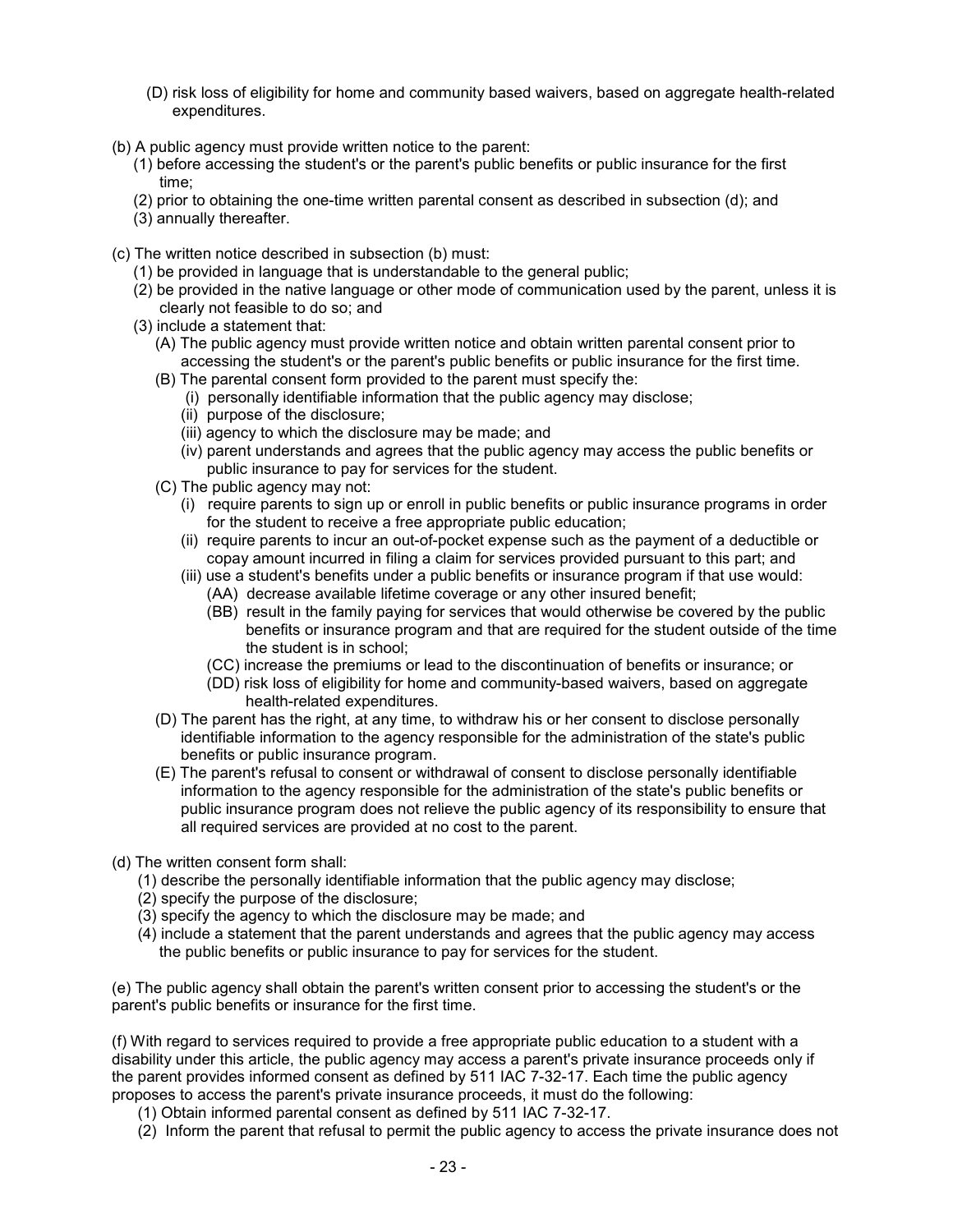relieve the public agency of its responsibility to ensure that all required services are provided at no cost to the parent.

(g) If a public agency is unable to obtain informed parental consent to access the parent's private insurance, or public benefits or insurance when the parent would incur a cost for a specified service required under this article, the public agency may use its Part B federal funds to pay for the service in order to ensure a free appropriate public education is provided to the student. These funds may also be used to avoid financial cost to a parent who otherwise would consent to the use of private insurance or public benefits or insurance. If the parent would incur a cost, such as a deductible or copay amounts, the public agency may use its Part B funds to pay the cost.

(h) Proceeds from public benefits or insurance or private insurance shall not be considered program income for purposes of 34 CFR 80.25 with respect to the administration of federal grants and cooperative agreements.

(i) If a public agency spends reimbursements from federal funds, such as Medicaid, for services under this article, those funds shall not be considered state or local funds for purposes of maintenance of effort provisions.

(j) Nothing in this article shall be construed to alter the requirements imposed on the state Medicaid agency, or any other agency administering a public benefits or insurance program by federal statute, regulations, or policy under Title XIX or Title XXI of the Social Security Act, or any other public benefits or insurance program.

## **RULE 34. NONPUBLIC SCHOOLS OR FACILITIES**

**511 IAC 7-34-1 Special education and related services for parentally-placed students in nonpublic schools or facilities**

Sec. 1. (a) As used in this rule, "Part B funds" means funds under Part B of the Individuals with Disabilities Education Act, 20 U.S.C. 1400 et seq.

(b) This section and sections 2 through 9 of this rule apply to parentally-placed nonpublic students with disabilities, including students who reside outside of the state.

(c) This section and sections 2 through 9 of this rule do not apply to the following:

(1) Students three (3) years of age through five (5) years of age, unless the student has been unilaterally enrolled by his or her parent in a nonpublic school that meets the definition of an elementary school in 511 IAC 7-32-33.

(2) Students with disabilities who have been placed in or referred to a nonpublic school by a public agency.

(d) Each public agency shall, with regard to any nonpublic school, including any religious school or home school, within its boundaries:

(1) locate, identify, and evaluate all students with disabilities as specified in 511 IAC 7-40;

(2) consult, in accordance with section 3 of this rule, with nonpublic school representatives and

representatives of parents of nonpublic school students with disabilities;

(3) provide information, as specified in section 2(c) of this rule, to the division of special education related to parentally-placed nonpublic school students covered under this rule; and

(4) make available special education and related services to all students with disabilities.

## **511 IAC 7-34-2 Child find**

Sec. 2. (a) The activities undertaken to carry out child find responsibilities for nonpublic school students with disabilities must be as follows:

(1) Comparable to activities undertaken for students with disabilities in public schools.

(2) Completed in a time period comparable to that for students attending public schools in the public agency. Public agencies may not delay conducting child find activities, including individual evaluations and reevaluations, until after child find activities for public school students are conducted.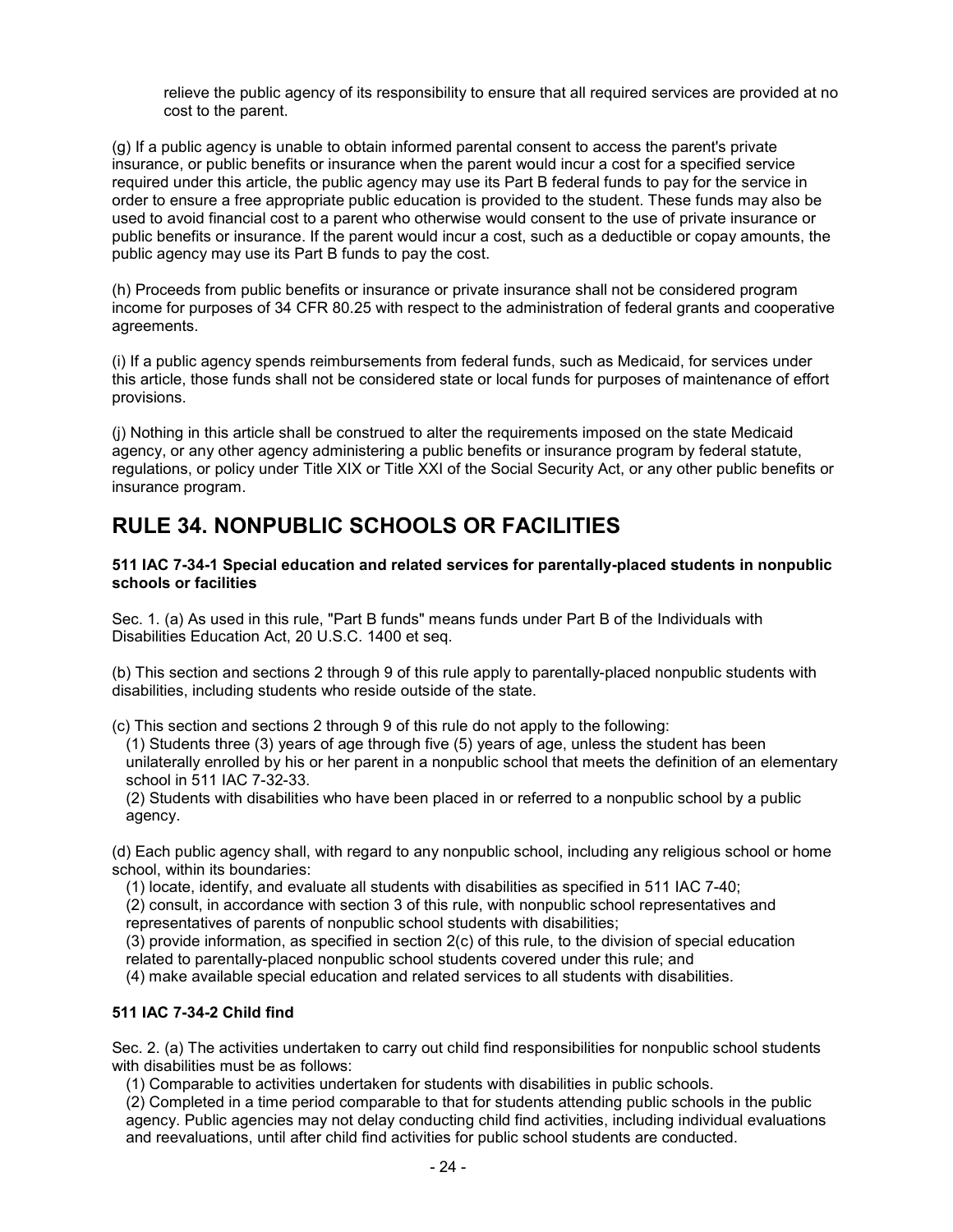(b) The cost of child find activities, including the cost of individual evaluations and reevaluations, must not be considered in determining whether a public agency has met its proportionate share requirement in section 7 of this rule.

(c) Each public agency must maintain in its records, and provide to the division of special education, the following information related to parentally-placed nonpublic school students with disabilities:

- (1) The number of students evaluated.
- (2) The number of students determined to be students with disabilities.
- (3) The number of students served.

(d) The number of students served in subsection (c)(3) must be used to calculate a public agency's proportionate share requirement as specified in section 7 of this rule.

#### **511 IAC 7-34-3 Educational evaluations for parentally-placed nonpublic school students attending nonpublic schools outside the school corporation of legal settlement**

Sec. 3. (a) All students who are determined eligible for special education and related services have the right to be offered a free appropriate public education from their school corporation of legal settlement.

(b) If a student, who attends a nonpublic school that is outside of the student's school corporation of legal settlement, is referred to the public agency where the nonpublic school is located for an educational evaluation, the public agency must conduct the evaluation in accordance with the procedures and timelines set forth in 511 IAC 7-40, unless the public agency documents the following:

(1) The public agency explained the following:

(A) The concept of a free appropriate public education to the student's parent.

(B) That the parent has the right to obtain an offer of a free appropriate public education from the school corporation of legal settlement.

(2) As a result of the explanations in subdivision (1), the student's parent chose to have the school corporation of legal settlement conduct the evaluation.

(c) Before any personally identifiable information about a student can be released between officials from the:

(1) public agency where the nonpublic school is located; and

(2) school district of legal settlement;

the student's parent must provide consent as defined in 511 IAC 7-32-17.

(d) If the parent chooses to receive the evaluation from the public agency of legal settlement, the public agency of legal settlement must conduct the evaluation in accordance with the procedures and timelines set forth in 511 IAC 7-40.

(e) If a student's CCC determines that the student is eligible for special education and related services, the:

(1) school corporation of legal settlement must make an offer of a free appropriate public education to the student; and

(2) public agency must document this offer in the written notice described in 511 IAC 7-42-7.

(f) If the offer of a free appropriate public education is rejected, and the parent decides to continue enrollment in the nonpublic school, the student is entitled to services from the public agency where the nonpublic school is located. In order for the school district of legal settlement to forward:

(1) the educational evaluation;

(2) the written notice described in 511 IAC 7-42-7; and

(3) any other relevant documents;

to the public agency where the nonpublic school is located, the student's parent must provide consent as defined in 511 IAC 7-32-17.

(g) After receiving the documents specified in subsection (f), the public agency where the nonpublic school is located must convene a CCC meeting within ten (10) instructional days to develop a service plan described in section 5 of this rule.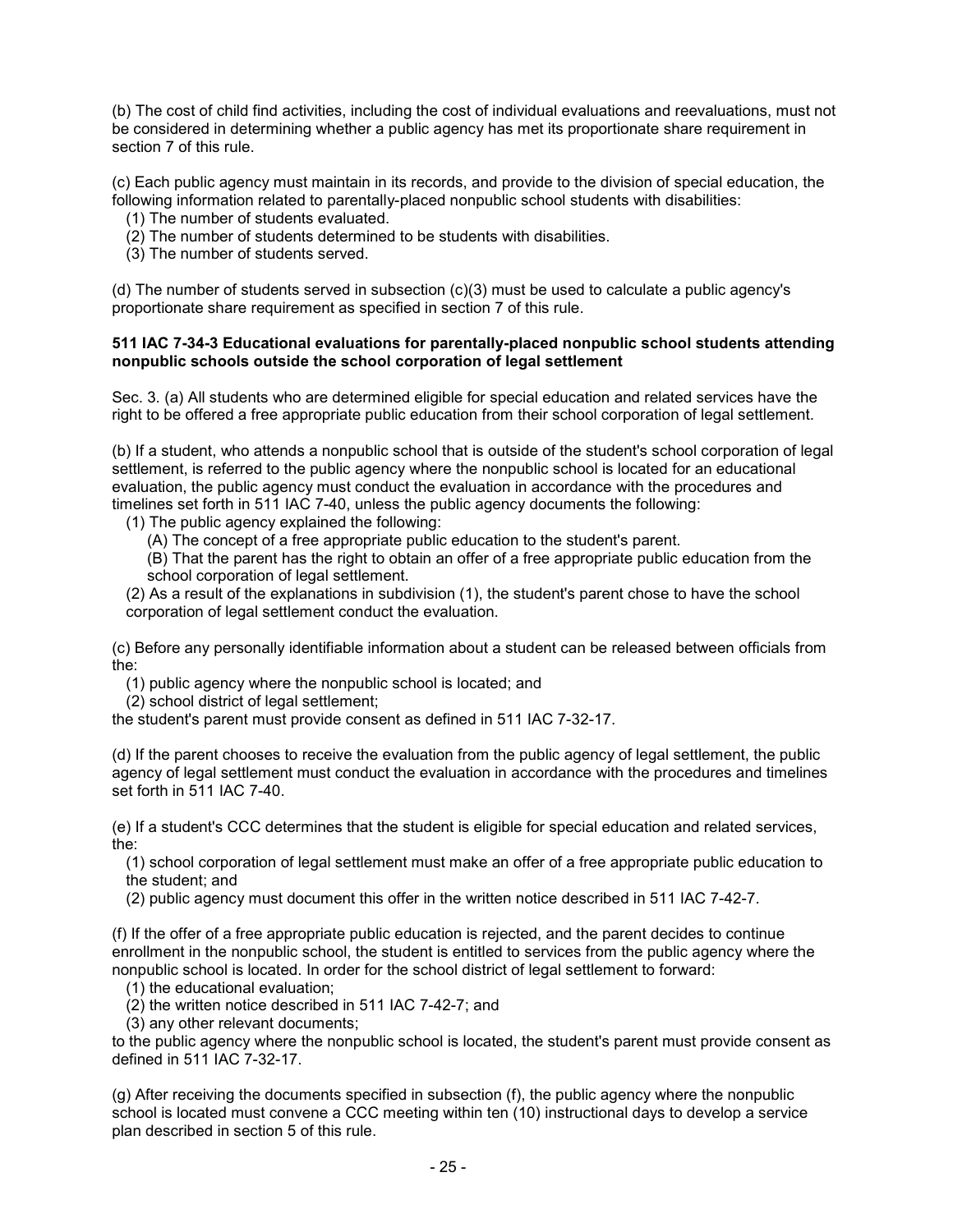(h) If a student is evaluated by the public agency where the nonpublic school is located, the CCC must determine eligibility for special education and related services and develop a service plan if the student is eligible. After the service plan is developed, the student's parent is entitled to seek an offer of a free appropriate public education from the school district of legal settlement. In order for the public agency where the nonpublic school is located to forward:

(1) the educational evaluation;

(2) the written notice described in 511 IAC 7-42-7; and

(3) any other relevant documents;

to the school district of legal settlement, the parent must provide consent as defined in 511 IAC 7-32-17. After receiving the documents, the school district of legal settlement has ten (10) instructional days to convene the CCC and offer the student a free appropriate public education.

#### **511 IAC 7-34-4 Consultation with nonpublic school representatives and representatives of parents**

Sec. 4. (a) During the design and development of special education and related services for parentallyplaced students with disabilities attending nonpublic schools, each public agency must consult with the following:

(1) Nonpublic school representatives from the nonpublic schools located in the geographic boundaries of the public agency.

(2) Representatives of parents of students with disabilities in nonpublic schools.

(b) The consultation described in subsection (a) must be timely, which means that it occurs during the design and development of special education and related services for students with disabilities in nonpublic schools. Consultation must also be meaningful, which requires the public agency to:

(1) afford all parties a genuine opportunity to express their views and have those views considered by the public agency; and

(2) discuss the subjects set forth in subsection (c).

(c) The following subjects must be discussed during a consultation:

(1) The child find process, including the following:

- (A) How nonpublic school students suspected of having a disability will be:
	- (i) located;
	- (ii) identified; and
	- (iii) evaluated.

(B) How:

(i) parents;

(ii) teachers; and

(iii) nonpublic school officials;

will be informed of the child find process.

(2) The determination of the proportionate amount of federal funds, as specified in section 7 of this rule, available to serve nonpublic school students, including how the proportionate amount of those funds was calculated.

(3) An explanation of how the consultation process between the:

(A) public agency;

(B) nonpublic school representatives; and

(C) parent representatives of nonpublic school students;

will operate throughout the school year to ensure that nonpublic school students with disabilities identified through the child find process can meaningfully participate in special education and related services.

(4) How, where, and by whom, in accordance with sections 8 and 9 of this rule, special education and related services will be provided for nonpublic school students with disabilities, including a discussion of the following:

(A) The types of services, which may include direct services and alternate service delivery mechanisms.

(B) How special education and related services will be offered to all nonpublic school students with disabilities if the proportionate amount of Part B funds, as specified in section 7 of this rule, is insufficient to serve all nonpublic school students with disabilities.

(C) How and when those decisions will be made.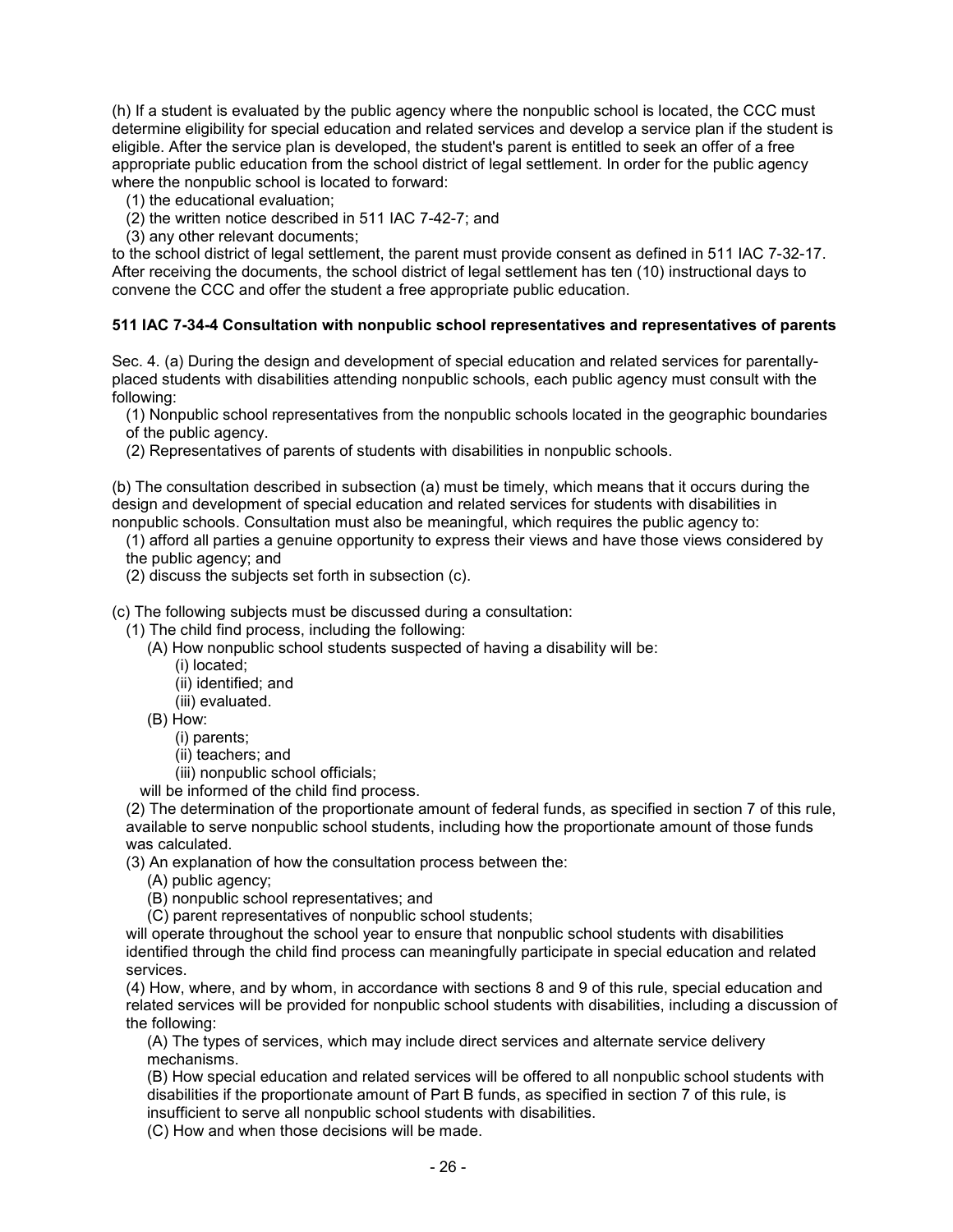(5) If the public agency disagrees with the views of the nonpublic school officials on the provision of services or the types of services, whether provided directly or through a contract, the public agency must explain how it will provide to the nonpublic school officials a written explanation of the reasons why the public agency chose not to accept the views of the nonpublic school officials.

(d) When consultation required in subsections (a) through (c) has occurred, the public agency must obtain a written affirmation, signed by the representatives of participating nonpublic schools, affirming that the public agency engaged in consultation that met the requirements of subsections (b) and (c). A public agency does not need to obtain written affirmation from nonpublic schools that do not participate in the consultation process.

(e) If the representatives of the participating nonpublic schools do not provide the written affirmation to the public agency within twenty (20) instructional days of the date the consultation occurred, the public agency must forward documentation of the consultation process to the division of special education.

(f) A nonpublic school official has the right to submit a complaint to the division of special education alleging that the public agency did not:

(1) engage in consultation that was timely and meaningful as required in subsections (b) and (c); or (2) give due consideration to the views of the nonpublic school official.

(g) Complaints submitted under subsection (f) must:

(1) be filed with the division of special education according to the complaint procedures set forth in 511 IAC 7-45-1;

(2) specify how the public agency failed to comply with the consultation requirements set forth in subsections (b) and (c); and

(3) contain appropriate documentation related to the complaint.

(h) If the nonpublic school official is dissatisfied with the decision of the division of special education, the official may submit a complaint to the Secretary of the United States Department of Education by providing the information on noncompliance described in subsection (g)(2) and (g)(3). The division of special education must forward appropriate documentation to the Secretary of the United States Department of Education.

## **511 IAC 7-34-5 Decisions regarding services provided by the public agency and service plans**

Sec. 5. (a) After consulting with nonpublic school representatives and representatives of parents as described in section 3 of this rule, the public agency must make final decisions with respect to the services that will be provided to nonpublic school students with disabilities.

(b) If the public agency, when making final decisions in subsection (a), disagrees with the views of the nonpublic school officials on the provision of services or the types of services, whether provided directly or through a contract, the public agency must provide to the nonpublic school officials a written explanation of the reasons why the public agency chose not to accept the recommendations of the nonpublic school officials.

(c) For each parentally-placed student in a nonpublic school that has been determined eligible to receive special education and related services from the public agency, the public agency must initiate and conduct CCC meetings to develop and implement service plans. A service plan must describe the specific special education and related services that the public agency will provide to the student in light of the services that the public agency has determined, through the consultation process described in section 3 of this rule, it will make available to parentally-placed nonpublic school students with disabilities.

(d) When conducting a CCC meeting to develop, review, and revise a service plan, the public agency must comply with the following:

(1) 511 IAC 7-42-2 regarding notice of CCC meetings.

(2) 511 IAC 7-42-3 regarding CCC participants, which requires the public agency to ensure that a representative of the nonpublic school or facility attend the CCC meeting. If the representative cannot attend, the public agency must use other methods to ensure participation of the representative, such as individual or conference telephone calls.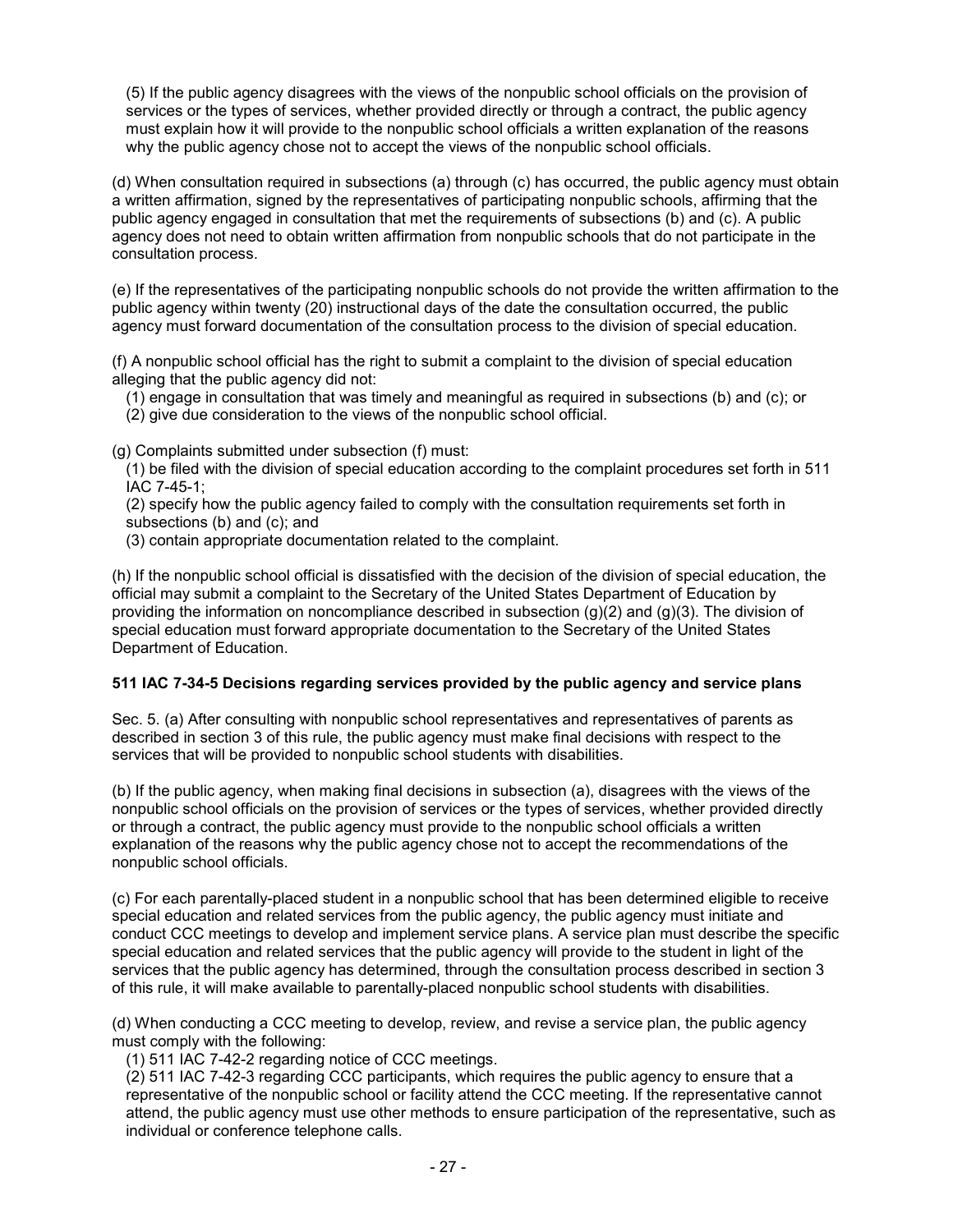(e) Parentally-placed nonpublic school students with disabilities may receive a different amount of services under a service plan than public school students receive under an IEP. However, a service plan must include the following:

(1) A statement of the student's present levels of educational performance.

(2) A statement of measurable annual goals related to the services that will be provided, describing what the student can be expected to accomplish within a twelve (12) month period.

(3) A statement of the special education and related services and supplementary aids and services to be provided to the student or, on behalf of the student, by the public agency, or supports for school personnel that will be provided.

(4) If applicable, a statement regarding the student's participation in statewide or district assessments, including documentation of any appropriate testing accommodations that will be utilized by the student, according to the requirements in 511 IAC 7-36-10.

(5) The projected dates for initiation of services by the public agency and the anticipated length, frequency, location, and duration of services.

(6) A statement of the student's progress toward annual goals including how the parents will be informed of the progress.

(f) Special education and related services provided by the public agency to parentally-placed nonpublic school students with disabilities must be provided by personnel meeting the same standards as personnel providing services in the public schools.

(g) If a student is enrolled, or is going to enroll in a nonpublic school outside of the student's school district of legal settlement, parental consent as defined in 511 IAC 7-32-17 must be obtained before any personally identifiable information about the student is released between public agency officials in the school district of legal settlement and the school district where the nonpublic school is located.

## **511 IAC 7-34-6 Due process hearings and complaints**

Sec. 6. (a) The procedures for mediation in 511 IAC 7-45-2 and the procedures for due process hearings and appeals in 511 IAC 7-45-3 through 511 IAC 7-45-11 are not available to resolve disputes regarding the requirements set forth in this rule, unless the dispute concerns one (1) of the following issues:

(1) Child find.

(2) The appropriateness of an evaluation or reevaluation.

(3) The determination of eligibility for special education and related services.

(b) A request for a due process hearing regarding the issues set forth in subsection (a) must be sent simultaneously to the superintendent of public instruction and the public agency in which the nonpublic school is located, unless the:

(1) request for due process concerns the appropriateness of an initial evaluation or the determination of eligibility for special education and related services, or both; and

(2) initial evaluation and determination of eligibility were conducted by the school district of legal settlement.

(c) If the request for a due process hearing concerns the issues set forth in subsection (b)(1) and (b)(2), the request must be sent simultaneously to the superintendent of public instruction and the public agency of legal settlement.

(d) A complaint that a public agency has failed to meet the requirements of this rule may be filed under the procedures described in 511 IAC 7-45-1, except for complaints filed by nonpublic school officials under section 4(f) of this rule, which must be filed in accordance with section 4(f) through 4(h) of this rule.

## **511 IAC 7-34-7 Requirements pertaining to Part B funds**

Sec. 7. (a) A public agency must do the following:

- (1) Offer services to each student who is:
	- (A) eligible to receive special education and related services; and

(B) parentally-placed by his or her parent in a nonpublic school within the boundaries of the public agency. Public agencies may use state funds and Part B funds to provide services under this rule.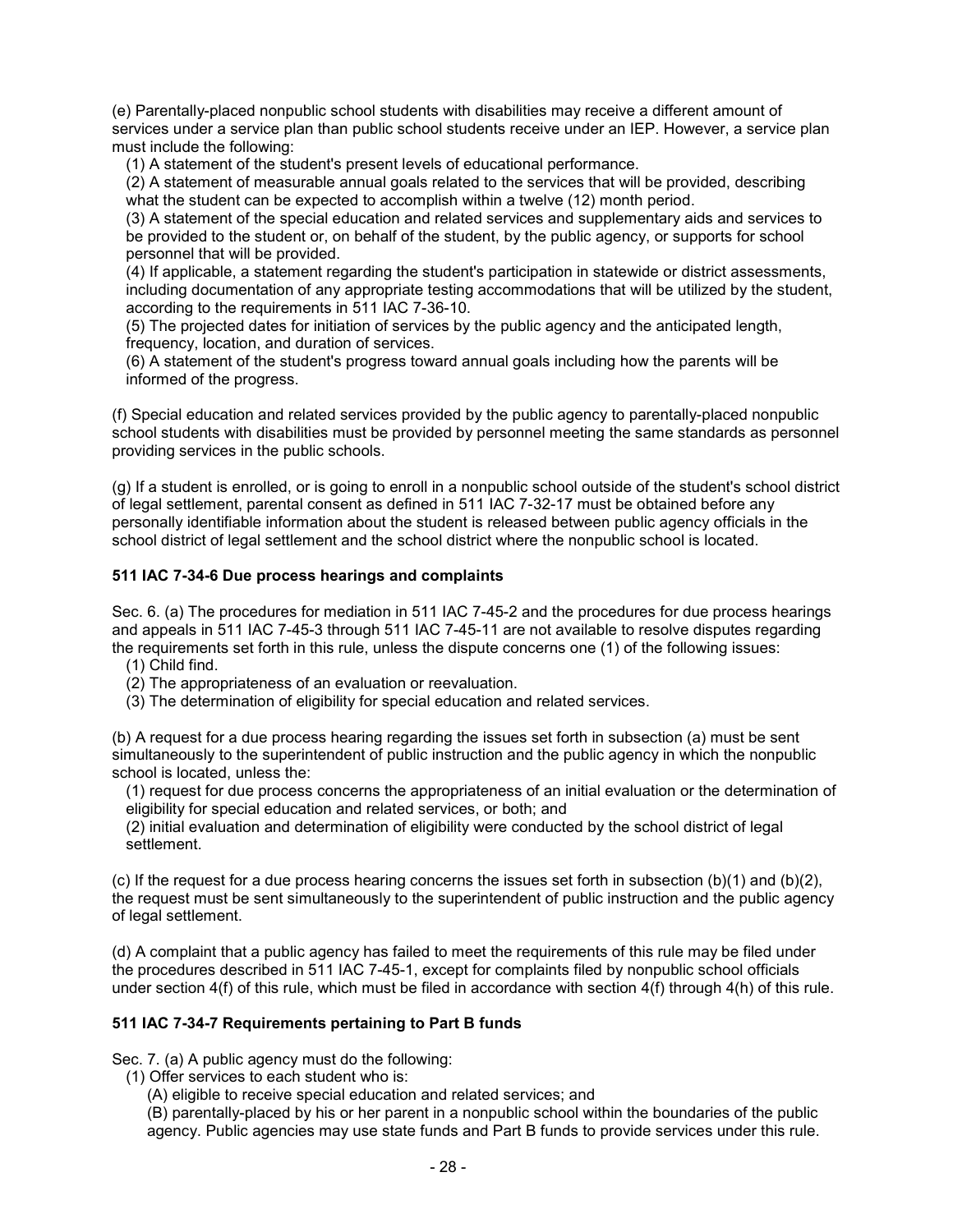(2) Control and administer Part B funds that are used to provide special education and related services under this rule.

(3) Determine the number of parentally-placed nonpublic school students with disabilities attending nonpublic schools located in the public agency. The count:

(A) must be conducted annually on December 1; and

(B) is used to determine the amount of Part B funds that the public agency must spend on providing special education and related services to parentally-placed nonpublic school students with disabilities in the next subsequent school year.

(4) Spend a proportionate share of its Part B funds to serve parentally-placed nonpublic school students with disabilities. The proportionate amount of Part B funds must be calculated according the specifications set forth in subsections (b) through (e).

(b) The public agency, in providing special education and related services to students in nonpublic schools must expend at least an amount that is the same proportion of the public agency total subgrant under 20 U.S.C. 1411(f) as the number of nonpublic school students with disabilities, who are enrolled by their parents in nonpublic schools or facilities within its boundaries, is to the total number of students with disabilities of the same age range.

(c) To calculate the proportionate amount of Part B funds specified in subsection (b), the public agency must take the following steps:

(1) Using data from the previous calendar year's December 1 count, divide the number of parentallyplaced nonpublic school students with disabilities by the total number of students with disabilities (public school and nonpublic school students).

(2) The quotient obtained in subdivision (1) is multiplied by the public agency's current total subgrant under 20 U.S.C. 1411(f).

(3) The product obtained in subdivision (2) equals the public agency's proportionate amount of Part B funds that must be spent on parentally-placed nonpublic school students.

(d) For students three (3) years of age through five (5) years of age, the public agency, in providing special education and related services to students in nonpublic schools, must expend at least an amount that is the same proportion of the public agency total subgrant under 20 U.S.C. 1419(g) as the number of nonpublic school students with disabilities three (3) years of age through five (5) years of age who are enrolled by their parents in nonpublic schools within its boundaries, is to the total number of students with disabilities three (3) years of age through five (5) years of age.

(e) To calculate the proportionate amount of Part B funds specified in subsection (d), the public agency must take the following steps:

(1) Using data from the previous calendar year's December 1 count, divide the number of parentallyplaced students with disabilities three (3) years of age through five (5) years of age, who attend nonpublic schools that meet the definition of an elementary school in 511 IAC 7-32-33, by the total number of students with disabilities three (3) years of age through five (5) years of age (public school and nonpublic school students).

(2) The quotient obtained in subdivision (1) is multiplied by the public agency's current total subgrant under 20 U.S.C. 1419(g).

(3) The product obtained in subdivision (2) equals the public agency's proportionate amount of Part B funds that must be spent on parentally-placed nonpublic school students three (3) years of age through five (5) years of age who attend nonpublic schools that meet the definition of elementary school in 511 IAC 7-32-33.

(f) A public agency must calculate the proportionate share of Part B funds before designating funds for early intervening services.

(g) State and local funds may supplement but in no case supplant the proportionate share of Part B funds required to be expended for parentally-placed nonpublic school students with disabilities under this rule.

(h) If a public agency has not expended all of the proportionate amount of Part B funds described in subsections (b) through (e) by the end of the fiscal year for which the division of special education allocated the funds, the public agency must obligate the remaining funds for special education and related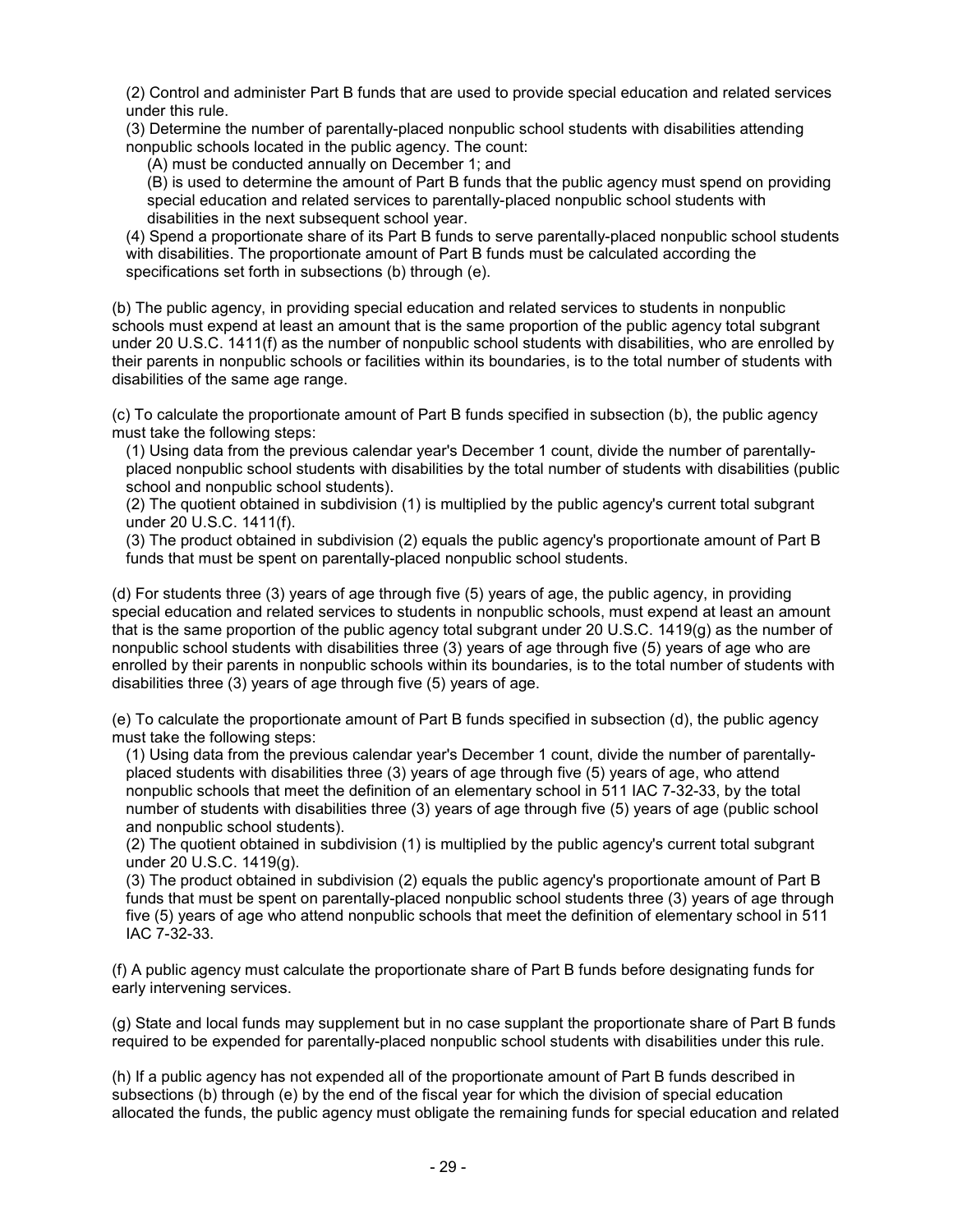services, including direct services, to parentally-placed nonpublic school students with disabilities during a carryover period of one (1) additional year.

(i) Expenditures for child find activities, including the cost of individual evaluations and reevaluations, shall not be considered in determining whether the public agency has met the proportionate share requirement in this section.

(j) The public agency shall not use the Part B funds to do the following:

- (1) Fund existing levels of instruction currently provided by the nonpublic school, or otherwise benefit the nonpublic school.
- (2) Meet the needs of the nonpublic school.

(3) Meet the general needs of the students enrolled in the nonpublic school.

(4) Fund classes that are organized separately on the basis of school enrollment or religion of the students if the classes:

- (A) are at the same site; and
- (B) include students enrolled in public schools and students enrolled in nonpublic schools.

(k) The public agency may use Part B funds for the following:

(1) To make public school personnel available in places other than public facilities:

(A) to the extent necessary to provide special education and related services to students with disabilities in nonpublic schools; and

- (B) if those services are not normally provided by the nonpublic school.
- (2) To pay for the services of an employee of the nonpublic school to provide special education and related services if the employee performs the services:
	- (A) outside of the employee's regular hours of duty; and
	- (B) under public supervision and control.

#### **511 IAC 7-34-8 Requirements pertaining to services, location of services, and transportation**

Sec. 8. (a) Special education and related services provided by a public agency to parentally-placed nonpublic school students, including materials and equipment, must be:

- (1) secular;
- (2) neutral; and
- (3) nonideological.

(b) Special education and related services delivered under this rule must be provided:

- (1) by employees of a public agency; or
- (2) through a contract by the public agency with an:
	- (A) individual;
	- (B) association;
	- (C) agency;
	- (D) organization; or
	- (E) other entity.

(c) After consulting with nonpublic school representatives and representatives of parents as described in section 3 of this rule, the public agency must make final decisions with respect to where services will be provided. Services to students in nonpublic schools may be provided at:

(1) the nonpublic school, including a religious school;

- (2) the public school; or
- (3) a neutral site.

(d) If services are provided at the public school or a neutral site and transportation is necessary, the public agency must provide transportation from the:

(1) nonpublic school or the student's home to a site other than the nonpublic school; and

(2) service site to the nonpublic school or the student's home, depending on the timing of the services.

(e) The public agency may, but is not required to, transport the student from the student's home to the nonpublic school.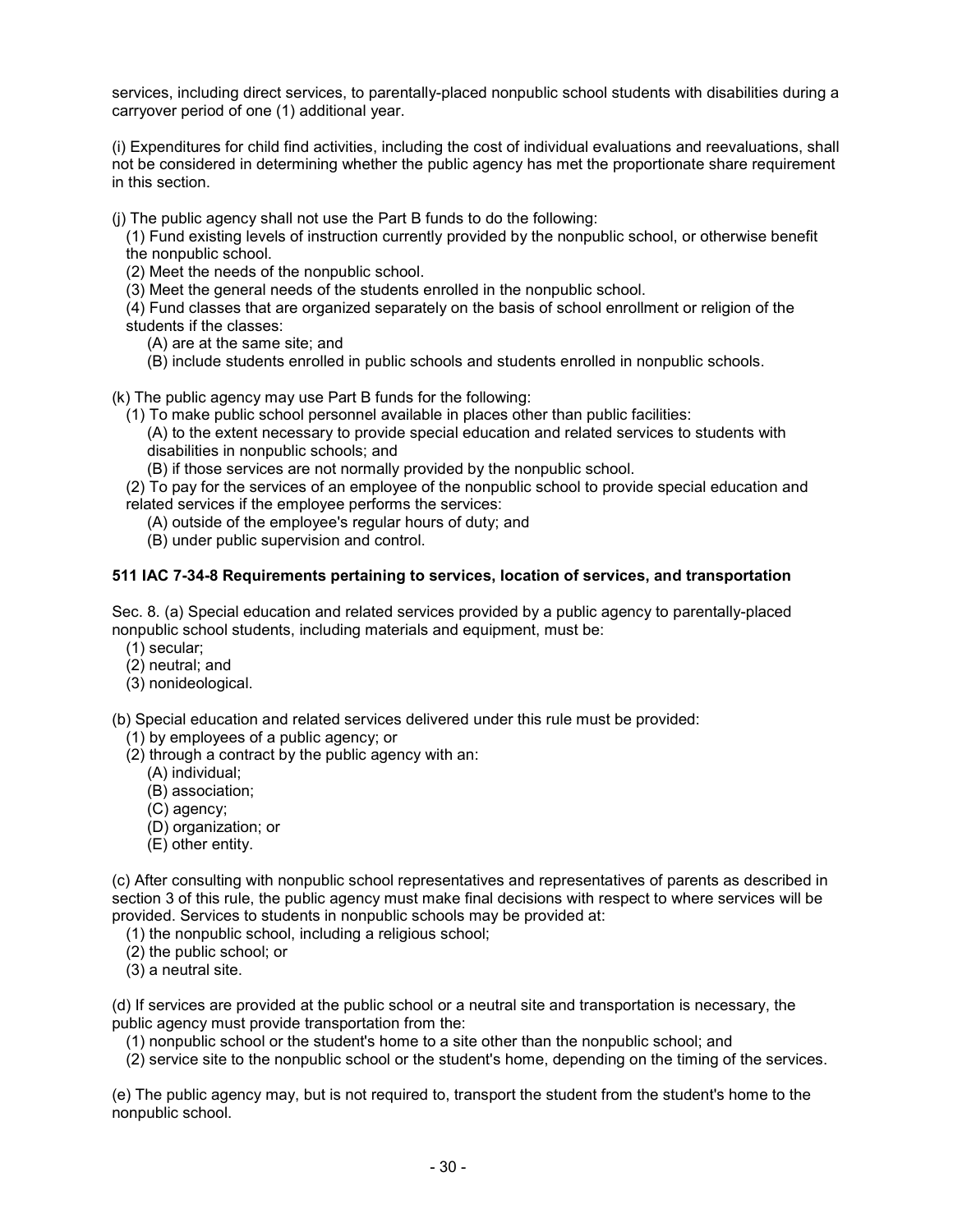(f) The cost of transportation may be included in the calculation of the public agency's proportionate share requirement, as specified in section 7 of this rule.

## **511 IAC 7-34-9 Property, equipment, and supplies for the benefit of nonpublic school students**

Sec. 9. (a) The public agency must hold title to and exercise continuing administrative control of all:

(1) property;

(2) equipment; and

(3) supplies;

the public agency acquires with Part B funds for the benefit of nonpublic school students with disabilities.

(b) The public agency may place equipment and supplies in a nonpublic school for the period of time needed to provide special education and related services. The public agency must ensure that the equipment and supplies:

(1) are used only for the provision of special education and related services; and

(2) can be removed from the nonpublic school without remodeling the nonpublic school facility.

(c) The public agency must remove equipment and supplies from a nonpublic school if:

(1) the equipment and supplies are no longer needed for the provision of special education and related services; or

(2) removal is necessary to avoid unauthorized use of the equipment and supplies for other than the provision of special education and related services.

(d) No Part B funds may be used for:

(1) repairs;

(2) minor remodeling; or

(3) construction;

of nonpublic school facilities.

#### **511 IAC 7-34-10 Reimbursement for parent's unilateral enrollment of a student in a nonpublic school or facility when the public agency's provision of a free appropriate public education is in dispute**

Sec. 10. (a) This section does not require the public agency to pay the cost of education, including special education and related services, of a student with a disability at a nonpublic school if the:

(1) public agency made a free appropriate public education available to the student; and

(2) parent elected to place the student in a nonpublic school.

However, the public agency must include the student in the population whose needs are addressed in sections 1 through 9 of this rule.

(b) Disagreements between a parent and a public agency regarding the availability of a program appropriate for the student, and the question of financial reimbursement, are subject to the due process procedures in 511 IAC 7-45-3 through 511 IAC 7-45-11.

(c) If the parents of a student with a disability, who previously received special education and related services under the authority of the public agency, enroll the student in a nonpublic preschool, elementary school, or secondary school without the consent of or referral by the public agency, the parent may seek reimbursement for the costs of the nonpublic school from the public agency.

(d) If the parent and the public agency cannot reach agreement on the issue of reimbursement, either may request a due process hearing under 511 IAC 7-45-3 to resolve the issue.

(e) The independent hearing officer or the court may require the public agency to reimburse the parent for the cost of the nonpublic school enrollment if the hearing officer or court finds both of the following:

(1) The public agency did not make a free appropriate public education available to the student in a

timely manner prior to enrollment in the nonpublic school.

(2) The nonpublic placement is appropriate.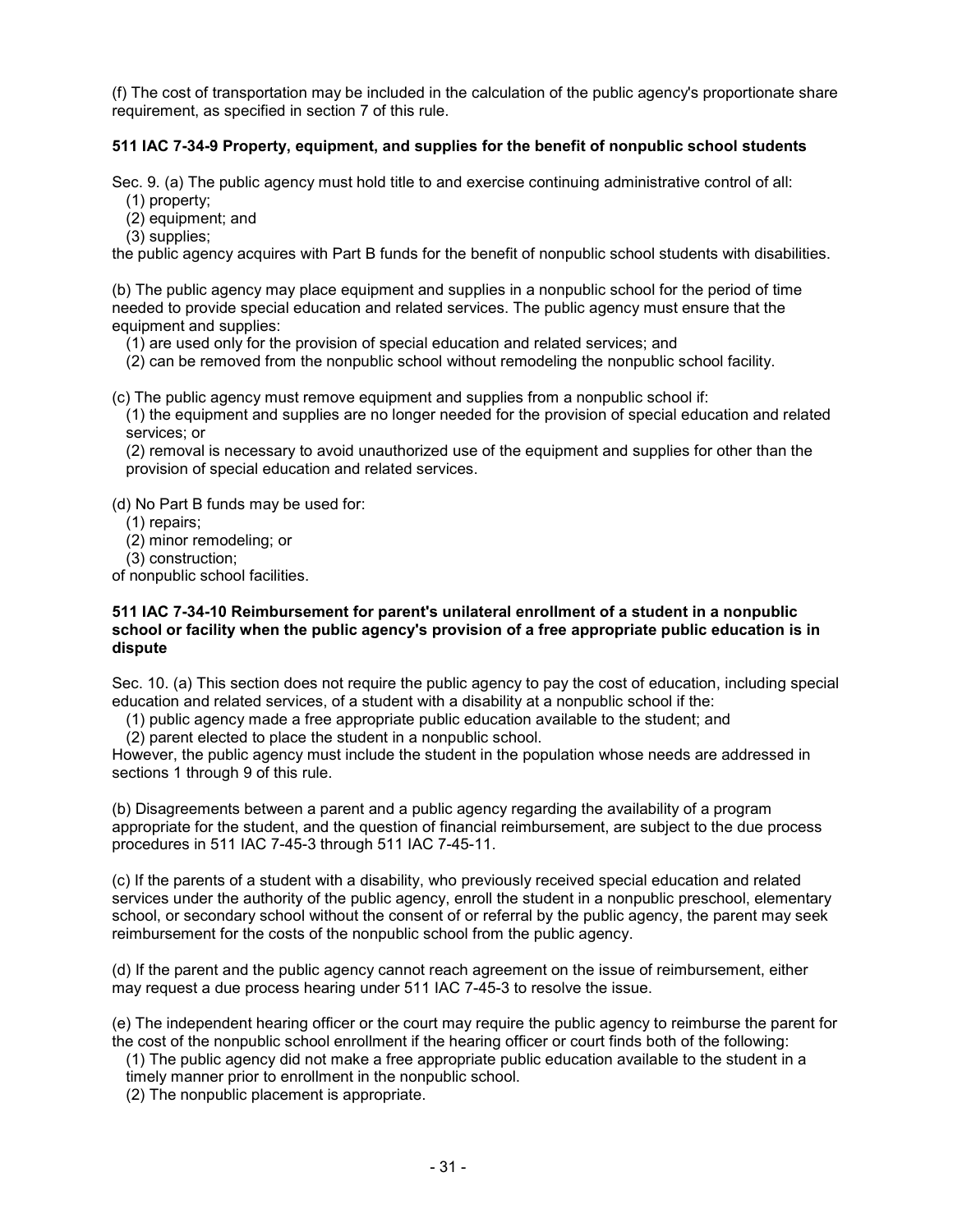(f) The hearing officer or the court may find that the nonpublic placement made by the parent is appropriate even if the placement does not meet the state standards that apply to education provided by public agencies.

(g) The hearing officer or the court may reduce or deny reimbursement to the parents in the following instances:

(1) If:

(A) at the most recent CCC meeting that the parents attended prior to removal of the student from the public agency, the parents did not inform the CCC that they were rejecting the placement proposed by the public agency to provide a free appropriate public education to the student, including stating their concerns and their intent to enroll the student in a nonpublic school at public expense; or

(B) at least ten (10) business days (including any holidays that occur on a business day) prior to the removal of the student from the public agency, the parents did not give written notice to the public agency of the information described in clause (A).

(2) If, prior to the parent's removal of the student from the public agency, the public agency informed the parent, through the notice requirements of 511 IAC 7-40-4(e), of its intent to evaluate the student, including a statement of the purpose of the evaluation that was appropriate and reasonable, but the parent did not make the student available for evaluation.

(h) The hearing officer or the court must not reduce or deny the reimbursement if the parent failed to provide the written notice described in subsection  $(q)(1)$ , if the hearing officer or the court finds any of the following:

(1) Compliance with subsection (g)(1) would likely result in physical harm to the student.

(2) The public agency prevented the parent from providing the notice described in subsection (g)(1).

(3) The parent had not received notice of procedural safeguards, under 511 IAC 7-37-1, containing the notice requirement of subsection (g)(1).

(i) The hearing officer or the court, in its discretion, may decide not to reduce or deny reimbursement if the parent failed to provide the written notice described in subsection (g)(1) if:

(1) the parents are not literate or cannot write in English; or

(2) compliance with subsection (g)(1) would likely result in serious emotional harm to the student.

(j) The cost of reimbursement may be reduced or denied upon a judicial finding of unreasonableness with respect to the actions taken by the parents.

## **RULE 35. PROGRAM PLANNING AND EVALUATION**

## **511 IAC 7-35-1 Program monitoring**

Sec. 1. (a) The division of special education shall monitor all public agencies that receive federal or state monies for special education to ensure compliance with and implementation of the requirements of federal and state laws, rules, regulations, and policies regarding the provision of:

- (1) programs;
- (2) services;
- (3) protections; and
- (4) a free appropriate public education;

to all students with disabilities in Indiana.

(b) The monitoring activities may include, but are not limited to, the following:

- (1) Complaint investigations.
- (2) Data collection and analysis.
- (3) State or federal fiscal audits.
- (4) On-site reviews of the following:
- (A) The total special education program on a cyclical or other basis.
- (B) Portions of programs to examine one (1) or more issues.
- (5) Accreditation information.
- (6) Due process hearing decisions.
- (7) Performance indicators measured by: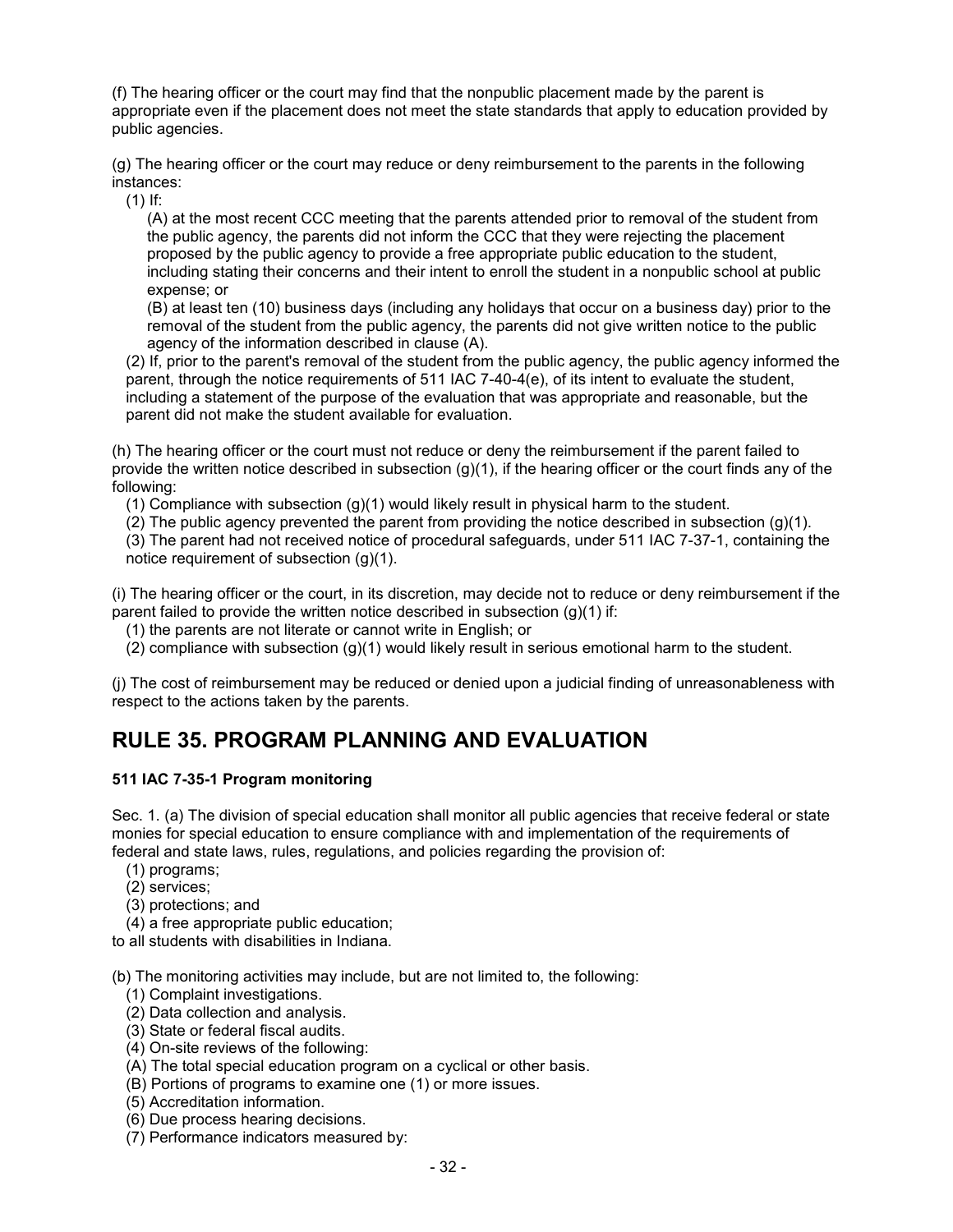(A) the state performance plan;

(B) the annual performance report; or

(C) other federal or state measures of performance or accountability;

including facilitation of parent involvement by schools.

### **511 IAC 7-35-2 Supports for public agency personnel**

Sec. 2. (a) Each public agency must carry out activities to ensure that public agency personnel are:

- (1) fully informed about their respective responsibilities for implementing this article; and (2) provided with:
	- (A) technical assistance and training necessary to assist them in this effort; and
	- (B) the necessary knowledge and skills to implement each student's IEP.

(b) A student's CCC, during the development, review, or revision of a student's IEP, must consider, under 511 IAC 7-42-6(c)(2), whether any support is necessary to provide public agency personnel with the knowledge and skills necessary to implement the student's IEP.

(c) If the CCC determines that supports are necessary under subsection (b), the CCC must document the following:

(1) The types of supports that will be provided.

(2) The intent of the supports, which can be related to public agency personnel or the student, or both.

## **RULE 36. GENERAL ADMINISTRATION OF PROGRAMS**

## **511 IAC 7-36-1 Parent and community participation**

Sec. 1. A public agency is encouraged to establish, or support the establishment of, a parent advisory council, committee, task force, or group. The public agency's goals for a parent group may include, but are not limited to, the following:

- (1) Supporting student and family membership in the school community.
- (2) Inviting parents of students with disabilities to participate on school decision making committees.
- (3) Fostering effective communication with families focused on student learning and developing.

#### **511 IAC 7-36-2 Special education program personnel**

Sec. 2. (a) All personnel employed or contracted by a public agency to provide special education or related services must be appropriately licensed or certified and must have the content knowledge and skills necessary to provide the services for which the individual is employed or contracted in accordance with standards established by the department of education's office of educator licensing or other applicable licensing and certification bodies. The person designated as a student's teacher of record shall:

(1) for kindergarten through grade 12, be appropriately licensed in the area of the student's disability or, where appropriate state licensure is not available, appropriately trained; and

(2) for early childhood, hold an appropriate license to teach early childhood special education.

(b) Special education teachers who teach in public elementary and secondary schools must meet the requirements of subsection (a); and

(c) Related services personnel who deliver services in their discipline:

(1) must meet the requirements of subsection (a); and

(2) may not have certification or licensure requirements waived on:

- (A) an emergency;
- (B) a temporary; or
- (C) a provisional;

basis.

(d) Personnel working with deaf or hard of hearing students who provide sign language transliteration and interpreting services must:

(1) meet the requirements of subsections (a) and (c); and

(2) be certified to interpret in an educational setting.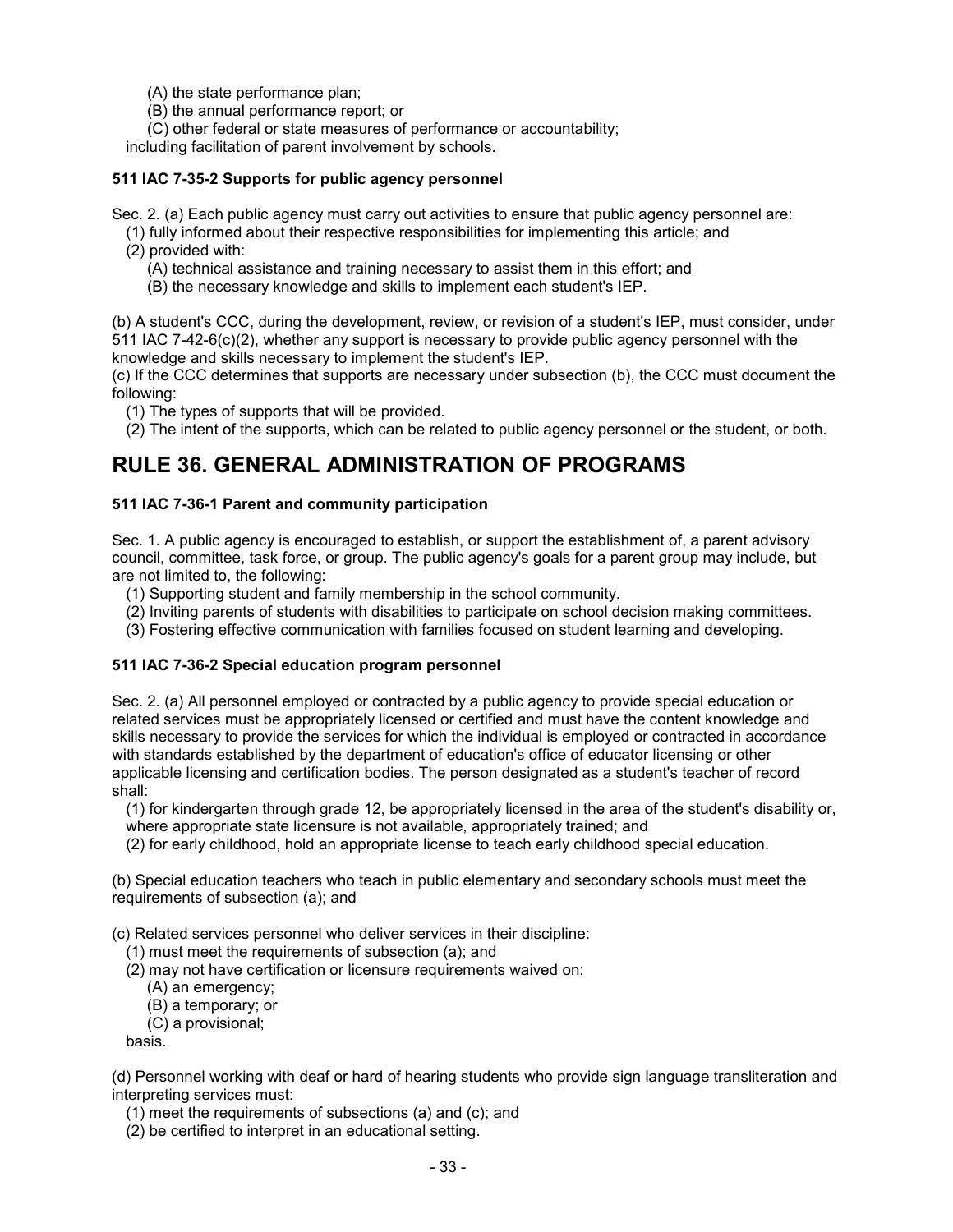(e) Public agencies may allow paraprofessionals and assistants who are appropriately trained to work under the direction and supervision of:

(1) licensed teachers; or

(2) related services personnel;

to assist students in areas that relate to personal, social, and educational needs.

(f) The public agency shall do the following:

(1) Provide preservice and in-service training to paraprofessionals in the following areas:

(A) The role of the paraprofessional related to the role of the professional person providing supervision and direction.

- (B) The specific skills and content knowledge necessary to carry out the assigned responsibilities.
- (C) Information on the following:
	- (i) The specific special needs and characteristics of the students with whom the paraprofessional will be working.

(ii) Special education procedures, including the confidentiality of personally identifiable information.

(2) Document, in writing, the training provided to paraprofessionals.

(g) In addition to the requirements listed in subsections (e) and (f), paraprofessionals who provide instructional support in a program supported by funds from Title I, Part A of the Elementary and Secondary Education Act must have the following:

- (1) A high school diploma as defined in 511 IAC 6-7.1-1(e) or its recognized equivalent.
- (2) Paraprofessionals hired after January 8, 2002, must have achieved one (1) of the following:

(A) Completed two (2) years of study at an institution of higher education, as defined in 511 IAC 7- 32-52.

(B) Obtained an associate's or higher degree.

(C) Met a rigorous standard of quality and be able to demonstrate, through a formal state academic assessment, knowledge of and the ability to assist in instructing reading, writing, and mathematics (or, as appropriate, reading readiness, writing readiness, and mathematics readiness).

(h) A paraprofessional under subsection (g) does not have to meet the requirement in subsection (g)(2) if the paraprofessional is a person who:

(1) is proficient in English and a language other than English and acts solely as a translator to enhance the participation of limited English proficient students; or

(2) only conducts parental activities, such as a home school liaison.

(i) A paraprofessional under subsection (g) does not have to meet the requirements contained in subsection (g) if the paraprofessional:

(1) works in a Title I targeted assistance program, as opposed to a Title I school-wide program, unless the paraprofessional's salary is funded, in whole or in part, by Title I Part A; or

(2) does not provide instructional support, such as a person who solely provides personal care.

(j) Notwithstanding any other individual right of action that a parent or student may maintain under this article, nothing in this article shall be construed to:

(1) create a right of action on behalf of an individual student or class of students for the failure of a

public agency employee to meet the requirements described in subsection (a) of this section; or (2) prevent a parent from filing a complaint about staff qualifications with the division of special education under 511 IAC 7-45-1.

## **511 IAC 7-36-3 Special education teachers**

Sec. 3. (a) A special education teacher who teaches in a public elementary, middle, junior high, or high school in the state must meet the following requirements:

(1) The teacher has obtained full state licensure as a special education teacher, including licensure obtained through an alternative route, as described in subsection (b), or passed the state special education teacher licensing examinations and holds a license to teach in the state as a special education teacher.

(2) The teacher has not had special education licensure requirements waived.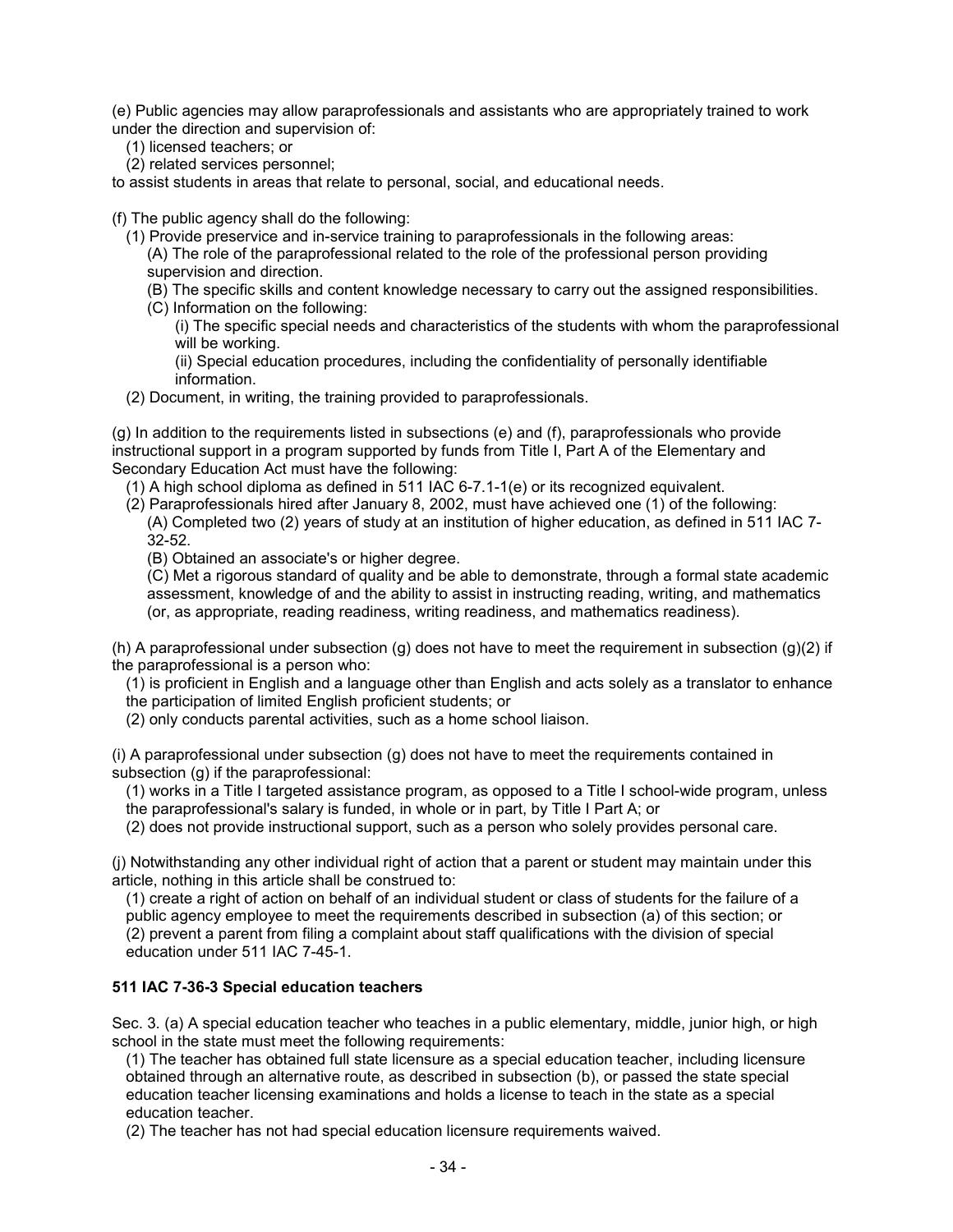(3) The teacher holds at least a bachelor's degree.

(b) A teacher will meet the requirement in subsection (a)(1) if that teacher is participating in an alternative route to special education licensure program under which the:

- (1) teacher:
	- (A) receives high-quality professional development that is:
		- (i) sustained;
		- (ii) intensive; and
		- (iii) classroom-focused;

in order to have a positive and lasting impact on classroom instruction, before and while teaching; (B) participates in a program of intensive supervision that consists of structured guidance and

regular ongoing support for teachers or a teacher mentoring program;

(C) assumes functions as a teacher only for a specified period of time not to exceed three (3) years; and

(D) demonstrates satisfactory progress toward full licensure as prescribed by the state; and

(2) state ensures, through its licensure process, that the provisions in subdivision (1) are met.

#### **511 IAC 7-36-4 Elementary and secondary instructional day; school calendar; extended school year services**

Sec. 4. (a) The length of the instructional day for elementary and secondary students with disabilities shall be the same as the instructional day for nondisabled elementary and secondary students, respectively, in the same school building, unless the CCC:

(1) determines the length of the student's instructional day should be different; and

(2) documents the justification in the written notice described in 511 IAC 7-42-7.

(b) The school calendar of the school corporation or charter school providing the special education program shall be followed when the calendars of the providing school corporation or charter school and the school corporation of legal settlement or charter school differ. Unless otherwise provided, the school corporation of legal settlement or charter school is responsible to provide for transportation necessary to enable students to attend school on days when the providing school corporation or charter school is in attendance but the school corporation of legal settlement or charter school is not in attendance.

(c) Extended school year services are special education and related services that:

- (1) are provided to a student with a disability:
	- (A) beyond the public agency's school calendar or instructional day;
	- (B) in accordance with the student's IEP; and
	- (C) at no cost to the parent of the student; and
- (2) meet the standards of the department of education.

#### (d) Each public agency:

(1) must:

(A) ensure that extended school year services are available as necessary to provide free appropriate public education; and

(B) provide extended school year services only if a student's CCC determines, on an individual basis, in accordance with 511 IAC 7-42-6 or 511 IAC 7-42-9, that the services are necessary for the provision of free appropriate public education for the student; and

(2) may not:

(A) limit extended school year services to particular categories of disability; or

(B) unilaterally limit the:

(i) type;

(ii) amount; or

(iii) duration;

of those services.

## **511 IAC 7-36-5 Early childhood**

Sec. 5. (a) The length and frequency of the instructional day for early childhood students with disabilities, who are three (3) years of age through five (5) years of age, but not eligible for kindergarten, shall be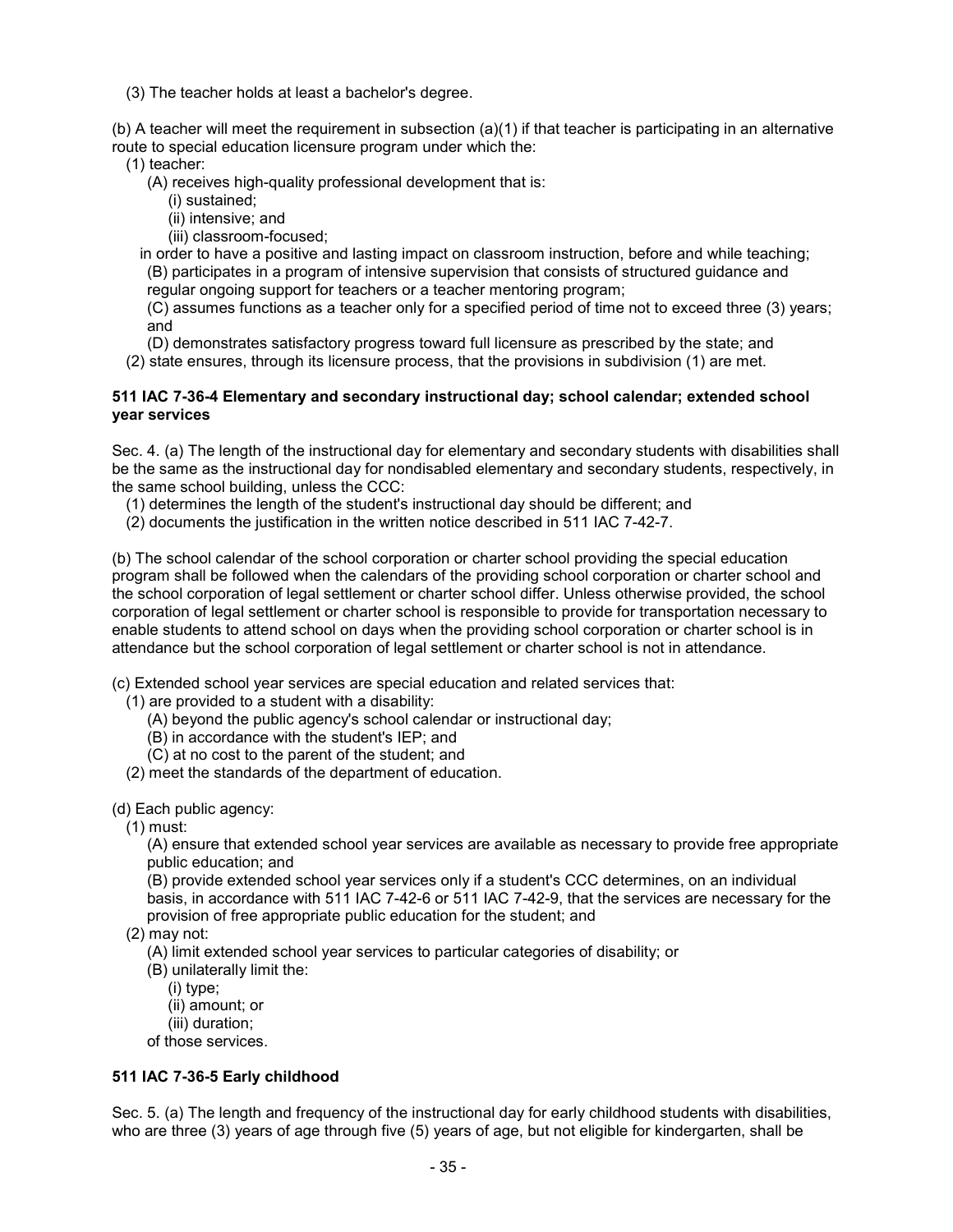based on the developmental and educational needs as determined by the student's CCC. A public agency may not unilaterally limit the length and frequency of the instructional day based on categories of:

- (1) disability;
- (2) age of students; or
- (3) administrative convenience.

(b) The number of students assigned to an early childhood teacher is subject to the requirements of 511 IAC 7-32-13.

## **511 IAC 7-36-6 Facilities**

Sec. 6. (a) The public agency shall provide instructional space for students with disabilities that is: (1) not less than the per student instructional space for general education students of the same

chronological age in the same building;

(2) comparable to the general space and instructional environment of the general education students in the same building; and

- (3) sufficient to accommodate a student's:
	- (A) special equipment;
	- (B) assistive devices; or
	- (C) curricular needs.

(b) Each public agency, when developing written emergency preparedness plans in accordance with 511 IAC 6.1-2-2.5, shall include provisions for warning and evacuating students whose disabilities require special warning or evacuation procedures. Special warning and evacuation provisions shall:

(1) address individual needs of students;

(2) be reviewed on an annual and as needed basis; and

(3) be implemented during tornado (shelter) preparedness drills, fire drills, and manmade occurrence disaster drills as required by IC 20-34-3-20.

#### **511 IAC 7-36-7 Instructional curricula, materials, equipment, and assistive technology devices and services**

Sec. 7. (a) Each student shall be involved in and progress in the general education curriculum, to the maximum extent feasible, as determined by the student's CCC. The public agency may supplement the general education curriculum with modified programs of instruction or curriculum that align to state academic standards and related functional skills to be achieved.

(b) The public agency shall provide to students with disabilities instructional materials and supplies comparable to those provided to nondisabled students.

(c) A student's CCC must determine whether the student needs instructional materials, including print instructional materials as defined in 511 IAC 7-32-75, in an accessible format.

(d) For purposes of this section, "accessible format" means an alternate approach to presenting information to a student with a disability. Accessible formats may be purchased ready for use by students with disabilities, developed for use by students with disabilities, or modified from existing materials in accordance with federal and state copyright laws. Accessible formats include, but are not limited to, the following:

- (1) Braille.
- (2) Audio.
- (3) Digital text.
- (4) Large type.
- (5) Tactile graphics.
- (6) Video.
- (7) Captions.
- (8) Audio descriptions.

(e) If a student's CCC determines that a student needs instructional materials in an accessible format that are not print instructional materials, the public agency must ensure that the student receives the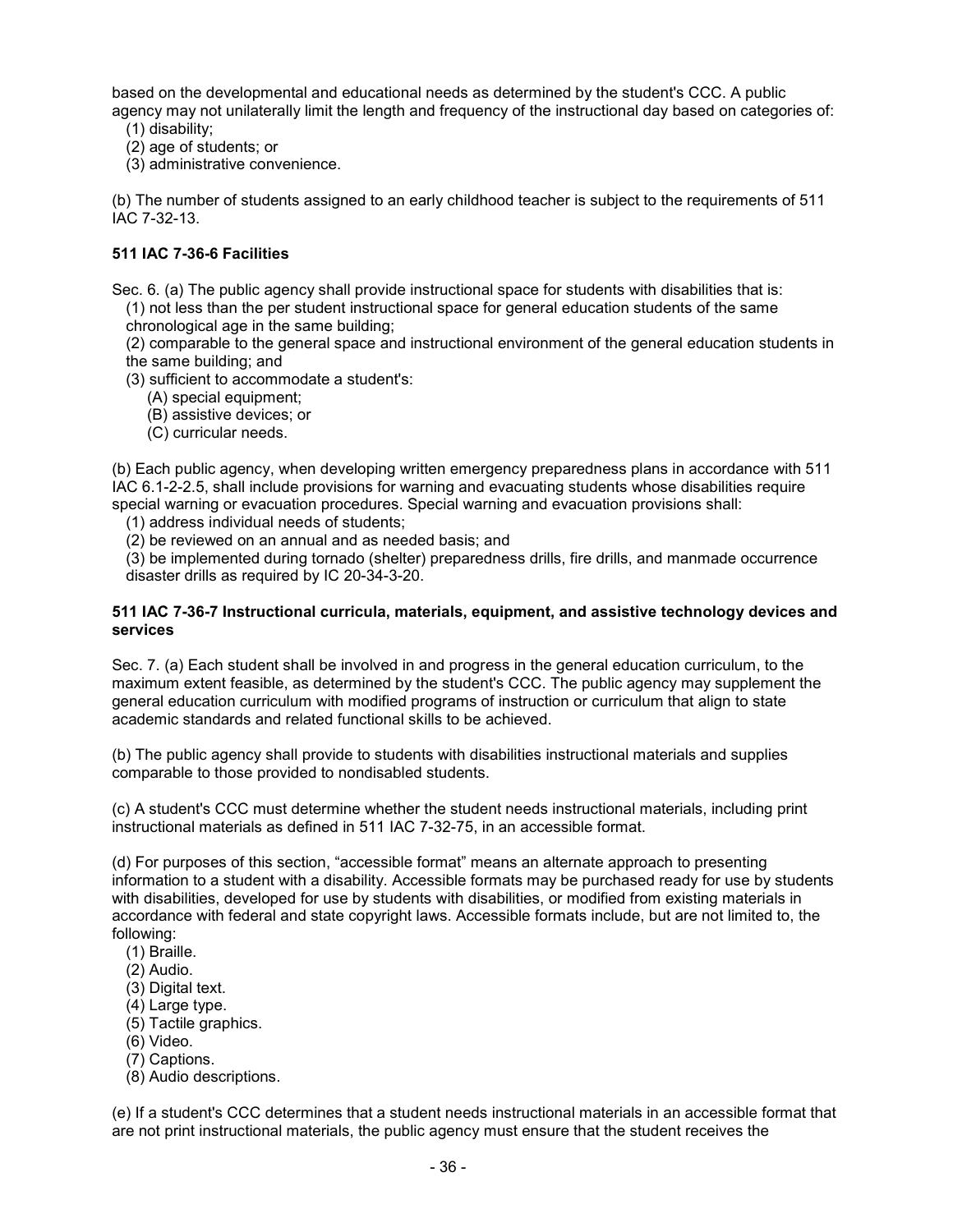instructional materials at the same time as other students receive the instructional materials, in accordance with policies and procedures established by the department of education.

(f) If a student's CCC determines that a student needs print instructional materials in an accessible format, the public agency must provide the materials to the student in a timely manner as described in subsection (h).

(g) When a student needs print instructional materials in an accessible format, the public agency must determine whether the student is a student with a print disability as defined in 511 IAC 7-32-93. This may require the public agency to obtain a written certification statement from a competent authority according to policies and procedures established by the department of education. A competent authority is a recognized expert who attests to the physical basis of the visual, perceptual, or other physical disability that limits the student's use of standard print, in accordance with policies and procedures established by the department of education.

(h) For purposes of this section, "timely manner" means that a public agency will take all reasonable steps to ensure that students who need print instructional materials in accessible formats are provided those materials at the same time as other students receive instructional materials. Reasonable steps include, but are not limited to, the following:

(1) Requiring publishers or other contractors to, at a minimum, provide the National Instructional Materials Access Center (NIMAC) with electronic files containing the content of the print instructional materials using the National Instructional Materials Accessibility Standard (NIMAS). Such files must be provided to the NIMAC with sufficient time, according to policies and procedures established by the department of education, to ensure that students requiring accessible formats receive the instructional materials at the same time as other students receive the instructional materials.

(2) Having a means of acquiring print instructional materials in accessible formats according to policies and procedures established by the department of education, including for students who transfer into the public agency after the start of the school year.

Reasonable steps would not include withholding print instructional materials from other students until print instructional materials in accessible formats are available.

(i) Nothing in this section relieves a public agency of its responsibility to ensure that the following students, who need print instructional materials in accessible formats, receive those materials in a timely manner:

(1) A student who is not a student with a print disability as defined in 511 IAC 7-32-93.

(2) A student who needs print instructional materials that cannot be produced from NIMAS files.

(j) Charges to the parent for textbook rental, incidental fees, or any other fees permitted by state statute or rule do not violate the at no cost requirement.

(k) The public agency shall provide instructional materials and equipment and assistive technology devices and services, as defined in 511 IAC 7-32-7 and 511 IAC 7-32-8, which are specified in the student's IEP. On a case-by-case basis, the use of school-purchased assistive technology devices in a student's home or in other settings is required if the student's CCC determines that the student needs access to those devices in order to receive a free appropriate public education.

(l) Unless the student's CCC determines otherwise, the public agency is not responsible to provide basic equipment that may be required at home as well as in the educational setting, such as the following:

- (1) Wheelchairs.
- (2) Braces.
- (3) Glasses.
- (4) Hearing aids.

(m) The public agency is responsible for maintenance and repair of all equipment and devices provided by the public agency. The public agency is not responsible for the cost of repair or replacement of equipment not purchased by the public agency. However, the public agency must ensure that hearing aids worn in school by students who are deaf or hard of hearing are functioning properly.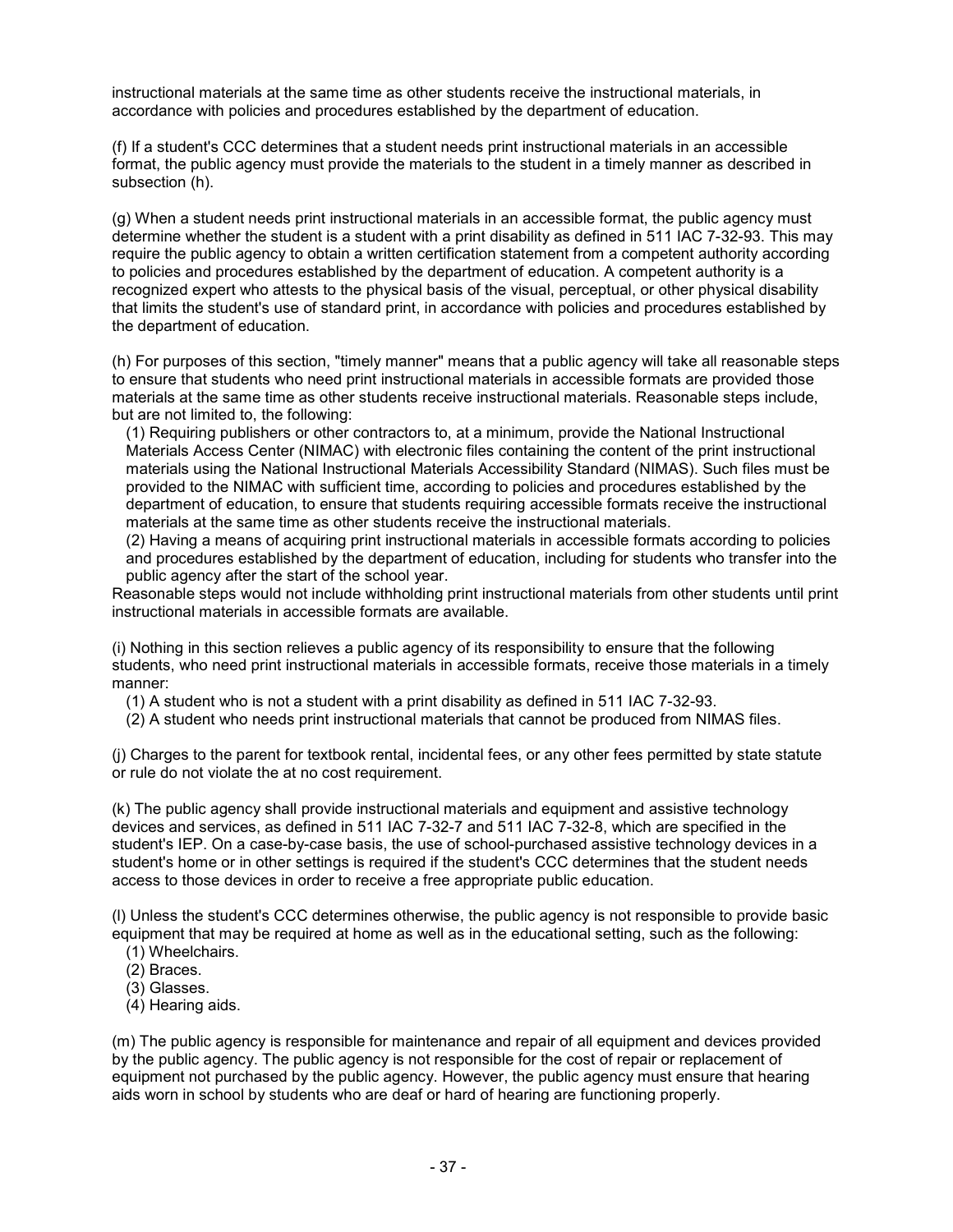(n) The public agency is not responsible for the postsurgical maintenance, programming, or replacement of a student with a disability's medical device that has been surgically implanted, or of an external component of the surgically implanted medical device. However, the public agency must ensure that the external components of the surgically implanted medical devices are functioning properly.

## **511 IAC 7-36-8 Transportation**

Sec. 8. (a) When appropriate, students with disabilities shall be transported with nondisabled students.

(b) The public school corporation of legal settlement or charter school is ultimately responsible for transportation of students with disabilities. Under a comprehensive plan or joint services agreement, interlocal or cooperative arrangement, responsibility for transportation may be delegated. Transportation as a related service, under 511 IAC 7-43-1(u), may be necessary for a student to receive special education and related services as:

- (1) determined by the student's CCC; and
- (2) specified in the student's IEP.

(c) Whenever the transit time of a student with a disability exceeds the transit time of nondisabled students of comparable age in the same school corporation or charter school, the school corporation of legal settlement or charter school shall place a written student-specific justification for the excess transit time in each affected student's record. A local policy limiting transit time is applicable to students with disabilities.

(d) The parent of a student with a disability shall not be required to provide transportation. If the parent does transport the student, pursuant to a written agreement with the public agency, the public agency shall reimburse the parent at not less than the per mile rate at which employees of the public agency are reimbursed.

## **511 IAC 7-36-9 Medication administration**

Sec. 9. (a) The public agency shall establish, maintain, and implement written policies and procedures on the administration of medication that include the following:

- (1) No medication shall be administered without the written and dated consent of the parent.
- (2) The parent's written consent is valid:

(A) only for the period specified on the consent form; and

- (B) never longer than the current school or program year.
- (3) A physician's prescription, a copy of the original prescription, or the pharmacy label must be: (A) provided by the parent; and
	- (B) on file with the public agency.
- (4) Medication shall be:
	- (A) maintained in a secure location; and
	- (B) administered in accordance with the physician's prescription.

(5) The parent may, upon request, obtain a copy of the public agency's policies and procedures on medication administration.

(6) If the medication is to be terminated prior to the date on the prescription, the written and dated consent or withdrawal of consent of the parent is required.

(7) The person or persons authorized to administer medication are specified.

(b) The public agency shall document any special training provided to persons authorized to administer medication.

(c) Public agency and state personnel are prohibited from requiring a parent to obtain a prescription for medication for a student as a condition for:

- (1) attending school;
- (2) receiving an educational evaluation under 511 IAC 7-40; or
- (3) receiving special education or related services under this article.

(d) Nothing in subsection (c) shall be construed to prohibit teachers and other school personnel from consulting or sharing classroom based observations with a parent regarding his or her student's: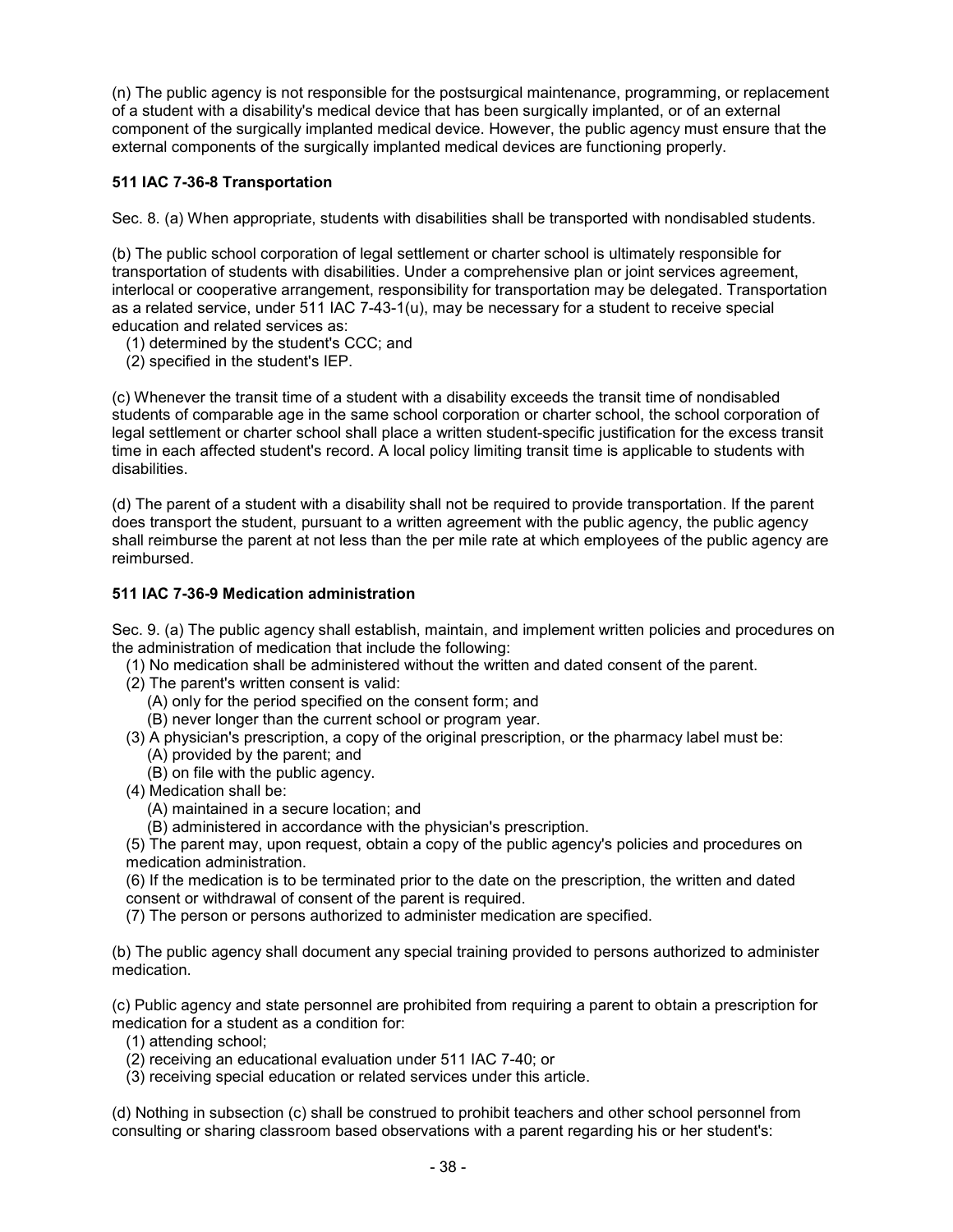(1) academic and functional performance;

(2) behavior in the classroom or school; or

(3) need for evaluation for special education and related services under 511 IAC 7-40-2, related to child identification.

#### **511 IAC 7-36-10 State and local assessments**

Sec. 10. (a) A student with a disability must participate in all state and local assessment programs, including assessments described under Section 1111 of the Elementary and Secondary Education Act, 20 U.S.C. 6311, with appropriate accommodations and alternate assessments, if necessary, as indicated in a student's IEP.

(b) The:

(1) department of education; or

(2) in the case of a district assessment, public agency;

must, to the extent possible, use universal design principles in developing and administering assessments under this section.

(c) Appropriate accommodations for the state assessment programs are:

(1) set forth in the program manual issued each year by the department of education; and

(2) accommodations that do not invalidate scores.

(d) For district assessments, public agencies must develop guidelines for the provision of appropriate accommodations that do not invalidate scores.

(e) The student's CCC must determine, in advance, whether the student will utilize any of the appropriate accommodations described in subsections (c) and (d) during state and district assessments and throughout the student's education program. If the student will utilize accommodations, the CCC must:

(1) select testing accommodations the student needs in order for the assessment to reflect the student's academic achievement;

(2) not select testing accommodations that will invalidate a student's score; and

(3) document the testing accommodations in the student's IEP.

(f) Nothing in this article prohibits the use of accommodations in classroom instruction that, if used for state and district assessments, would invalidate a student's score.

(g) The CCC may determine that a student will participate in an alternate assessment in lieu of participating in the general assessment. For state assessments, the CCC's determination must be based upon the criteria in 511 IAC 5-2-4.5.

(h) Before a CCC can determine that a student will participate in an alternate assessment in lieu of the general assessment, the public agency must provide the CCC with a clear explanation of the differences between the assessments, including any effects of state or district policies on the student's education resulting from participation in an alternate assessment.

(i) If the CCC determines that a student will participate in an alternate assessment, the public agency must ensure that the parent is informed that the student's performance will be measured against gradelevel aligned alternate academic achievement standards.

#### **511 IAC 7-36-11 Caseload**

Sec. 11. The caseload of each teacher, speech-language pathologist, or related services provider shall be limited in number to allow the teacher, speech-language pathologist, or related services provider to implement each assigned student's IEP and shall be determined by the following:

(1) The nature and severity of the students' disabilities.

(2) The type and intensity of services needed as specified in the IEP.

(3) The chronological ages of the students.

(4) The total number of students with and without disabilities for whom the teacher has instructional responsibility.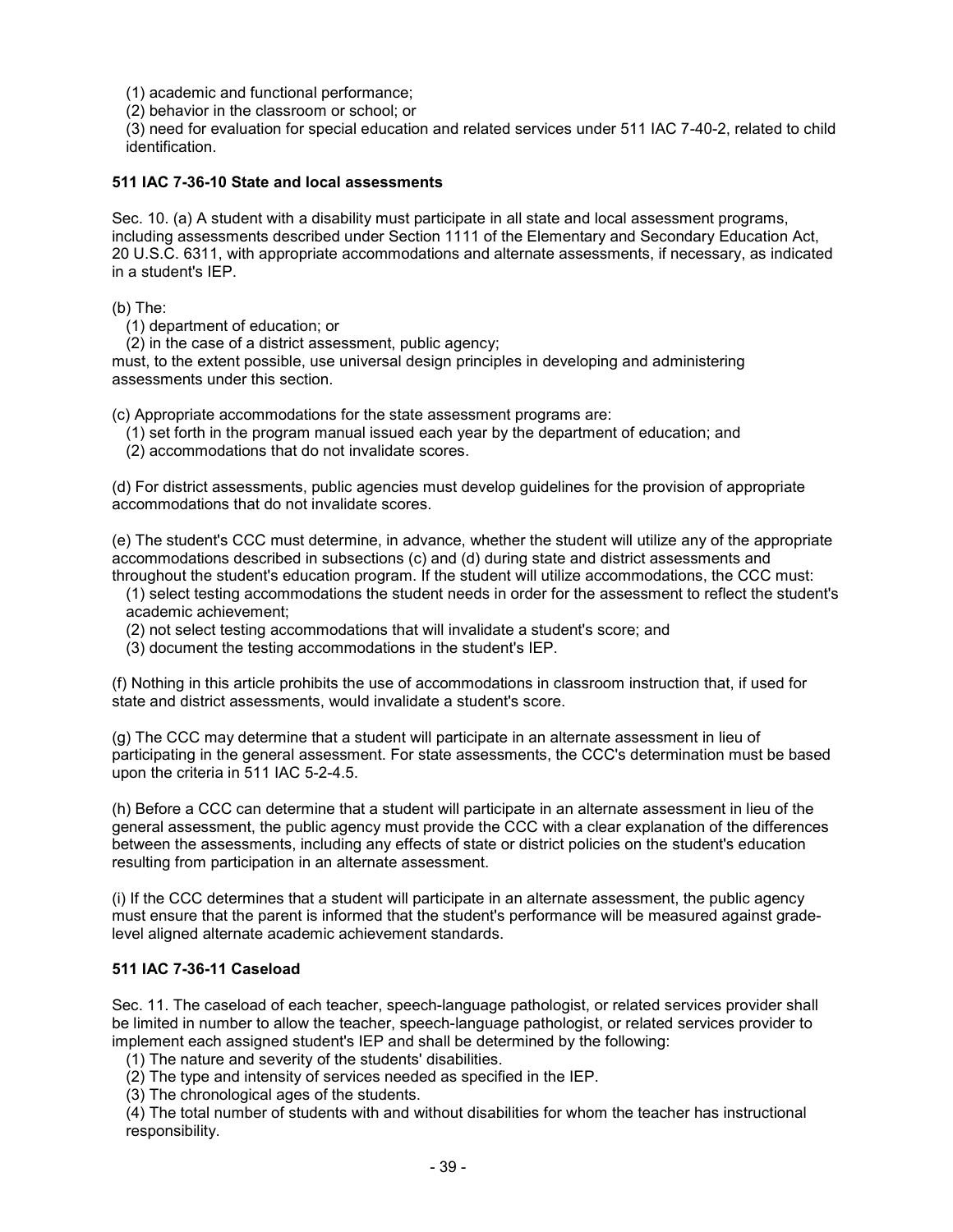# **RULE 37. PROCEDURAL SAFEGUARDS**

## **511 IAC 7-37-1 Notice of procedural safeguards**

Sec. 1. (a) The public agency shall establish, maintain, and implement procedures in accordance with this section to ensure that students with disabilities and their parents are afforded procedural safeguards with respect to the provision of a free appropriate public education by the agency.

(b) The written notice of procedural safeguards shall be:

- (1) a standard notice;
- (2) written in language understandable to the general public;
- (3) provided in the:
	- (A) native language; or
	- (B) other mode of communication;
- used by the parent unless it clearly is not feasible to do so; and
- (4) printed in a format that is easy to read.

(c) When the native language or other mode of communication of the parent is not a written language, the public agency shall take steps to ensure the following:

(1) The procedural safeguards are translated orally or by other means to the parent in his or her native language or other mode of communication.

(2) The parent understands the content of the notice.

(3) There is written documentation that the requirements of this subsection are met.

(d) A copy of the notice of procedural safeguards shall be given to the parent of a student with a disability one (1) time a school year, except that a copy also must be given to the parent upon:

- (1) initial referral or parental request for evaluation;
- (2) receipt of the first filing of a complaint under 511 IAC 7-45-1 in a school year;
- (3) receipt of the first due process hearing request under 511 IAC 7-45-3 in a school year;
- (4) the date the public agency decides to make a removal that results in a disciplinary change of
- placement under 511 IAC 7-44-2, which includes removals to interim alternative education settings for: (A) weapons;
	- (B) drugs; and
	- (C) serious bodily injury;
- under 511 IAC 7-44-6; and
- (5) request by a parent.

(e) A public agency may place a copy of the notice of procedural safeguards on its Internet website if a website exists. However, such posting does not satisfy the requirement of providing the notice of procedural safeguards to a parent.

(f) The written notice of procedural safeguards must include a full explanation of the following:

(1) The parent's right to receive written notice before the public agency proposes to initiate or change, or refuses to initiate or change, the:

- (A) identification, evaluation, or educational placement of the student; or
- (B) provision of a free appropriate public education to the student;
- as required in 511 IAC 7-40-4, 511 IAC 7-40-8, 511 IAC 7-42-4, and 511 IAC 7-42-7.
- (2) The prerequisite of written parental consent, as defined in 511 IAC 7-32-17, for the following: (A) An initial evaluation, as required in 511 IAC 7-40-4(h).
	- (B) A reevaluation, as required in 511 IAC 7-40-8(i), unless the parent fails to respond to a public agency's reasonable efforts to obtain consent as described in 511 IAC 7-40-8(k).
	- (C) Initial special education services, as required in 511 IAC 7-42-7(f).

(D) A public agency's access to a student's public benefits or insurance programs or private insurance proceeds, as required in 511 IAC 7-33-4.

(E) The release of a student's educational records, in accordance with 511 IAC 7-38-1(q)(1), to officials of participating agencies providing or paying for transition services under and in accordance with 511 IAC 7-43-3.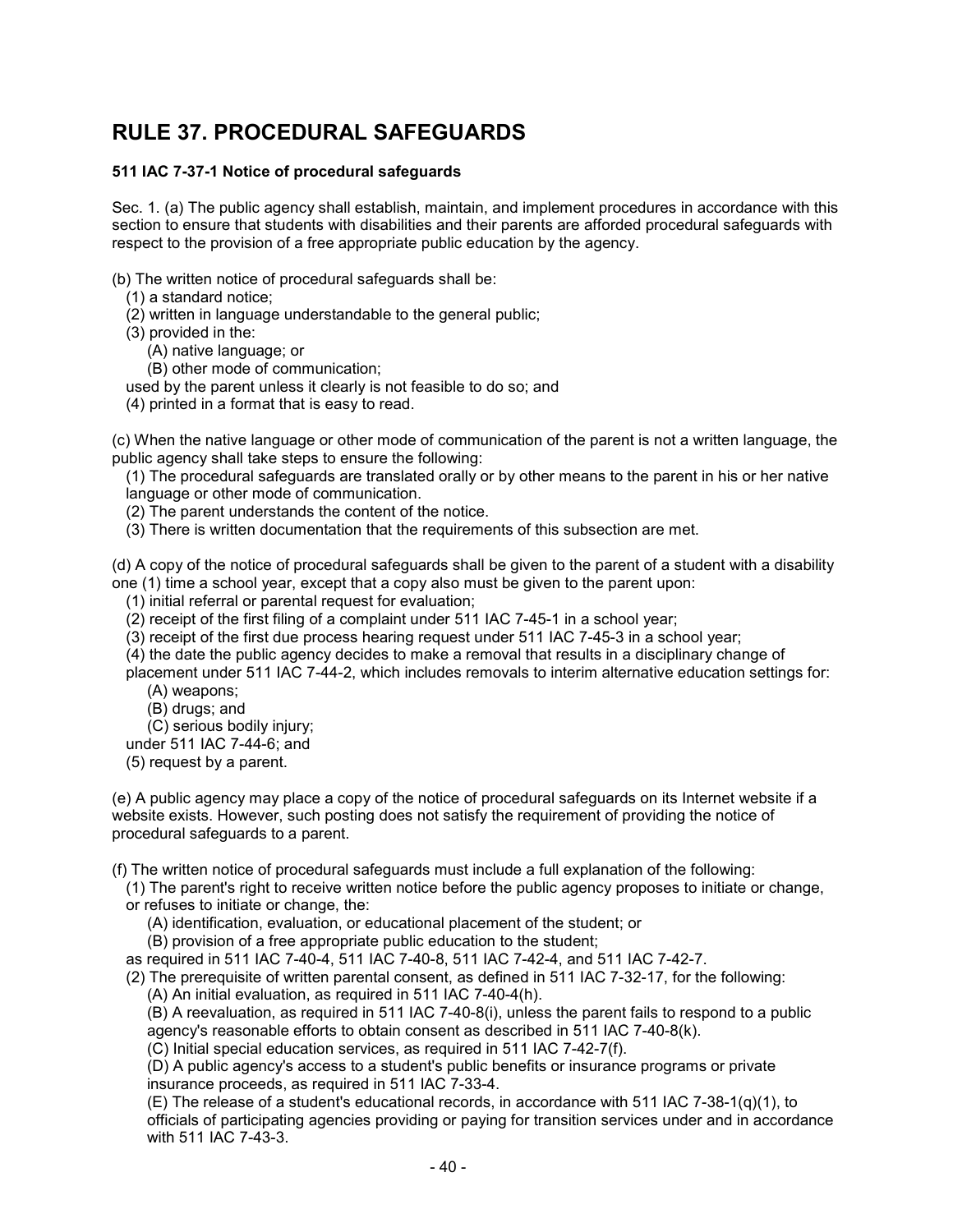(F) The exchange of educational records, in accordance with 511 IAC 7-38-1( $q$ )(2), regarding a parentally-placed nonpublic school student, between officials of the public agency where the nonpublic school is located and the school district of legal settlement, as required in 511 IAC 7-34. (G) The public agency inviting, under 511 IAC 7-42-3(d), a representative of any participating agency (other than the public agency) likely to be responsible for providing or paying for transition services. (H) An excusal, under 511 IAC 7-42-3(h), of a CCC member described in 511 IAC 7-42-3(b)(1) through 511 IAC 7-42-3(b)(4), from a CCC meeting, in whole or in part, when the meeting involves a modification to or discussion of the member's area of the curriculum or related services.

(3) The parent's right to the following:

(A) To participate as a member of the CCC and the requirements of 511 IAC 7-42-5 and 511 IAC 7- 42-6.

(B) To request a CCC meeting, under 511 IAC 7-42-5(a)(3), if he or she believes that a required component of the IEP should be changed to ensure the provision of a free appropriate public education.

(C) To request one (1) or both of the following in accordance with 511 IAC 7-40-5(h):

(i) A copy of the initial educational evaluation report, at no cost to the parent, prior to the CCC meeting.

(ii) A meeting with an individual who can explain the results of the educational evaluation prior to the CCC meeting.

(D) To request a reevaluation as described in 511 IAC 7-40-8.

(E) To obtain an independent educational evaluation as described in 511 IAC 7-40-7, including the following:

(i) The right to have the results of the independent educational evaluation considered by the CCC or the independent hearing officer in a due process hearing.

(ii) The circumstances under which an independent educational evaluation may be obtained at public expense.

(iii) The criteria that must be met when an independent educational evaluation is conducted at public expense.

(4) The parent's rights with regard to the student's educational record as described in 511 IAC 7-38, including the following:

- (A) Accessing the record.
- (B) Inspecting and reviewing the record.
- (C) Challenging information in the record.
- (D) Amending information in the record.
- (E) The consent required for disclosure, use, and destruction of records under 511 IAC 7-38-1.
- (F) Any fees associated with copying the record.

(5) The transfer of rights to the student at eighteen (18) years of age under 511 IAC 7-43-5, unless a guardian or an educational representative has been appointed for the student.

(6) The availability of mediation and the mediation process under 511 IAC 7-45-2.

(7) The right of the parent, or any interested party, to file a complaint in accordance with 511 IAC 7-45- 1.

(8) The parent's right to request a due process hearing, in accordance with 511 IAC 7-45-3, to challenge the public agency's proposed or refused action regarding a student with a disability.

(9) The difference between a complaint and due process hearing request, including the following:

- (A) The jurisdiction of each procedure, including what issues may be raised under each procedure.
- (B) The allowable time period in which to file a:
	- (i) complaint; or

(ii) due process hearing request.

(C) The opportunity for the public agency to resolve a:

(i) complaint; or

(ii) a parent's request for a due process hearing.

(D) The filing procedures for:

- (i) complaints; and
- (ii) requests for due process.
- (E) The decisional timelines for:
	- (i) complaints; and
	- (ii) due process hearings.

(10) The student's placement during the pendency of any due process hearing in accordance with 511 IAC 7-44-8 and 511 IAC 7-45-7(u).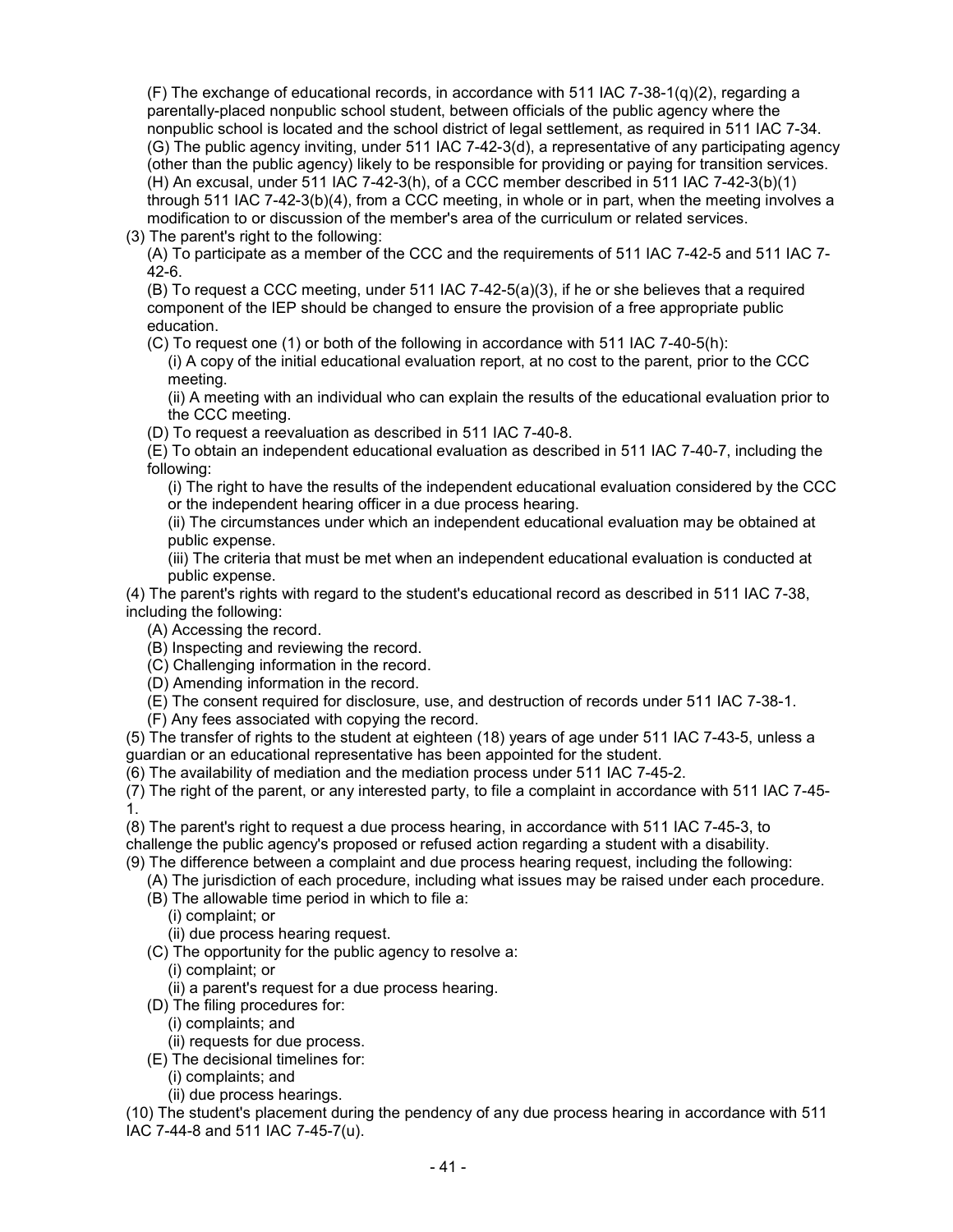(11) Due process hearings, including requirements for disclosure of evaluation results and recommendations, as described in 511 IAC 7-45-7.

(12) Civil action, including the time period in which to file a civil action, as described in 511 IAC 7-45-9.

(13) Attorney's fees, as described in 511 IAC 7-45-11.

(14) The requirements under 511 IAC 7-34-10 for a parent's unilateral placement of a student with a disability in a nonpublic school at public expense.

(15) The protections and procedures for students who are subject to the following:

(A) Disciplinary changes of placement under 511 IAC 7-44-2, which includes manifestation determinations under 511 IAC 7-44-5.

(B) Placement in an interim alternative educational setting as described in 511 IAC 7-44-6 and 511 IAC 7-44-7.

(16) The protections for students who have not been determined eligible for special education and related services under 511 IAC 7-44-9.

(17) Reporting of crimes allegedly committed by students to appropriate authorities as described in 511 IAC 7-38-1(o) and 511 IAC 7-44-10.

(18) The names and addresses of agencies and organizations, including the public agency, that provide assistance to parents in understanding this article.

## **511 IAC 7-37-2 Notice by electronic mail**

Sec. 2. A parent may elect to receive the written notice of procedural safeguards by an electronic mail communication if the public agency makes that option available.

# **RULE 38. CONFIDENTIALITY OF INFORMATION**

## **511 IAC 7-38-1 Access to and disclosure of educational records**

Sec. 1. (a) The public agency must annually notify, in writing, parents of students currently in attendance, or students of legal age currently in attendance, of their rights regarding confidentiality of personally identifiable information. The notice must inform parents or students of legal age that they have the right to the following:

(1) Inspect and review the student's educational record with respect to the:

- (A) identification, evaluation, and educational placement of the student; and
- (B) provision of a free appropriate public education to the student.

(2) Seek amendment of the student's educational record that the parent or student of legal age believes to be:

- (A) inaccurate;
- (B) misleading; or
- (C) otherwise in violation of the student's privacy rights.

(3) Consent to disclosures of personally identifiable information contained in the student's educational record, except to the extent that this rule authorizes disclosure without consent.

(4) File a complaint concerning the public agency's alleged failure to comply with the requirements of this rule.

(b) The written notice must include the following:

- (1) The procedures for the following:
	- (A) Exercising the right to inspect and review educational records.
	- (B) Requesting an amendment of educational records.
- (2) The criteria for determining:
	- (A) who constitutes a public agency official; and

(B) what constitutes a legitimate educational interest, if the public agency has a policy of disclosing educational records to other public agency officials who have been determined to have a legitimate educational interest.

(c) The public agency:

(1) may provide the written notice by any means reasonably likely to inform the parents or students of legal age of their rights; and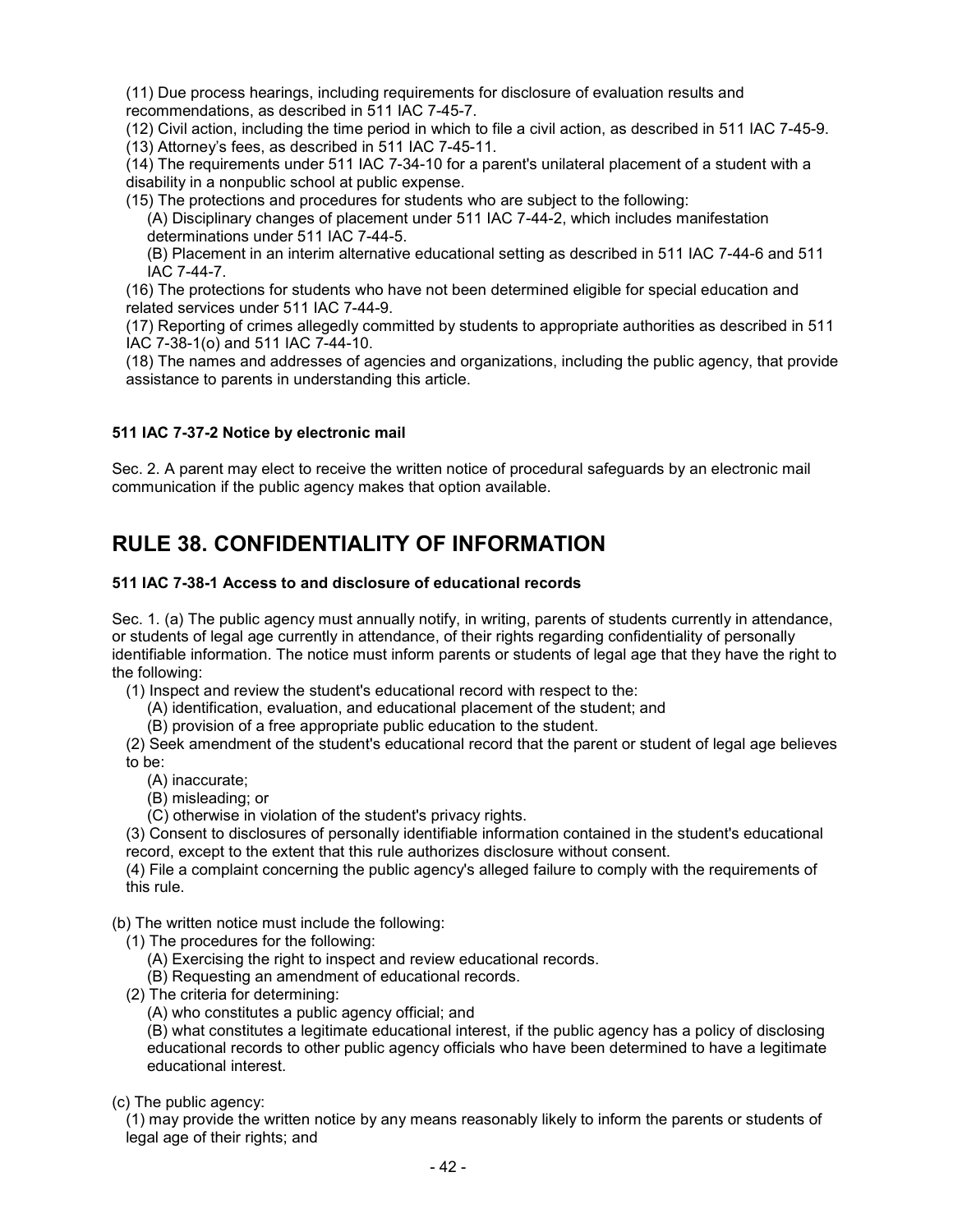- (2) must effectively notify:
	- (A) parents of students with disabilities;
	- (B) students of legal age with disabilities; or
	- (C) parents who have a primary or home language other than English.

(d) The right to inspect and review educational records includes the right to:

(1) a response from the public agency to reasonable requests for explanations and interpretations of the educational record;

(2) have other arrangements made to inspect and review a requested educational record or to receive copies of the educational record from the public agency if the failure to provide those copies would prevent the parent or student of legal age from exercising the right to inspect and review the educational record;

(3) have a representative of the parent or student of legal age inspect and review the educational record; and

(4) receive a copy of the student's educational record from the public agency for use in a pending due process hearing.

(e) A public agency must permit the parent, or parent's representative, to inspect and review any educational record of the parent's children from birth to eighteen (18) years of age that are collected, maintained, or used by the public agency as described in this rule. All rights under this rule transfer from the parent to the student of legal age, as defined in 511 IAC 7-32-91, when the student has reached eighteen (18) years of age and not had a guardian appointed.

(f) The public agency must permit a custodial and noncustodial parent to inspect and review the student's educational record unless the public agency has received actual written notice that a court order has terminated or restricted the parent's authority to access the student's educational record under applicable state law governing matters, such as, but not limited to, the following:

- (1) Guardianship.
- (2) Separation.
- (3) Divorce.
- (4) Custody.

(g) The public agency must comply with a request from a parent or student of legal age to inspect and review the educational record:

- (1) without unnecessary delay;
- (2) before any meeting regarding:
	- (A) an IEP;
	- (B) an interim alternative educational setting; or
	- (C) a manifestation determination;
- (3) prior to:
	- (A) a resolution session;
	- (B) a due process hearing; or
	- (C) an expedited due process hearing; and

(4) in no case more than forty-five (45) calendar days after the request is made.

(h) The public agency may charge a fee for copies of educational records, unless the requested record is a copy of a student's educational evaluation report or IEP, which must be provided at no cost to a parent or student of legal age, including a parent of a student or student of legal age who attends a nonpublic school. Fees for copies must not:

(1) exceed actual cost of duplication; or

(2) be charged if doing so effectively prevents the parent or student of legal age from exercising the right to inspect and review the educational record.

The public agency may not charge a fee to search for or to retrieve information under this rule.

(i) If an educational record includes information on more than one (1) student, the parent or student of legal age has the right to:

(1) inspect and review only the information relating to the parent's child or student of legal age; or

(2) be informed of that specific information.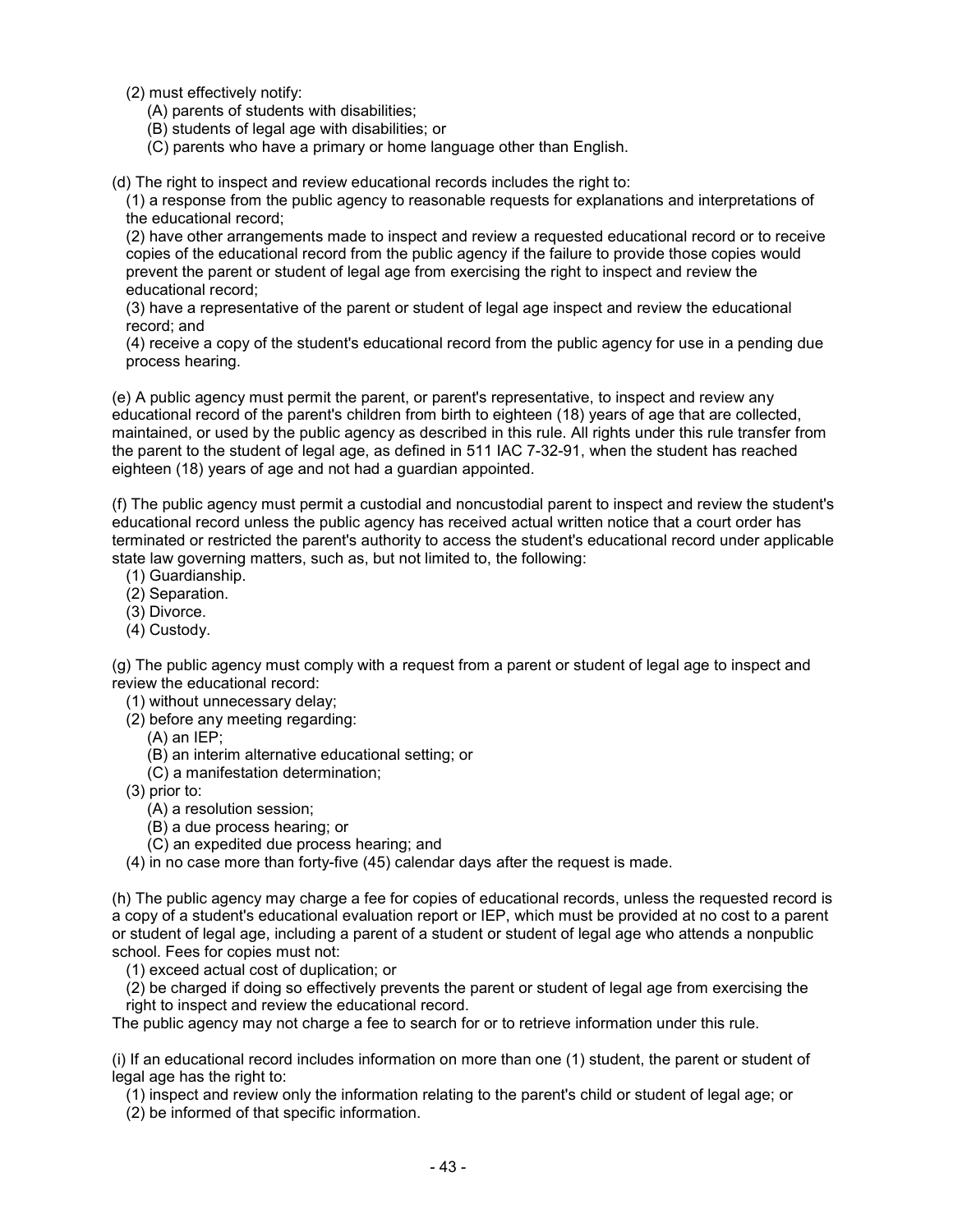(j) The public agency must maintain a record of each request for access to and disclosure of personally identifiable information from the educational record of each student, except when the disclosure has been by or to any of the following:

(1) A parent or student of legal age.

(2) A party with written consent from the parent or student of legal age.

(3) A party seeking directory information.

(4) An authorized public agency official.

(5) A party receiving the record pursuant to a lawfully issued subpoena or other court order specifically stating that the following will not be disclosed:

(A) The existence and contents of the subpoena or other court order.

(B) The information furnished in response to the subpoena or other court order.

(k) The record of access and disclosure must:

(1) be maintained with the educational record as long as the educational record is maintained; and (2) include:

(A) the name of the person who has requested or received personally identifiable information from the educational record;

(B) the purpose of the party in requesting or obtaining the information; and

(C) the date of disclosure of the information.

(l) If the public agency discloses personally identifiable information with the understanding that the party receiving the information may make further disclosures on behalf of the public agency in which prior consent is not required, the record of disclosure must include the following:

(1) The names of the additional parties to which the receiving party may disclose the information on behalf of the public agency.

(2) The purpose of each of the additional parties in requesting or obtaining the information.

(m) The public agency, upon request of a parent or student of legal age, must provide a list of the types and locations of educational record:

(1) collected;

(2) maintained; or

(3) used;

by the public agency.

(n) If a student transfers from one (1) school to another, the public agency's transmission of any of the student's educational record must include the following:

(1) The student's current IEP.

(2) Any disciplinary records relative to a suspension or an expulsion.

(o) When the public agency reports a crime committed by a student with a disability, the public agency must ensure that copies of the education and disciplinary record of the student are transmitted only to the extent the transmission is permitted by the Family Educational Rights and Privacy Act (which includes requiring the receiving authorities to certify in writing that the records will not be disclosed to any other parties) and as required by IC 20-33-7-3, without the prior written consent of the parent or the student of legal age for consideration by the appropriate authorities to whom it reports the crime.

(p) Except as specified in subsection (o), (q), or (r), written and dated consent of the parent or student of legal age must be obtained before personally identifiable information is disclosed to anyone other than the parent, student of legal age, or authorized public agency officials, or before the information is used for any purpose other than those specified in this rule. The consent must specify the following:

(1) The record that may be disclosed.

- (2) The purpose of the disclosure.
- (3) The person or class of persons to whom the record may be disclosed.

(q) Parental consent is not required before personally identifiable information is released to officials of other agencies or institutions for purposes of meeting a requirement of this article, except as follows:

(1) Parental consent, or the consent of a student of legal age, as defined in 511 IAC 7-32-17, must be obtained before personally identifiable information is released to officials of participating agencies providing or paying for transition services in accordance with 511 IAC 7-43-3.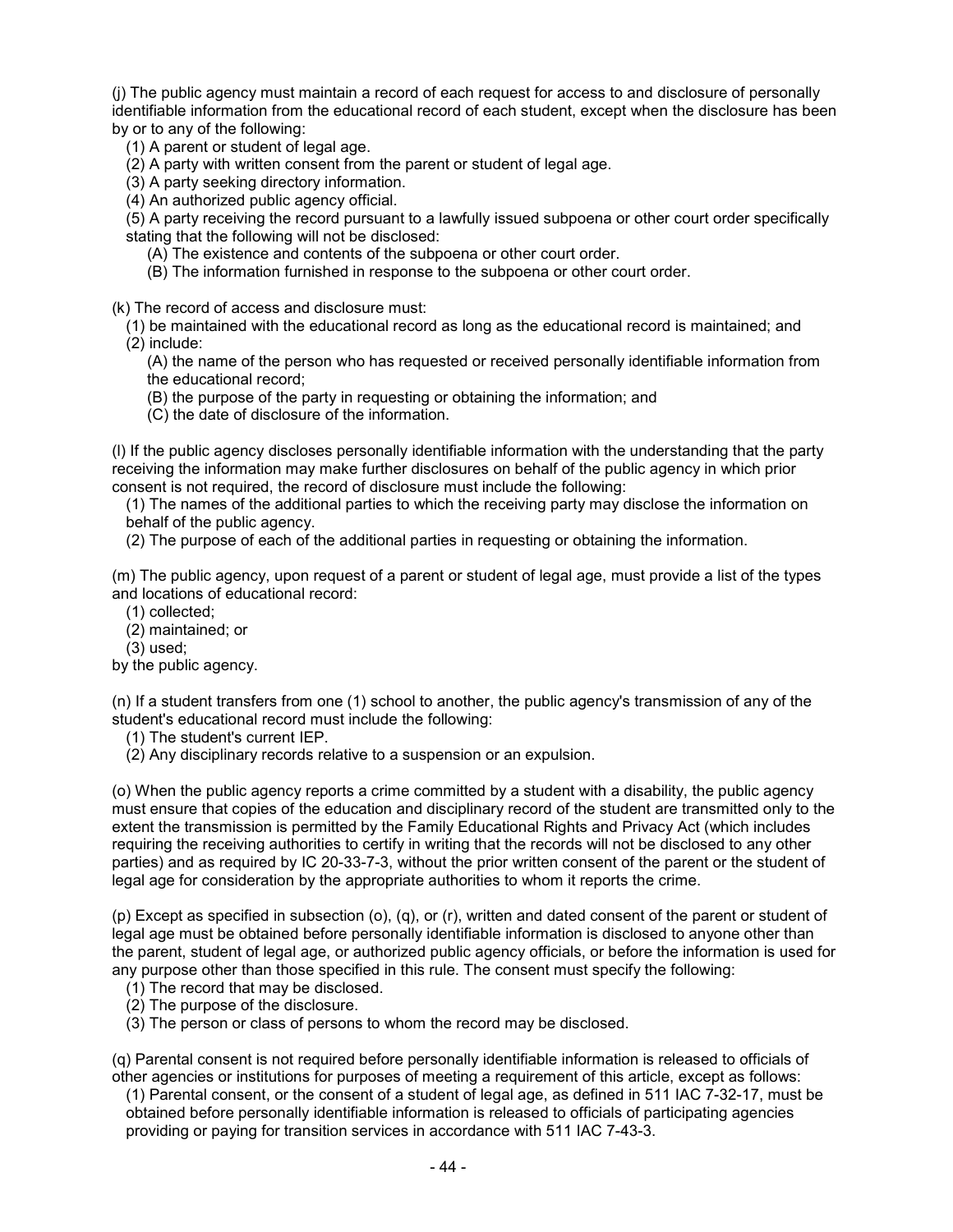(2) If a student is enrolled or is going to enroll in a nonpublic school that is not located in the student's school district of legal settlement, parental consent must be obtained before any personally identifiable information about the student is released between officials from the:

(A) public agency where the nonpublic school is located; and

(B) school district of legal settlement.

(r) The public agency may allow access to, or disclose information from, an educational record without consent of the parent or student of legal age under any of the following conditions:

(1) The disclosure is to authorized public agency officials within the agency, including teachers, whom the agency has determined to have legitimate educational interests.

(2) The disclosure is to officials of another public agency or institution of postsecondary education where the student is enrolled, or intends to enroll, subject to the following:

(A) The public agency must make a reasonable attempt to notify the parent or student of legal age at the last known address of the parent or student of legal age, unless the:

(i) disclosure is initiated by the parent or student of legal age; or

(ii) annual notice in subsection (a) includes notice that the agency forwards educational records to another public agency or institution that has requested the records and in which the student intends to or has enrolled.

(B) The public agency must provide the following:

(i) Upon request of the parent or student of legal age, a copy of the disclosed record.

(ii) At the request of a parent or student of legal age, the opportunity for a hearing as described in section 2(c) of this rule.

(C) Notwithstanding clause (A), an Indiana public agency where the student was previously enrolled must take reasonable steps to promptly respond to a request from the student's new school, public or nonpublic, for the student's educational records.

(3) The disclosure is to authorized representatives of:

(A) the Comptroller General or Attorney General of the United States;

(B) the Secretary of the United States Department of Education; or

(C) state and local education authorities;

in connection with an audit, evaluation, or accreditation of federal or state supported education programs, or for the enforcement of, or compliance with, federal or state legal requirements related to those programs.

(4) The disclosure is in connection with financial aid for which the student applied or which the student has received, if the information is necessary for such purposes as:

- (A) determining:
	- (i) eligibility for financial aid;
	- (ii) the amount of financial aid; or

(iii) the conditions for the financial aid; or

(B) enforcing the terms and conditions of the financial aid.

For purposes of this section "financial aid" means a payment of funds provided to an individual or a payment in kind of tangible or intangible property to the individual that is conditioned on the individual's attendance at an educational agency or institution.

(5) The disclosure is to a state or local juvenile justice agency for the purposes set forth in IC 20-33-7-3. (6) The disclosure is to an organization, such as federal, state, or local agencies or independent organizations conducting a study for or on behalf of federal or state education agencies or institutions for any of the purposes listed in this subsection, providing the organization protects the confidentiality of the educational record and destroys all copies in its possession when the record is no longer needed for the purpose for which the study was conducted. Acceptable purposes of studies under this subsection are:

(A) developing, validating, or administering predictive tests;

- (B) administering student aid programs; or
- (C) improving instruction.

(7) The disclosure is necessary to comply with a judicial order or lawfully issued administrative or judicial subpoena, provided the public agency makes a reasonable effort to notify the parent or the student of legal age of the order or subpoena in advance of the disclosure, so that the parent or student of legal age may seek protective action, unless the disclosure is in compliance with:

(A) a federal grand jury subpoena and the court has ordered that the existence or the contents of the subpoena or the information furnished in response to the subpoena not be disclosed; or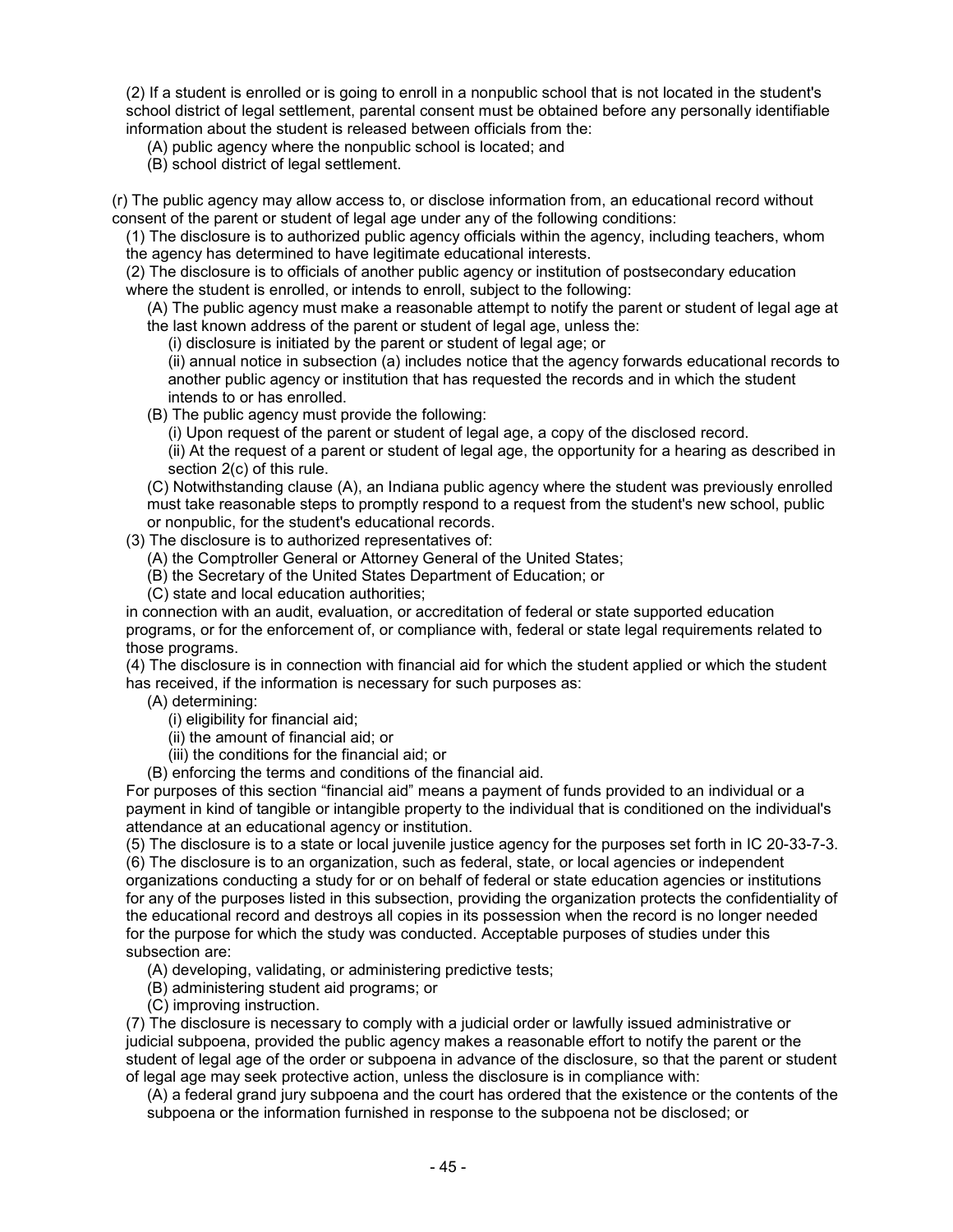(B) any other subpoena issued for a law enforcement purpose and the court or other issuing agency has ordered that the existence or the contents of the subpoena or the information furnished in response to the subpoena not be disclosed.

(8) The disclosure is to the court where the public agency has initiated legal action against the parent or student. The disclosure of a student's educational records relevant to the public agency's legal action may occur without a court order or subpoena, but the public agency must take steps to seal the record in the legal action.

(9) The disclosure is to the court when a parent or student of legal age initiates legal action against a public agency. Disclosure of a student's educational records relevant for the public agency to defend itself may occur without a court order or subpoena.

(10) The disclosure is to appropriate parties in a health or safety emergency if knowledge of the information is necessary to protect the health and safety of the student or other individuals. Nothing in this rule prevents a public agency from:

(A) including in the educational record of a student appropriate information concerning disciplinary action taken against the student for conduct that posed a significant risk to the safety or well-being of:

(i) that student;

(ii) other students; or

(iii) other members of the school community; or

(B) disclosing appropriate information maintained:

(i) in clause (A) to teachers and school officials within the public agency who the public agency has determined have legitimate educational interests in the behavior of the student; or

(ii) under clause (A) to teachers and school officials in other schools who have been determined to have legitimate educational interests in the behavior of the student.

(11) The disclosure is information the public agency has designated as directory information if the public agency has given public notice to parents of students in attendance and students of legal age in attendance at the public agency:

(A) of the types of personally identifiable information that the agency has designated as directory information;

(B) that a parent or student of legal age has the right to refuse to let the public agency designate any or all of those types of information about the student as directory information; and

(C) of the period of time in which a parent or student of legal age has to notify the public agency in writing that he or she does not want any or all of those types of information about the student designated as directory information.

A public agency may disclose directory information about former students without meeting the conditions set forth in this subdivision.

(12) The disclosure is to any of the following:

(A) The parent of a dependent student as defined under Section 152 of the Internal Revenue Code of 1986.

(B) Accrediting organizations to carry out their accrediting functions.

(C) The parent of a student or to the student of legal age.

(s) The public agency must, upon request, provide the parent or student of legal age with a copy of the information that has been disclosed.

(t) The public agency may disclose personally identifiable information from an educational record only on the condition that the party to whom the information is disclosed will not redisclose the information to any other party without the prior consent of the parent or student of legal age, except for disclosures:

(1) of directory information;

(2) to the parent or student of legal age; or

(3) made pursuant to:

(A) court orders; or

(B) lawfully issued subpoenas.

(u) The public agency must not permit a third party access to personally identifiable information from an educational record for at least five (5) years, if the Family Policy Compliance Office, United States Department of Education determines that the third party improperly redisclosed personally identifiable information from educational record.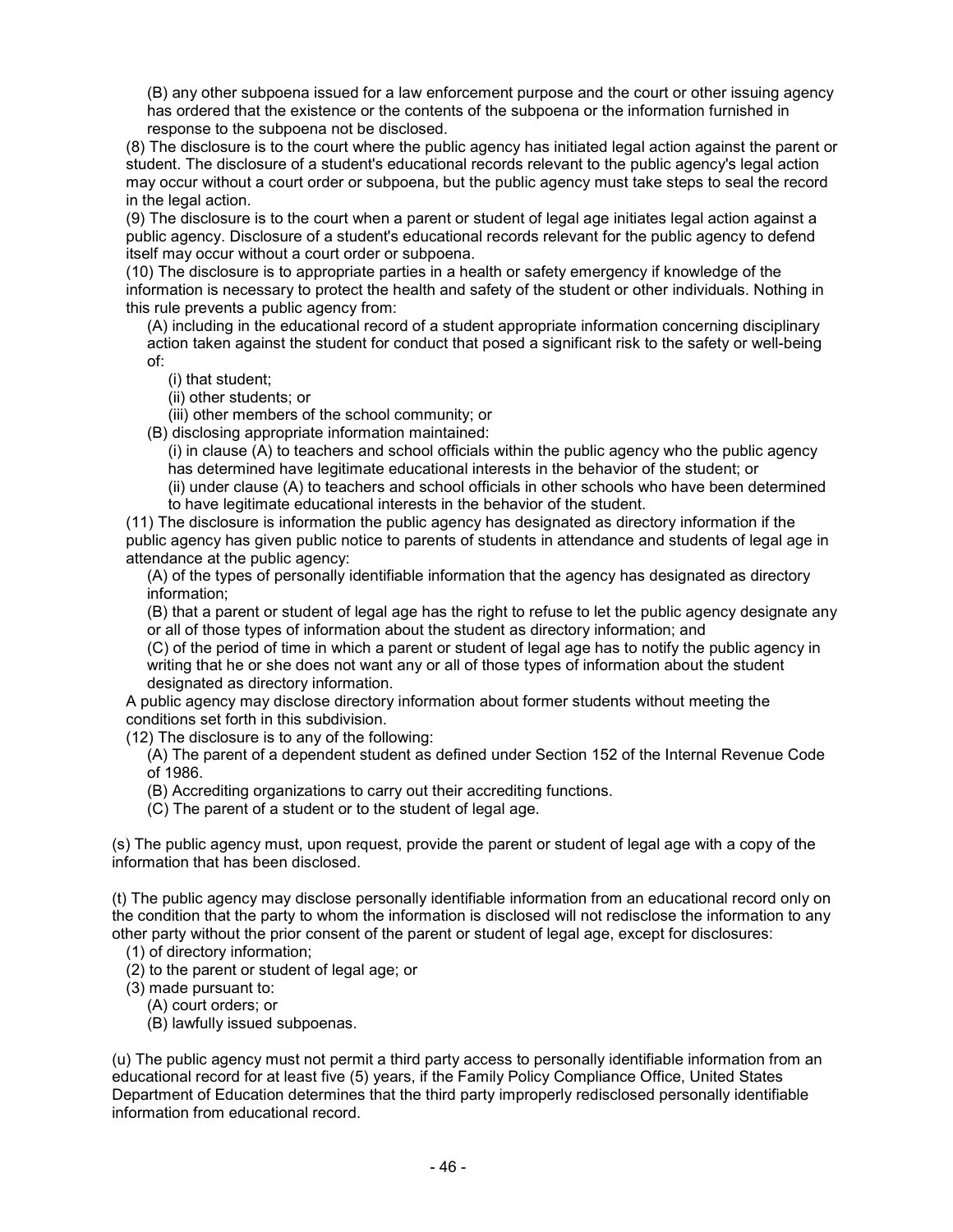(v) In the event that a parent refuses to provide consent under this section, the public agency may initiate the due process procedures stated in 511 IAC 7-45.

### **511 IAC 7-38-2 Procedures for amending educational records**

Sec. 2. (a) A parent or student of legal age who believes that information in an educational record collected, maintained, or used under this rule is inaccurate, misleading, or violates the privacy or other rights of the student may request the public agency that maintains the record to amend the information. The request must:

- (1) be in writing;
- (2) be dated; and
- (3) specify the information that the parent or student of legal age believes:
	- (A) is inaccurate;
	- (B) is misleading; or
	- (C) violates the student's privacy or other rights.

(b) If the public agency agrees to amend the information as requested, the public agency must do the following:

(1) Amend the information within ten (10) business days after the request is received.

(2) Notify the parent or student of legal age, in writing, that the change has been made, including the date the change was made.

(c) If the public agency refuses to amend the information as requested, the public agency must notify the parent or student of legal age of the refusal, in writing, within ten (10) business days after the request is received. The written notice must include a statement of the right of the parent or student of legal age to a hearing to challenge the information in the student's educational record and the procedures for the hearing, including the following:

(1) The parent or student of legal age must submit to the public agency a written request for a hearing, specifying the:

- (A) information challenged; and
- (B) reasons the parent or student of legal age believes the information to be:
	- (i) inaccurate;
	- (ii) misleading; or
	- (iii) in violation of the student's privacy or other rights.

(2) The public agency must do the following:

(A) Convene a hearing within fifteen (15) business days after the request for the hearing is received.

(B) Notify the parent or student of legal age, in writing, of the hearing:

- (i) date;
- (ii) time; and
- (iii) location;

not less than five (5) business days in advance of the hearing.

(3) The hearing may be conducted by any person, including an official of the public agency, who does not have a direct interest in the outcome of the hearing.

(4) The parent or student of legal age:

(A) must be given a full and fair opportunity to present evidence relevant to the issues; and

(B) may, at their own expense, be assisted or represented by one (1) or more persons, including an attorney.

(5) The hearing officer must notify the parent or student of legal age of the hearing decision in writing within ten (10) business days after the hearing. The decision must:

(A) be based solely on evidence and testimony presented at the hearing; and

(B) include a summary of the evidence and the reasons for the decision.

(6) If the hearing officer determines the information in question is inaccurate, misleading, or otherwise in violation of the privacy or other rights of the student, the public agency must:

(A) amend the information accordingly; and

(B) inform the parent or student of legal age in writing of the amendment.

(7) If the hearing officer determines the information in question is not inaccurate, misleading, or otherwise in violation of the privacy or other rights of the student, the public agency must inform the parent or student of legal age in writing of the right to place a statement in the student's record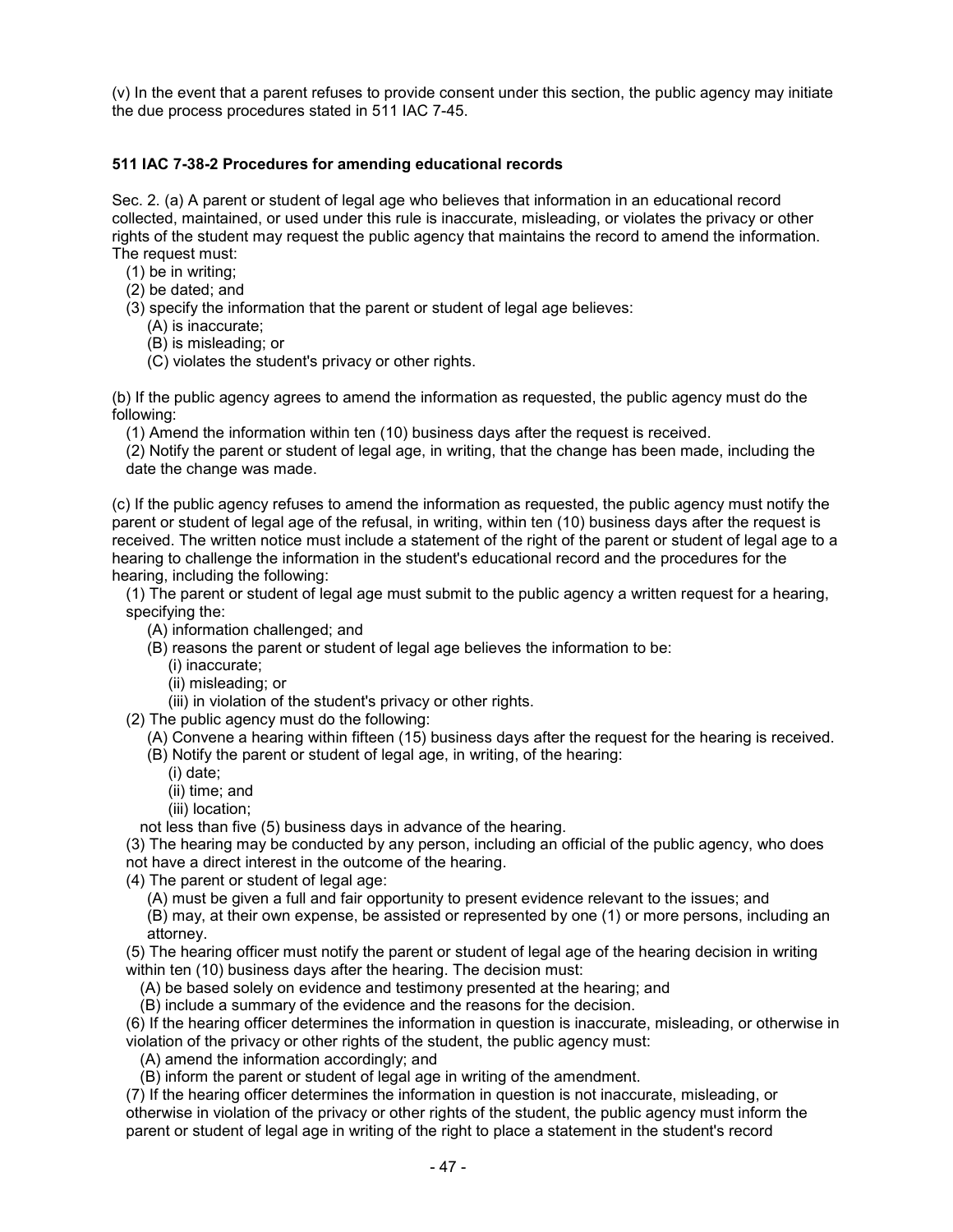commenting on the contested information or stating the reasons for disagreeing with the decision, or both.

(8) A statement placed in the record by the parent or student of legal age under subdivision (7) must be maintained by the public agency in the student's record as long as the record or the contested portion of the record is maintained by the public agency. The public agency must disclose the statement whenever it discloses the record or the contested portion of the record to which the statement relates.

#### **511 IAC 7-38-3 Confidentiality safeguards in the collection, maintenance, and destruction of educational records**

Sec. 3. (a) The public agency must do the following:

(1) Establish, maintain, and implement procedures to protect the confidentiality of personally identifiable information at the collection, storage, disclosure, and destruction stages. These procedures must include, but are not limited to, those described in this rule and the following:

(A) The appointment of one (1) official in each building or administrative office to be responsible for ensuring compliance with the confidentiality provisions of this rule.

(B) The provision of training or instruction for all persons collecting or using personally identifiable information regarding the following:

(i) The student and parent procedural safeguards with respect to the provision of a free and appropriate public education.

(ii) Confidentiality provisions of this rule and the Family Educational Rights and Privacy Act, 20 U.S.C 1232g.

(2) Maintain for public inspection a current listing of the names and positions of those employees within the public agency authorized to access personally identifiable information.

(3) Inform the parent or student of legal age, in writing, when personally identifiable information collected, maintained, or used is no longer needed to provide educational services to the student. The information must be destroyed at the request of the parent or student of legal age in accordance with the public agency's record retention schedules.

(4) Maintain a student's educational record for at least three (3) years after the student exits from the special education program and in accordance with the public agency's record retention schedules. The public agency must not destroy any educational record if there is an outstanding request to inspect and review the record.

(b) The public agency may do the following:

(1) Maintain a permanent record, without time limitation, of the following student information:

- (A) Name, address, and telephone number.
- (B) Grades.
- (C) Classes attended.
- (D) Grade level completed and year completed.
- (E) Attendance record.
- (F) The year the student exited from school.
- (G) High school transcript that includes the following:
	- (i) Attendance records.
		- (ii) The student's latest statewide assessment program test results.
		- (iii) Any secondary or postsecondary certificates of achievement.
	- (iv) Immunization information.
	- (v) Other information as determined by the public agency.

(2) Maintain and store a student's educational record in any manner, provided the following requirements are met:

- (A) The manner of maintenance and storage does not abridge any rights under this rule.
- (B) The educational record can be reviewed and copies made if needed.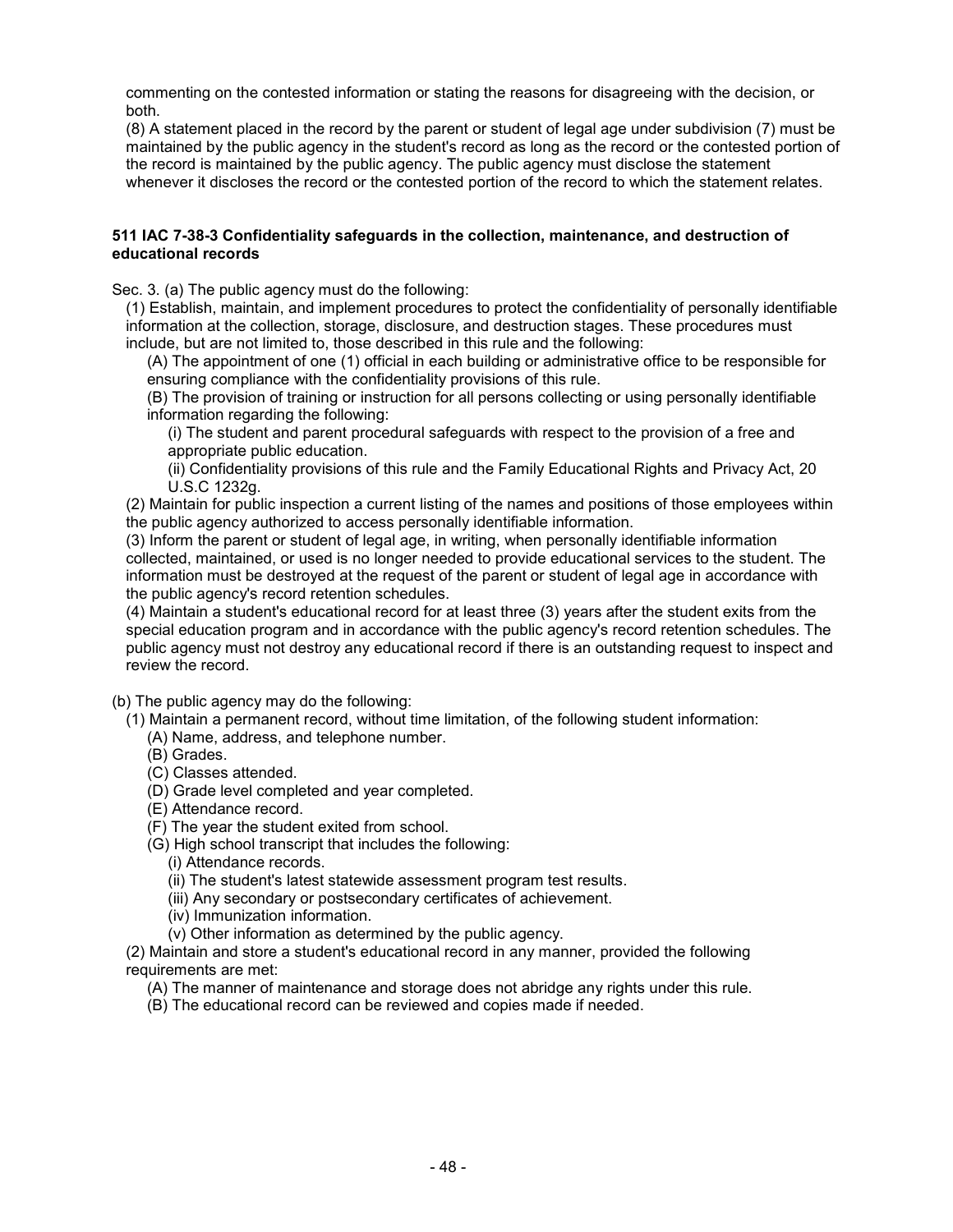# **RULE 39. EDUCATIONAL SURROGATE PARENTS**

### **511 IAC 7-39-1 Method for determining whether a student needs an educational surrogate parent**

Sec. 1. (a) The public agency must establish, maintain, and implement written procedures regarding how the public agency determines a student is in need of an educational surrogate parent.

(b) The public agency shall protect the rights of a student by assigning an educational surrogate parent under any of the following circumstances:

(1) When no parent, as defined in 511 IAC 7-32-70, can be identified.

(2) When, after reasonable efforts, the public agency cannot locate a parent.

(3) When the student is a ward of the state under the laws of the state, unless as follows:

(A) The court order creating the wardship:

(i) permits the student to remain in the home; or

(ii) expressly reserves to a parent the authority to make decisions regarding the student's education or upbringing.

(B) The student is a ward of the department of correction who has a parent as defined by 511 IAC 7- 32-70.

(4) When the student is a homeless student as defined in 511 IAC 7-32-46 who is not in the physical custody of a parent or guardian.

(c) The public agency shall appoint an educational surrogate parent, if needed:

(1) at the time the student is referred for an initial educational evaluation; and

(2) any time the public agency determines that a student who has been identified as disabled under this article is in need of an educational surrogate parent.

(d) The public agency must make reasonable efforts to ensure the assignment of an educational surrogate parent not more than thirty (30) calendar days after the public agency determines that a student needs an educational surrogate parent.

(e) If a student is a ward of the state, the educational surrogate parent may be appointed by the judge overseeing the student's case, provided that the educational surrogate parent meets the requirements of section 2(b)(1) and 2(d) of this rule.

## **511 IAC 7-39-2 Method for assigning an educational surrogate parent**

Sec. 2. (a) The public agency shall establish, maintain, and implement written procedures regarding the assignment of educational surrogate parents that include the following:

(1) A system for determining the eligibility of individuals to serve as educational surrogate parents.

(2) A system to assign educational surrogate parents.

(b) The public agency must ensure that a person assigned as an educational surrogate parent:

(1) is not employed by the department of education, a public agency, or any other agency involved in the education or care of the student;

(2) has no personal or professional interest that conflicts with the interests of the student whom the educational surrogate parent represents;

(3) matches the student's cultural and linguistic background to the extent possible; and

(4) has knowledge and skills that ensure adequate representation of the student.

(c) An individual who otherwise qualifies to be an educational surrogate parent under subsection (b) is not an employee of the public agency solely because the individual may be paid by the agency to serve as an educational surrogate parent.

(d) In the case of a homeless student as defined in 511 IAC 7-32-46, who is not in the physical custody of a parent or guardian, appropriate staff of:

- (1) emergency shelters;
- (2) transitional shelters;
- (3) independent living programs; and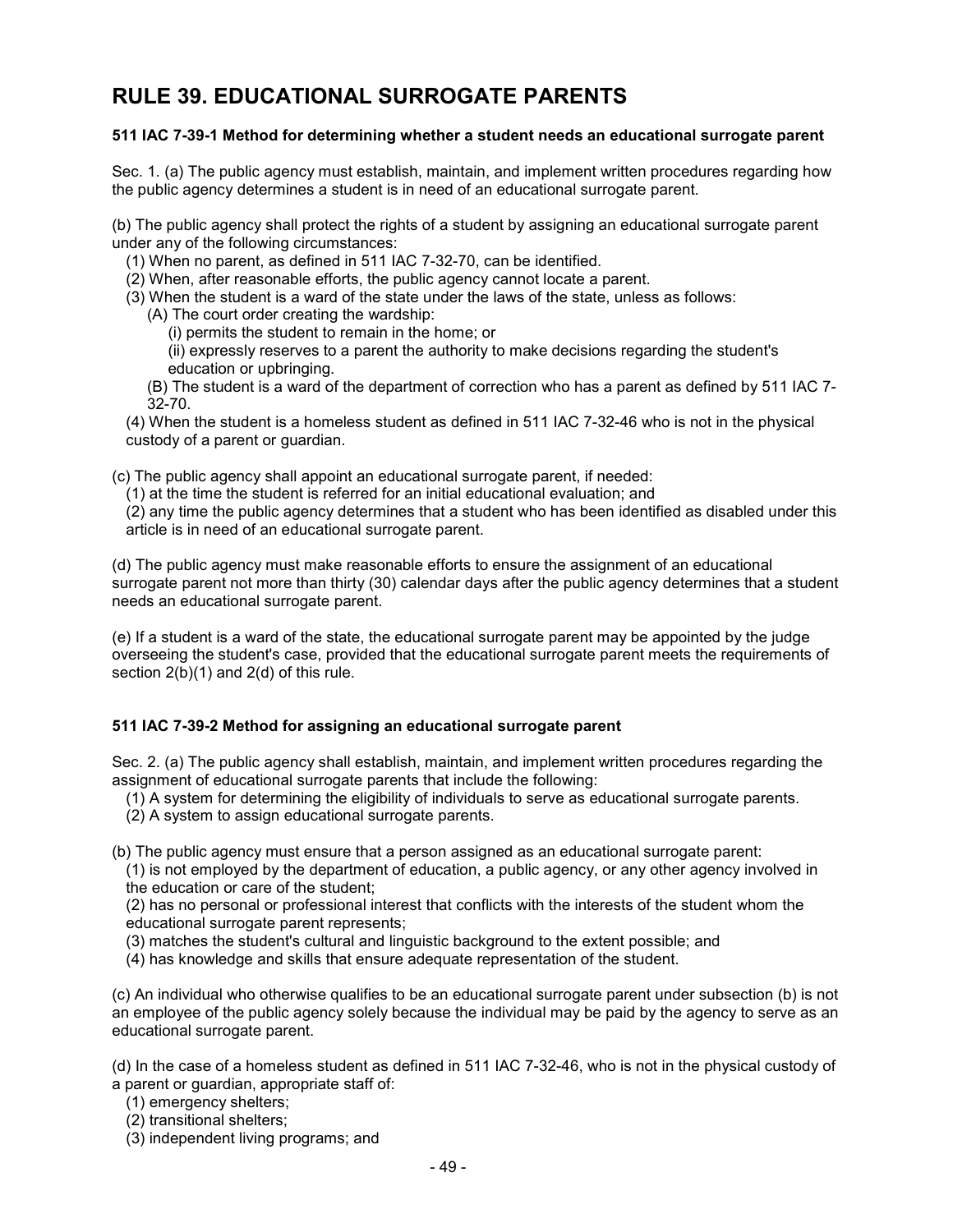(4) street outreach programs;

may be appointed as temporary educational surrogate parents without regard to subsection (b)(1) until a non-temporary educational surrogate parent can be appointed that meets all of the requirements of subsection (b).

(e) An educational surrogate parent may represent the student in all matters relating to the following: (1) Identification.

(2) Evaluation and eligibility.

(3) Placement.

(4) Provision of a free appropriate public education.

(f) An educational surrogate parent's representation of a student includes the following:

(1) Participating in case conferences or other parent-teacher conferences.

- (2) Granting or denying written consent for evaluation or services.
- (3) Accessing and reviewing the student's educational record.
- (4) Requesting mediation, a due process hearing, or filing a complaint.
- (5) Exercising on behalf of the student any other rights that a parent may exercise under this article.

(g) An individual assigned as an educational surrogate parent shall not be liable for damages arising out of any civil action initiated as a result of the individual's discharge of this duty.

(h) When a student attends an educational program outside the school corporation of legal settlement and is in need of an educational surrogate parent, the corporation of legal settlement is responsible to ensure an educational surrogate parent is assigned. The educational surrogate parent may be from the:

(1) school corporation of legal settlement; or

(2) geographic area where the educational program is located;

as agreed upon by the administrators of both programs involved.

(i) The public agency shall keep a list of educational surrogate parents from which it makes its assignments. The list shall include the:

- (1) qualifications of; and
- (2) number of assignments for;

each educational surrogate parent.

## **RULE 40. IDENTIFICATION AND EVALUATION**

## **511 IAC 7-40-1 Child find**

Sec. 1. (a) The public agency shall establish, maintain, and implement written procedures that ensure the location, identification, and evaluation of all students three (3) years of age, but less than twenty-two (22) years of age, who are in need of special education and related services, regardless of the severity of their disabilities, including students who:

(1) have legal settlement within the jurisdiction of the public agency;

(2) attend a nonpublic school, are served by an agency, or live in an institution located within the jurisdiction of the public agency;

(3) are homeless students as defined at 511 IAC 7-32-46;

(4) are wards of the state;

(5) are highly mobile students, including migrant students; and

(6) are suspected of being students with disabilities in need of special education even though they are advancing from grade to grade.

(b) A charter school that is not part of a public school corporation shall establish, maintain, and implement written procedures that ensure the location, identification, and evaluation of all students attending the charter school who are in need of special education and related services, regardless of the severity of their disabilities.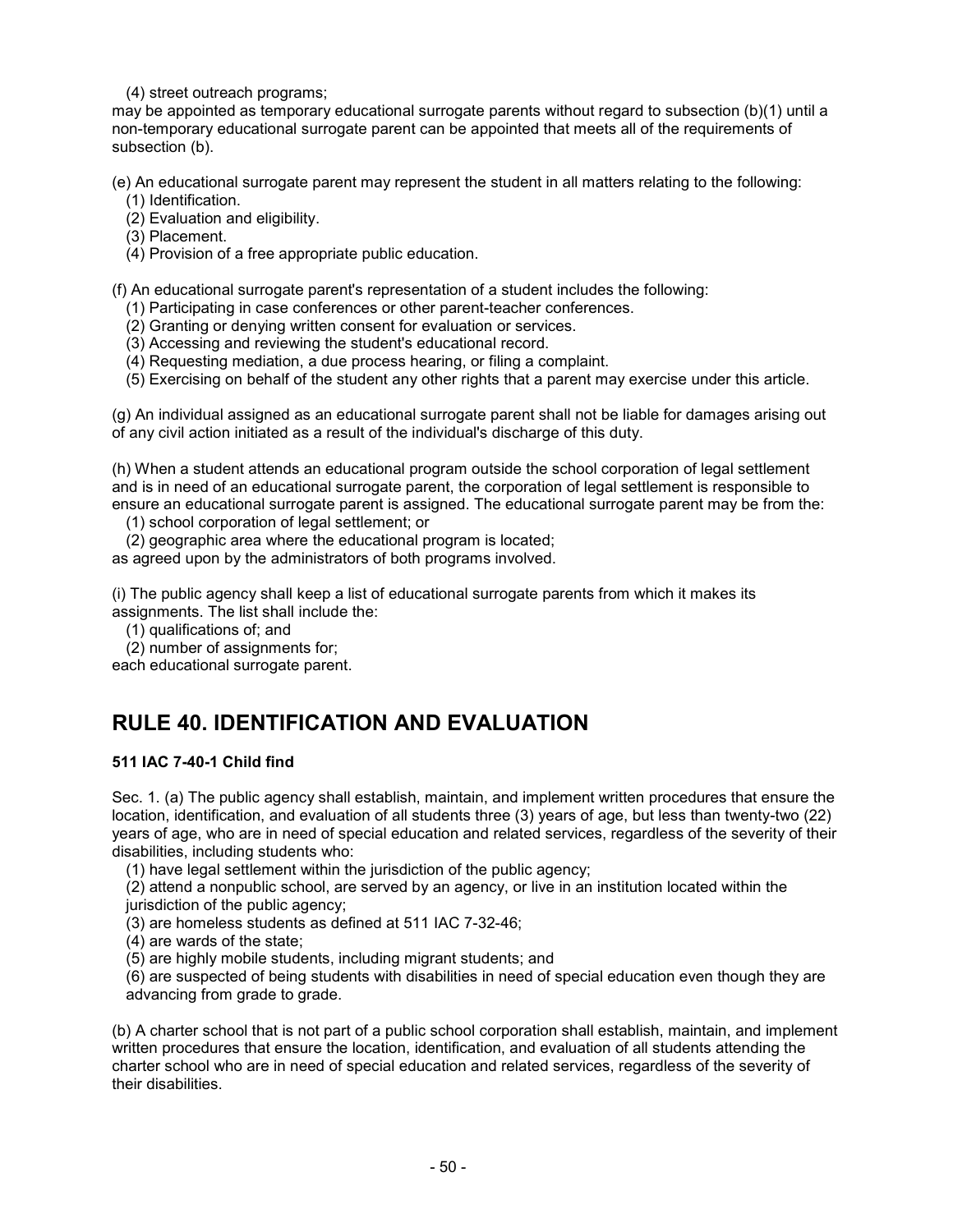(c) Public agencies, and charter schools that are not part of public school corporations, must develop and implement a practical method to determine which students are currently receiving needed special education and related services.

## **511 IAC 7-40-2 Comprehensive and coordinated early intervening services**

Sec. 2. (a) A public agency may not use more than fifteen percent (15%) of the amount the public agency receives under Part B of the Individuals with Disabilities Education Act, 20 U.S.C. 1400 et seq., for any fiscal year, less any amount reduced by the public agency pursuant to 34 CFR 300.205, if any, in combination with other amounts (which may include amounts other than education funds), to develop and implement comprehensive and coordinated early intervening services, which may include interagency financing structures, for students in kindergarten through grade 12 (with a particular emphasis on students in kindergarten through grade 3) who are not currently identified as needing special education or related services, but who need additional academic and behavioral support to succeed in a general education environment.

(b) In implementing comprehensive and coordinated early intervening services under this section, a public agency may carry out activities that include, but are not limited to, the following:

(1) Professional development, which may be provided by entities other than public agencies, for teachers and other school staff to enable such personnel to deliver scientifically based academic and behavioral interventions, including the following:

(A) Scientifically based literacy instruction.

(B) Where appropriate, instruction on the use of adaptive and instructional software.

(2) Providing educational and behavioral evaluations, services, and supports, including scientifically based literacy instruction.

(c) Nothing in this section shall be construed to either:

(1) limit or create a right to a free appropriate public education under this article; or

(2) delay appropriate evaluation of a child suspected of having a disability.

(d) Each public agency that develops and maintains comprehensive and coordinated early intervening services under this section must annually report the following to the department of education:

(1) The number of children served under this section who received early intervening services.

(2) The number of children served under this section who received early intervening services and

subsequently receive special education and related services under this article during the preceding two (2) year period.

(e) Funds made available to carry out this section may be used to carry out comprehensive and coordinated early intervening services aligned with activities funded by and carried out under the Elementary and Secondary Education Action of 1965, as amended, 20 U.S.C. 6301 et seq. (ESEA) if those funds are used to supplement, and not supplant, funds made available under the ESEA for the activities and services assisted under this section.

(f) The parent of a student who participates in a process that assesses the student's response to scientific, research based interventions must be provided with written notification when a student requires an intervention that is not provided to all students in the general education classroom. The written notification must contain the following information:

(1) The:

(A) amount and nature of student performance data that will be collected; and

(B) general education services that will be provided.

(2) The evidence-based strategies that will be utilized for increasing the student's rate of learning to grade level.

(3) The parent's right to request an educational evaluation to determine eligibility for special education and related services.

(4) An explanation that:

(A) the public agency will initiate a request for an educational evaluation if the student fails to make adequate progress after an appropriate period of time, as determined by the parent and the public agency, when provided with scientific, research based interventions; and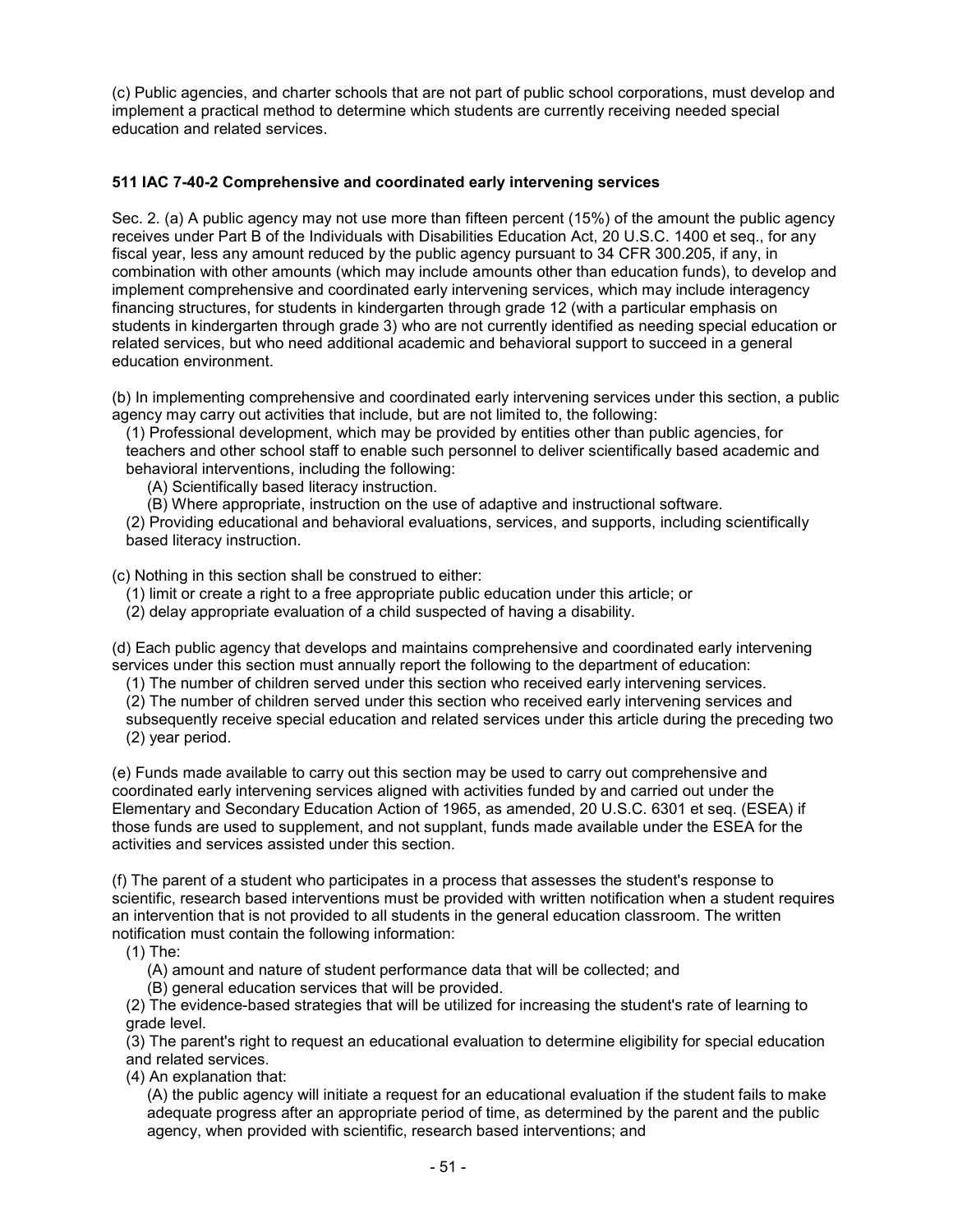(B) when the public agency initiates a request for a educational evaluation under clause (A), the public agency will provide written notice to the parent regarding the evaluation before requesting written parental consent for the evaluation as specified in section 4 of this rule. After obtaining written parental consent, the public agency must evaluate the student and convene the CCC within twenty (20) instructional days.

## **511 IAC 7-40-3 Educational evaluations; in general**

Sec. 3. (a) This rule applies to educational evaluation procedures that enable a student's CCC to determine:

(1) whether the student is eligible for special education and related services; and

(2) if eligible, the special education and related services necessary to meet the educational needs of the student.

(b) These procedures do not apply to the following:

(1) A test or other evaluation that is administered to all students unless, before administration of the test or evaluation, consent is required from parents of all students.

(2) A screening of students by a teacher or a specialist to determine appropriate instructional strategies for curriculum implementation.

(3) A review of existing data regarding a student.

(4) The collection of progress monitoring data when a student participates in a process that assesses the student's response to scientific, research based interventions described in section 2 of this rule.

(c) The public agency shall establish, maintain, and implement written procedures regarding initial evaluations and reevaluations, including a description of the following:

(1) The way in which a parent or the public agency may request an initial educational evaluation.

(2) The methods used to assign a multidisciplinary team to conduct educational evaluations.

(3) The procedures used for reevaluations.

(d) When referrals for any student from birth through the school year in which the student becomes twenty-two (22) years of age are made directly to the Indiana School for the Deaf, the Indiana School for the Blind and Visually Impaired, or any other state-operated school by other than the designated representative of the student's public school corporation of legal settlement, the following procedures shall be implemented:

(1) The state-operated school shall refer the person making the contact back to the public school corporation of legal settlement.

(2) The referral, evaluation, and CCC meeting described in section 4 of this rule shall be the responsibility of the public school corporation of legal settlement.

(e) The public agency must establish, maintain, and implement procedures to ensure the following: (1) Assessments and other evaluation materials are as follows:

(A) Provided and administered in the:

(i) student's native language or other mode of communication; and

(ii) form most likely to yield accurate information on what the student knows and can do academically, developmentally, and functionally, unless it is clearly not feasible to do so.

- (B) Selected and administered so as not to be discriminatory on a racial or cultural basis.
- (C) Used for the purposes for which the assessments or measures are valid and reliable.
- (D) Administered as follows:
	- (i) By trained and knowledgeable personnel.
	- (ii) In accordance with any instructions provided by the producer of the assessments.

(E) Technically sound instruments that may assess the relative contributions of cognitive and behavioral factors, in addition to physical or developmental factors.

(2) Assessments and other evaluation materials include those tailored to assess specific areas of educational need and not merely those designed to provide a single general intelligence quotient. (3) Assessments are selected and administered so as best to ensure that if an assessment is administered to a student with impaired sensory, manual, or speaking skills, the assessment results accurately reflect the student's aptitude or achievement level, or whatever other factors the test purports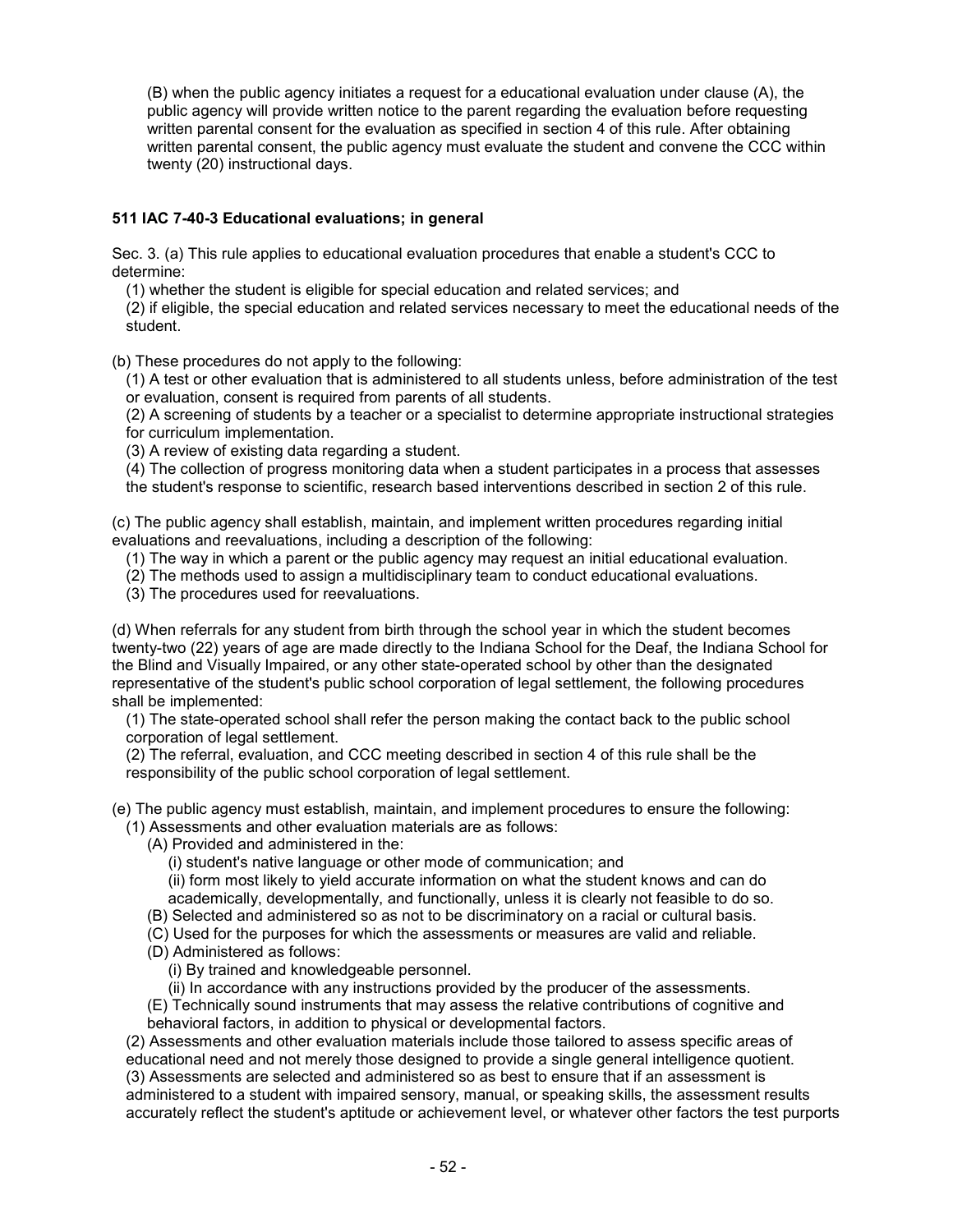to measure, rather than reflecting the student's impaired sensory, manual, or speaking skills, unless those skills are the factors that the test purports to measure.

(4) The student is assessed or information is collected in all areas related to the suspected disability, including, if appropriate, the following:

(A) Development.

- (B) Cognition.
- (C) Academic achievement.

(D) Functional performance or adaptive behavior.

(E) Communication skills.

(F) Motor and sensory abilities, including vision or hearing.

(G) Available educationally relevant medical or mental health information.

(H) Social and developmental history.

(5) Assessments of students with disabilities who transfer from one (1) public agency to another public agency in the same school year are coordinated with those students' prior and subsequent schools, as necessary and as expeditiously as possible, consistent with section 5(c)(2) of this rule, to ensure prompt completion of full evaluations.

(6) Assessment tools and strategies provide relevant information that directly assists the CCC in determining the special education and related service needs of the student.

(7) Educational evaluations are sufficiently comprehensive to identify all of the student's special education and related service needs whether or not commonly linked to the disability category in which the student has been classified.

(f) In conducting the educational evaluation, the multidisciplinary team must use a variety of assessment tools and strategies, as required in 511 IAC 7-41, to gather relevant functional, developmental, and academic information about the student, including information provided by the parent, to assist the CCC in determining the following:

(1) Whether the student is eligible for special education and related services.

(2) The content of the student's individual educational program, including information related to enabling the student to be involved in and progress in the general education curriculum (or for an early childhood student, to participate in appropriate activities).

(g) The public agency must evaluate a student with a disability in accordance with the requirements of this rule and 511 IAC 7-41 before a CCC can determine that the student is no longer a student with a disability, except when termination of the student's eligibility is due to:

(1) graduation with a high school diploma as defined in 511 IAC 6-7.1-1(e); or

(2) exceeding the age eligibility under this article; or

(3) a parent's revocation of consent for special education and related services in accordance with [511](http://www.in.gov/legislative/iac/iac_title?iact=511&iaca=7)  [IAC 7-42-15.](http://www.in.gov/legislative/iac/iac_title?iact=511&iaca=7)

(h) The public agency must provide the student with a summary of performance, as required in 511 IAC 7-43-7, under any of the following circumstances:

(1) A student graduates with a high school diploma as defined in 511 IAC 6-7.1-1.

(2) A student leaves high school with a certificate of completion.

(3) A student exceeds the age eligibility for special education and related services under this article.

(i) A public agency may provide a student with a summary of performance when the:

(1) student withdraws from high school after an exit interview is conducted; and

(2) student's parent and principal consent to the withdrawal;

as specified in IC 20-33-2-28.5(b).

#### **511 IAC 7-40-4 Initial educational evaluation; public agency written notice and parental consent**

Sec. 4. (a) Either a parent of a student or a public agency may initiate a request for an educational evaluation to determine if a student is eligible for special education and related services under this article. If a parent makes a request for an evaluation after revoking consent for special education and related services in accordance with [511 IAC 7-42-15,](http://www.in.gov/legislative/iac/iac_title?iact=511&iaca=7) the public agency must treat the parent's request for evaluation as a request for an initial evaluation, and the evaluation must be conducted in accordance with this section.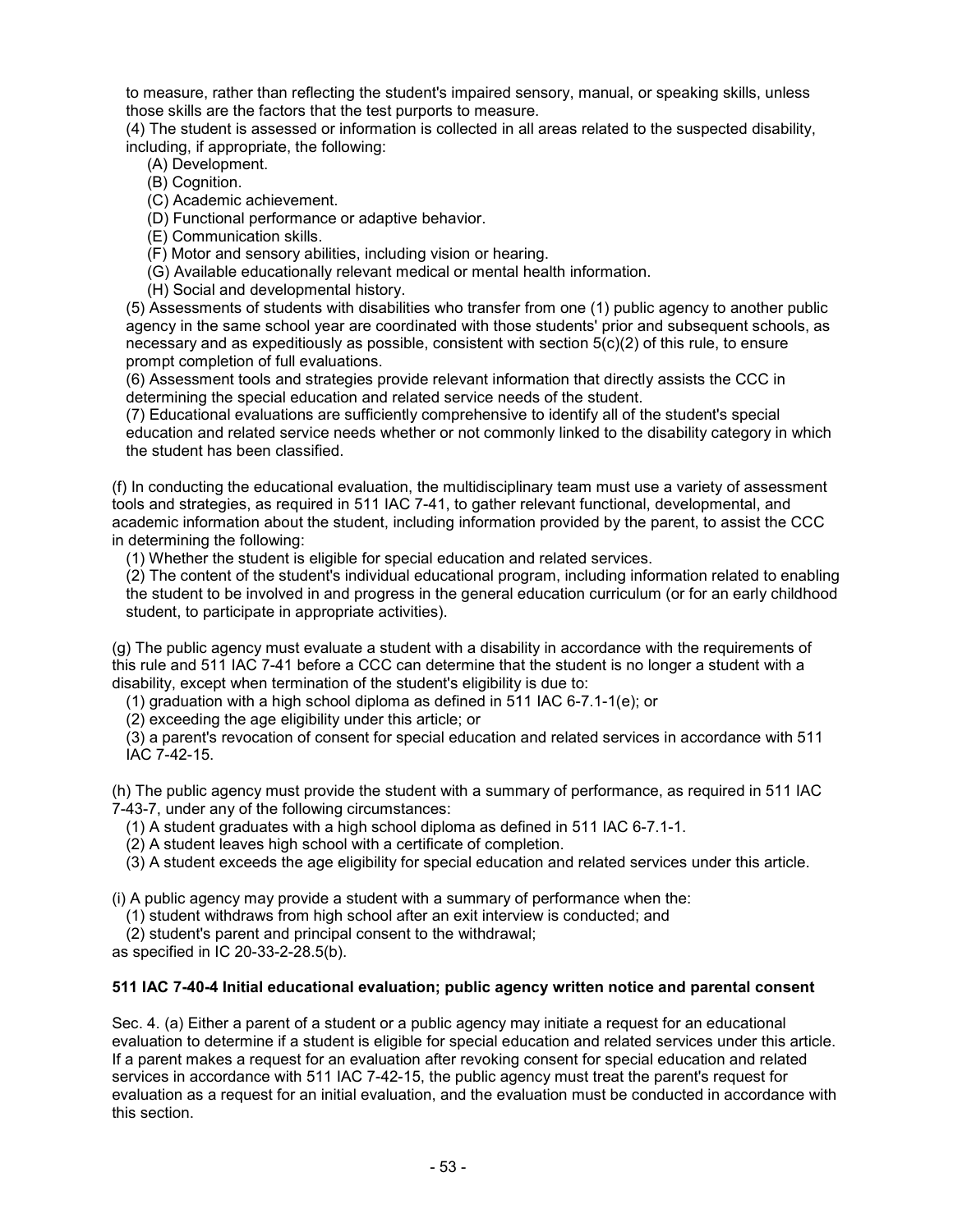(b) If a student is suspected of having a specific learning disability because the student has not made adequate progress after an appropriate period of time when provided with appropriate instruction described in 511 IAC 7-41-12(a)(3)(G), the public agency must initiate a request for an educational evaluation.

(c) If a request is made to conduct an educational evaluation, the public agency must, before conducting the evaluation, do the following:

- (1) Provide the parent of the student with written notice as specified in subsection (e).
- (2) Obtain parental consent as defined in 511 IAC 7-32-17.

(d) A parent's request for an evaluation must be made to licensed personnel, which is defined in 511 IAC 7-32-58 to mean persons employed by the public agency who are:

- (1) teachers;
- (2) school counselors;
- (3) school psychologists;
- (4) school social workers;
- (5) building principals; and
- (6) other administrators.

A parent's request for an evaluation may be made verbally or in writing. After a parent makes a request, the public agency has ten (10) instructional days to provide the parent with written notice as specified in subsection (e).

(e) Written notice provided to the parent regarding an educational evaluation must include the following:

(1) A statement that the public agency is proposing or refusing to conduct the educational evaluation that includes a description of each:

- (A) evaluation procedure;
	- (B) assessment;
- (C) record; or
- (D) report;

the public agency used as a basis for proposing or refusing to conduct the educational evaluation.

(2) A description of other factors relevant to the public agency's proposal or refusal to conduct the educational evaluation.

(3) If the public agency:

- (A) is proposing to conduct the educational evaluation, a description of any evaluation procedures the agency proposes to conduct; or
- (B) refuses to conduct the educational evaluation, an explanation of the parent's right to contest the agency's decision by requesting:
	- (i) mediation in 511 IAC 7-45-2; or
	- (ii) a due process hearing in 511 IAC 7-45-3.
- (4) If a public agency is proposing to conduct an educational evaluation, the following:
	- (A) The timeline for conducting the educational evaluation and convening the CCC meeting.
	- (B) An explanation of how to request one (1) or both of the following:
		- (i) A copy of the educational evaluation report, at no cost to the parent, prior to the CCC meeting.
		- (ii) A meeting with an individual who can explain the results of the educational evaluation prior to the CCC meeting.
- (5) A statement that a parent of a student with a disability has protection under the procedural safeguards described in 511 IAC 7-37-1. A copy of the notice of procedural safeguards must be provided to the parent with the written notice described in this section.

(6) A list of sources for parents to contact to obtain assistance with understanding the provisions of this article.

(f) The written notice required under subsection (e) must be as follows:

(1) Written in language understandable to the general public.

(2) Provided in the native language of the parent or other mode of communication used by the parent, unless it is clearly not feasible to do so. If the native language or other mode of communication of the parent is not a written language, the public agency must take steps to ensure that:

(A) the notice is translated orally or by other means to the parent in his or her native language or other mode of communication;

(B) the parent understands the content of the notice; and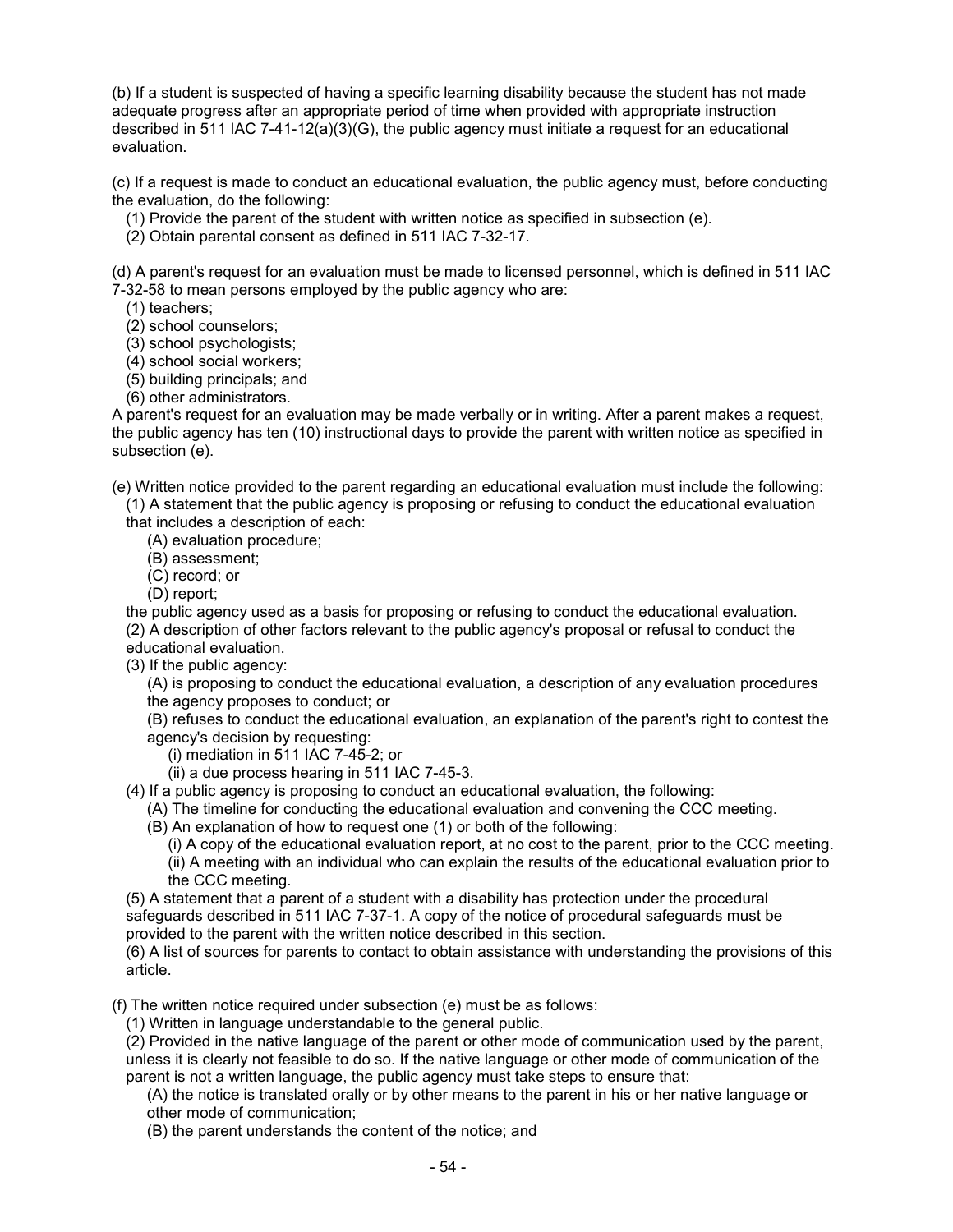(C) there is written evidence that the requirements in clauses (A) and (B) have been met.

(g) A parent may challenge the public agency's refusal to conduct an initial evaluation by requesting: (1) mediation in 511 IAC 7-45-2; or

(2) a due process hearing in 511 IAC 7-45-3.

(h) After receiving the written notice described in subsections (e) and (f), the parent of the student must provide consent, as defined in 511 IAC 7-32-17, to licensed personnel before the public agency can conduct the initial educational evaluation. The parent may also, at the same time the parent provides consent for the educational evaluation, request one (1) or both of the following:

(1) A copy of the educational evaluation report, at no cost to the parent, prior to the CCC meeting. (2) A meeting with an individual who can explain the results of the educational evaluation prior to the CCC meeting.

(i) Parental consent is not required for the following:

(1) To review existing data as part of an educational evaluation.

(2) To administer a test or other evaluation that is administered to all students unless, before administration of the test or evaluation, consent is required from parents of all students.

(3) To screen students if a teacher or a specialist is using the information to determine appropriate instructional strategies for curriculum implementation.

(4) To collect progress monitoring data when a student participates in a process that assesses the student's response to scientific, research based interventions as described in section 2 of this rule.

(j) The public agency must make reasonable efforts to obtain parental consent, as defined in 511 IAC 7- 32-17, for the initial educational evaluation. To document reasonable efforts, the public agency must keep a record of its attempts to obtain parental consent, including the following:

- (1) Detailed records of:
	- (A) telephone calls made or attempted; and
	- (B) the results of the calls.
- (2) Copies of:
	- (A) correspondence sent to the parent; and
	- (B) any responses received.
- (3) Detailed records of:
	- (A) visits made to the parent's home or place of employment; and
	- (B) the results of those visits.

(k) Parental consent for an initial educational evaluation must not be construed as consent for initial provision of special education and related services.

(l) For initial educational evaluations only, if the student is a ward of the state and is not residing with the student's parent, the public agency is not required to obtain consent as defined in 511 IAC 7-32-17, from the parent for an initial evaluation to determine whether the student is a student with a disability if:

(1) despite reasonable efforts to do so, the public agency cannot discover the whereabouts of the parent of the student;

(2) the rights of the parents of the student have been terminated in accordance with state law; or (3) the rights of the parent to make educational decisions have been subrogated by a judge in accordance with state law and consent for an initial evaluation has been given by an individual appointed by the judge to represent the student.

(m) If the parent of a student enrolled in public school or seeking to be enrolled in public school does not provide consent for an initial educational evaluation under subsection (i), or the parent fails to respond to a request to provide consent, the public agency may, but is not required to, pursue the initial educational evaluation of the student by:

(1) utilizing mediation in 511 IAC 7-45-2; or

(2) requesting a due process hearing in 511 IAC 7-45-3.

The public agency does not violate its obligations under this rule if it declines to pursue the educational evaluation.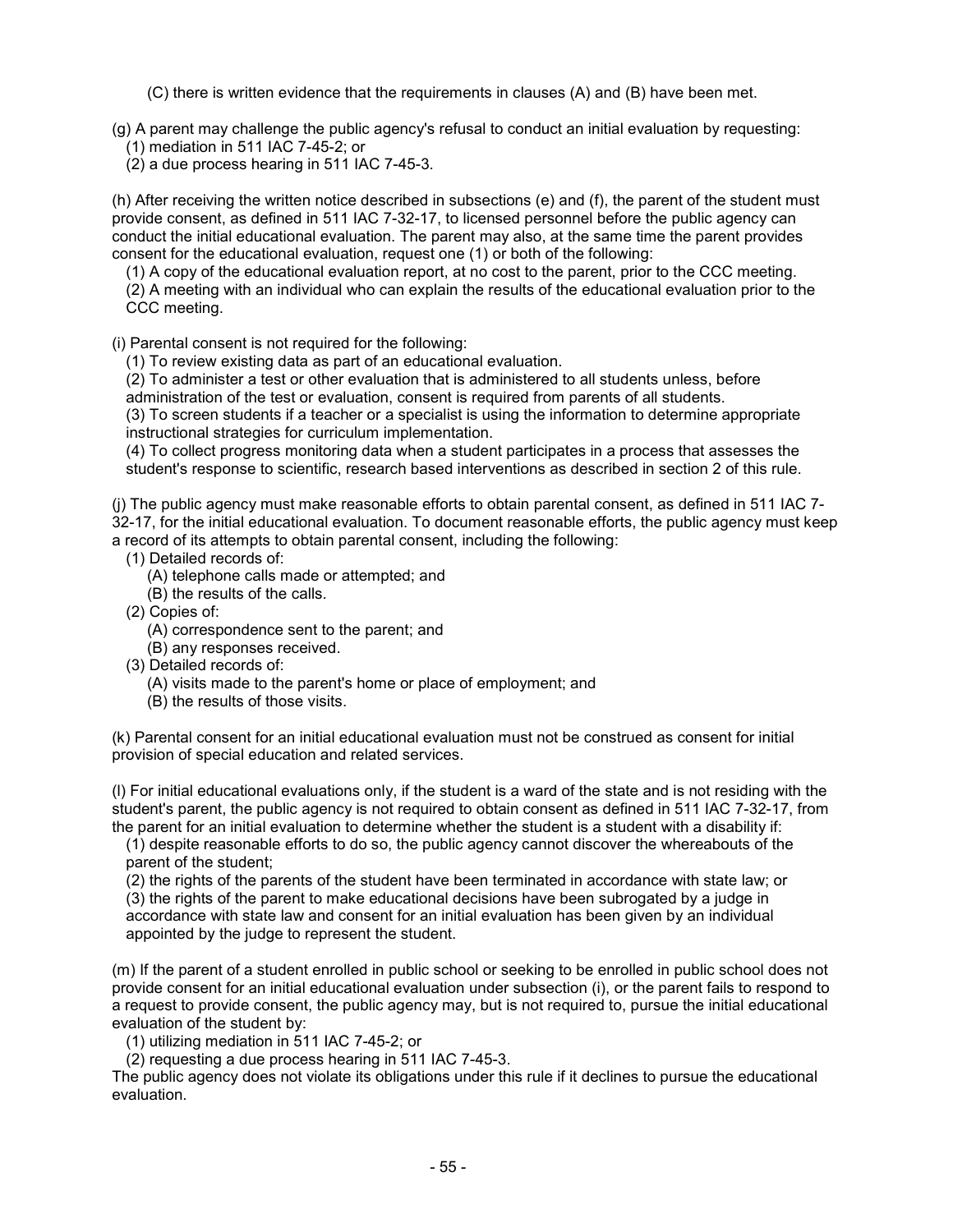(n) If a parent of a student who is parentally-placed in a nonpublic school, including a home school, does not provide consent for the initial evaluation or the reevaluation, or the parent fails to respond to a public agency's efforts to obtain consent, the public agency:

(1) may not pursue the initial educational evaluation of the student by:

- (A) utilizing mediation in 511 IAC 7-45-2; or
- (B) requesting a due process hearing in 511 IAC 7-45-3; and

(2) is not required to consider the student as eligible for special education and related services under 511 IAC 7-34.

### **511 IAC 7-40-5 Conducting an initial educational evaluation**

Sec. 5. (a) After a parent has provided consent, as defined in 511 IAC 7-32-17, for an initial educational evaluation, the public agency must conduct a comprehensive and individual educational evaluation in accordance with the requirements of this rule and 511 IAC 7-41. The educational evaluation must be conducted by a multidisciplinary team that prepares an educational evaluation report addressing the necessary components of evaluation specific to each suspected disability set forth in 511 IAC 7-41. The report is utilized:

(1) by the student's CCC to determine eligibility for special education and related services; and (2) if a student is found to be eligible, to inform the student's CCC of the student's special education and related service needs.

(b) The educational evaluation must be conducted by a multidisciplinary team, which is a group of qualified professionals who conduct a student's educational evaluation with input from the student's parent. The qualified professionals include, but are not limited to, the following:

(1) At least one (1) teacher licensed in, or other specialist with knowledge in, the area of suspected disability.

(2) A school psychologist, except for a student with a suspected:

(A) developmental delay, in which case the multidisciplinary team shall be at least two (2) qualified professionals from different disciplines based upon the needs of the student;

(B) language impairment, a speech-language pathologist and at least one (1) qualified professional from a different discipline based upon the needs of the student; or

(C) speech impairment only, a speech-language pathologist may serve as the sole qualified professional on the multidisciplinary team.

(3) For a student with a suspected specific learning disability, the following:

(A) The student's general education teacher or, if the student does not have a general education teacher, a general education teacher qualified to teach students of the same age.

(B) For early childhood students, an individual who holds an appropriate license to teach early childhood special education.

- (4) For a student who:
	- (A) is blind or has low vision;
	- (B) is deaf or hard of hearing; or

(C) has suspected multiple disabilities;

the public agency may request that representatives of the state-operated schools serve as part of the multidisciplinary team only if the parent has provided written consent, in addition to the written consent to conduct the initial educational evaluation, for the representative's participation in the educational evaluation.

(c) As part of the educational evaluation, the multidisciplinary team must, with or without a meeting, do the following:

(1) Review existing evaluation data on the student, including the following:

- (A) Evaluations and information provided by the parents of the student.
- (B) Current classroom, local, and state assessments.
- (C) Classroom based observations and observations by teachers and related services providers.
- (2) On the basis of that review, and input from the student's parents, identify the following:
	- (A) The suspected disability or disabilities.

(B) Any additional data, as described in 511 IAC 7-41, that is required for the student's CCC to determine:

(i) eligibility for special education; and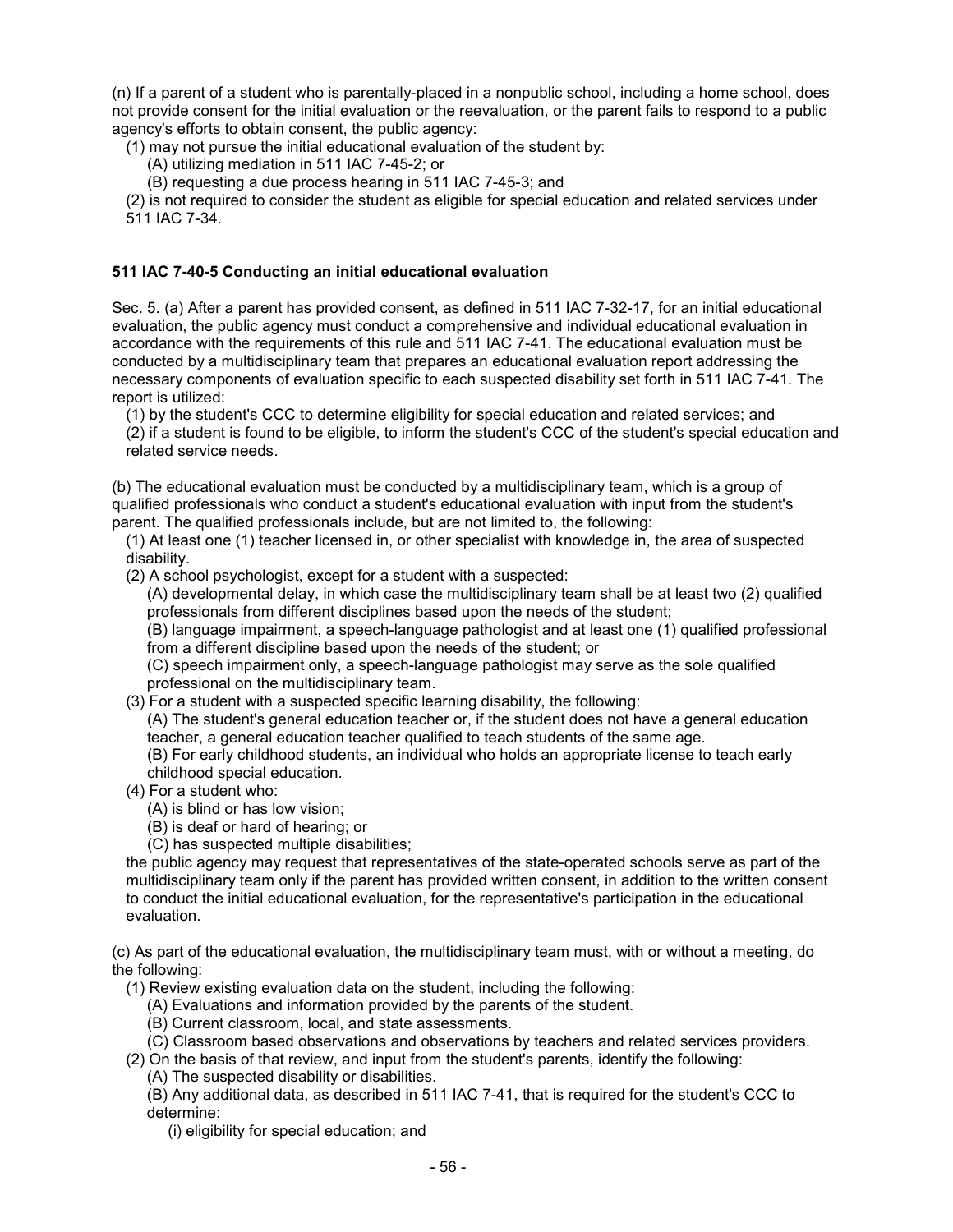(ii) the special education and related service needs of the student.

(3) Obtain information for the CCC to use in making determinations under section 6(b)(1) of this rule.

(d) The initial educational evaluation must be conducted and the CCC convened within fifty (50) instructional days of the date the written parental consent is received by licensed personnel in accordance with section 4(h) of this rule. The time frame does not apply in the following situations:

(1) When a student has participated in a process that assesses the student's response to scientific, research based interventions described in section 2 of this rule, in which case the time frame is twenty (20) instructional days.

(2) When a child is transitioning from early intervention (Part C) to early childhood special education (Part B), in which case the evaluation must be completed and the CCC convened to ensure that the child receives special education services by his or her third birthday.

(3) When the parent of a student repeatedly fails or refuses to produce the student for the evaluation.

(4) When a student enrolls in a school of another public agency after the relevant time frame in subsection (a) has begun, and prior to completion of the evaluation, if the:

(A) subsequent public agency is making sufficient progress to ensure a prompt completion of the evaluation; and

(B) parent and subsequent public agency agree to a specific time when the evaluation will be completed.

(e) After an educational evaluation has been completed, the multidisciplinary team must compile the findings of the multidisciplinary team into an educational evaluation report.

(f) For a student with the suspected disability of autism spectrum disorder, the educational evaluation report must include the results of the multidisciplinary team's assessments, observations, and collection of information as aligned to the characteristics of autism spectrum disorder.

(g) For a student with a suspected learning disability, the educational evaluation report must include the following:

(1) For a student who has participated in a process that assesses the student's response to scientific, research based interventions:

(A) documentation of previous parent notification about:

(i) the:

(AA) amount and nature of the student performance data that would be collected; and (BB) general education services that would be provided;

(ii) strategies for increasing the student's rate of learning; and

(iii) the parent's right to request an educational evaluation to determine eligibility for special education and related services; and

(B) the:

(i) instructional strategies used; and

(ii) student centered data collected.

(2) A synthesis of the required educational evaluation components in 511 IAC 7-41-12 in relationship to the following:

(A) Whether the student:

(i) does not achieve adequately for the student's age or to meet state grade level standards in one (1) or more of the areas identified in 511 IAC  $7-41-12(a)(1)$  when provided with learning experiences and instruction appropriate for the student's age or state grade level standards; and (ii) meets either of the following criteria:

(AA) The student does not make sufficient progress to meet age or state grade level standards in one (1) or more of the areas identified in 511 IAC  $7-41-12(a)(1)$  when using a process based on the student's response to scientific, research based intervention.

(BB) The student exhibits a pattern of strengths and weaknesses in performance or achievement, or both, relative to age, state grade level standards, or intellectual development, that is determined by the multidisciplinary team to be relevant to the identification of a specific learning disability. The multidisciplinary team is prohibited from using a severe discrepancy between intellectual ability and achievement to meet this requirement.

(B) The effects of any of the following factors on the student's achievement:

(i) Visual, hearing, or motor disability.

(ii) Intellectual disability.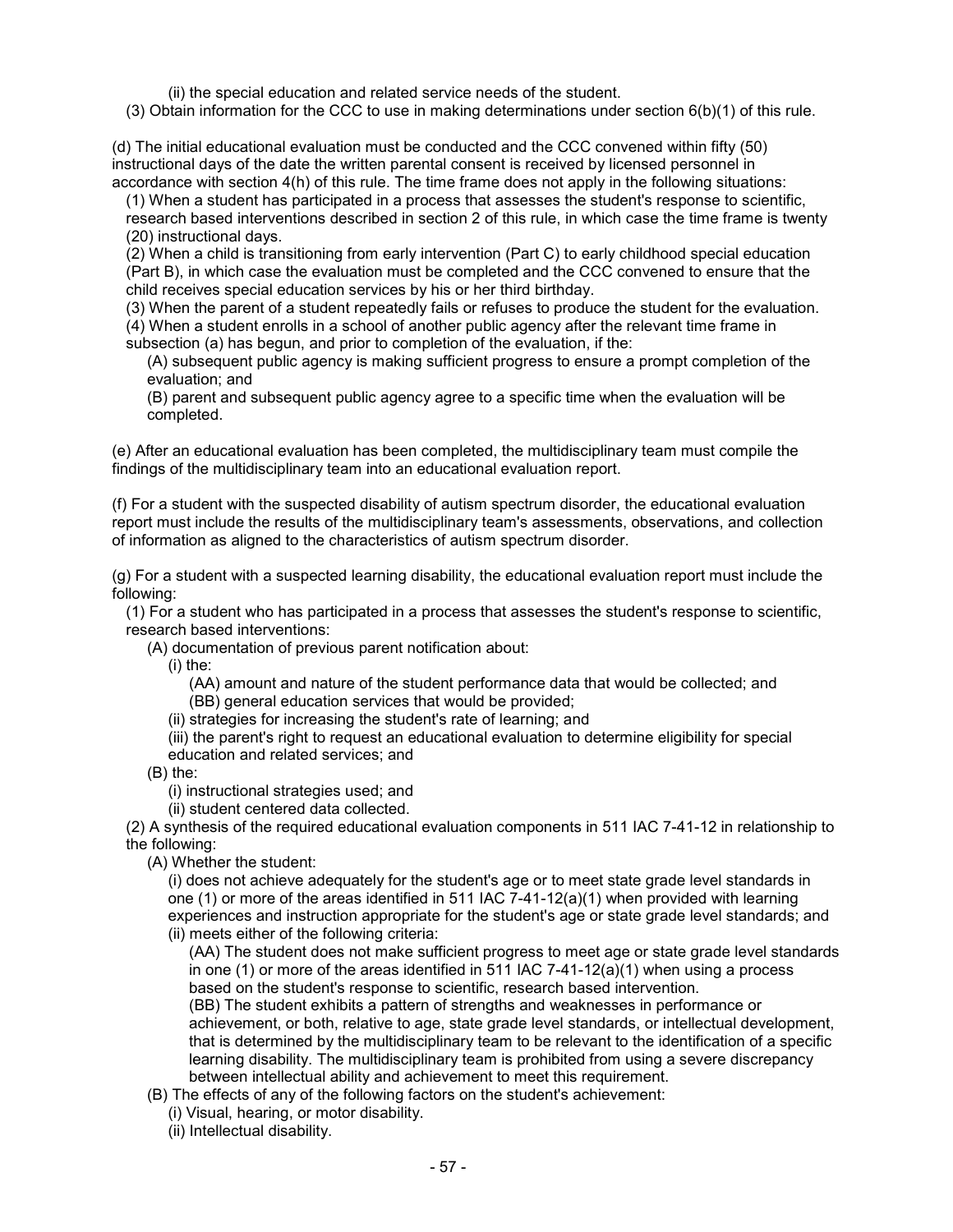(iii) Emotional disturbance.

(iv) Cultural factors.

(v) Environmental or economic disadvantage.

(vi) Limited English proficiency.

(C) Whether the multidisciplinary team believes the student has a specific learning disability and the basis for having that opinion. The opinion of the multidisciplinary team is utilized by the CCC to determine whether the student is eligible for special education. Each member of the multidisciplinary team must certify in writing whether the educational evaluation report reflects the member's opinion. If the report does not reflect the member's opinion, the member must submit a separate statement presenting the member's opinion.

(h) If a parent requests, under section 4(h)(1) of this rule, a copy of the educational evaluation report prior to the CCC meeting, the public agency must ensure that a copy of the educational evaluation report is made available at no cost to the parent not less than five (5) instructional days prior to the scheduled CCC meeting.

(i) If a parent requests, under section 4(h)(2) of this rule, a meeting to have the results of the educational evaluation explained prior to the scheduled CCC meeting, the public agency must arrange a meeting with the parent and an individual who can explain the evaluation results within five (5) instructional days prior to the scheduled CCC meeting. The meeting shall be scheduled at a mutually agreed upon date, time, and place. A copy of the educational evaluation report must be provided at no cost to and reviewed with the parent at this meeting.

(j) If the parent does not request a:

- (1) copy of the educational evaluation report; or
- (2) meeting to explain the evaluation;

prior to the initial CCC meeting, the public agency must provide a copy of the educational evaluation report at no cost to the parent at the CCC meeting. If the student is parentally-placed in a nonpublic school, the public agency shall also provide a copy of the educational evaluation report at no cost to the nonpublic school representative.

## **511 IAC 7-40-6 Determination of eligibility**

Sec. 6. (a) Upon completion of the educational evaluation, the CCC must be convened to determine the following:

(1) Whether the student is eligible for special education and related services.

(2) If eligible, the special education and related services necessary to meet the educational needs of the student.

(b) The CCC must not determine that a student is eligible for special education and related services under this article if:

(1) the determinant factor is:

(A) lack of appropriate instruction in reading, including the essential components of reading instruction, which means explicit and systematic instruction in:

(i) phonemic awareness;

(ii) phonics;

(iii) vocabulary development;

(iv) reading fluency, including oral reading skills; and

(v) reading comprehension strategies;

(B) lack of appropriate instruction in math; or

(C) limited English proficiency; and

(2) a student does not otherwise meet the eligibility criteria under this rule and 511 IAC 7-41.

(c) When determining eligibility for special education and related services, the CCC must:

(1) consider all of the information contained in the educational evaluation report; and

(2) not rely on any single measure or assessment as the sole criterion for determining eligibility or appropriate educational services.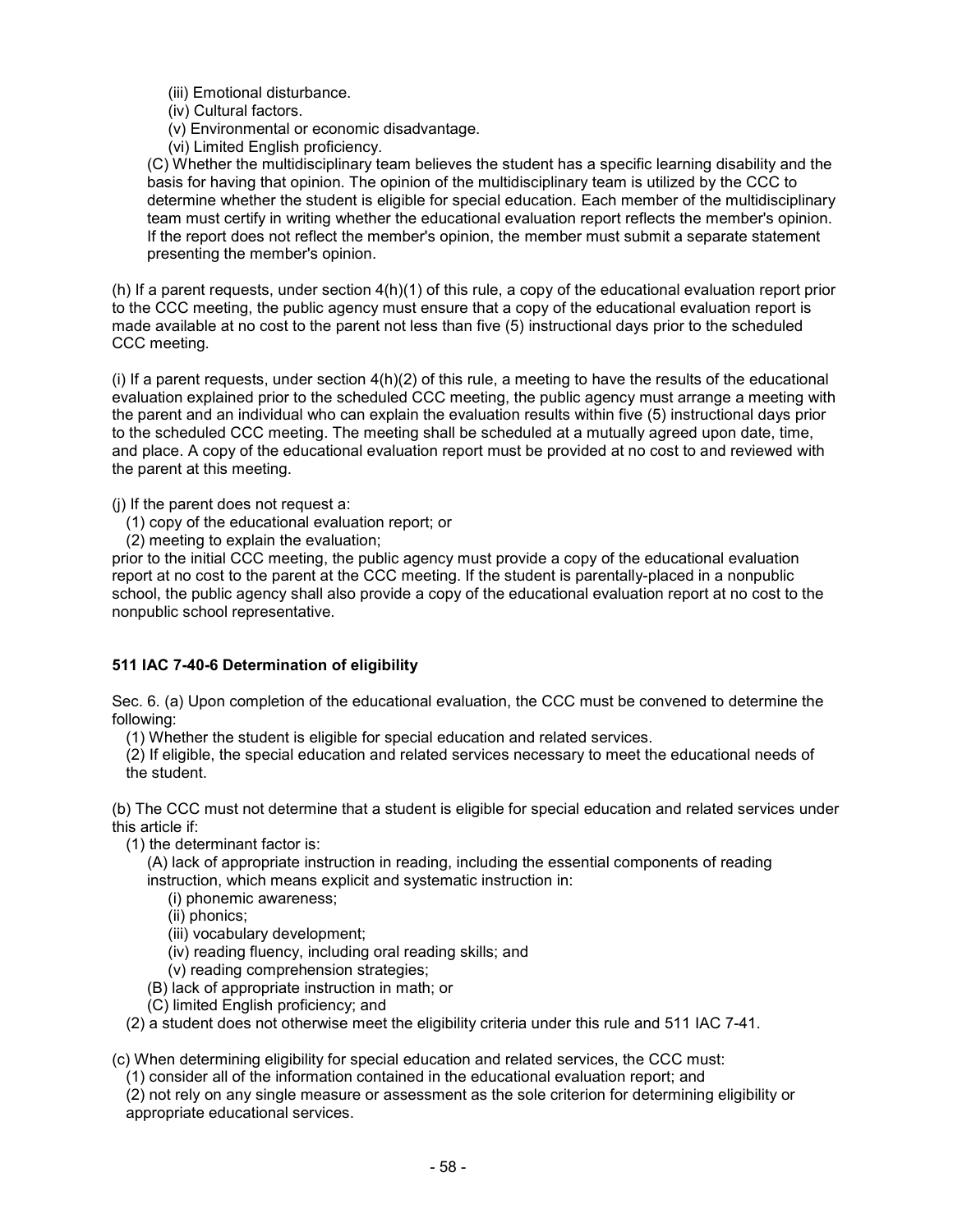(d) If the CCC determines that the student only needs a related service, but not special education, the CCC must not determine that the student is eligible for services under this article.

(e) If a determination is made that a student is eligible for special education and related services, an IEP that meets the special education and related service needs of the student must be developed in accordance with 511 IAC 7-42.

## **511 IAC 7-40-7 Independent educational evaluation**

Sec. 7. (a) The public agency shall provide to parents, upon request for an independent educational evaluation:

(1) information about where an independent educational evaluation may be obtained; and

(2) the public agency's criteria applicable to independent educational evaluations as described in subsection (h).

"Independent educational evaluation" means an evaluation conducted by a qualified evaluator who is not employed by the public agency responsible for the student in question.

(b) A parent has the right to an independent educational evaluation at public expense if the parent disagrees with an evaluation conducted by the public agency, subject to the provisions of subsection (c). "Public expense" means that the public agency either:

(1) pays for the full cost of the evaluation; or

(2) ensures that the evaluation is otherwise provided at no cost to the parent.

(c) Upon a parent's request for an independent educational evaluation at public expense, the public agency must take one (1) of the following actions within ten (10) business days of the date of the public agency's receipt of the parent's request:

(1) Initiate a due process hearing to show its educational evaluation is appropriate.

(2) Notify the parent in writing that the independent educational evaluation will be at public expense.

(d) The public agency may ask the parent why the parent objects to the public agency's evaluation. However, the public agency may not:

(1) require the parent to provide an explanation; or

(2) unreasonably delay either:

(A) providing the independent evaluation at public expense; or

(B) initiating a due process hearing;

as a result of the parent's response or lack of response.

(e) A student's parents are entitled to only one (1) independent educational evaluation at public expense each time the public agency conducts an educational evaluation with which the parent disagrees.

#### (f) If the:

(1) public agency initiates a hearing to determine the appropriateness of its educational evaluation; and (2) hearing officer determines that the evaluation conducted by the public agency is appropriate;

the parent may still seek an independent evaluation, but at the parent's expense.

(g) If the parent obtains an independent evaluation at public expense or shares with the public agency an independent educational evaluation obtained at the parent's expense, the results of the evaluation:

(1) must be considered by the public agency, if it meets the public agency's criteria, in any decision

made with respect to the provision of a free appropriate public education to the student; and

(2) may be presented by any party as evidence at a due process hearing regarding the student.

(h) In a due process hearing under 511 IAC 7-45-3 through 511 IAC 7-45-8 on the issue of the public agency's reimbursement of the parent's expense for an independent educational evaluation, an independent hearing officer must not order reimbursement for the evaluation if the hearing officer determines that the evaluation obtained by the parent did not meet the public agency's criteria.

(i) If an independent hearing officer requests an independent educational evaluation as part of a due process hearing, the cost of the evaluation must be at public expense.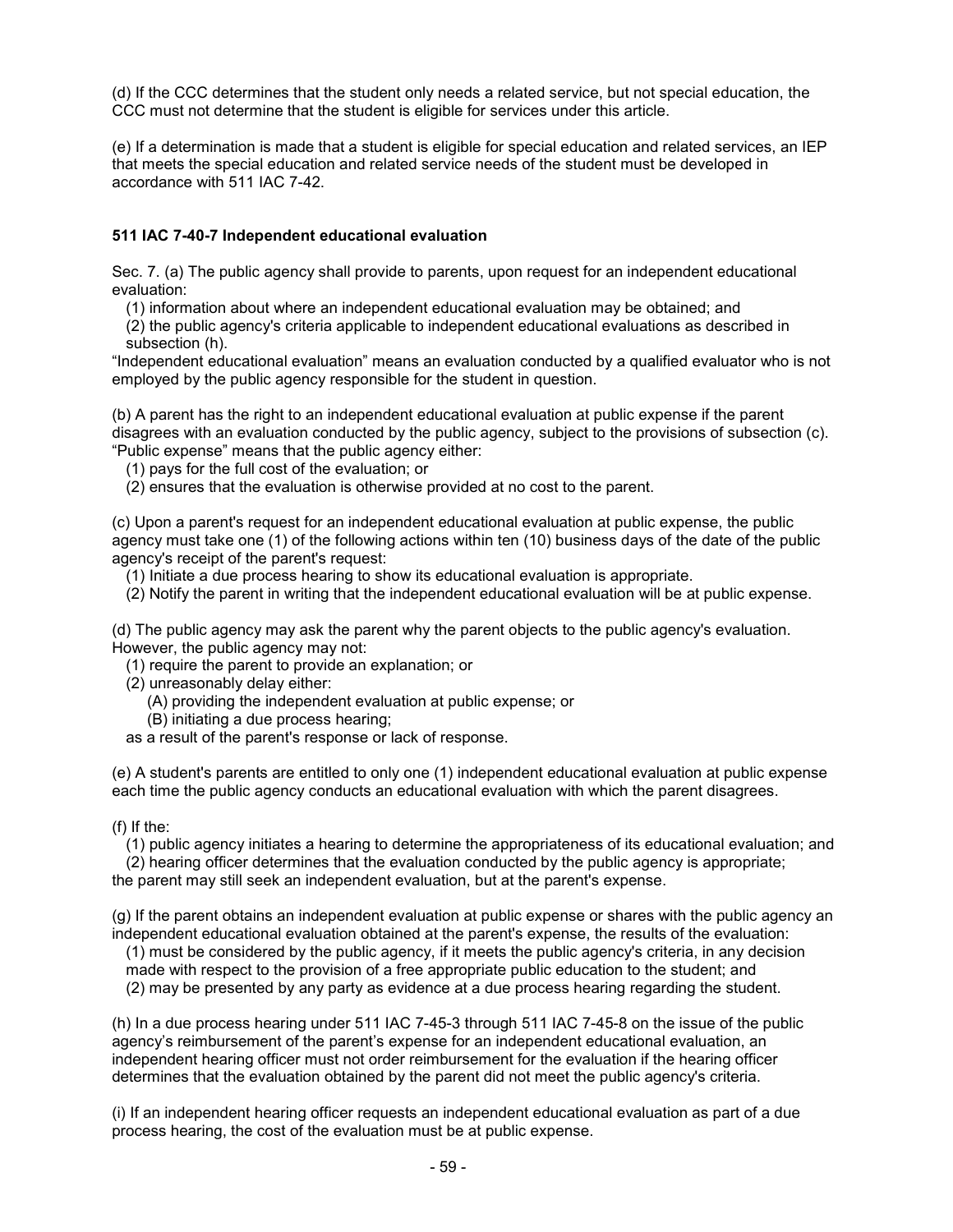(j) If an independent educational evaluation is at public expense, the criteria under which the evaluation is obtained, including the:

- (1) location of the evaluation; and
- (2) qualifications of the evaluator;

must be the same as the public agency uses when it initiates an educational evaluation, to the extent those criteria are consistent with the parent's right to an independent educational evaluation.

(k) Except for the criteria described in subsection (j), the public agency may not impose conditions or timelines related to obtaining an independent educational evaluation at public expense.

## **511 IAC 7-40-8 Reevaluation**

Sec. 8. (a) Once a student is eligible for special education and related services, any subsequent evaluation of the student is reevaluation, even if the student is being evaluated because a different or additional eligibility category is suspected.

(b) A public agency must consider reevaluation for each student receiving special education and related services:

(1) at least once every three (3) years; however, reevaluation need not occur if the parent and the public agency agree that it is unnecessary;

(2) if the public agency determines, at any time during the three (3) year cycle, that additional information is needed to address the special education or related services needs of the student; and (3) if the student's parent or teacher requests reevaluation.

(c) The following procedures are not reevaluation:

(1) A test or other evaluation that is administered to all students unless, before administration of the test or evaluation, consent is required from parents of all students.

(2) A screening of students by a teacher or a specialist to determine appropriate instructional strategies for curriculum implementation.

(3) A review of existing data regarding a student.

(4) The collection of progress monitoring data when a student participates in a process that assesses

the student's response to scientific, research based interventions described in section 2 of this rule.

(d) If a CCC determines at an annual CCC meeting that reevaluation is necessary to reestablish eligibility for special education and related services, reevaluation must occur by the next annual CCC meeting. Reevaluation to reestablish eligibility may not occur more than once a year, unless the parent and the public agency agree otherwise.

(e) If the CCC determines or the parent or teacher requests that a reevaluation be conducted to:

(1) determine that the student is eligible for special education and related services under a different or additional eligibility category; or

(2) inform the CCC of the student's needs, such as the student's need for assistive technology or a related service;

the reevaluation must occur and the CCC convened within fifty (50) instructional days of the date that written parental consent is received by licensed personnel, in accordance with subsection (i).

(f) A parent's request for a reevaluation must be made to licensed personnel, which is defined in 511 IAC 7-32-58 to mean persons employed by the public agency who are:

- (1) teachers;
- (2) school counselors;
- (3) school psychologists;
- (4) school social workers;
- (5) building principals; and
- (6) other administrators.

A parent's request for an evaluation may be made verbally or in writing. After a parent makes a request, the public agency has ten (10) instructional days to provide the parent with written notice as specified in subsection (g).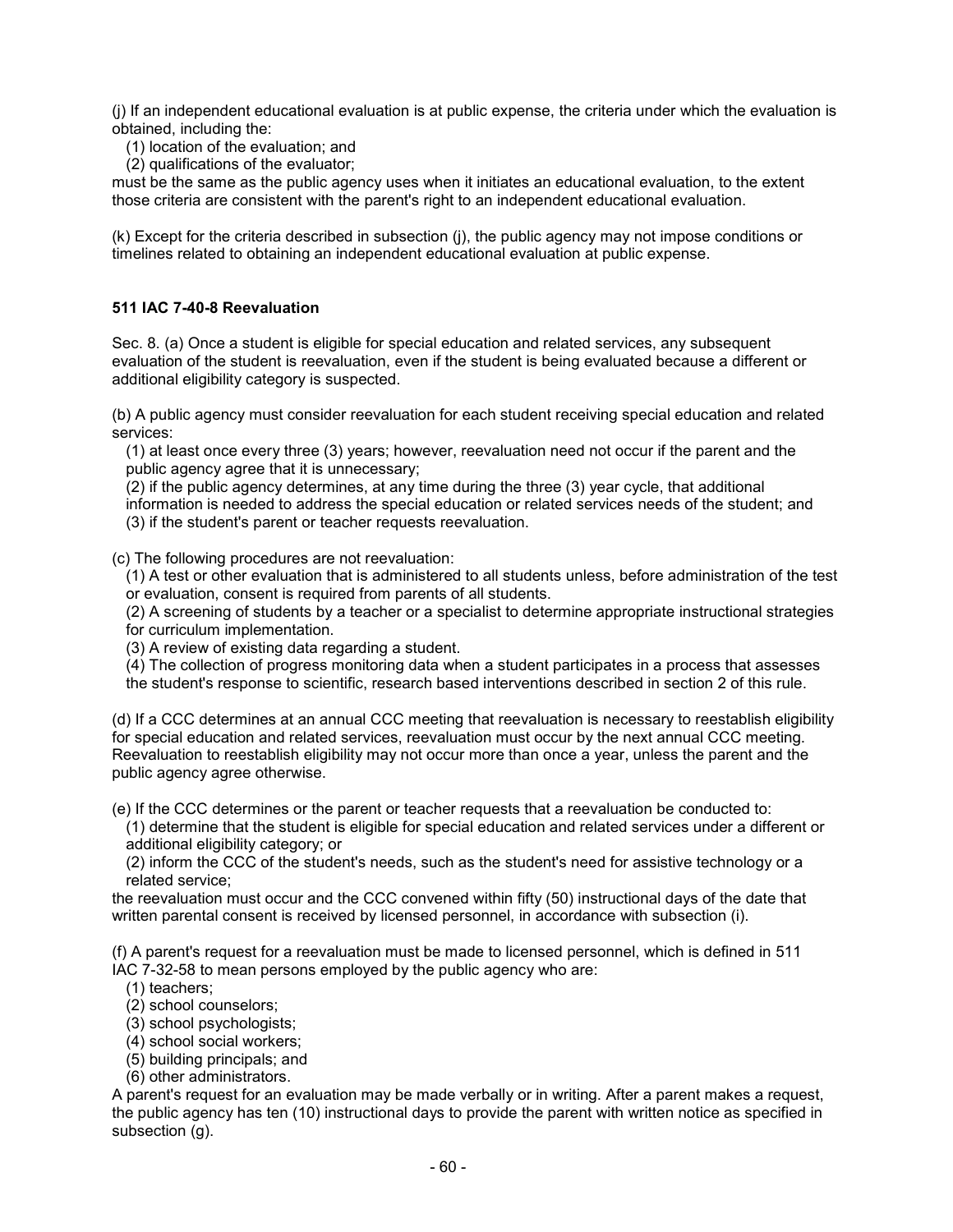(g) Before a public agency can reevaluate a student, or refuse to reevaluate a student, the public agency must provide the student's parent with written notice that includes the following:

(1) A statement that the public agency is proposing or refusing to reevaluate the student that includes a description of each:

(A) evaluation procedure;

(B) assessment;

(C) record; or

(D) report;

the public agency used as a basis for proposing or refusing to reevaluate the student.

(2) A description of other factors relevant to the public agency's proposal or refusal to reevaluate the student.

(3) If the public agency:

(A) is proposing to reevaluate the student, a description of the reevaluation process; or

(B) refuses to reevaluate the student, an explanation of the parent's right to contest the agency's decision by requesting:

(i) mediation in 511 IAC 7-45-2; or

(ii) a due process hearing in 511 IAC 7-45-3.

(4) If a public agency is proposing to reevaluate the student, the timeline for conducting the reevaluation and convening the CCC meeting.

(5) A statement that a parent of a student with a disability has protection under the procedural safeguards described in 511 IAC 7-37-1, including information regarding how a copy of the written notice of procedural safeguards can be obtained.

(6) A list of sources for parents to contact to obtain assistance with understanding the provisions of this article.

(h) The written notice required under subsection (g) must be as follows:

(1) Written in language understandable to the general public.

(2) Provided in the native language of the parent or other mode of communication used by the parent, unless it is clearly not feasible to do so. If the native language or other mode of communication of the parent is not a written language, the public agency must take steps to ensure that:

(A) the notice is translated orally or by other means to the parent in his or her native language or other mode of communication;

(B) the parent understands the content of the notice; and

(C) there is written evidence that the requirements in clauses (A) and (B) have been met.

(i) A parent may challenge the public agency's refusal to reevaluate the student by requesting:

(1) mediation in 511 IAC 7-45-2; or

(2) a due process hearing in 511 IAC 7-45-3.

(j) If the public agency proposes to reevaluate the student in the written notice described in subsections (f) and (g), the parent of the student must provide consent, as defined in 511 IAC 7-32-17, to licensed personnel before the public agency can reevaluate the student.

(k) If the parent refuses to consent to reevaluation, the public agency may, but is not required to, pursue reevaluation by requesting:

(1) mediation in 511 IAC 7-45-2; or

(2) a due process hearing in 511 IAC 7-45-3.

The public agency does not violate its obligation to reevaluate the student if it declines to request mediation or a due process hearing.

(l) Parental consent for reevaluation does not need to be obtained if the public agency makes reasonable efforts to obtain consent and the parent fails to respond. To document reasonable efforts, the public agency must keep a record of its attempts to obtain parental consent, including the following:

(1) Detailed records of:

(A) telephone calls made or attempted; and

(B) the results of the calls.

(2) Copies of:

(A) correspondence sent to the parent; and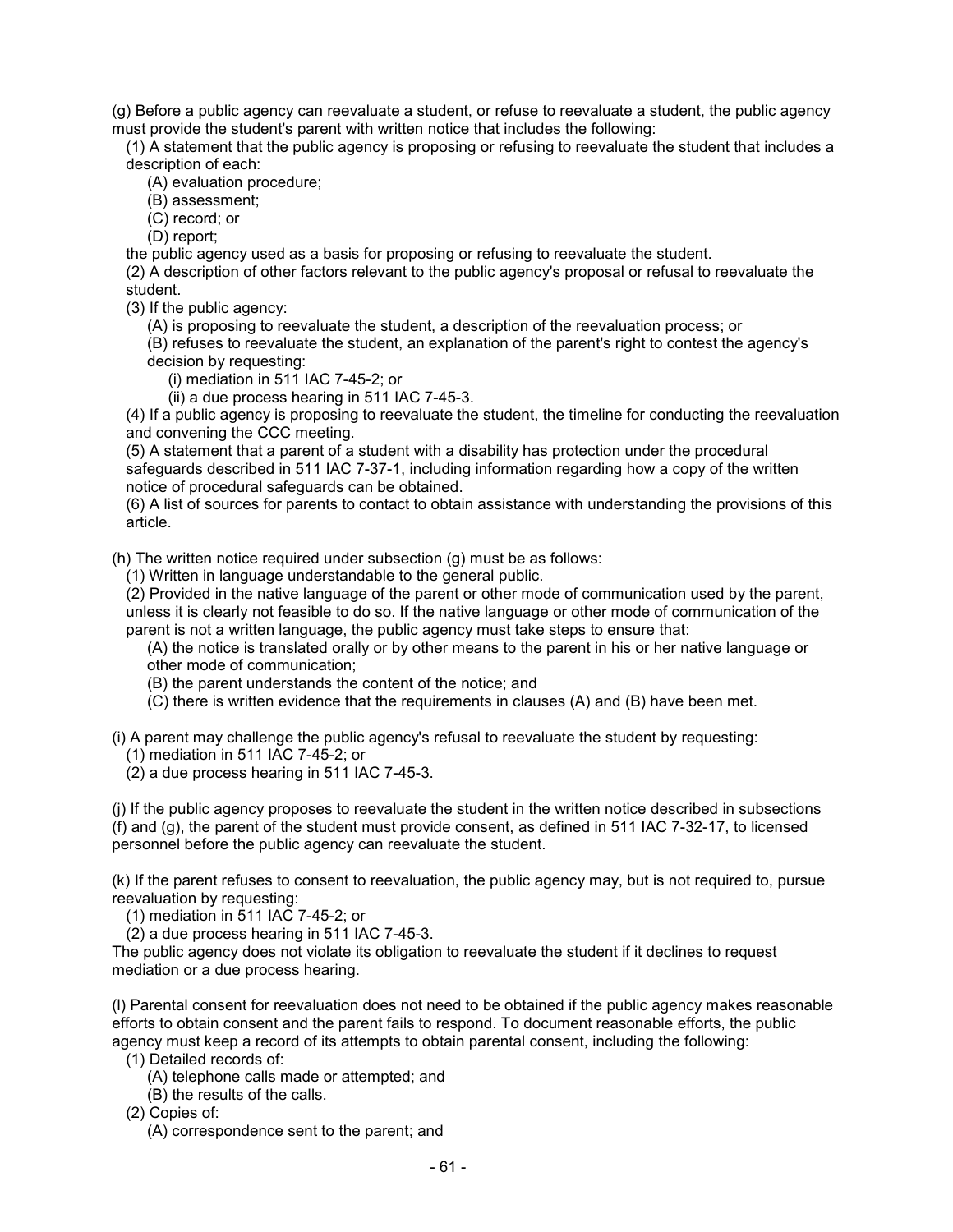(B) any responses received.

- (3) Detailed records of:
	- (A) visits made to the parent's home or place of employment; and
	- (B) the results of those visits.

(m) In considering the need for reevaluation, the CCC and other qualified professionals, as appropriate, must do the following:

(1) Review existing evaluation data on the student, including the following:

- (A) Evaluations and information provided by the parents of the student.
- (B) Current classroom based, local, or state assessments, and classroom based observations.
- (C) Observations of teachers and related services providers.

(2) On the basis of that review, and input from the student's parent, identify what additional data, if any, are needed to determine the following:

(A) Whether the student continues to have a disability as described in 511 IAC 7-41 and the special education and related service needs of the student.

(B) The present levels of academic achievement and functional performance and related

- developmental needs of the student.
- (C) Whether the student continues to need special education and related services.
- (D) Whether any additions or modifications to the special education and related services are needed to:
	- (i) enable the student to meet the measurable annual goals set out in the student's IEP; and
	- (ii) participate, as appropriate, in the general education curriculum.
- (n) The review described in subsection (l) may be conducted without a meeting.

(o) If the CCC and other qualified professionals, as appropriate, after reviewing existing evaluation data as described in subsection (l), determine that no additional data are needed to determine whether the student continues to be eligible for special education and to determine the student's special education and related service needs, the public agency must do the following:

- (1) Notify the parent of the following:
	- (A) The determination and the reasons for the determination.
	- (B) The right to request an assessment to determine the following:
		- (i) Whether the student continues to be eligible for special education.
		- (ii) The student's special education and related service needs.
- (2) Not be required to conduct such an assessment unless requested to by the student's parent.

(p) If the CCC and other qualified professionals, as appropriate, after reviewing existing evaluation data as described in subsection (l), determine that additional data are needed, the public agency must administer such assessments and other evaluation measures as may be needed to produce the data identified under subsection (l).

## **RULE 41. ELIGIBILITY CRITERIA**

## **511 IAC 7-41-1 Autism spectrum disorder**

Sec. 1. (a) Autism spectrum disorder is a lifelong developmental disability that includes autistic disorder, Asperger's syndrome, and other pervasive developmental disorders, as described in the current version of the American Psychiatric Association's Diagnostic Statistical Manual of Mental Disorders. The disability is generally evident before three (3) years of age and significantly affects verbal, nonverbal, or pragmatic communication and social interaction skills and results in an adverse effect on the student's educational performance. Other characteristics often associated include the following:

- (1) Engagement in:
	- (A) repetitive activities; and
	- (B) stereotyped movements.
- (2) Resistance to:
	- (A) environmental change; or
	- (B) change in daily routines.
- (3) Unusual responses to sensory experiences.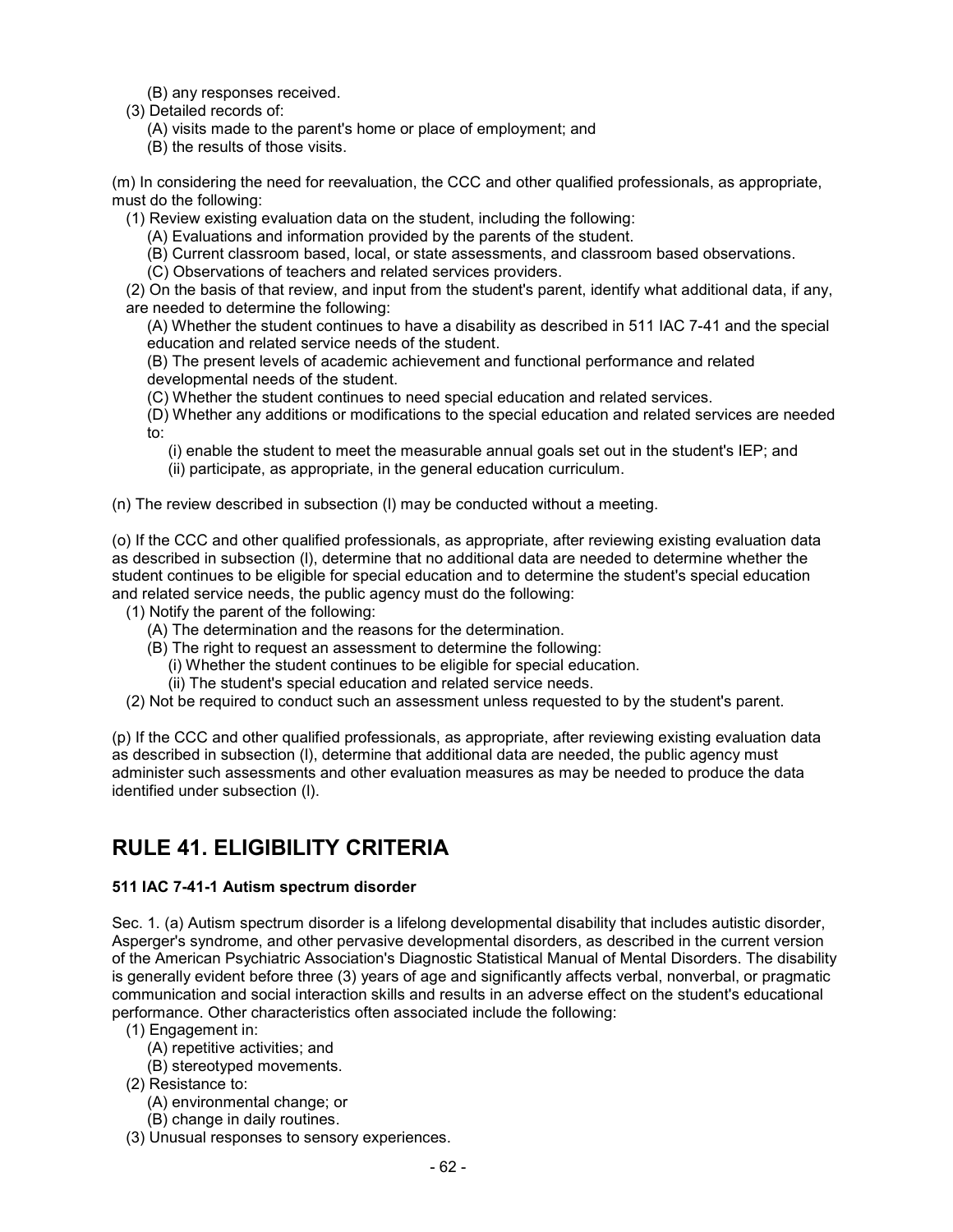(b) Autism spectrum disorder does not apply if a student's educational performance is adversely affected primarily by:

(1) an emotional disability;

(2) blindness or low vision;

(3) deaf-blindness; or

(4) an intellectual disability;

unless the characteristics of autism spectrum disorder are demonstrated to a greater degree than is normally attributed to these disabilities.

(c) Eligibility for special education as a student with autism spectrum disorder shall be determined by the student's CCC. This determination shall be based on the multidisciplinary team's educational evaluation report described in 511 IAC 7-40-5(e) and 511 IAC 7-40-5(f), which includes the following:

(1) An assessment of the following:

(A) Current academic achievement as defined at 511 IAC 7-32-2.

(B) Functional skills or adaptive behavior across various environments from multiple sources.

(C) The student's receptive, expressive, pragmatic, and social communication skills that must include at least one (1) of the following:

(i) An individually administered norm-referenced assessment when appropriate for the student. (ii) If adequate information cannot be obtained via an individually administered norm-referenced assessment, a criterion-referenced assessment that:

(AA) has been designed or may be adapted or modified for use with students who have autism spectrum disorder; and

(BB) is administered by a professional or professionals with knowledge of assessment strategies appropriate for the student.

(D) An assessment of motor skills and sensory responses.

- (2) A social and developmental history that may include, but is not limited to, the following:
	- (A) Communication skills.
	- (B) Social interaction skills.
	- (C) Motor skills.
	- (D) Responses to sensory experiences.
	- (E) Relevant family and environmental information.
	- (F) Patterns of emotional adjustment.
	- (G) Unusual or atypical behaviors.
- (3) A systematic observation of the student across various environments.

(4) Any other assessments and information, collected prior to referral or during the educational evaluation, necessary to:

(A) exclude the disabilities listed in subsection (b);

(B) determine eligibility for special education and related services; and

(C) inform the student's CCC of the student's special education and related services needs.

## **511 IAC 7-41-2 Blind or low vision**

Sec. 2. (a) "Blind or low vision", which may be referred to as a visual impairment, means a disability that even with best correction affects the student's ability to use vision for learning, which adversely affects the student's educational performance. The term:

(1) includes a reduced ability or a complete inability to utilize the visual system to acquire information; and

(2) may include or be limited to a reduction in field of vision.

(b) Eligibility for special education as a student who is blind or has low vision shall be determined by the student's CCC. This determination shall be based on the multidisciplinary team's educational evaluation report described in 511 IAC 7-40-5(e), which includes the following:

- (1) An assessment of the following:
	- (A) Current academic achievement as defined at 511 IAC 7-32-2.
	- (B) Functional skills or adaptive behavior across various environments from multiple sources.
- (2) A social and developmental history that may include, but is not limited to, the following:
	- (A) Communication skills.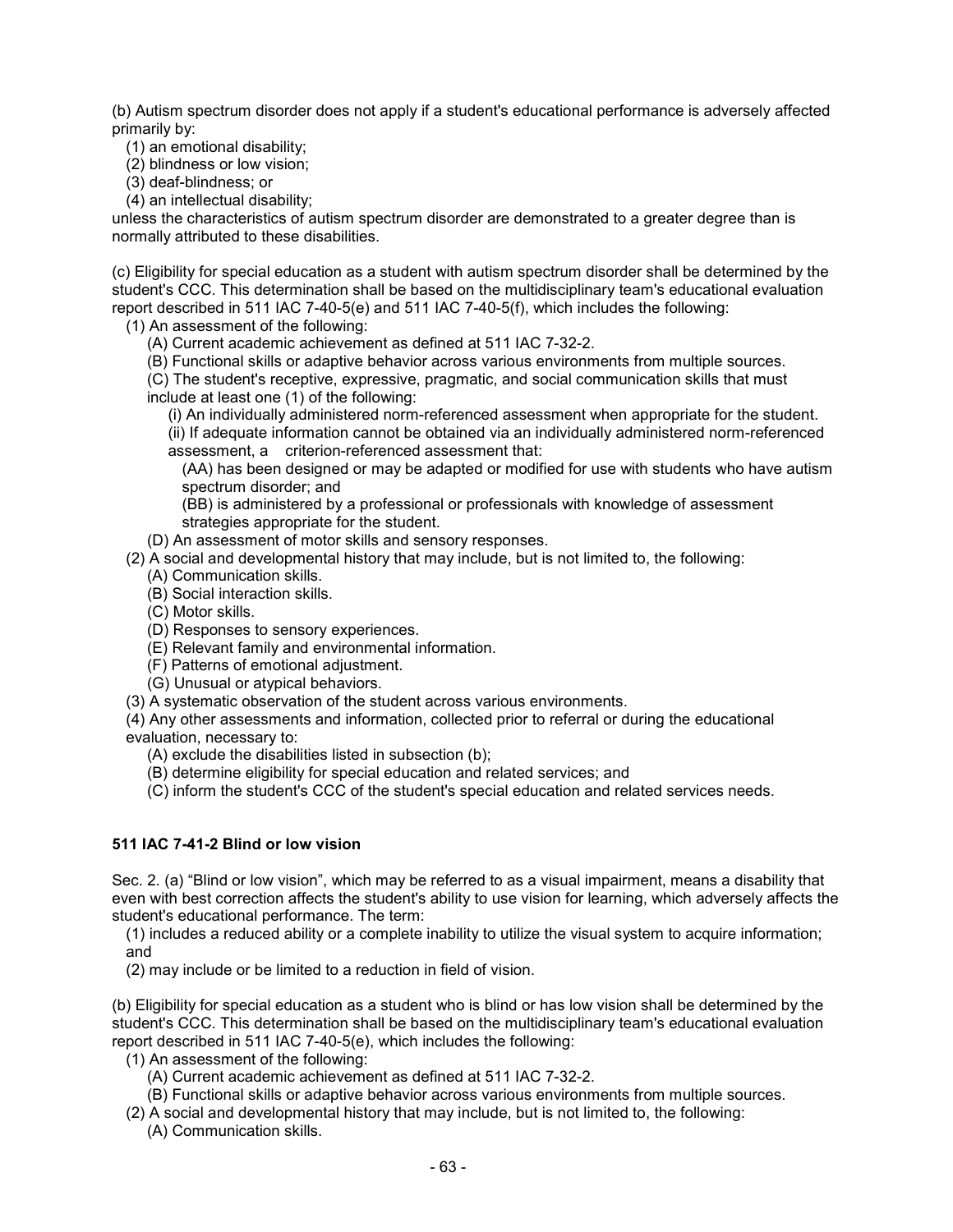(B) Social interaction skills.

- (C) Motor skills.
- (D) Responses to sensory experiences.
- (E) Relevant family and environmental information.
- (3) An assessment of the following:
	- (A) Functional vision.
	- (B) Functional literacy as described in 511 IAC 7-42-6(c)(5).
- (4) A systematic observation of the student across various environments.
- (5) An assessment of motor skills, which may include travel skills.
- (6) A written report from an optometrist or an ophthalmologist that includes the following:
	- (A) Etiology and prognosis of the visual dysfunction.

(B) Secondary or accompanying visual conditions, such as nystagmus or photophobia, if appropriate.

(C) Near/distance and corrected/uncorrected acuity measures for left, right, and both eyes, as appropriate.

- (D) Measures of visual fields for both eyes, if appropriate.
- (E) Recommendations for use of aids, glasses, or lighting requirements, if appropriate.

(7) Any other assessments and information, collected prior to referral or during the educational evaluation, necessary to:

(A) determine eligibility for special education and related services; and

(B) inform the student's CCC of the student's special education and related services needs.

## **511 IAC 7-41-3 Intellectual disability**

Sec. 3. (a) An intellectual disability:

- (1) is manifested during the developmental period;
- (2) is characterized by significant limitations in intellectual functioning;
- (3) is demonstrated through limitations in adaptive behavior; and
- (4) adversely affects educational performance.

(b) A student with a mild intellectual disability has intellectual functioning that generally:

- (1) falls two (2) standard deviations below the mean; and
- (2) manifests delays in adaptive behavior consistent with the mild intellectual disability.

(c) A student with a moderate intellectual disability has intellectual functioning that generally:

(1) falls three (3) standard deviations below the mean; and

(2) manifests delays in adaptive behavior consistent with the moderate intellectual disability.

(d) A student with a severe intellectual disability has intellectual functioning and adaptive behavior skills that generally:

(1) falls four (4) or more standard deviations below the mean; and

(2) manifests delays in adaptive behavior consistent with the severe intellectual disability.

(e) Eligibility for special education as a student with an intellectual disability shall be determined by the student's CCC. This determination shall be based on the multidisciplinary team's educational evaluation report described in 511 IAC 7-40-5(e), which includes the following:

(1) An assessment of the following:

- (A) Intellectual ability and functioning that must include at least one (1) of the following:
	- (i) An individually administered norm-referenced assessment.

(ii) If adequate information cannot be obtained via an individually administered norm-referenced assessment, a criterion-referenced assessment that:

(AA) has been designed or may be adapted or modified for use with students who have an intellectual disability; and

(BB) is administered by a professional or team of professionals with knowledge of assessment strategies appropriate for the student.

- (B) Current academic achievement as defined at 511 IAC 7-32-2.
- (C) Functional skills or adaptive behavior across various environments from multiple sources.
- (2) A social and developmental history that may include, but is not limited to, the following: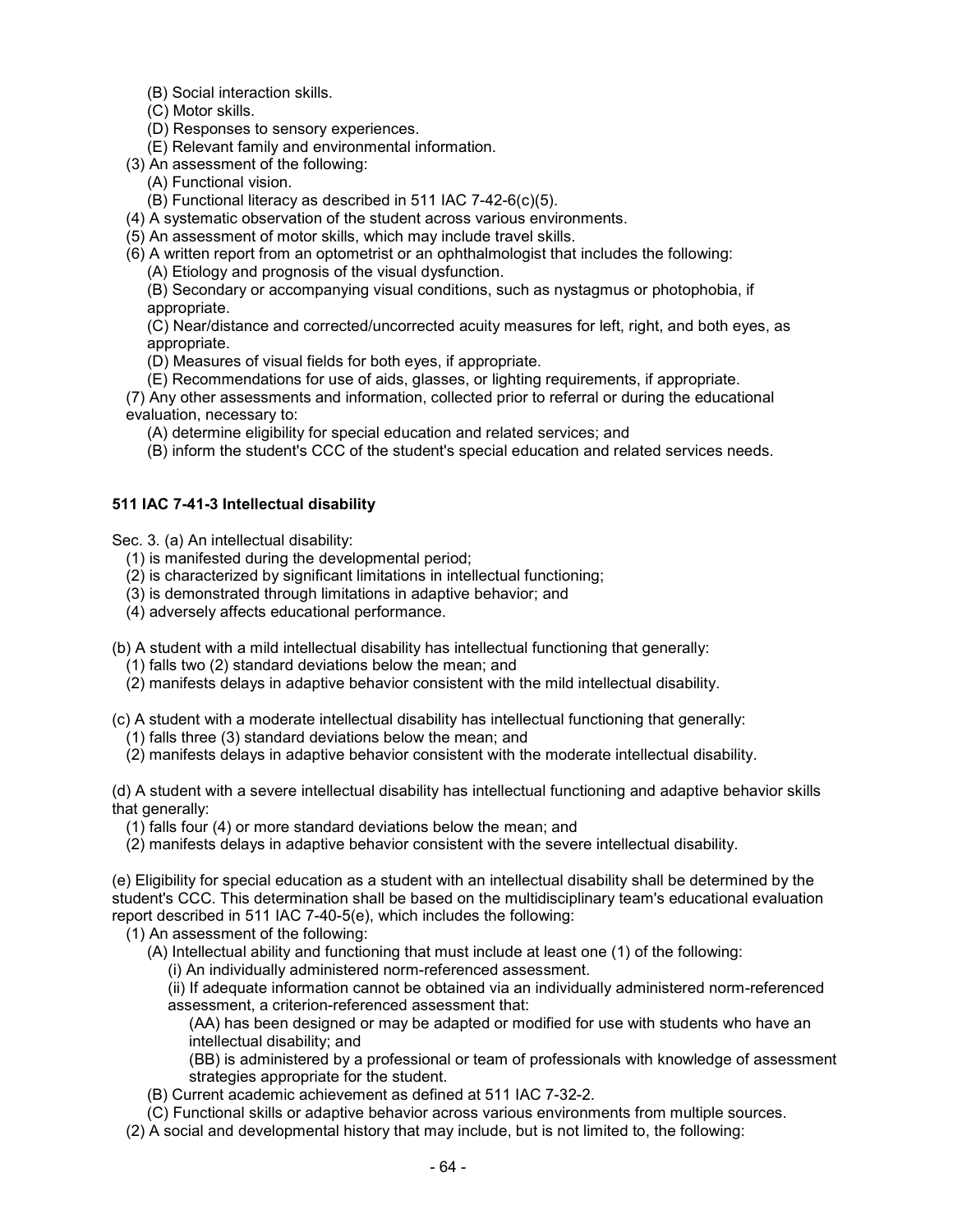(A) Communication skills.

(B) Social interaction skills.

(C) Motor skills.

(D) Responses to sensory experiences.

(E) Relevant family and environmental information.

(3) Any other assessments and information, collected prior to referral or during the educational evaluation, necessary to:

(A) determine eligibility for special education and related services; and

(B) inform the student's CCC of the student's special education and related services needs.

## **511 IAC 7-41-4 Deaf or hard of hearing**

Sec. 4. (a) "Deaf or hard of hearing", which may be referred to as a hearing impairment, means the following:

(1) A disability that, with or without amplification, adversely affects the student's:

- (A) ability to use hearing for developing language and learning;
- (B) educational performance; and
- (C) developmental progress.
- (2) The hearing loss may be:
	- (A) permanent or fluctuating;
	- (B) mild to profound; or
	- (C) unilateral or bilateral.
- (3) Students who are deaf or hard of hearing may use:
	- (A) spoken language;
	- (B) sign language; or
	- (C) a combination of spoken language and signed systems.

(b) Eligibility for special education as a student who is deaf or hard of hearing shall be determined by the student's CCC. This determination shall be based on the multidisciplinary team's educational evaluation report described in 511 IAC 7-40-5(e), which includes the following:

(1) An assessment of the following:

- (A) Current academic achievement as defined at 511 IAC 7-32-2.
- (B) Functional skills or adaptive behavior across various environments from multiple sources.
- (C) Communication conducted in the:
	- (i) language or system utilized for the student's instruction; or
	- (ii) student's preferred mode of communication;

that assesses the student's receptive and expressive language skills.

(2) A social and developmental history that may include, but is not limited to, the following:

- (A) Communication skills.
- (B) Social interaction skills.
- (C) Motor skills.
- (D) Responses to sensory experiences.
- (E) Relevant family and environmental information.

(3) A written report from an educational or clinical audiologist, otologist, or otolaryngologist with information regarding the:

(A) etiology of the hearing loss; and

(B) student's potential requirement for amplification, if appropriate.

(4) Any other assessments and information, collected prior to referral or during the educational evaluation, necessary to:

(A) determine eligibility for special education and related services; and

(B) inform the student's CCC of the student's special education and related services needs.

## **511 IAC 7-41-5 Deaf-blind**

Sec. 5. (a) "Deaf-blind", which may be referred to as dual sensory impaired, means a disability that:

(1) is a concomitant hearing and vision loss or reduction in functional hearing and vision capacity;

(2) causes significant communication and adaptive behavior deficits;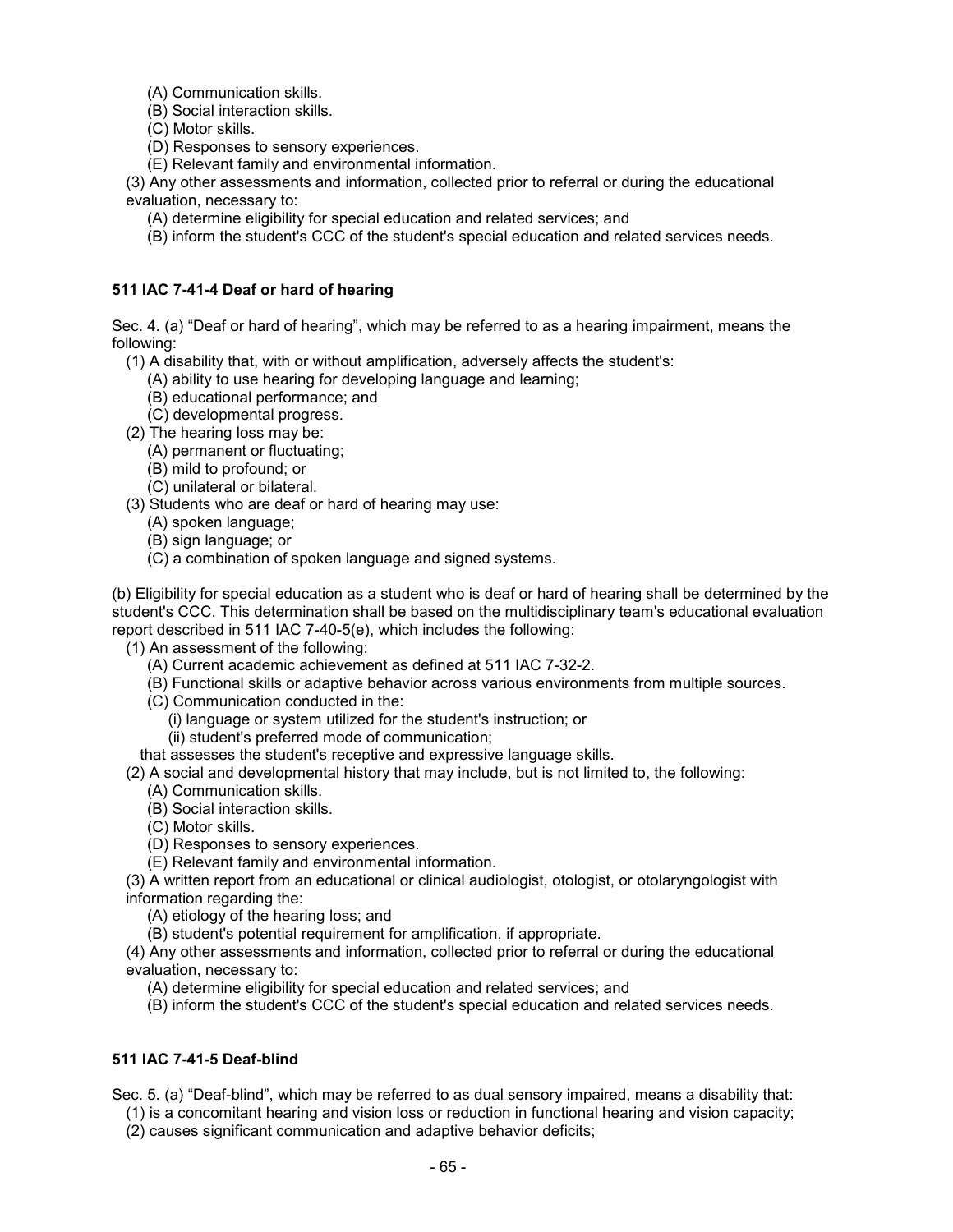- (3) adversely affects the student's educational performance; and
- (4) cannot be accommodated for by use of a program or service designed solely for students who are:
	- (A) deaf or hard of hearing; or
	- (B) blind or have low vision.

(b) Students who are deaf-blind represent a heterogeneous group that includes the following:

- (1) Students who are both deaf and blind with:
	- (A) measured acuities and intellectual and adaptive functioning; or

(B) estimated acuities and intellectual and adaptive functioning supported by a description of pathology.

- (2) Students with hearing and visual reductions of a mild to severe degree:
	- (A) with additional learning or language disabilities that adversely affect educational performance; or (B) who have been diagnosed with a chronic or degenerative pathology or a disease that may potentially result in deaf-blindness.
- (3) Students with generalized central nervous system dysfunction who:
	- (A) exhibit:
		- (i) auditory and visual impairments; or
		- (ii) deficits in auditory-visual functioning; and
	- (B) may demonstrate inconclusive or inconsistent responses:
		- (i) during hearing and vision assessments; or
		- (ii) to auditory and visual stimuli in the environment.

(c) A student who is solely deaf-blind is not considered to be a student who has multiple disabilities as defined in section 9 of this rule.

(d) Eligibility for special education as a student who is deaf-blind shall be determined by the student's CCC. This determination shall be based on the multidisciplinary team's educational evaluation report described in 511 IAC 7-40-5(e), which includes the following:

- (1) An assessment of the following:
	- (A) Current academic achievement as defined at 511 IAC 7-32-2.
	- (B) Functional skills or adaptive behavior across various environments from multiple sources.
	- (C) Communication conducted in the:
		- (i) language or system utilized for the student's instruction; or
		- (ii) student's preferred mode of communication;
	- that assesses the student's receptive and expressive language skills.
	- (D) Functional vision.
	- (E) Functional literacy as described in 511 IAC 7-42-6(c)(5).
- (2) A systematic observation of the student across various environments.
- (3) A social and developmental history that may include, but is not limited to, the following:
	- (A) Communication skills.
	- (B) Social interaction skills.
	- (C) Motor skills.
	- (D) Responses to sensory experiences.
	- (E) Relevant family and environmental information.
- (4) An assessment of motor skills, including travel skills.
- (5) A written report from an optometrist or an ophthalmologist that includes the following:
	- (A) Etiology and prognosis of the visual dysfunction.

(B) Secondary or accompanying visual conditions, such as nystagmus or photophobia, if appropriate.

(C) Near/distance and corrected/uncorrected acuity measures for left, right, and both eyes, as appropriate.

- (D) Measures of visual fields for both eyes, if appropriate.
- (E) Recommendations for use of aids, glasses, or lighting requirements, if appropriate.

(6) A written report from an educational or clinical audiologist, otologist, or otolaryngologist with information regarding the:

- (A) etiology and prognosis of the hearing loss; and
- (B) student's potential requirement for amplification, if appropriate.

(7) Any other assessments and information, collected prior to referral or during the educational evaluation, necessary to: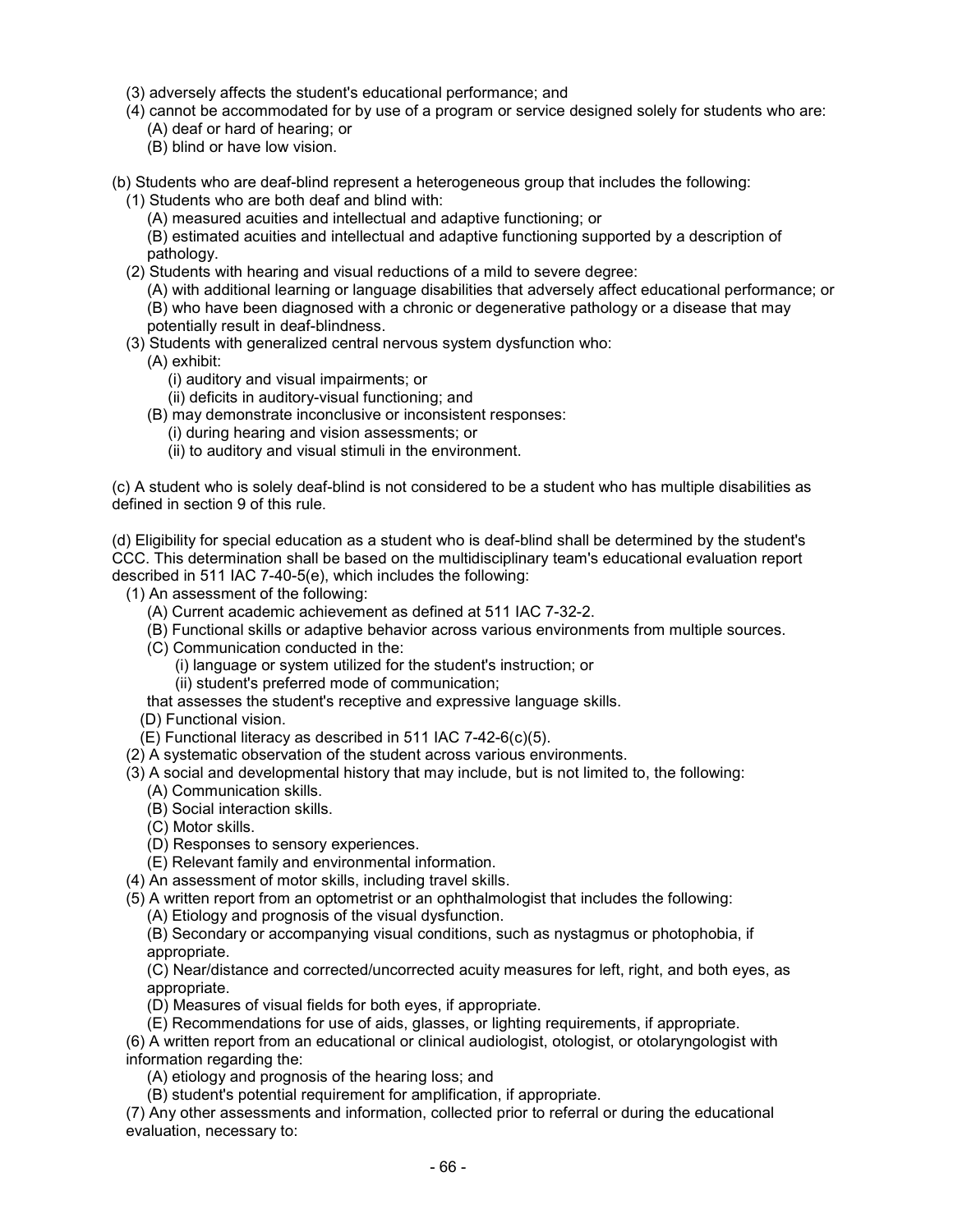(A) determine eligibility for special education and related services; and

(B) inform the student's CCC of the student's special education and related services needs.

## **511 IAC 7-41-6 Developmental delay (early childhood)**

Sec. 6. (a) Developmental delay is a disability category solely for students who are at least three (3) years of age and less than nine (9) years of age. Developmental delay means a delay of either two (2) standard deviations below the mean in one (1) of the following developmental areas or one and one-half (1.5) standard deviations below the mean in any two (2) of the following developmental areas:

(1) Gross or fine motor development.

- (2) Cognitive development.
- (3) Receptive or expressive language development.
- (4) Social or emotional development.
- (5) Self-help or other adaptive development.

(b) Eligibility for special education as a student with a developmental delay shall be determined by the student's CCC. This determination shall be based on the multidisciplinary team's educational evaluation report described in 511 IAC 7-40-5(e), which includes the following:

(1) An assessment of the developmental areas listed in subsection (a) that must include at least one (1) of the following:

(A) An individually administered norm-referenced assessment.

(B) If adequate information cannot be obtained via an individually administered norm-referenced assessment, a criterion-referenced assessment that:

(i) has been designed or may be adapted or modified for use with students who have a developmental delay or delays; and

(ii) is administered by a professional or team of professionals with knowledge of assessment strategies appropriate for the student.

- (2) A social and developmental history that may include, but is not limited to, the following:
	- (A) Communication skills.
	- (B) Social interaction skills.
	- (C) Play skills.
	- (D) Motor skills.
	- (E) Responses to sensory experiences.
	- (F) Relevant family and environmental information.
	- (G) Patterns of emotional adjustment.
	- (H) Unusual or atypical behaviors.
- (3) Available medical information that is developmentally relevant.
- (4) A vision and hearing screening.
- (5) A systematic observation of the student across various environments.

(6) Any other assessments and information, collected prior to referral or during the educational evaluation, necessary to:

(A) determine eligibility for special education and related services; and

(B) inform the student's CCC of the student's special education and related services needs.

## **511 IAC 7-41-7 Emotional disability**

Sec. 7. (a) "Emotional disability" means an inability to learn or progress that cannot be explained by cognitive, sensory, or health factors. The student exhibits one (1) or more of the following characteristics over a long period of time and to a marked degree that adversely affects educational performance:

- (1) A tendency to develop physical symptoms or fears associated with personal or school problems.
- (2) A general pervasive mood of unhappiness or depression.
- (3) An inability to build or maintain satisfactory interpersonal relationships.
- (4) Inappropriate behaviors or feelings under normal circumstances.
- (5) Episodes of psychosis.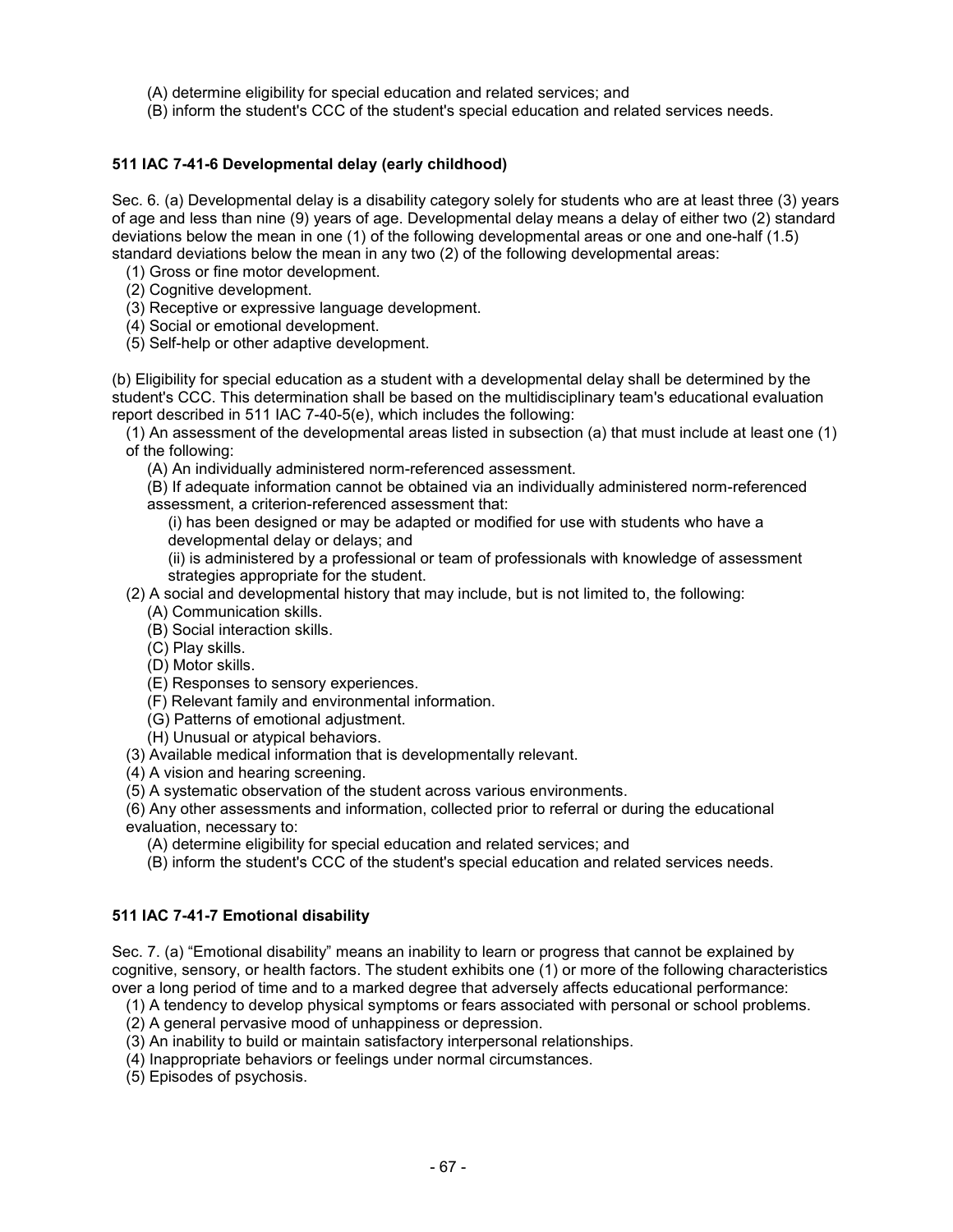(b) Eligibility for special education as a student with an emotional disability shall be determined by the student's CCC. This determination shall be based on the multidisciplinary team's educational evaluation report described in 511 IAC 7-40-5(e), which includes the following:

- (1) An assessment of the following:
	- (A) Current academic achievement as defined at 511 IAC 7-32-2.
	- (B) Emotional and behavioral functioning.
- (2) A social and developmental history that may include, but is not limited to, the following:
	- (A) Communication skills.
	- (B) Social interaction skills.
	- (C) Responses to sensory experiences.
	- (D) Relevant family and environmental information.
	- (E) Patterns of emotional adjustment.
	- (F) Unusual or atypical behaviors.

(3) A functional behavior assessment as defined at 511 IAC 7-32-41 that includes an analysis of any interventions used to address the behaviors leading to the referral for the educational evaluation.

(4) Available medical and mental health information that is educationally relevant.

(5) Any other assessments and information, collected prior to referral or during the educational evaluation, necessary to:

(A) address whether the student's inability to learn or progress is caused by:

- (i) cognitive;
- (ii) sensory; or
- (iii) health factors;
- (B) determine eligibility for special education and related services; and
- (C) inform the student's CCC of the student's special education and related services needs.

## **511 IAC 7-41-8 Language or speech impairment**

Sec. 8. (a) A language or speech impairment is characterized by one (1) of the following impairments that adversely affects the student's educational performance:

(1) Language impairments in the comprehension or expression of spoken or written language resulting from organic or nonorganic causes that are nonmaturational in nature. Language impairments affect the student's primary language systems, in one (1) or more of the following components:

- (A) Word retrieval.
- (B) Phonology.
- (C) Morphology.
- (D) Syntax.
- (E) Semantics.
- (F) Pragmatics.

(2) Speech impairments that may include fluency, articulation, and voice disorders in the student's speaking behavior in more than one (1) speaking task that are nonmaturational in nature, including impairments that are the result of a deficiency of structure and function of the oral peripheral mechanism.

(b) A student is not eligible for special education and related services as a student with a language or speech impairment solely because the student's native language is not English. Bilingual or multilingual speakers include students whose speech or language patterns:

(1) deviate from those of standard English; and

(2) are characteristic of dialectical differences.

A student who is bilingual or multilingual may be a student with a language or speech impairment only if the impairment is exhibited in all languages spoken by the student.

(c) Students who are deaf or hard of hearing or students with specific learning disabilities, who have language deficits or auditory processing difficulties, are not eligible for services designed solely for students with language impairments in lieu of services designed for:

- (1) students who are deaf or hard of hearing; or
- (2) students with specific learning disabilities.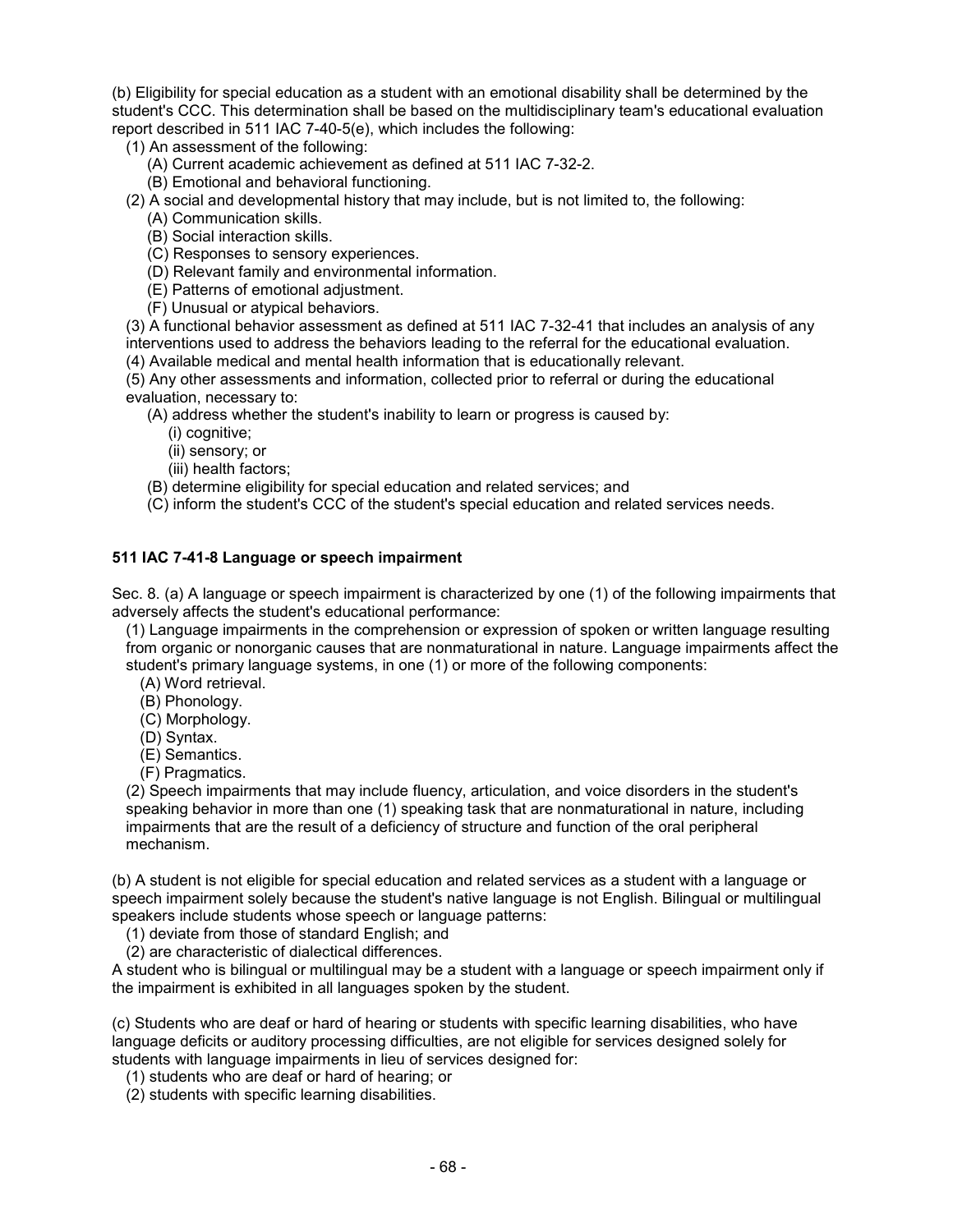(d) Severe language or speech impairments may require the use of augmentative communication systems, such as:

(1) gestures;

(2) signed language;

(3) communication books or boards;

(4) electronic devices; or

(5) other systems determined by the student's CCC.

(e) Eligibility for special education as a student with a language impairment shall be determined by the student's CCC. This determination shall be based on the multidisciplinary team's educational evaluation report described in 511 IAC 7-40-5(e), which includes the following:

(1) An assessment of the following:

(A) Progress in the general education curriculum that includes an analysis of any interventions used to address the academic concerns leading to the referral for the educational evaluation.

(B) Current academic achievement as defined at 511 IAC 7-32-2.

(2) A social and developmental history that may include, but is not limited to, the following:

- (A) Communication skills.
- (B) Social interaction skills.
- (C) Responses to sensory experiences.
- (D) Relevant family and environmental information.

(3) An observation of the student in the student's learning environment to document the student's academic performance in the area or areas of difficulty. The multidisciplinary team:

(A) may use information from an observation in routine classroom instruction and monitoring of the student's performance that was done before the student was referred for an educational evaluation; or

(B) have at least one (1) member of the multidisciplinary team, other than the student's general education teacher, conduct an observation of the student's academic performance in the general education classroom after the child has been referred for an educational evaluation and parental consent for the educational evaluation has been obtained. In the case of a student of less than school age or out of school, a team member must observe the student in an environment appropriate for a student of that age.

(4) Available medical information that is educationally relevant.

(5) Any other assessments and information, collected prior to referral or during the educational evaluation, necessary to:

- (A) address the exclusionary factors listed in subsections (b) and (c);
- (B) determine eligibility for special education and related services; and
- (C) inform the student's CCC of the student's special education and related services needs.

(f) Eligibility for special education as a student with a speech impairment shall be determined by the student's CCC. This determination shall be based on the multidisciplinary team's educational evaluation report described in 511 IAC 7-40-5(e), which includes the following:

(1) An assessment of the following:

- (A) The student's skills in:
	- (i) articulation;
	- (ii) fluency; and
	- (iii) voice.

(B) Current academic achievement as defined at 511 IAC 7-32-2.

- (2) A social and developmental history that may include, but is not limited to, the following:
	- (A) Communication skills.
	- (B) Social interaction skills.
	- (C) Oral motor skills.
	- (D) Responses to sensory experiences.
	- (E) Relevant family and environmental information.

(3) At least one (1) observation of the student's speech completed by a speech and language pathologist.

(4) If an organic cause is the suspected cause of the speech impairment, a statement from a physician with an unlimited license describing:

(A) the student's medical needs; and

(B) any consequent limitations to communication training.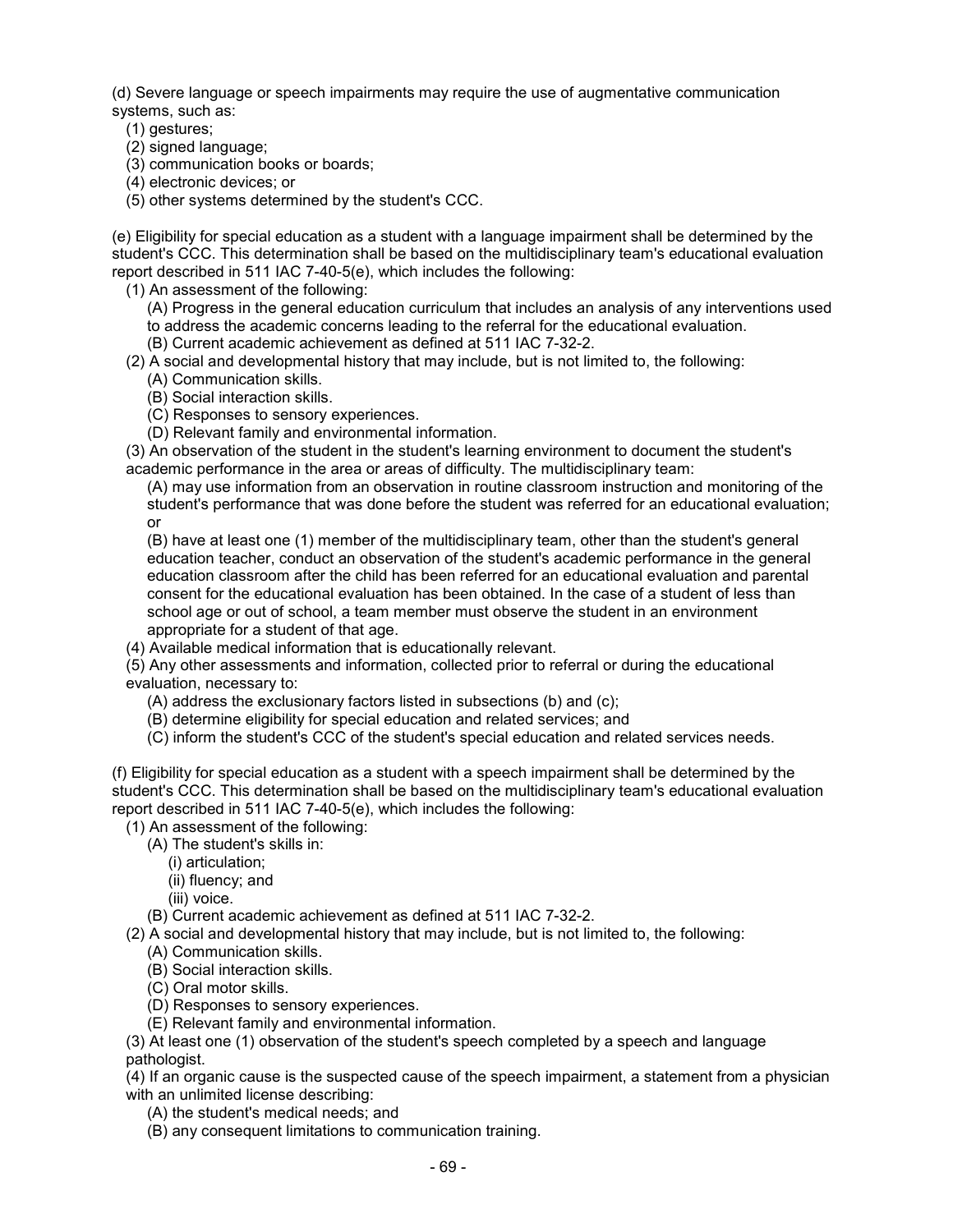(5) Available medical information that is educationally relevant.

(6) Any other assessments and information, collected prior to referral or during the educational evaluation, necessary to:

- (A) address the exclusionary factors listed in subsection (b);
- (B) determine eligibility for special education and related services; and
- (C) inform the student's CCC of the student's special education and related services needs.

## **511 IAC 7-41-9 Multiple disabilities**

Sec. 9. (a) "Multiple disabilities" means coexisting disabilities, one of which must be a significant cognitive disability. The coexisting disabilities are lifelong and interfere with independent functioning, and it is difficult to determine which disability most adversely affects educational performance. The term does not include deaf-blind.

(b) Eligibility for special education as a student with multiple disabilities shall be determined by the student's CCC. This determination shall be based on the multidisciplinary team's educational evaluation report described in 511 IAC 7-40-5(e), which includes the following:

- (1) An assessment of the following:
	- (A) Cognitive ability and functioning that must include at least one (1) of the following:
		- (i) An individually administered norm-referenced assessment.

(ii) If adequate information cannot be obtained via an individually administered norm-referenced assessment, a criterion-referenced assessment that:

(AA) has been designed or may be adapted or modified based on the student's disabilities; and

(BB) is administered by a professional or team of professionals with knowledge of assessment strategies appropriate for the student.

- (B) Current academic achievement as defined at 511 IAC 7-32-2.
- (C) Functional skills or adaptive behavior across various environments from multiple sources.
- (2) A social and developmental history that may include, but is not limited to, the following:
	- (A) Communication skills.
	- (B) Social interaction skills.
	- (C) Motor skills.
	- (D) Responses to sensory experiences.
	- (E) Relevant family and environmental information.
- (3) A systematic observation of the student across various environments.
- (4) Available medical information that is educationally relevant.

(5) Any other assessments and information, collected prior to referral or during the educational evaluation, necessary to:

- (A) determine eligibility for special education and related services; and
- (B) inform the student's CCC of the student's special education and related services needs.

## **511 IAC 7-41-10 Other health impairment**

Sec. 10. (a) "Other health impairment" means having limited strength, vitality, or alertness, including a heightened alertness to environmental stimuli, that results in limited alertness with respect to the educational environment that:

(1) is due to chronic or acute health problems, such as:

- (A) asthma;
- (B) attention deficit disorder or attention deficit hyperactivity disorder;
- (C) diabetes;
- (D) epilepsy;
- (E) a heart condition;
- (F) hemophilia;
- (G) lead poisoning;
- (H) leukemia;
- (I) nephritis;
- (J) rheumatic fever;
- (K) sickle cell anemia; and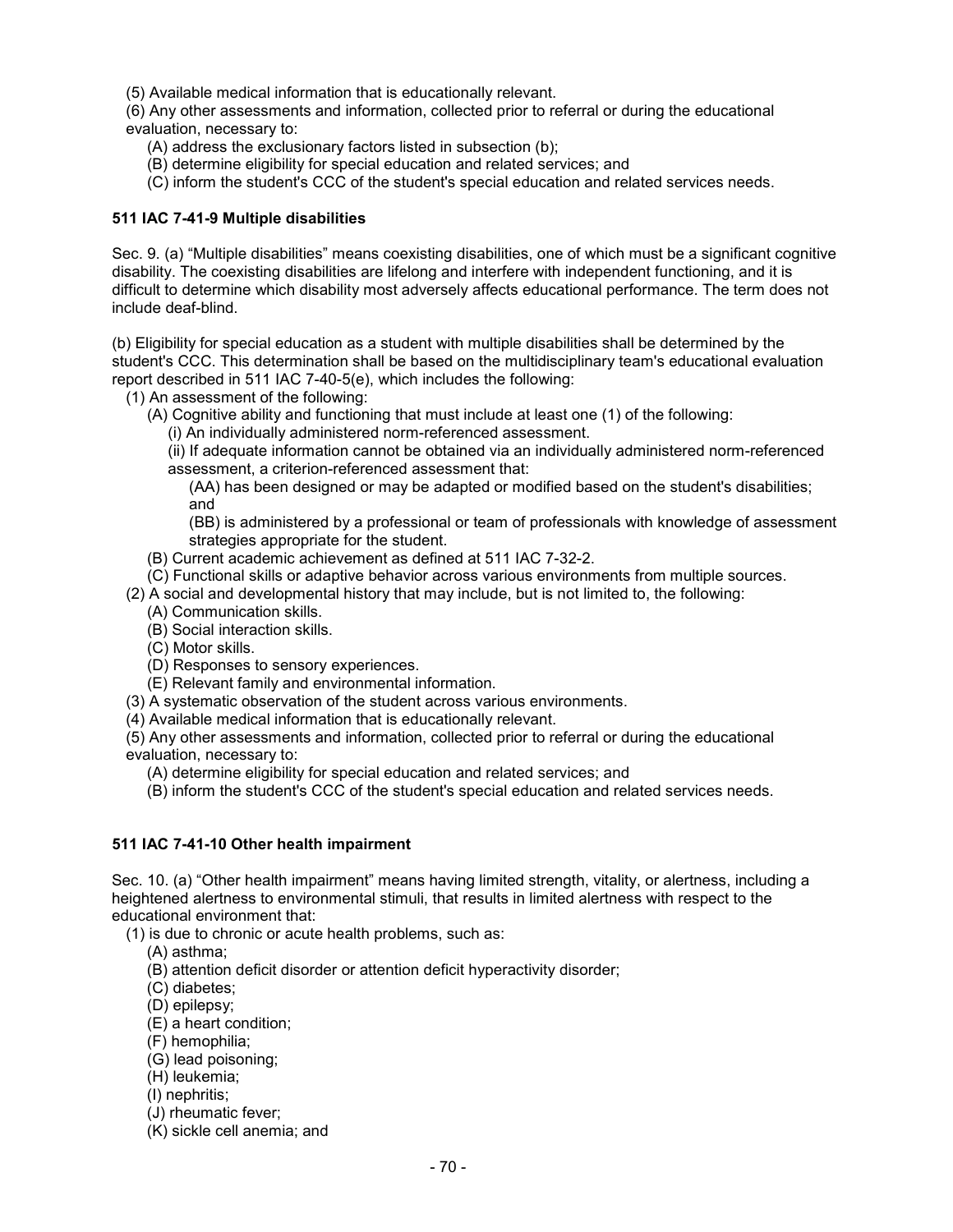(L) Tourette syndrome; and

(2) adversely affects a student's educational performance.

(b) Eligibility for special education as a student as other health impaired shall be determined by the student's CCC. This determination shall be based on the multidisciplinary team's educational evaluation report described in 511 IAC 7-40-5(e), which includes the following:

- (1) An assessment of the following:
	- (A) Current academic achievement as defined at 511 IAC 7-32-2.
	- (B) Functional skills or adaptive behavior across various environments from multiple sources.
- (2) A social and developmental history that may include, but is not limited to, the following:
	- (A) Communication skills.
	- (B) Social interaction skills.
	- (C) Motor skills.
	- (D) Responses to sensory experiences.
	- (E) Relevant family and environmental information.
- (3) A systematic observation of the student across various environments.
- (4) Available medical information that is educationally relevant.

(5) Any other assessments and information, collected prior to referral or during the educational evaluation, necessary to:

(A) determine eligibility for special education and related services; and

(B) inform the student's CCC of the student's special education and related services needs.

## **511 IAC 7-41-11 Orthopedic impairment**

Sec. 11. (a) An orthopedic impairment is a severe physically disabling condition that adversely affects educational performance. The term may include impairments caused by any of the following:

- (1) A congenital anomaly.
- (2) A disease, such as:
	- (A) poliomyelitis; or
	- (B) bone tuberculosis.
- (3) Other causes, such as:
	- (A) cerebral palsy;
	- (B) amputations; or
	- (C) fractures or burns that cause contractures.

(b) Eligibility for special education as a student with an orthopedic impairment shall be determined by the student's CCC. This determination shall be based on the multidisciplinary team's educational evaluation report described in 511 IAC 7-40-5(e), which includes the following:

- (1) An assessment of the following:
	- (A) Current academic achievement as defined at 511 IAC 7-32-2.
	- (B) Functional skills or adaptive behavior across various environments from multiple sources.
- (2) A social and developmental history that may include, but is not limited to, the following:
	- (A) Communication skills.
	- (B) Social interaction skills.
	- (C) Motor skills.
	- (D) Responses to sensory experiences.
	- (E) Relevant family and environmental information.
- (3) Available medical information that is educationally relevant.

(4) Any other assessments and information, collected prior to referral or during the educational evaluation, necessary to:

- (A) determine eligibility for special education and related services; and
- (B) inform the student's CCC of the student's special education and related services needs.

## **511 IAC 7-41-12 Specific learning disability**

Sec. 12. (a) "Specific learning disability" means a disorder in one (1) or more of the basic psychological processes involved in understanding or in using language, spoken or written, that adversely affect the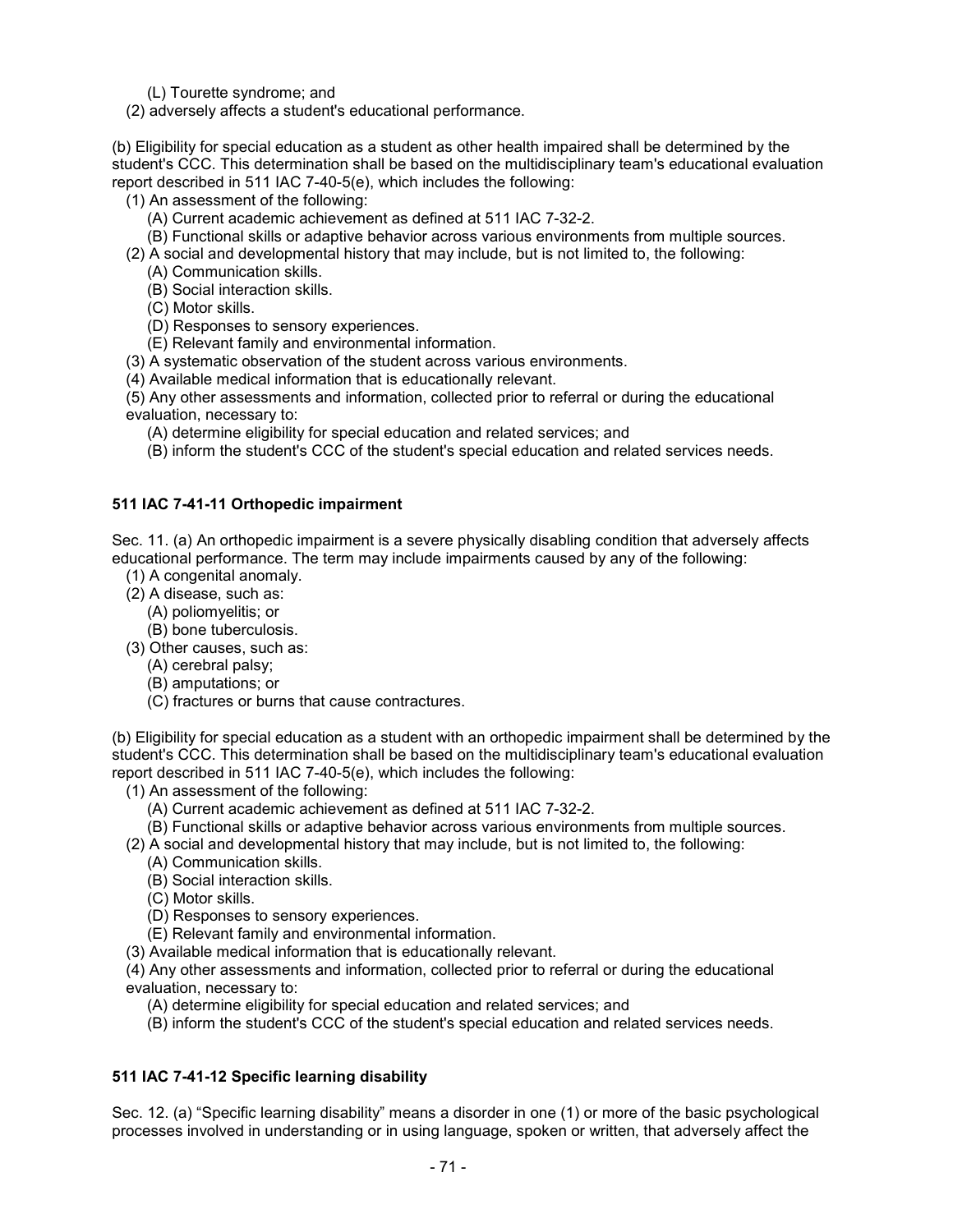student's educational performance, including conditions referred to, or previously referred to, as perceptual handicaps, brain injury, minimal brain dysfunction, dyslexia, and developmental aphasia. As follows, a specific learning disability:

(1) Manifests itself when the student does not achieve adequately for the student's age or to meet state approved grade level standards in one (1) or more of the following areas, when provided with learning experiences and instruction appropriate for the student's age or state approved grade level standards:

(A) Reading disability, which is a specific learning disability that is neurological in origin and has a continuum of severity. It is characterized by difficulties with accurate or fluent, or both, word recognition and by poor spelling and decoding abilities. A reading disability may be due to difficulties in the following:

(i) Basic reading skills.

(ii) Reading fluency skills.

(iii) Reading comprehension.

(B) Written expression disability, which is a specific learning disability that is neurological in origin and has a continuum of severity. Written expression is a complex domain that requires the integration of the following:

(i) Oral language.

(ii) Written language.

(iii) Cognition.

(iv) Motor skills.

(C) Math disability, which is a specific learning disability that is neurological in origin and has a continuum of severity. The ability to perform mathematical computations and reasoning requires multiple core cognitive processes. A math disability may be due to difficulties in the following:

(i) Mathematics calculation.

(ii) Mathematics problem solving.

(D) Oral expression disability, which is a specific learning disability that:

- (i) is neurological in origin;
- (ii) has a continuum of severity; and

(iii) is characterized by deficits in using expressive language processes to mediate learning of: (AA) reading;

- (BB) writing;
- (CC) spelling; or
- (DD) mathematics;

skills.

(E) Listening comprehension disability, which is a specific learning disability that:

(i) is neurological in origin;

(ii) has a continuum of severity; and

- (iii) is characterized by difficulties in using receptive language processes to mediate learning of: (AA) reading;
	-

(BB) writing;

- (CC) spelling; or
- (DD) mathematics;

skills.

(2) Can be evidenced through either of the following:

(A) Insufficient progress to meet age or state approved grade level standards in one (1) or more of the areas identified in subdivision (1) when using a process based on the student's response to scientific, research based intervention.

(B) A pattern of strengths and weaknesses in performance or achievement, or both, relative to:

(i) age;

(ii) state approved grade level standards; or

(iii) intellectual development;

that is determined by the group to be relevant to the identification of a specific learning disability. The multidisciplinary team is prohibited from using a severe discrepancy between intellectual ability and global achievement to meet this requirement.

(3) Does not include learning problems that are primarily the result of any of the following:

- (A) A visual, hearing, or motor disability.
- (B) An intellectual disability.
- (C) An emotional disability.
- (D) Cultural factors.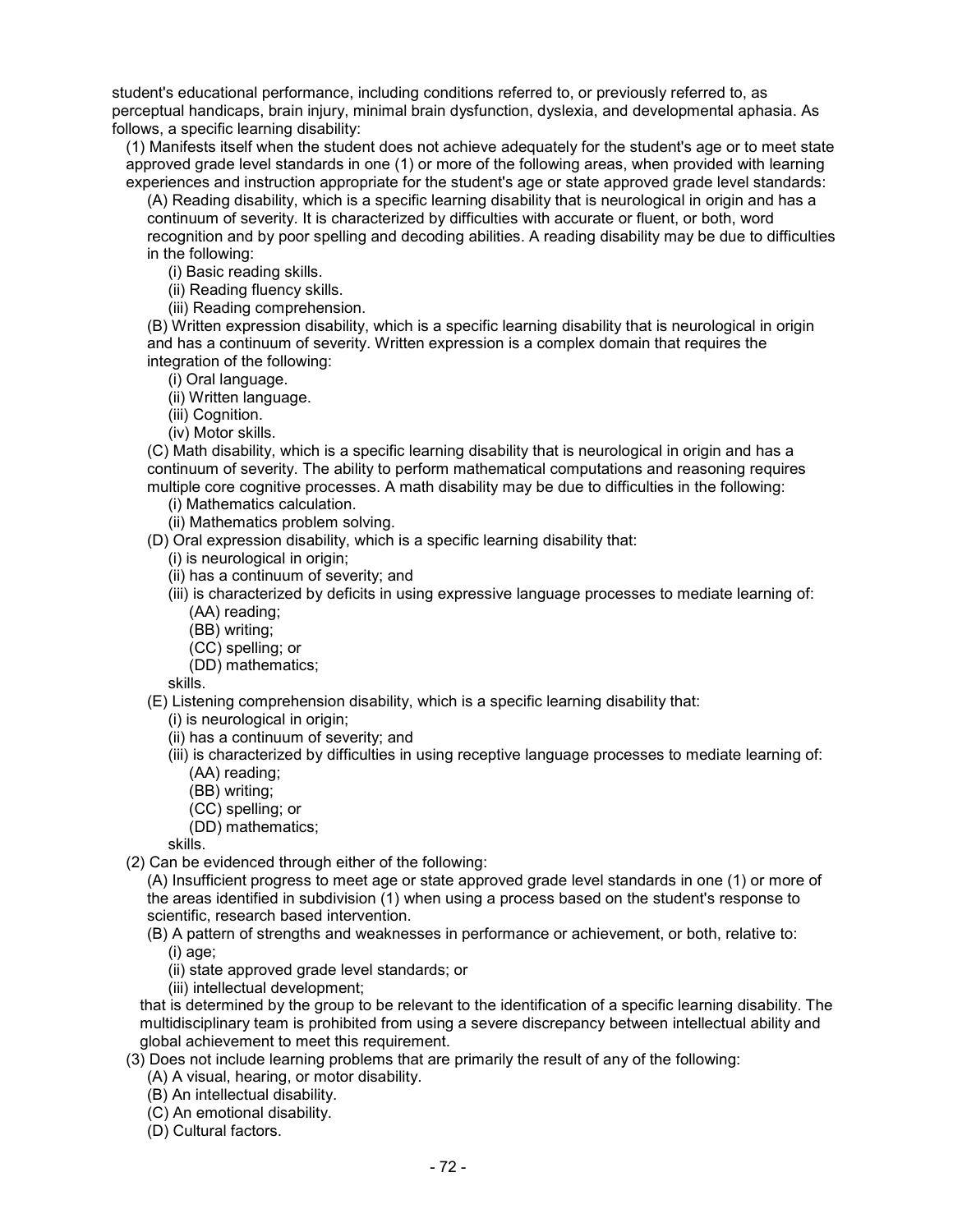- (E) Environmental or economic disadvantage.
- (F) Limited English proficiency.
- (G) Lack of appropriate instruction in reading or math evidenced by the following: (i) Data demonstrating that prior to, or part of, the referral process, the student was provided appropriate instruction in general education settings, delivered by qualified personnel. (ii) Data based documentation of repeated assessments of achievement at reasonable intervals, reflecting formal assessment of student progress during instruction, which was provided to the student's parents.

(b) Eligibility for special education as a student with a specific learning disability shall be determined by the student's CCC. This determination shall be based on the multidisciplinary team's educational evaluation report described in 511 IAC 7-40-5(e) and 511 IAC 7-40-5(g), which includes the following:

(1) An assessment of current academic achievement as defined at 511 IAC 7-32-2.

(2) An observation of the student in the student's learning environment, including the general classroom setting, to document the student's academic performance and behavior in the areas of difficulty. The multidisciplinary team may do either of the following:

(A) Use information from an observation in routine classroom instruction and monitoring of the student's performance that was done before the student was referred for an educational evaluation. (B) Have at least one (1) member of the multidisciplinary team, other than the student's general education teacher, conduct an observation of the student's academic performance in the general education classroom after:

(i) the child has been referred for an educational evaluation; and

(ii) parental consent for the educational evaluation has been obtained.

In the case of a student of less than school age or out of school, a team member must observe the student in an environment appropriate for a student of that age.

(3) Available medical information that is educationally relevant.

(4) A social and developmental history that may include, but is not limited to, the following:

- (A) Communication skills.
- (B) Social interaction skills.
- (C) Responses to sensory experiences.
- (D) Relevant family and environmental information.
- (E) Patterns of emotional adjustment.
- (F) Unusual or atypical behaviors.

(5) An assessment of progress in the general education curriculum that includes an analysis of any interventions used to address the academic concerns leading to the referral for the educational evaluation.

(6) Any other assessments and information, collected prior to referral or during the educational evaluation, necessary to:

(A) address the exclusionary factors listed in subsection (a)(3);

(B) determine eligibility for special education and related services; and

(C) inform the student's CCC of the student's special education and related services needs.

(c) Other assessments and information, collected prior to referral or during the educational evaluation under subsection (b)(6), may pertain to the following:

(1) For difficulties with reading, the following:

- (A) Decoding.
- (B) Phonological awareness.
- (C) Phonological memory.
- (D) Phonological processing.
- (E) Orthographic processing.
- (F) Reading fluency (rate and accuracy).

(G) Reading comprehension.

- (2) For difficulties with written expression, the following:
	- (A) Handwriting, which encompasses the following:
		- (i) Fine motor skills.
		- (ii) Visual-motor coordination.
		- (iii) Visual and working memory.
		- (iv) Phonological and orthographic processing.
	- (B) Spelling, which encompasses the following: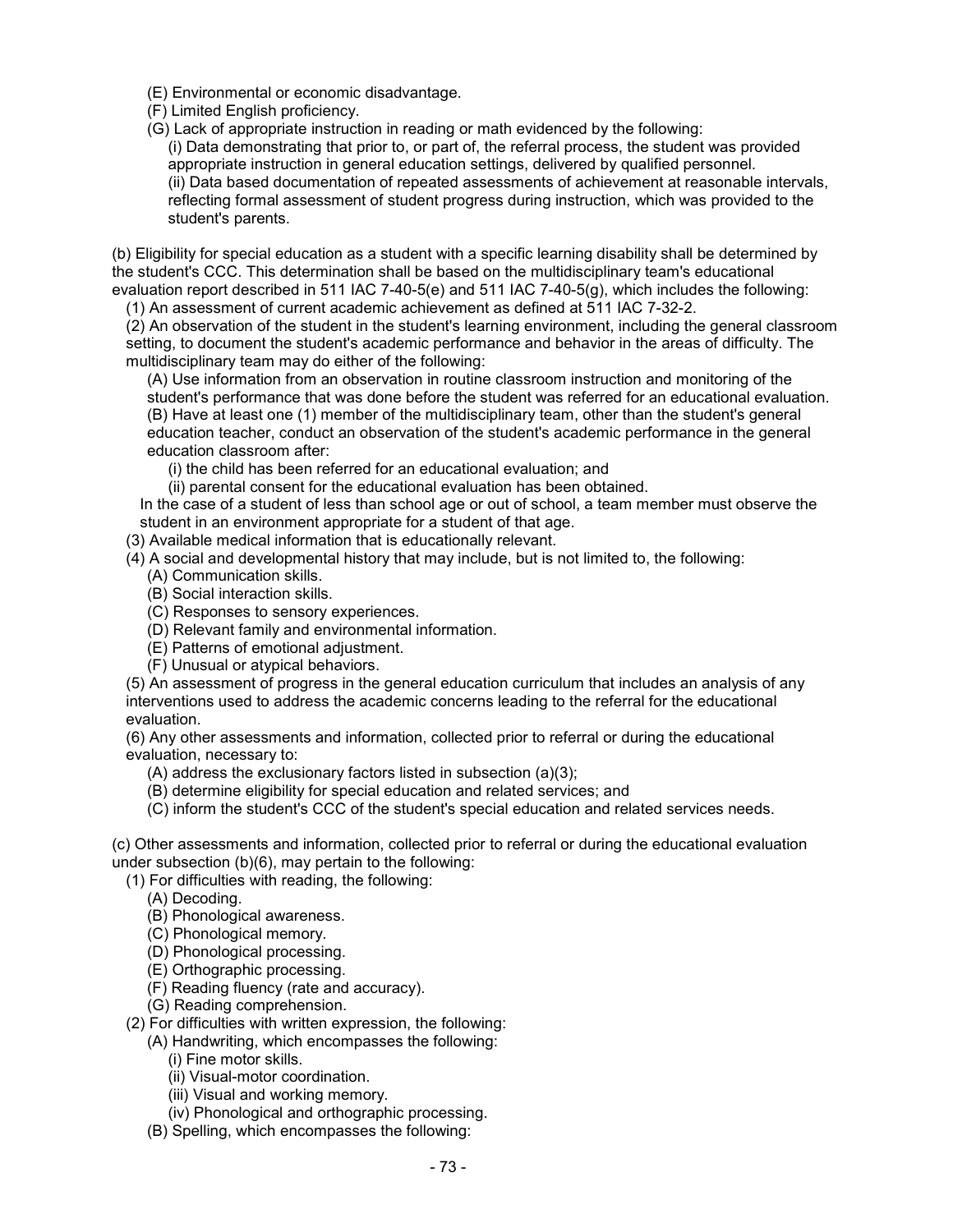- (i) Phonological and orthographic processing.
- (ii) Written spelling ability.
- (C) Composition, which encompasses the following:
	- (i) Oral language.
	- (ii) Reading ability.
	- (iii) Attention.
	- (iv) Memory.
- (3) For difficulties with math, the following:
	- (A) Nonverbal problem solving.
	- (B) Working memory.
	- (C) Long-term memory.
	- (D) Processing speed.
	- (E) Attention.

## **511 IAC 7-41-13 Traumatic brain injury**

Sec. 13. (a) A traumatic brain injury is an acquired injury to the brain caused by an external physical force, resulting in total or partial functional disability or psychosocial impairment, or both, that adversely affects a student's educational performance. The term applies to open or closed head injuries resulting in impairments in one (1) or more areas, such as the following:

- (1) Cognition.
- (2) Language.
- (3) Memory.
- (4) Attention.
- (5) Reasoning.
- (6) Abstract thinking.
- (7) Judgment.
- (8) Problem solving.
- (9) Sensory, perceptual, and motor abilities.
- (10) Psychosocial behavior.
- (11) Physical functions.
- (12) Information processing.
- (13) Speech.

#### (b) The term does not apply to brain injuries that are:

- (1) congenital or degenerative; or
- (2) induced by birth trauma.

(c) Eligibility for special education as a student with a traumatic brain injury shall be determined by the student's CCC. This determination shall be based on the multidisciplinary team's educational evaluation report described in 511 IAC 7-40-5(e), which includes the following:

(1) An assessment of the following:

- (A) Cognitive ability and functioning that must include at least one (1) of the following:
	- (i) An individually administered norm-referenced assessment.

(ii) If adequate information cannot be obtained via an individually administered norm-referenced assessment, a criterion-referenced assessment that:

(AA) has been designed or may be adapted or modified for use with students who have a traumatic brain injury; and

(BB) is administered by a professional or team of professionals with knowledge of assessment strategies appropriate for the student.

(B) Current academic achievement as defined at 511 IAC 7-32-2.

(C) Assessments of functional skills or adaptive behavior across various environments from multiple sources.

- (2) A social and developmental history that may include, but is not limited to, the following:
	- (A) Communication skills.
	- (B) Social interaction skills.
	- (C) Motor skills.
	- (D) Responses to sensory experiences.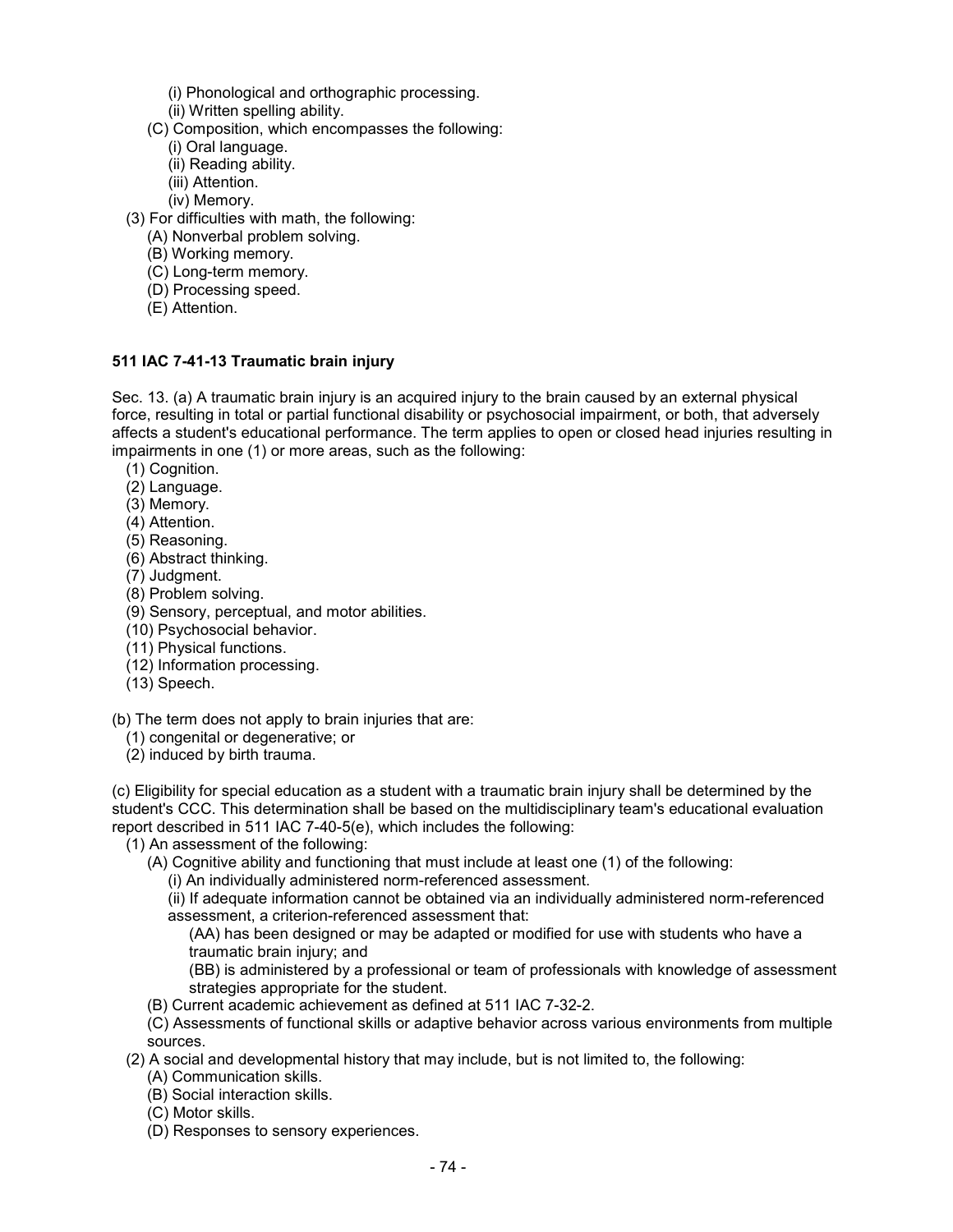(E) Relevant family and environmental information.

(3) Available medical information that is educationally relevant

(4) Any other assessments and information, collected prior to referral or during the educational evaluation, necessary to:

(A) determine eligibility for special education and related services; and

(B) inform the student's CCC of the student's special education and related services needs.

## **RULE 42. DETERMINATION OF SPECIAL EDUCATION SERVICES**

## **511 IAC 7-42-1 Local procedures and training**

Sec. 1. (a) The public agency must have in place written procedures to ensure the appropriate implementation of the CCC process, including the following:

(1) The title or position of the individuals designated as, or who may serve as, the representative of the public agency and a description of the roles and responsibilities of the:

(A) public agency representative; and

(B) other public agency personnel;

before, during, and after the CCC meeting.

(2) A description of the following:

(A) The methods used to assure the parent is provided with adequate notice of the CCC meeting.

(B) The written notice that must be provided to a parent prior to an initial CCC meeting as specified in section 4 of this rule.

(C) The methods used to assure the parent understands the proceedings of the CCC meeting.

(D) The written notice that must be provided to a parent to assure the parent is fully informed of the public agency's proposal to initiate or change, or refusal to initiate or change, the identification or educational placement of the student, or the provision of a free appropriate public education to the student prior to the parent giving or denying permission for the initial provision of services, if applicable, and prior to the public agency implementing the IEP.

(b) The public agency must provide information and training that addresses the requirements set forth in this article to ensure that public agency staff have the necessary knowledge regarding the following:

(1) How to arrange and document CCC meetings.

(2) How to develop an IEP, including the required components of an IEP.

(3) How to serve as the public agency representative, including information about the availability of, and has the authority to commit, resources of the public agency.

## **511 IAC 7-42-2 Notice of case conference committee meetings**

Sec. 2. (a) A CCC meeting must be scheduled at a mutually agreed upon date, time, and place. If a parent cannot attend in person, the public agency must use other methods to ensure parent participation, including an individual or conference telephone call or video conference.

(b) A CCC meeting may be conducted without a parent in attendance if the parent chooses not to participate in person or by other methods. In this case, the public agency must keep a record of its attempts to arrange a mutually agreed upon date, time, and place for the CCC meeting, such as the following:

- (1) Detailed records of:
	- (A) telephone calls made or attempted; and
	- (B) the results of the calls.
- (2) Copies of:
	- (A) correspondence sent to the parent; and
	- (B) any responses received.
- (3) Detailed records of:
	- (A) visits made to the parent's home or place of employment; and
	- (B) the results of those visits.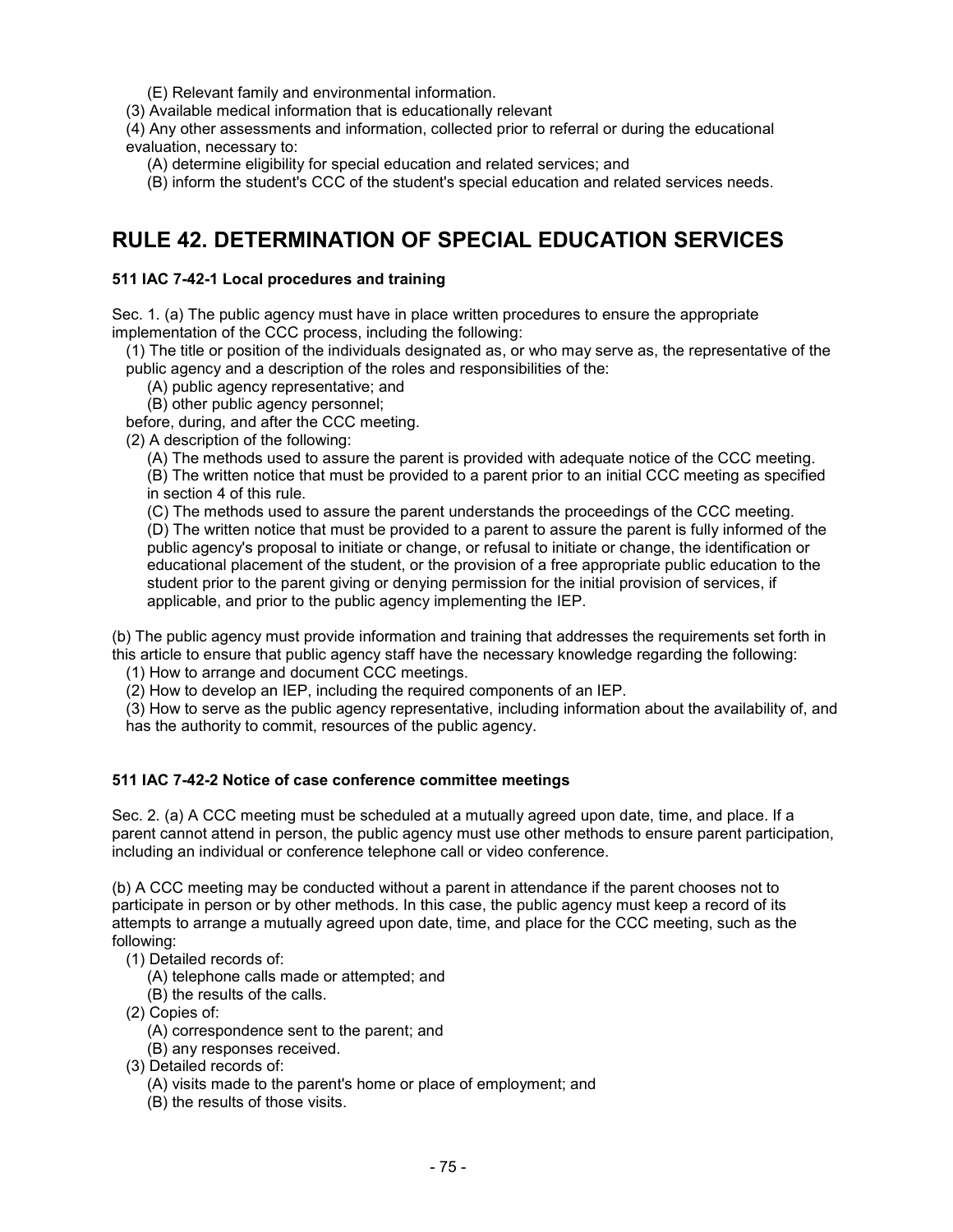(c) The parent must be given adequate notice of the CCC meeting in the parent's native language or other mode of communication, early enough to ensure that one (1) or both parents have the opportunity to attend. Notice of the meeting must be sent to the following persons:

(1) The parent, regardless of the age of the student.

(2) The student of legal age, as defined in 511 IAC 7-32-91, regardless of the purpose of the CCC meeting.

(3) All other persons that must attend the CCC meeting as specified in section 3(b) and 3(c) of this rule.

(d) The notice of the meeting must include the following:

(1) The date, time, and place of the meeting.

(2) The purpose of the meeting.

(3) The name and title or position of the designated public agency representative and a list, by name and title or position, of other expected participants.

(4) A two (2) part statement that the:

(A) parent or public agency may invite any other individual whom the parent or public agency has determined has knowledge or special expertise regarding the student, including related services personnel, as appropriate; and

(B) determination of the knowledge or special expertise of any invited individual must be made by

the person (parent or public agency) who invited the individual to participate in the CCC meeting. (5) A statement that, in the case of a child who was previously served under Part C of the Individuals with Disabilities Education Act, 20 U.S.C. 1400 et seq., an invitation to the initial CCC meeting must, at the request of the parent, be sent to the Part C service coordinator or other representatives of the Part C system to assist with the smooth transition of services.

(6) An explanation:

(A) that the student will be invited to the CCC meeting when a purpose of the meeting is to develop

or revise the transition IEP in accordance with 511 IAC 7-43-4 and section 9 of this rule; and

(B) of any other agency that will be invited to send a representative.

## **511 IAC 7-42-3 Case conference committee participants**

Sec. 3. (a) For each CCC meeting, the public agency must designate a representative who: (1) is:

(A) knowledgeable about the availability of, and has the authority to commit, resources of the public agency;

(B) qualified to provide or supervise the provision of specially designed instruction to meet the unique needs of students with disabilities; and

(C) knowledgeable about the general education curriculum; and

(2) may be any public agency participant of the CCC if the criteria of subdivision (1) are satisfied.

(b) The public agency must ensure that the case conference participants include the following:

(1) The designated public agency representative as described in subsection (a).

(2) One (1) of the following:

(A) The student's current teacher of record.

(B) In the case of a student with a language or speech impairment only, the speech-language pathologist.

(C) For a student whose initial eligibility for special education and related services is under consideration, a teacher licensed in the area of the student's suspected disability.

(3) Not fewer than one (1) of the student's general education teachers, if the student is or may be participating in the general education environment. For purposes of early childhood, a general education teacher may be:

(A) a general education:

(i) teacher who provides services to nondisabled students in the public agency's preschool program; or

(ii) kindergarten teacher who provides services to nondisabled students if the student is of kindergarten age; or

(B) an individual knowledgeable about early childhood development, curriculum, and integrated placement options if the public agency does not have a general education preschool program.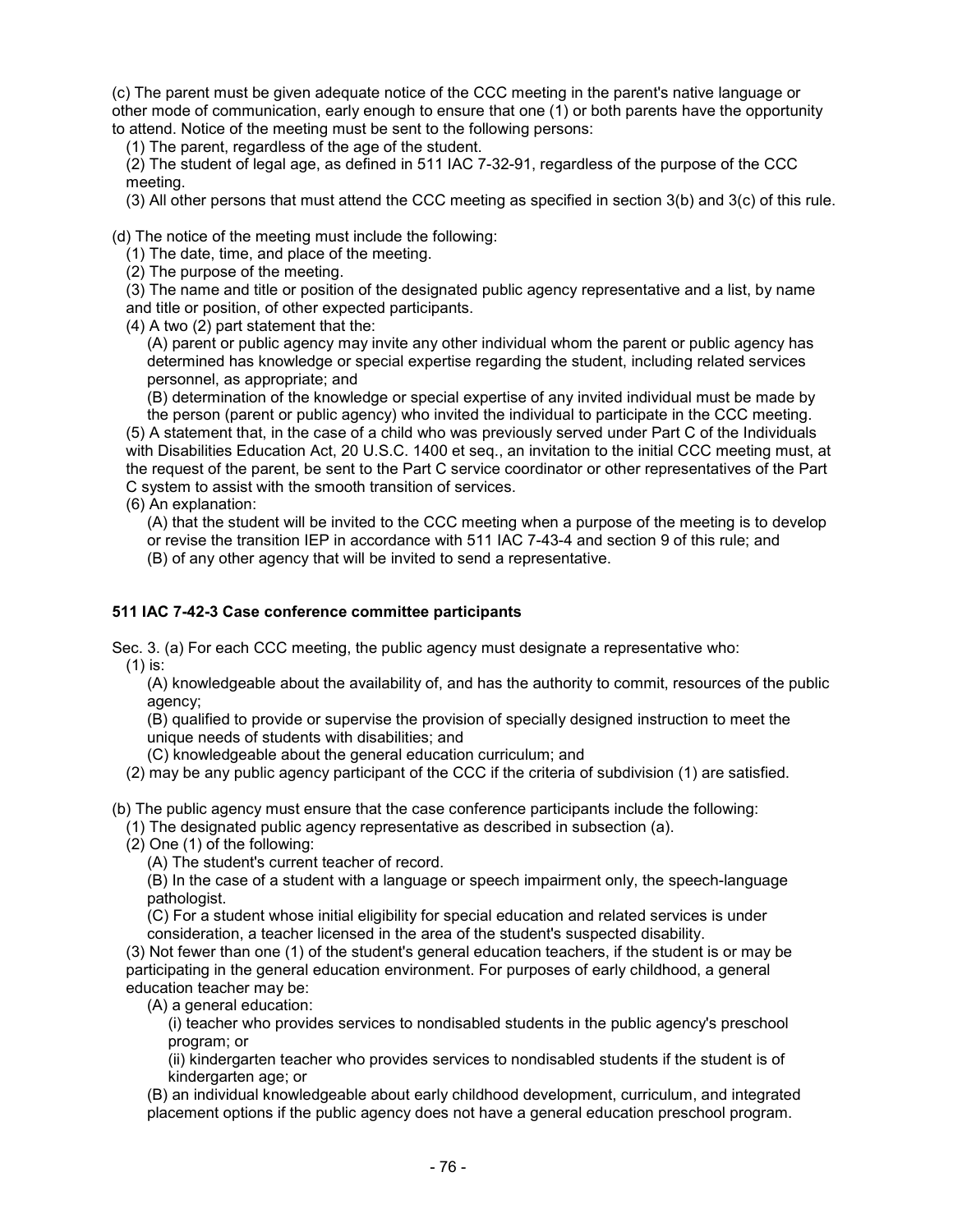(4) An individual who can interpret the instructional implications of evaluation results, who may be a member of the CCC described in subdivisions (1) through (3) or subsection (e).

(5) The:

(A) parent of a student less than eighteen (18) years of age; or

(B) student of legal age as defined in 511 IAC 7-32-91;

unless the parent or student of legal age choose not to participate, as described in section 2(b) of this rule.

(c) The public agency must ensure the participation in the CCC of additional individuals in the following circumstances:

(1) When a purpose of the meeting is the initial consideration of the student's eligibility for special education and related services, at least one (1) qualified professional who is a member of the multidisciplinary team that evaluated the student.

(2) When a purpose of the meeting is to develop, review, or revise the IEP for a student to be enrolled or currently enrolled in an alternative school or alternative education program under IC 20-30-8, a representative of the alternative school or alternative education program who is authorized to:

(A) make a recommendation regarding admission to the school; and

(B) commit resources.

(3) When a purpose of the meeting is to develop, review, or revise the IEP for a student to be enrolled or currently enrolled in a state-operated school or state-operated facility, a representative of the stateoperated school or state-operated facility who is authorized to:

(A) make a recommendation regarding admission to the school or facility; and

(B) commit resources.

(4) When a purpose of the meeting is to develop an IEP for a student to be placed to in a nonpublic school or facility by a public agency in accordance with section 13 of this rule, the following persons must participate in person or by other methods, including individual or conference telephone calls:

(A) A representative of the nonpublic school or facility.

(B) A representative of the local public agency providing any of the student's special education and related services.

(5) When the student has been unilaterally enrolled in a nonpublic school or facility by the student's parent, a representative of the nonpublic school or facility. If the representative cannot attend, the public agency must use other methods to ensure participation by the representative of the nonpublic school or facility, including individual or conference telephone calls or video conference.

(d) The public agency must invite the following individuals to participate in the CCC meeting in the following circumstances:

(1) In the case of a child who is transitioning from Part C of the Individuals with Disabilities Education Act as described in 511 IAC 7-43-2, an invitation to the initial CCC meeting must, at the request of the parent, be sent to the Part C service coordinator or other representatives of the Part C system to assist with the smooth transition of services.

(2) When a purpose of the meeting is to develop or revise the transition IEP in accordance with 511 IAC 7-43-4 and section 9 of this rule, the public agency must invite the following:

(A) The student. If the student does not attend, the public agency must take other steps to ensure that the student's preferences and interests are considered.

(B) To the extent appropriate, and with the consent of the parent (or student of legal age as defined in 511 IAC 7-32-91), a representative of any participating agency (other than the public agency) likely to be responsible for providing or paying for transition services.

(e) At the discretion of the parent or the public agency, other individuals who have knowledge or special expertise regarding the student, including related services personnel, as appropriate, may participate in the CCC meeting. The determination of the knowledge and special expertise of any individual described in this subsection must be made by the party who invited the individual to participate.

(f) At the discretion of the parent, the student may participate in any CCC meeting in addition to those meetings to which the student must be invited.

(g) A member of the CCC described in subsection (b)(1) through (b)(4) is not required to attend a CCC meeting, in whole or in part, if the parent and the public agency agree, in writing, that the attendance of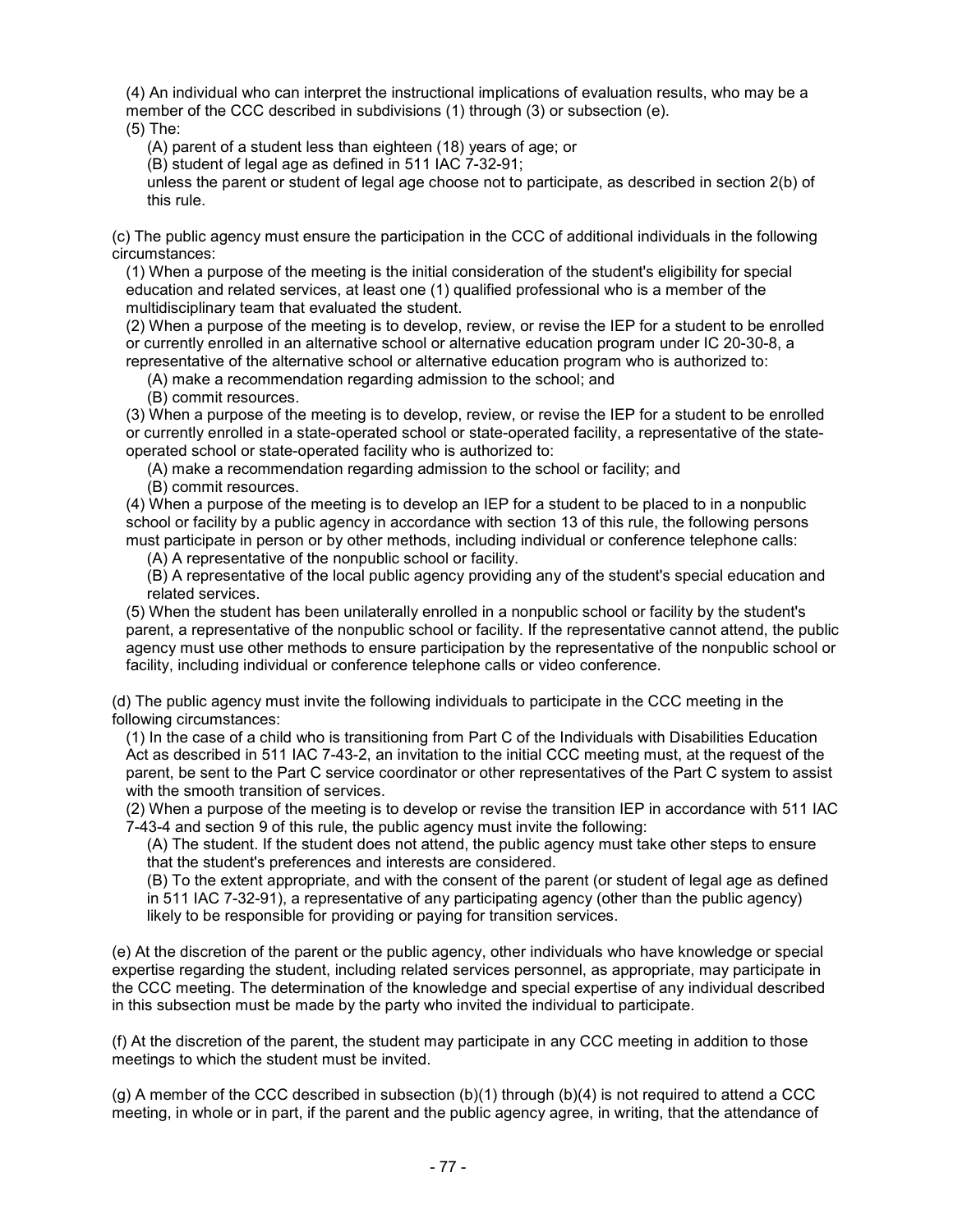the member is not necessary because the member's area of the curriculum or related services is not being modified or discussed in the meeting.

(h) A member of the CCC described in subsection (b)(1) through (b)(4) may be excused from attending a CCC meeting, in whole or in part, when the meeting involves a modification to or discussion of the member's area of the curriculum or related services, if the:

(1) parent, in writing, and the public agency consent to the excusal, as consent is defined at 511 IAC 7- 32-17; and

(2) member submits, in writing to the parent and the CCC, input into the development of the IEP prior to the meeting, unless the member attends the part of the meeting that involves a modification to or discussion of the member's area of the curriculum or related services.

## **511 IAC 7-42-4 Written notice before initial case conference committee meetings**

Sec. 4. (a) The public agency must provide to the parent written notice described in subsection (b) not later than five (5) instructional days prior to an initial CCC meeting.

(b) The written notice described in subsection (a) must contain the following:

(1) A description and overall findings of each:

- (A) evaluation procedure;
- (B) assessment;
- (C) record; or
- (D) report;

the public agency used as a basis for any proposed action.

- (2) A description of action that may be proposed by the public agency.
- (3) An explanation of why the public agency may propose an action.

## **511 IAC 7-42-5 Case conference committee meetings**

Sec. 5. (a) A CCC must convene in the following circumstances:

- (1) In accordance with:
	- (A) the timelines in 511 IAC 7-40-5(d) after an initial evaluation is conducted; and
	- (B) 511 IAC 7-40-8 after a student has been reevaluated.

(2) Periodically, but not less than annually, for a student previously determined eligible for special education to:

(A) review the student's IEP and determine whether the student's annual goals, described in section 6(f)(2) of this rule, are being achieved; and

(B) revise the IEP, as appropriate, to address:

(i) any lack of expected progress, based on progress monitoring data, toward the annual goals and in the general education curriculum, if appropriate;

(ii) the results of any reevaluation conducted under 511 IAC 7-40-8, including any additional data about the student described in 511 IAC 7-40-8(l)(2);

- (iii) the student's anticipated needs; or
- (iv) other matters.

(3) If either the parent or the public agency believes that a required component of the student's individualized education should be changed to ensure the provision of a free appropriate public education.

(4) Within ten (10) instructional days of the enrollment date of a student who has been receiving special education in another state or another district within the state.

(5) Within ten (10) instructional days of a disciplinary change of placement to determine whether the student's behavior is a manifestation of the student's disability in accordance with 511 IAC 7-44-5. (6) To determine the interim alternative educational setting when public agency personnel remove a student to an interim alternative educational setting in accordance with 511 IAC 7-44-6, unless the setting has been included in the student's IEP or behavioral intervention plan.

(7) At least every sixty (60) instructional days when the setting in which the student is receiving educational services is the student's home or out-of-school location determined in accordance with section 11 of this rule.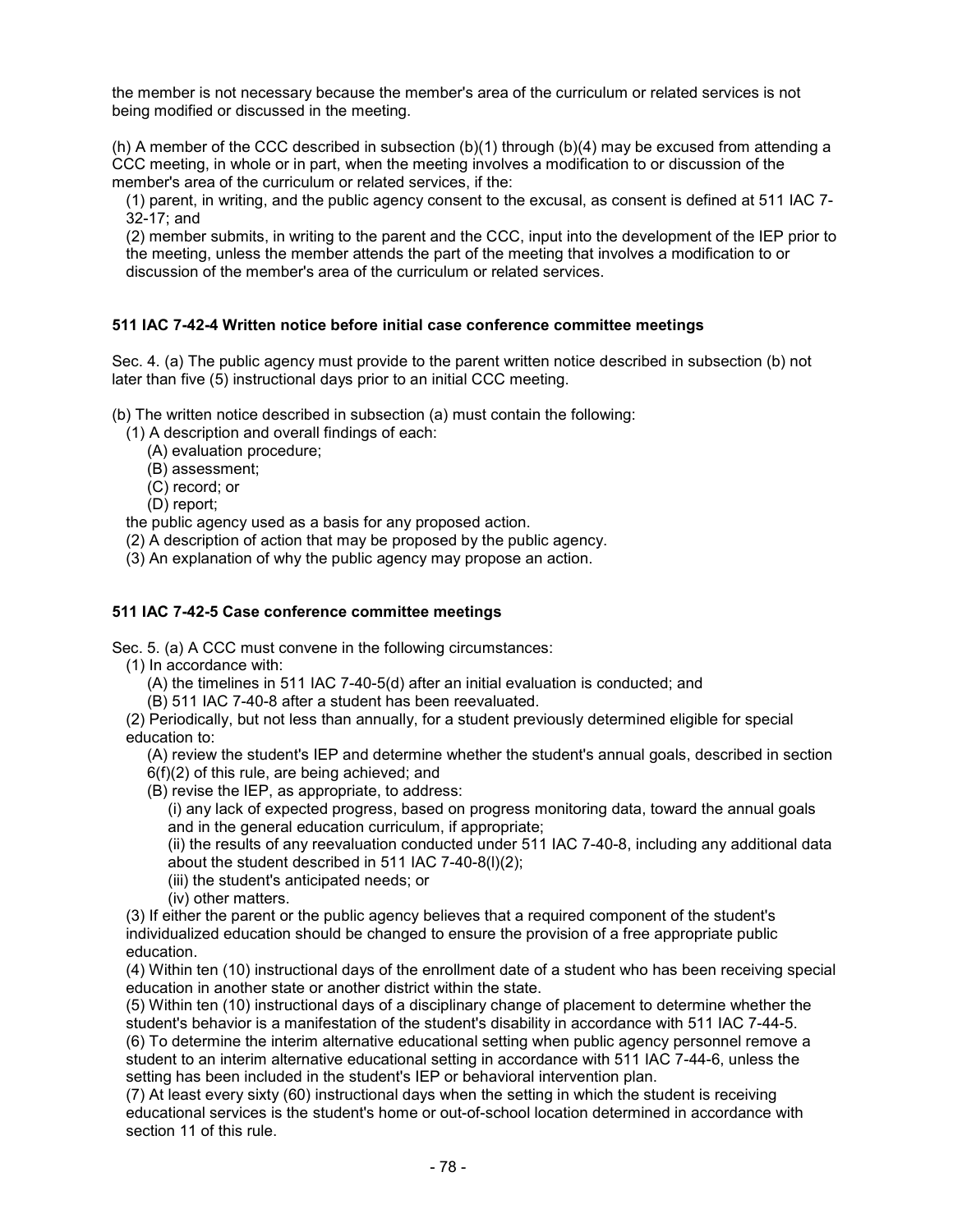(b) A CCC meeting does not include:

(1) informal or unscheduled conversations involving public agency personnel and conversations on issues such as:

(A) teaching methodology;

(B) lesson plans; or

(C) coordination of service provision; or

(2) preparatory activities that public agency personnel engage in to develop a proposal or response to a parent proposal that will be discussed at a later CCC meeting.

(c) When a CCC is convened, the public agency must take whatever action is necessary to ensure the parent understands the proceedings of the CCC meeting, including arranging for an interpreter for a parent:

(1) who is deaf or hard of hearing; or

(2) whose native language is not English.

## **511 IAC 7-42-6 Developing an individualized education program; components and parent copy**

Sec. 6. (a) An IEP is a written document for a student who is eligible for special education and related services that is developed by a CCC in accordance with this section. Transition IEPs are written documents developed in accordance with 511 IAC 7-43-4 that are in effect for students:

(1) entering into grade 9; or

(2) becoming fourteen (14) years of age;

whichever occurs first, or earlier if determined appropriate by the CCC.

(b) When developing a student's IEP, a CCC must consider the following general factors:

(1) The strengths of the student.

(2) The concerns of the parent for enhancing the education of the student.

(3) The results and instructional implications of the initial or most recent educational evaluation and other assessments of the student.

(4) The:

(A) academic;

(B) developmental;

- (C) communication; and
- (D) functional;

needs of the student.

(c) The CCC must also consider the following special factors when applicable:

(1) Positive behavioral interventions and supports, and other strategies, to address any of the student's behaviors that impede the student's learning or the learning of others.

(2) Any supports, under 511 IAC 7-35-2, necessary to provide public agency personnel with the knowledge and skills necessary to implement the student's IEP.

(3) The language needs of a student with limited English proficiency as those needs relate to the student's IEP.

(4) In the case of a student who is deaf or hard of hearing or a student who is deaf-blind, the student's: (A) language and communication needs;

(B) opportunities for direct communications with peers and professional personnel in the student's language and communication mode;

- (C) academic level; and
- (D) full range of needs;

including opportunities for direct instruction in the student's language and communication mode. (5) Instruction in braille and the use of braille for a student who is blind or has low vision or a student who is deaf-blind, unless the CCC determines, after a functional literacy assessment (sometimes referred to as a learning media assessment) of the student's reading and writing skills, needs, and appropriate reading and writing media (including an evaluation of the student's future needs for instruction in braille or the use of braille), that instruction in braille or the use of braille is not appropriate for the student.

(6) The student's need for assistive technology devices and services.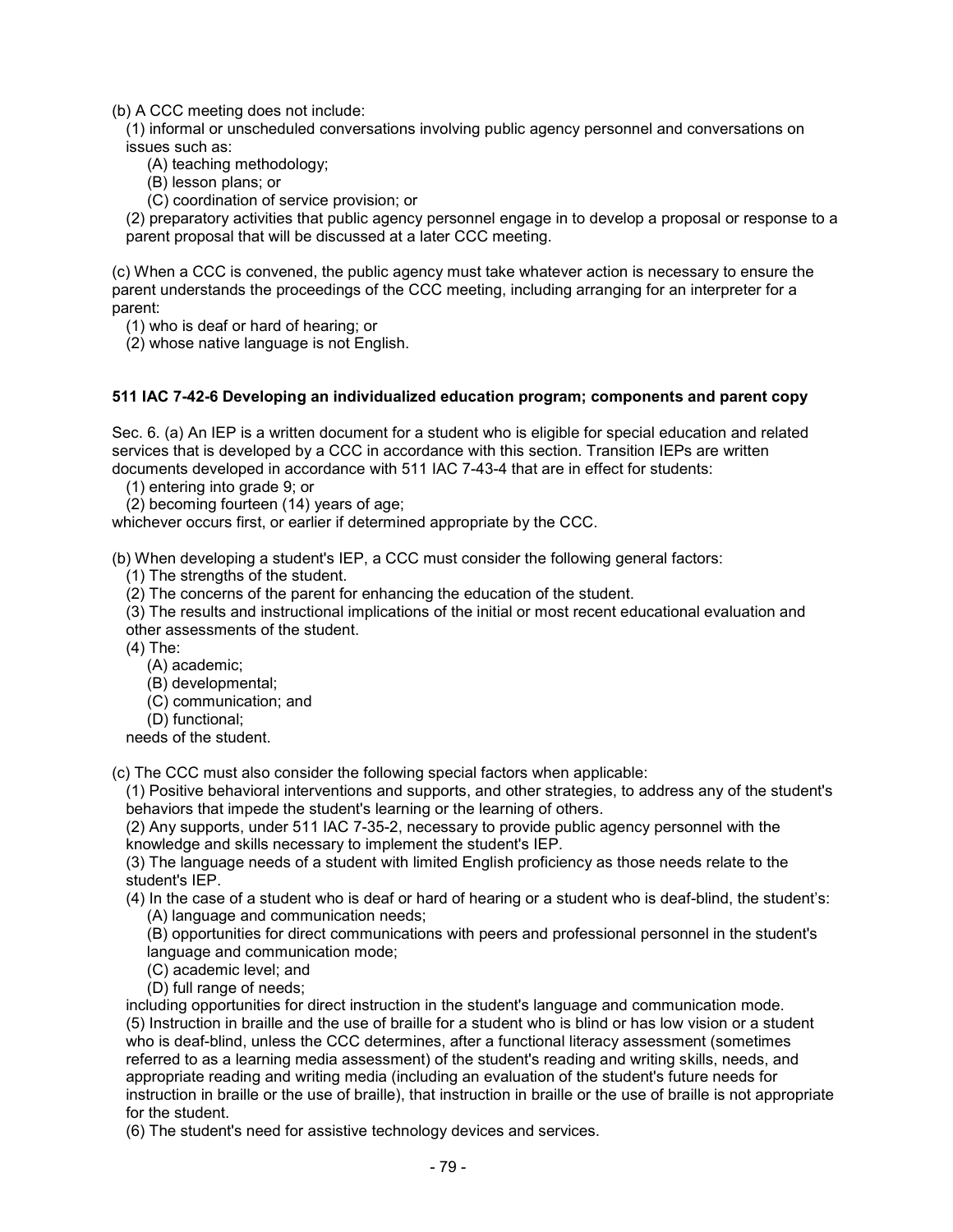(7) The IFSP for students who are transitioning from early intervention programs under Part C of the Individuals with Disabilities Education Act, 20 U.S.C. 1400 et seq.

(d) When developing an IEP, a CCC must determine the special education and related services that will meet the unique needs of the student, regardless of the student's identified disability.

(e) The general education teacher who is a member of the student's CCC must, to the extent appropriate, participate in the development of a student's IEP, including the determination of the following:

(1) Appropriate positive behavioral interventions and supports and other strategies for the student.

(2) Supplementary aids and services, program modifications, and support for school personnel consistent with subsection (f)(4).

(f) An IEP must contain the following:

(1) A statement of the student's present levels of academic achievement and functional performance, including:

(A) how the student's disability affects the student's involvement and progress in the general education curriculum; or

(B) for early childhood education students, as appropriate, how the disability affects the student's participation in appropriate activities.

(2) A statement of the following:

(A) Measurable annual goals, including academic and functional goals designed to meet: (i) the student's needs that result from the student's disability to enable the student to be involved in and make progress in the general education curriculum (or for early childhood education students, as appropriate, to participate in appropriate activities); and

(ii) each of the student's other educational needs that result from the student's disability.

(B) For students who participate in alternate assessments aligned to alternative academic

achievement standards, a description of benchmarks or short-term objectives.

(3) A description of the following:

(A) How the student's progress toward meeting the annual goals described in subdivision (2) will be measured.

(B) When periodic reports on the progress the student is making toward meeting the annual goals (such as through the use of quarterly or other periodic reports, concurrent with the issuance of report cards) will be provided.

(4) A statement of the special education and related services and supplementary aids and services, based on peer-reviewed research to the extent practicable, to be provided to the student, or on behalf of the student, and a statement of the program modifications or supports for school personnel that will be provided to enable the student to do the following:

(A) Advance appropriately toward attaining the annual goals.

(B) Be involved in and make progress in the general education curriculum in accordance with subdivision (1) and to participate in extracurricular and other nonacademic activities.

(C) Be educated and participate with other students with disabilities and nondisabled students in the activities described in this article.

(5) An explanation of the extent, if any, to which the student will not participate with nondisabled students in the general education environment and in extracurricular and other nonacademic activities. (6) A statement regarding the student's participation in statewide or local assessments of student achievement, including the following:

(A) Any individual appropriate accommodations that are necessary to measure the academic achievement and functional performance of the student consistent with 511 IAC 7-36-10. (B) If the CCC determines, in accordance with 511 IAC 7-36-10(g) and 511 IAC 7-36-10(h), that the student must take an alternate assessment of student achievement, instead of a particular statewide or local assessment, a statement:

(i) of why the student cannot participate in the general assessment;

(ii) of why the particular alternate assessment selected is appropriate for the student; and

(iii) documenting that the public agency informed the parent that the student's performance will

not be measured against grade-level academic achievement standards.

(7) The:

(A) projected date for initiation of services and modifications described in subdivision (4); and

(B) anticipated length and frequency, location, and duration of services and modifications.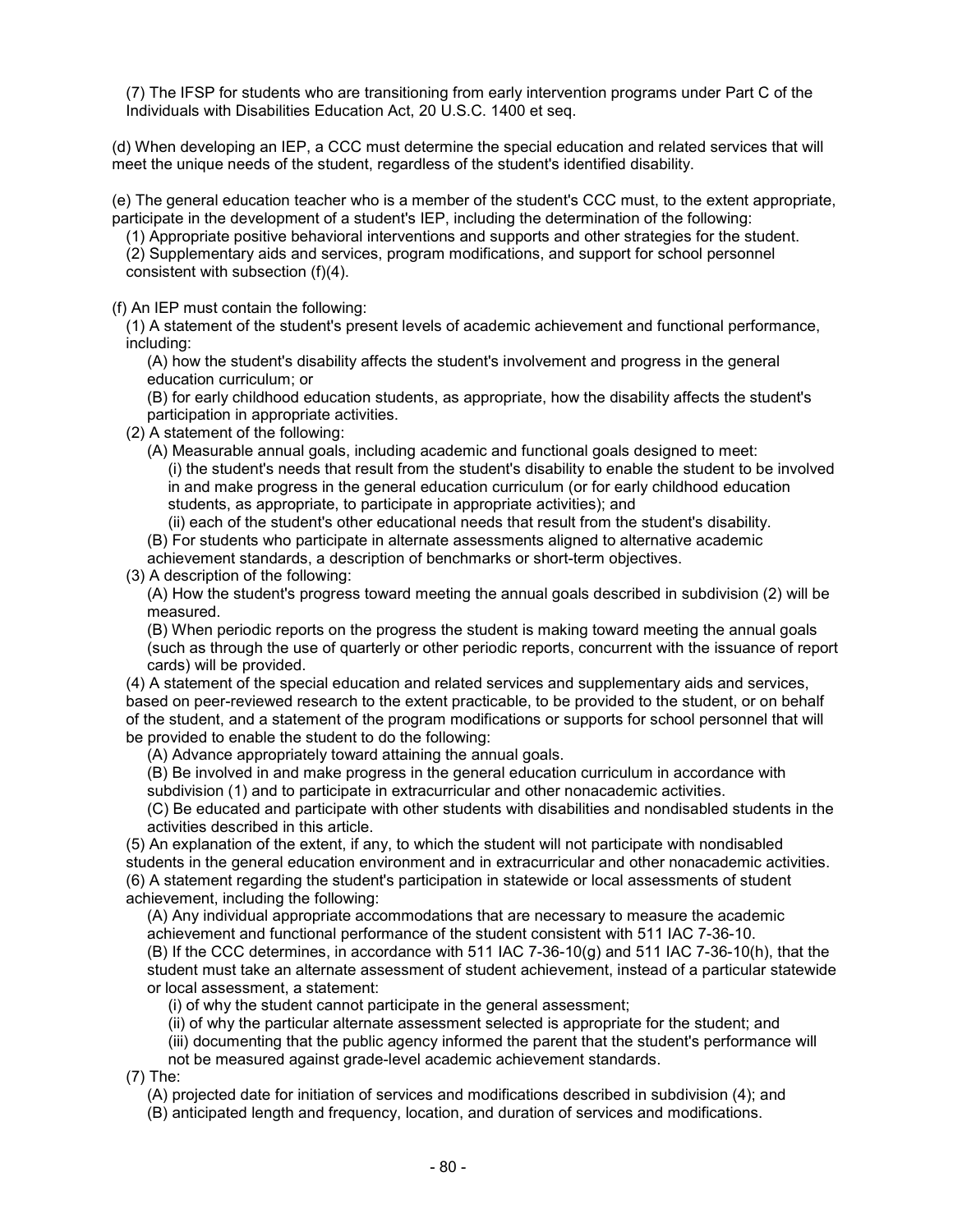(8) A statement of the student's need for extended school year services consistent with 511 IAC 7-36- 4(c) and 511 IAC 7-36-4(d).

(9) Identification of the placement in the least restrictive environment as described in section 10 of this rule.

(10) Beginning not later than one (1) year before the student becomes eighteen (18) years of age, a statement that the student and the parent have been informed that parent's rights under this article will transfer to the student at eighteen (18) years of age in accordance with 511 IAC 7-43-4.

(11) Written notes documenting the meeting of the CCC, including the following:

- (A) The date and purpose of the meeting.
- (B) The names and titles of the participants.
- (C) The issues discussed during the meeting.

(g) For a student convicted as an adult under state law and incarcerated in an adult prison, the:

(1) requirement in subsection (f)(6) relating to participation of students with disabilities in state and local assessments does not apply; and

(2) CCC may modify the student's IEP or educational placement without regard to the requirements of this section and section 10 of this rule if the state has demonstrated a bona fide security or compelling penological interest that cannot otherwise be accommodated.

(h) Nothing in this section must be construed to require:

(1) that additional information be included in a student's IEP beyond what is explicitly required in this article; or

(2) the CCC to include information under one (1) component of the student's IEP that is already contained under another component of the student's IEP.

(i) The public agency must give the parent a copy, at no cost, of the student's IEP. The copy may be: (1) provided to the parent at the conclusion of the CCC meeting; or

(2) mailed to the parent at a later date.

If mailed, the copy must be received by the parent not later than ten (10) business days after the date of the CCC meeting.

- (j) Any member of the CCC may submit a written opinion regarding the IEP. The written opinion must: (1) be submitted to the public agency not later than ten (10) business days after the date of the CCC meeting; and
	- (2) remain with the student's educational records.

## **511 IAC 7-42-7 Written notice by the public agency and parental consent**

Sec. 7. (a) Written notice that meets the requirements of subsection (b) must be given to the parent of a student with a disability before the public agency:

(1) proposes to initiate or change the identification or educational placement of the student or the provision of a free appropriate public education to the student; or

(2) refuses to initiate or change the identification, educational placement of the student, or the provision of a free appropriate public education to the student.

(b) The written notice required under subsection (a) must include the following:

- (1) A description of the action proposed or refused by the public agency.
- (2) An explanation of why the public agency proposed or refused to take the action.
- (3) A description of the following:
	- (A) Each:
		- (i) evaluation procedure;
		- (ii) assessment;
		- (iii) record; or
		- (iv) report;

the agency used as a basis for the proposed or refused action.

- (B) Other options that the CCC considered and the reasons why those options were rejected.
- (C) Other factors relevant to the agency's proposal or refusal.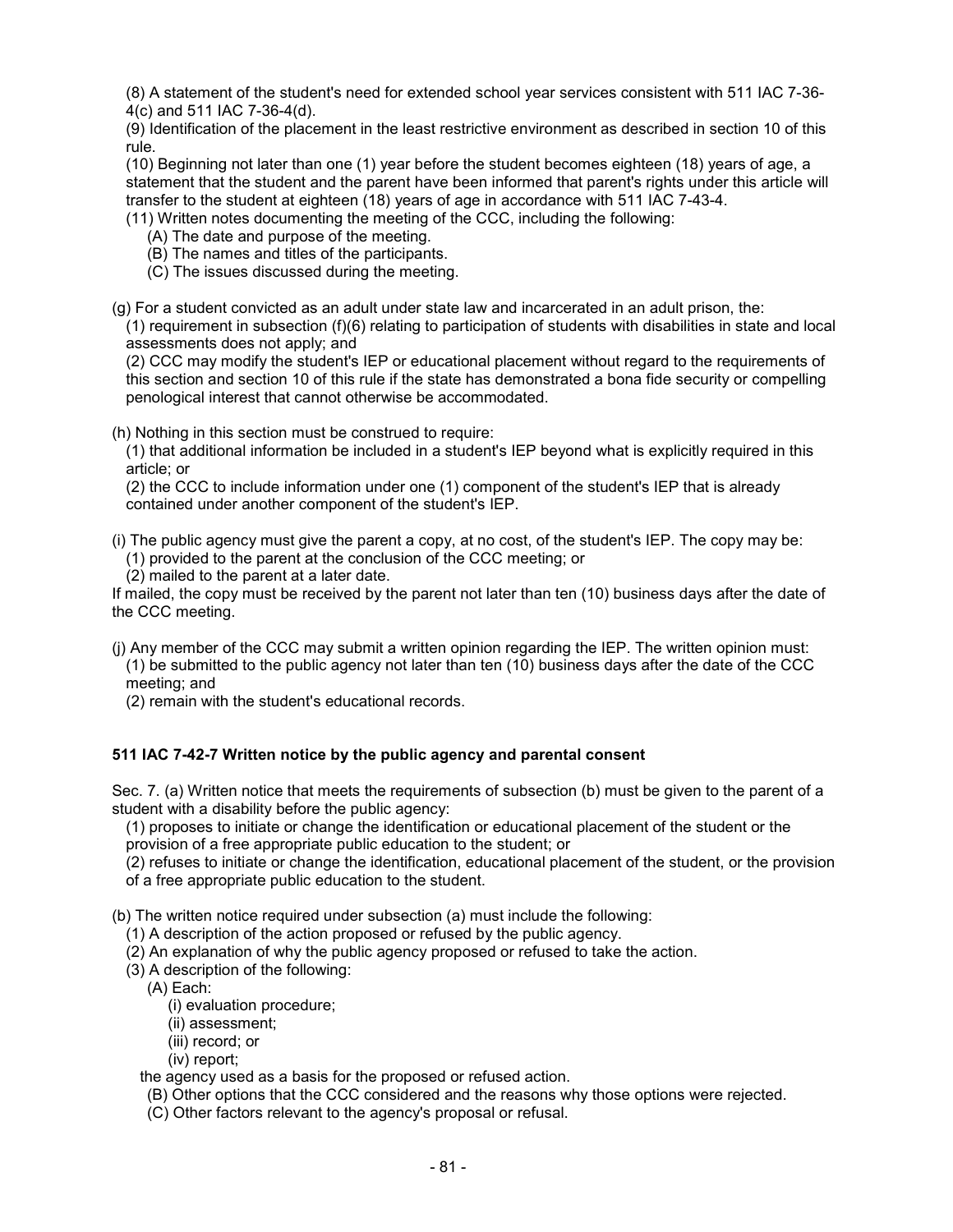(4) A statement that the parent of a student with a disability has protection under the procedural safeguards described in 511 IAC 7-37-1 and the means by which a copy of a description of the procedural safeguards can be obtained. The statement must also explain that after a public agency provides written notice regarding a proposed or refused action that is subsequent to the initial IEP, the parent may challenge the action proposed or refused by the public agency by doing any of the following:

(A) Requesting and participating in a meeting with an official of the public agency who has the authority to facilitate the disagreement between the parent and the public agency.

- (B) Initiating mediation under 511 IAC 7-45-2.
- (C) Requesting a due process hearing under 511 IAC 7-45-3.

(5) A statement that if a parent challenges a proposed IEP prior to its implementation, the public agency must continue to implement the current IEP, except as provided in section 8(e) and 8(f) of this rule. (6) Sources for the parent to contact to obtain assistance in understanding the provisions of this article.

(c) There is nothing in this article that prohibits a public agency from using the IEP as part of the written notice as long as the documentation the parent receives meets all the requirements in this section.

(d) The written notice must be written in language understandable to the general public and provided in the native language of the parent or other mode of communication used by the parent, unless it is clearly not feasible to do so. If the native language of the parent or other mode of communication used by the parent is not a written language, the public agency must take steps to ensure the following:

(1) That the written notice is translated orally or by other means to the parent in his or her native language or other mode of communication.

(2) That the parent understands the content of the written notice.

(3) That there is written documentation that the requirements in subdivisions (1) and (2) have been met.

(e) The written notice described in this section may be:

(1) provided to the parent at the conclusion of the CCC meeting; or

(2) mailed to the parent at a later date.

If mailed, the written notice must be received by the parent not later than ten (10) business days after the date of the CCC meeting.

(f) After the public agency has provided written notice, the public agency must obtain written consent from the parent before the initial provision of special education and related services to the student. This encompasses the initial IEP and the initial educational placement.

(g) If the public agency is required to obtain consent from the parent under subsection (f), written notice can be provided at the same time as parental consent is requested.

(h) A public agency must make reasonable efforts to obtain written parental consent required under subsection (f). To meet this requirement, the public agency must document its attempts to obtain parental consent, such as the following:

- (1) Detailed records of:
	- (A) telephone calls made or attempted; and
	- (B) the results of those calls.
- (2) Copies of:
	- (A) correspondence sent to the parent; and
	- (B) any responses received.
- (3) Detailed records of:
	- (A) visits made to the parent's home or place of employment; and
	- (B) the results of those visits.

(i) If the parent of a student refuses to consent to (or fails to respond to a request for consent for) the initial provision of special education and related services described in subsection (f), the public agency:

(1) may not:

(A) initiate mediation under 511 IAC 7-45-2; or

(B) request a due process hearing under 511 IAC 7-45-3;

in order to obtain an agreement or a ruling that the services may be provided to the student; and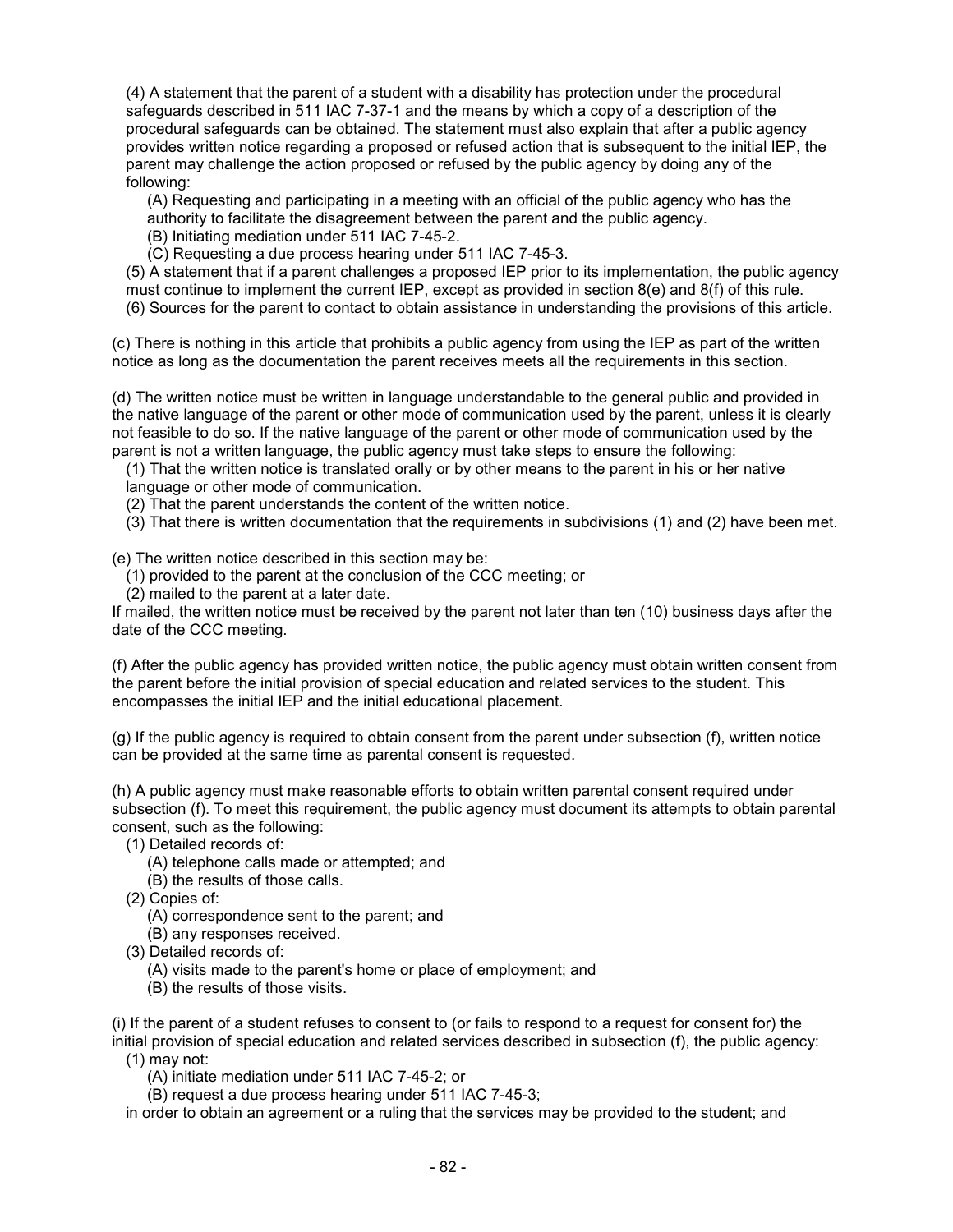(2) must not be considered to be in violation of the requirement to make available a free appropriate public education to the student.

(j) After a public agency provides written notice regarding a proposed IEP that is subsequent to the initial IEP, the parent may challenge the action proposed or refused by the public agency by doing any of the following:

(1) Requesting and participating in a meeting with an official of the public agency who has the authority to facilitate the disagreement between the parent and the public agency.

(2) Initiating mediation under 511 IAC 7-45-2.

(3) Requesting a due process hearing under 511 IAC 7-45-3.

#### **511 IAC 7-42-8 Individualized education programs; implementation; termination due to revocation of consent**

Sec. 8. (a) The services identified in an IEP must be provided as follows:

(1) No later than ten (10) instructional days after parental consent to the student's initial IEP is received. (2) On the eleventh instructional day after a public agency provides written notice described in section 7 of this rule regarding a student's proposed IEP that is subsequent to the initial IEP, unless the parent consents in writing to an earlier implementation date. The public agency must continue to implement the current IEP if the parent challenges the proposed IEP prior to its implementation by:

(A) requesting and participating in a meeting with an official of the public agency who has the authority to facilitate the disagreement between the parent and the public agency;

- (B) initiating mediation under 511 IAC 7-45-2; or
- (C) requesting a due process hearing under 511 IAC 7-45-3.

(3) On the eleventh instructional day after a meeting or mediation to resolve a parent's challenge to the IEP under subsection (2)(A) or (B) *[subdivision (2)(A) or (2)(B)]*, unless the parent requests a due process hearing within ten (10) instructional days. The public agency must provide the parent with written notice at the conclusion of the meeting or mediation that the proposed or revised IEP will be implemented on the eleventh instructional day after the notice unless the parent requests a due process hearing.

(4) For students transitioning from early intervention services to early childhood special education, on the student's third birthday in accordance with 511 IAC 7-43-2.

- (5) On the initiation date stated in the student's IEP in all other circumstances.
- (b) An IEP must be implemented as it is written.

(c) The student's teacher of record must do the following:

(1) Monitor the implementation of the student's IEP.

(2) Ensure that each of the student's teachers, related service providers, paraprofessionals, and any other service providers, who are responsible for implementing the student's IEP:

(A) have access to a copy of the IEP;

(B) are informed of their specific responsibilities related to implementing the IEP; and

(C) are informed of the specific accommodations, modifications, and supports that must be provided for the student in accordance with the student's IEP.

(3) Ensure that the CCC is informed of any modifications made to the student's IEP in accordance with section  $9(e)(2)$  and  $9(q)$  of this rule.

(4) Beginning in grade 9, communicate at least one (1) time each grading period with the student's parent concerning the student's progress toward the student's selected diploma, as required by IC 20- 32-4-11.

(5) Be responsible for all other activities identified in 511 IAC 7-32-97.

(d) At the beginning of each school year, a public agency must have in effect, for each student with a disability within its district:

(1) an IEP as specified in section 5 of this rule; or

(2) a service plan as described in 511 IAC 7-34-5 if the student is parentally-placed in a nonpublic school within the jurisdiction of the public agency.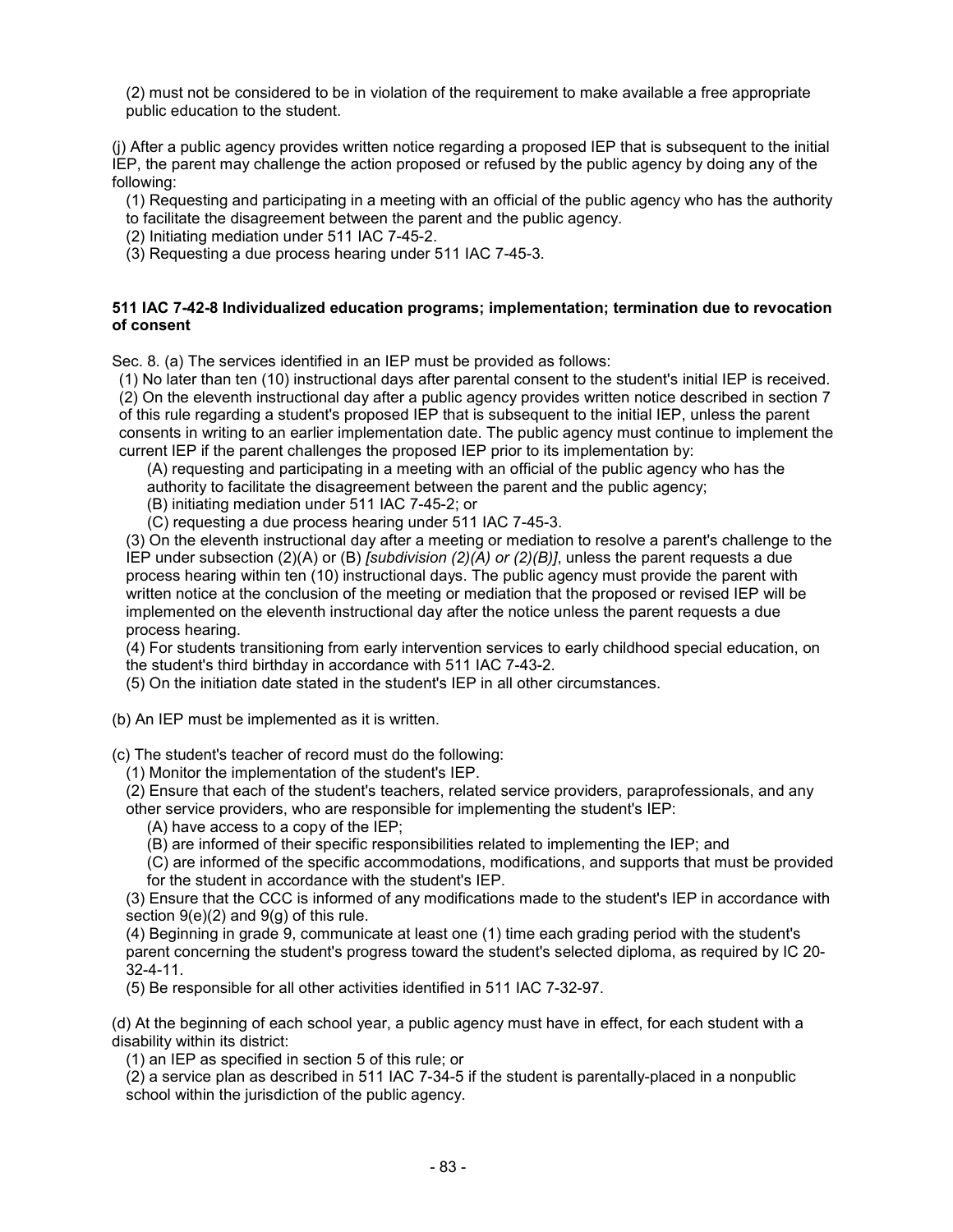(e) If a newly enrolled student received special education services from another public agency within the state, and enrolls in a new public agency within the same school year, the new public agency, in consultation with the student's parent, must immediately provide the student with a free appropriate public education, including services comparable to those described in the student's IEP from the previous public agency, until the new public agency either:

(1) adopts the student's IEP from the previous public agency; or

(2) develops, adopts, and implements a new IEP that meets the applicable requirements of this rule.

(f) If a newly enrolled student received special education services in another state, and enrolls within the same school year, the new public agency, in consultation with the student's parent, must immediately provide the student with a free appropriate public education, including services comparable to those described in the student's IEP from the previous public agency, until the new public agency:

(1) conducts an educational evaluation under 511 IAC 7-40, if the new public agency determines that this is necessary; and

(2) develops, adopts, and implements a new IEP, if appropriate, that meets the applicable requirements in this rule.

(g) To facilitate the transition of students described in subsections (e) and (f), the:

(1) new public agency in which the student enrolls must take reasonable steps to promptly obtain the student's records, including the IEP, supporting documents, and any other records relating to the provision of special education or related services to the student, from the previous public agency in which the student was enrolled, under 511 IAC 7-38-1(r)(2); and

(2) previous public agency in which the student was enrolled must take reasonable steps to promptly respond to the request from the new public agency, as required by IC 20-33-2-10.

(h) If a parent revokes consent for special education and related services in accordance with section 15 of this rule, the public agency must terminate the implementation of a student's IEP on the eleventh instructional day after the public agency provides the parent with the written notice required by section 15(b) of this rule, unless the parent consents in writing that the services will be terminated prior to the eleventh day.

## **511 IAC 7-42-9 Review and revision of the individualized education program**

Sec. 9. (a) A student's CCC must meet periodically, but not less than annually, to do the following:

(1) Review the student's IEP and determine whether the student's annual goals, described in section

- 6(f)(2) of this rule, are being achieved.
- (2) Revise the IEP, as appropriate, to address:
	- (A) any lack of expected progress, based on progress monitoring data, toward the annual goals and in the general education curriculum, if appropriate;

(B) the results of any reevaluation conducted under 511 IAC 7-40-8, including any additional data about the student described in 511 IAC 7-40-8(l)(2);

- (C) the student's anticipated needs; or
- (D) other matters.

(b) When conducting a review of the student's IEP, the CCC must consider the general and special factors described in section 6(b) and 6(c) of this rule.

(c) A general education teacher of the student, as a member of the CCC must, consistent with section 6(e) of this rule, participate in the review and revision of the student's IEP.

(d) The review and revision of an IEP that will be in effect when the student:

(1) enters into grade 9; or

(2) becomes fourteen (14) years of age;

whichever occurs first, or earlier if determined appropriate by the CCC, must be conducted in accordance with this section and 511 IAC 7-43-4, describing transition IEPs.

(e) After the annual CCC meeting described in subsections (a) through (d), changes to the IEP may be made: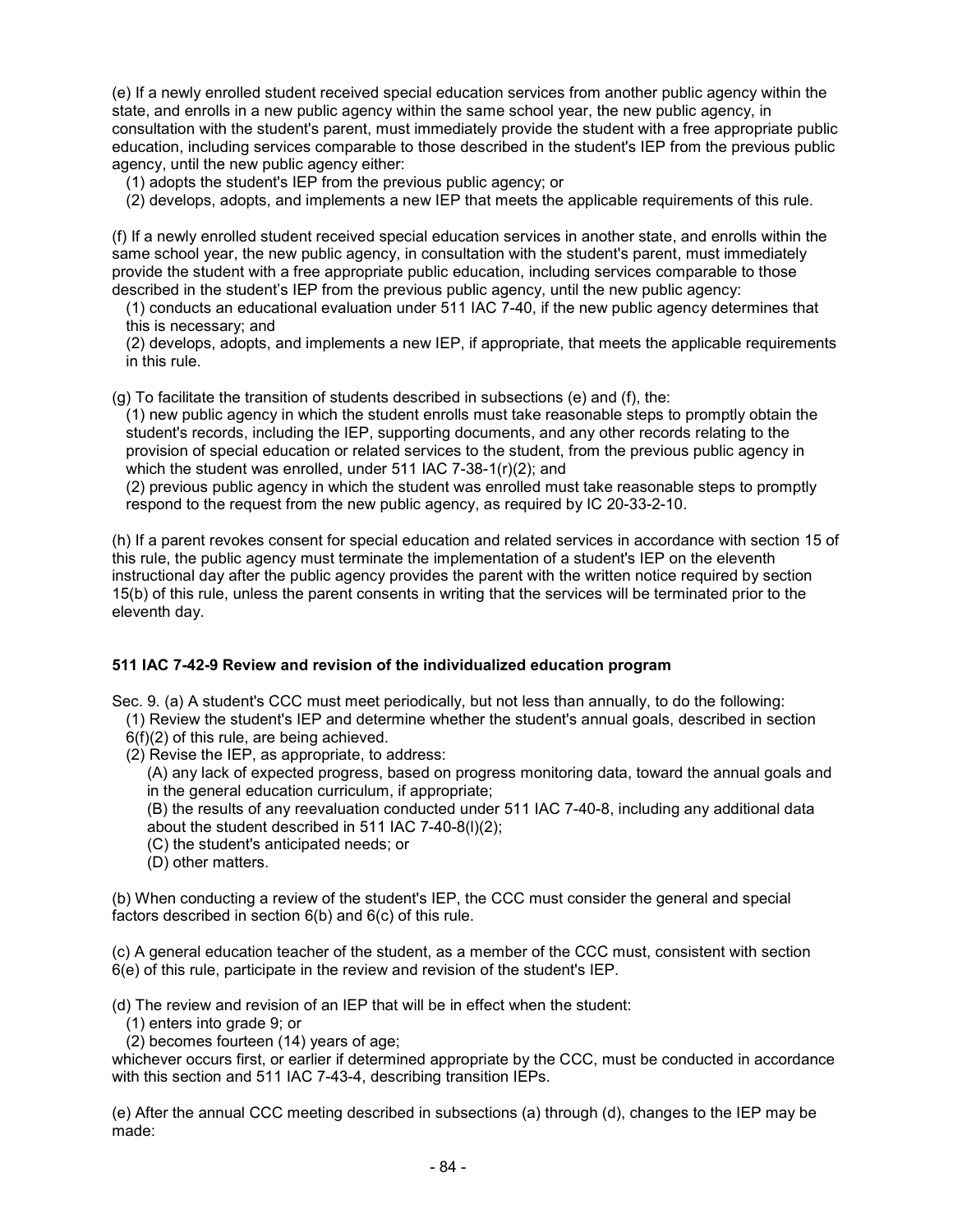(1) by the CCC at a CCC meeting; or

- (2) without a CCC meeting if the parent and the public agency agree:
	- (A) not to convene a CCC meeting; and
	- (B) to collaboratively develop a written document to amend or modify the student's current IEP.

(f) Upon request, a parent must be provided, at no cost, a revised copy of the IEP with the modifications described in subsection (e)(2) incorporated.

(g) If changes are made to the student's IEP in accordance with subsection (e)(2), the teacher of record must ensure that the student's CCC is informed of those changes.

#### **511 IAC 7-42-10 Least restrictive environment and delivery of special education and related services**

Sec. 10. (a) Except as provided in section 6(g)(2) of this rule (regarding students with disabilities in adult prisons), each public agency must have in place written policies and procedures to ensure the following:

(1) To the maximum extent appropriate, students with disabilities, including students in public or private institutions or other care facilities are educated with nondisabled students.

(2) Special classes, separate schooling, or other removal of students from the general education environment occurs only if the nature and severity of the disability is such that education in general education classes using supplementary aids and services cannot be satisfactorily achieved.

(3) The CCC determines the placement in which a student will receive services. The student's placement is:

- (A) based on the student's IEP;
- (B) reviewed at least annually; and

(C) in the school that the student would attend if not disabled, unless the IEP requires some other arrangement. If another arrangement is required, the placement should be as close as possible to the student's home school.

(4) A continuum of services, as described in subsection (b)(4) and (b)(5), that is available to meet the individual needs of students with disabilities and makes provision for supplementary services (such as resource room or itinerant instruction) to be provided in conjunction with general education placement. (5) In selecting the least restrictive environment, consideration is given to any potential harmful effect on the:

- (A) student; or
- (B) quality of services needed.

(6) Each student with a disability has an equal opportunity to participate with nondisabled students in nonacademic and extracurricular services and activities to the maximum extent appropriate.

(7) Special education and related services are delivered in the least restrictive environment determined by the CCC, regardless of the identified disability.

- (8) The provision of services to students with different disabilities:
	- (A) at the same time; and
	- (B) in the same classroom;

is permitted.

- (9) Students with disabilities are in classes and buildings with their chronological peers unless:
	- (A) an alternative is determined appropriate by the CCC; and

(B) the reasons for that determination are documented in the written notice required by section 6 of this rule.

(10) Students with disabilities are not removed from education in age-appropriate general education classrooms solely because of needed modifications in the general curriculum.

(b) The public agency must do the following:

(1) Take steps to make available to students with disabilities the variety of educational programs and services that are made available to nondisabled students served by the public agency, including the following:

- (A) Vocational education.
- (B) Art.
- (C) Music.

(D) Industrial arts.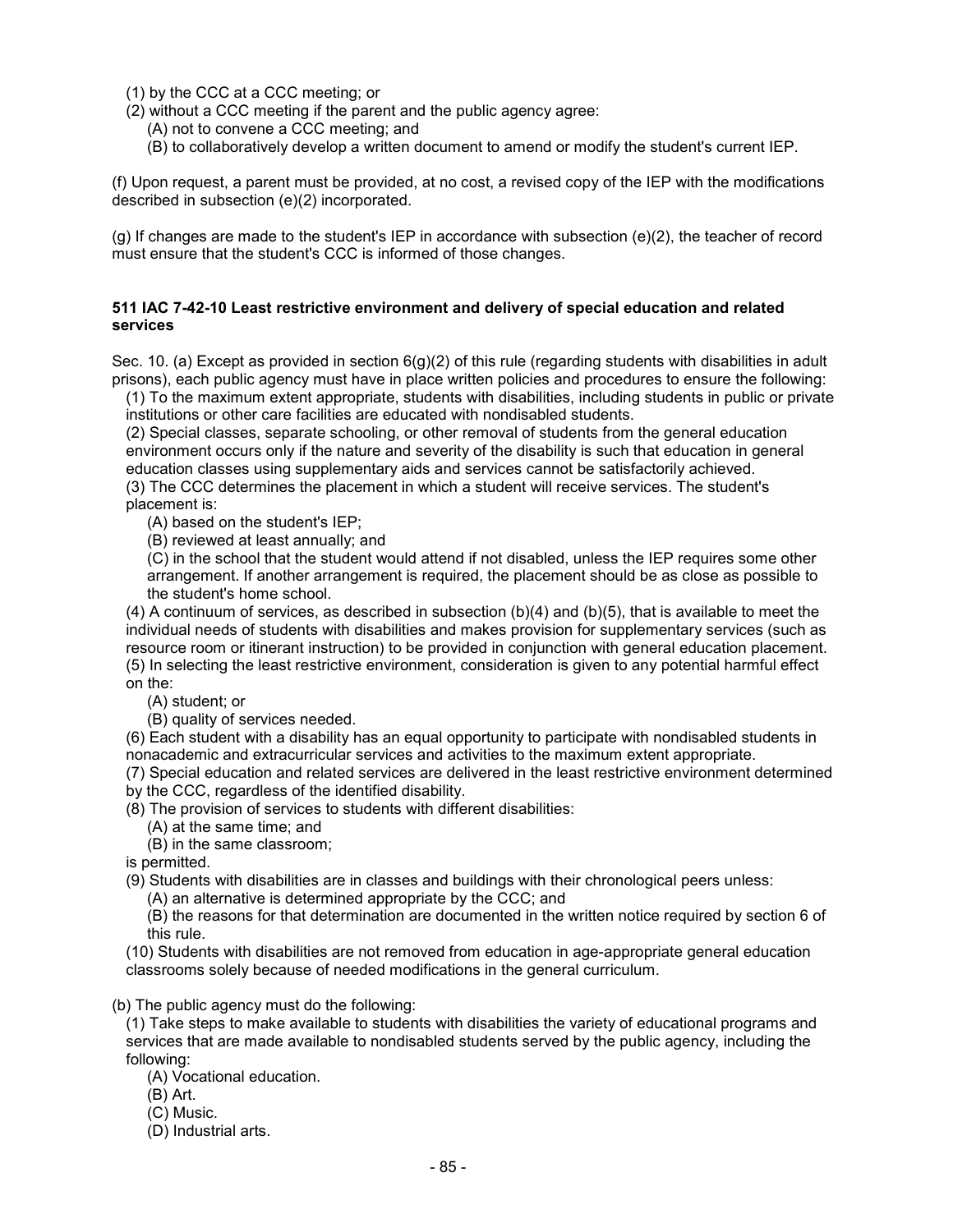(E) Consumer and homemaking education.

(F) Field trips.

(G) Convocations.

(2) Take steps, including providing students with supplementary aids and services determined appropriate and necessary by the student's CCC, to afford students with disabilities equal opportunity for participation in nonacademic and extracurricular services and activities. The public agency must ensure that students with disabilities participate with nondisabled students in the extracurricular services and activities to the maximum extent appropriate to the needs of that student. Nonacademic and extracurricular services and activities may include the following:

- (A) Meals and recess.
- (B) Athletics.
- (C) Recreational activities.
- (D) Special interest groups or clubs sponsored by the public agency.
- (E) Graduation ceremonies.
- (F) Employment of students, including both:
	- (i) employment by the public agency; and
	- (ii) assistance in making outside employment available.

(3) Make physical education, specially designed if necessary, available to all students with disabilities. However, a public agency is under no obligation to make physical education available to students with disabilities if physical education is not available to other students in the same grade. Physical education must be provided by a general education teacher of physical education or a teacher specially licensed in adapted physical education as applicable to the physical education appropriate for the student. Each student with a disability must be afforded the opportunity to participate in the general physical education program available to nondisabled students unless one (1) of the following occurs:

(A) The student is enrolled full time in a separate facility. The public agency responsible for the education of the student must ensure that the student receives appropriate physical education services in compliance with this section.

(B) The student needs specially designed physical education, as prescribed in the student's IEP. The public agency must provide the specially designed physical education services directly or make arrangements for those services to be provided through other private or public programs.

(4) Ensure the availability of a continuum of placement options for students in kindergarten through the school year in which students become twenty-two (22) years of age that includes the following:

(A) General education classroom with special education and related services provided during the instructional day.

(B) Resource room with special education and related services provided outside the general education classroom during the instructional day.

(C) Separate classroom in a general education school building with special education and related services provided outside the general education classroom during the instructional day.

(D) Separate public or nonpublic nonresidential school or facility with special education and related services provided.

(E) Public or nonpublic residential school or facility with special education and related services provided to students living at the school or facility.

(F) Homebound or hospital setting with special education and related services provided at the student's home, a hospital, or other noneducational site selected by the public agency.

(5) Ensure the availability of a continuum of placement options for early childhood students that includes the following:

(A) Early childhood general education programs.

(B) Early childhood special education programs. These programs include, but are not limited to, the following:

(i) Special education classrooms.

(ii) Separate schools.

(iii) Residential facilities.

(C) Early childhood special education and related services provided at the service provider's location.

(D) Home-based early childhood special education and related services provided in the residence of the student's family or caregivers.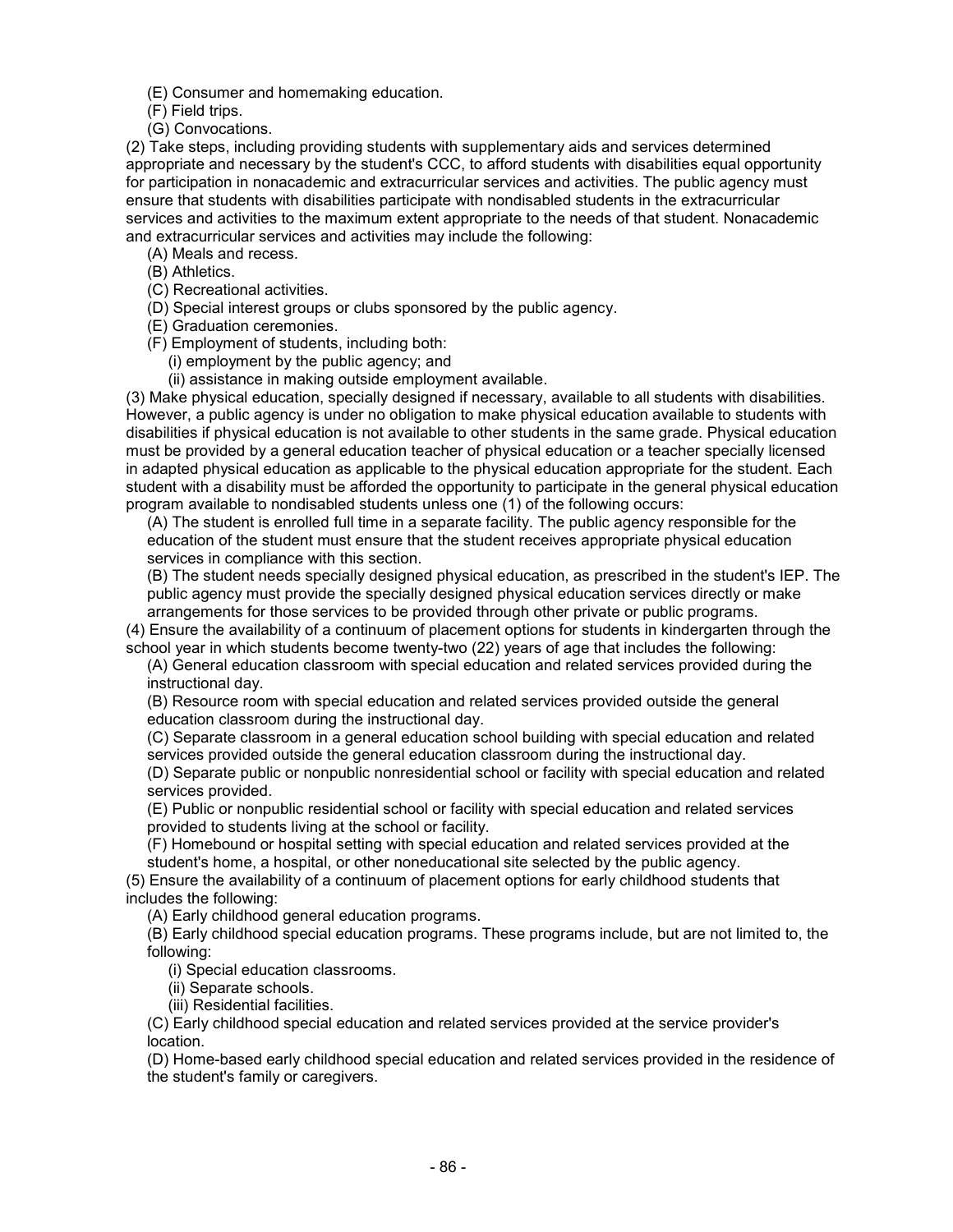(c) The placement options listed in subsection  $(b)(4)$  and  $(b)(5)$  must not be exclusive placement options, and a student's placement may be a combination of the options listed, as determined appropriate by the CCC.

(d) For a student with a disability who is convicted as an adult under state law and incarcerated in an adult facility, the CCC may modify the student's IEP or educational placement without regard to the requirements of this section where there is demonstrated a bona fide security or compelling penological interest that cannot otherwise be accommodated.

## **511 IAC 7-42-11 Instruction for student at student's home or alternative setting**

Sec. 11. (a) A student may receive special education and related services from a licensed teacher in the student's home or alternative setting, for reasons other than identified in section 12 of this rule, if the CCC determines it to be the least restrictive environment appropriate to enable the student to benefit from special education and related services. If the CCC determines the student's placement to be the student's home or an alternate setting, the public agency's written notice described in section 7 of this rule must include the following:

(1) The reason the student is not attending school.

(2) Other options tried or considered.

(3) The reasons the other options were rejected.

(b) The CCC must convene at least every sixty (60) instructional days to review the IEP. The:

- (1) type;
- (2) length;
- (3) frequency;
- (4) initiation; and
- (5) duration;

of the special education and related services must be determined by the CCC.

## **511 IAC 7-42-12 Instruction for students with injuries and temporary or chronic illnesses**

Sec. 12. (a) All students with injuries and temporary or chronic illnesses that preclude their attendance in school, including students who are not eligible for special education and related services, must be provided with instruction.

(b) Before instruction for a student unable to attend school can begin, the parent must provide the school corporation with a written statement from a physician (which includes a doctor of osteopathy) with a valid, unlimited license to practice medicine, or a Christian Science practitioner, that states one (1) of the following:

(1) The student has a temporary illness or injury that will require the student's absence from school for a minimum of twenty (20) consecutive instructional days. If the:

(A) illness or injury occurs less than twenty (20) instructional days prior to the end of the school year; and

(B) student needs instruction to meet promotion or graduation requirements;

the physician's statement must indicate that the student will be unable to attend school through the end of the current school year.

(2) The student has a chronic illness or other medical condition that will require the student's absence

for an aggregate of at least twenty (20) instructional days over the period of the school year.

#### (c) For a student who is:

(1) eligible for special education and related services; and

(2) unable to attend school as described in subsection (b);

special education and related services, including access to the general education curriculum, must be provided in accordance with the IEP as determined by the CCC.

(d) Instruction provided under this rule may continue through the summer to enable a student to complete a semester to meet promotion requirements.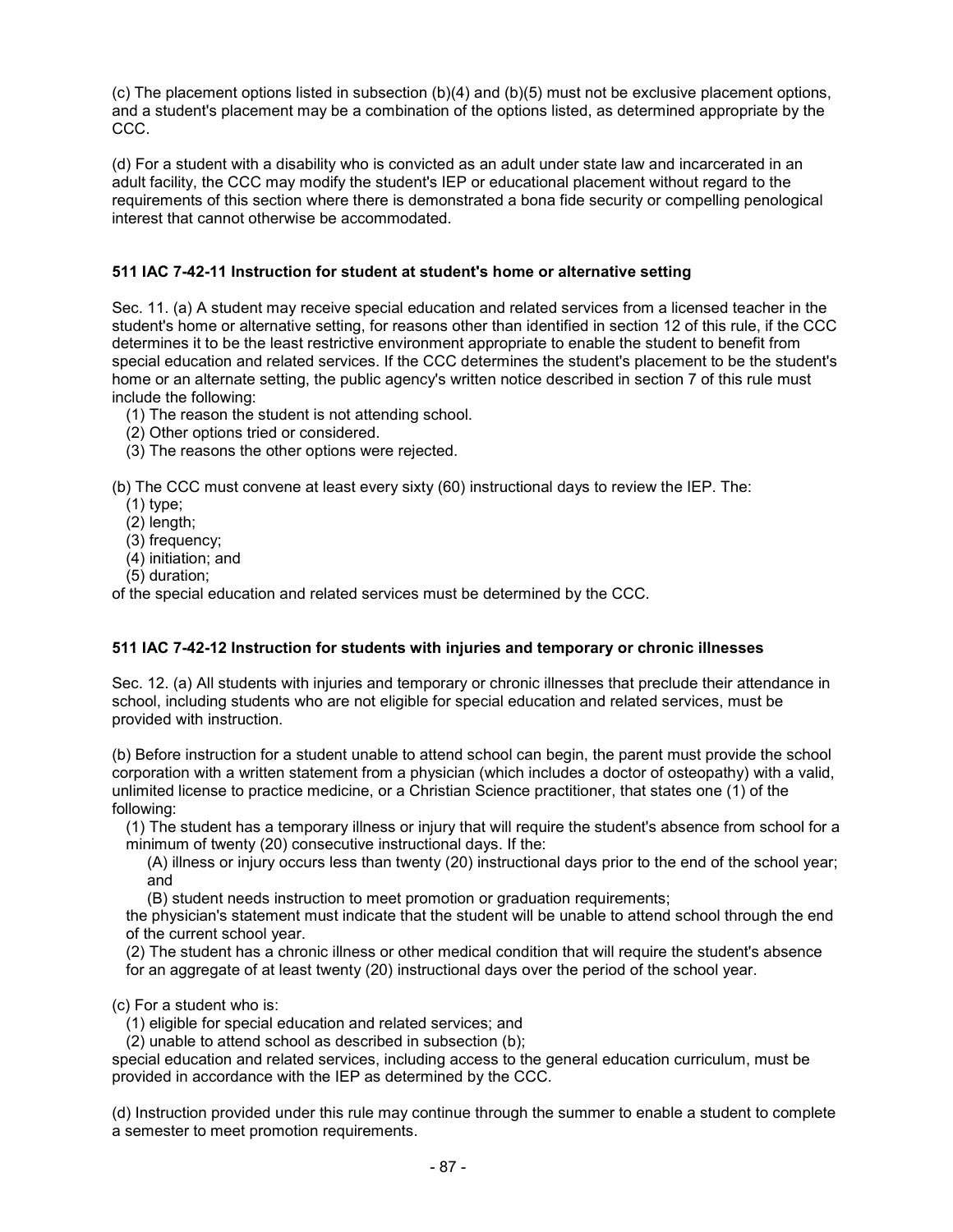(e) For a student who is eligible for special education and related services, instruction and related services must be provided by appropriately licensed personnel. For all other students, instruction must be provided by teachers licensed to teach the grade level of the student.

(f) The mediation and due process procedures provided in 511 IAC 7-45 do not apply to nondisabled students who receive instruction under this section.

## **511 IAC 7-42-13 Nonpublic school or facility placements by public agencies**

Sec. 13. (a) Before a public agency places a student with a disability in a nonpublic school or facility, the public agency must initiate and conduct a CCC meeting to develop an IEP for the student in accordance with this rule.

(b) The public agency must ensure that a representative of the nonpublic school or facility attends the meeting. If the representative cannot attend, the public agency must use other methods to ensure participation by the nonpublic school or facility, including individual or conference telephone calls or video conference.

(c) After a student enters a nonpublic school or facility, any meetings to review and revise the student's IEP may be initiated and conducted by the nonpublic school or facility at the discretion of the public agency. If the nonpublic school or facility initiates and conducts the CCC meetings, the public agency must ensure that the parent and a public agency representative:

(1) are involved in any decision about the student's IEP; and

(2) agree to any proposed changes in the IEP before those changes are implemented.

(d) Even if a nonpublic school or facility implements a student's IEP, responsibility for compliance with this article remains with the public agency. The public agency must ensure that the student:

- (1) is provided:
	- (A) special education and related services:
		- (i) in conformance with an IEP that meets the requirements of this rule; and
		- (ii) at no cost to the parents; and
	- (B) an education that meets the standards applicable to the state's public agencies, including the requirements of this article; and
- (2) has all of the rights of a student with a disability who is served by a public agency.

(e) To comply with subsection (d), the public agency must do the following:

(1) Monitor compliance through procedures such as the following:

- (A) Written reports.
- (B) On-site visits.
- (C) Parent questionnaires.

(2) Disseminate copies of applicable standards to each nonpublic school or facility to which the public agency has placed a student with a disability.

(3) Provide an opportunity for those nonpublic schools and facilities to participate in the development and revision of public agency standards that apply to them.

#### **511 IAC 7-42-14 Transportation of students in public or private residential placements**

Sec. 14. (a) The school corporation of legal settlement:

(1) is responsible for the cost of transporting students placed in public or private residential facilities by the public agency; and

(2) must pay for the number of round trips as determined appropriate by the CCC in accordance with statutory requirements and this rule.

(b) The frequency, length, and timing of home visits must be mutually agreed upon by the residential facility, the parent, and the school corporation of legal settlement. Transportation for the student for home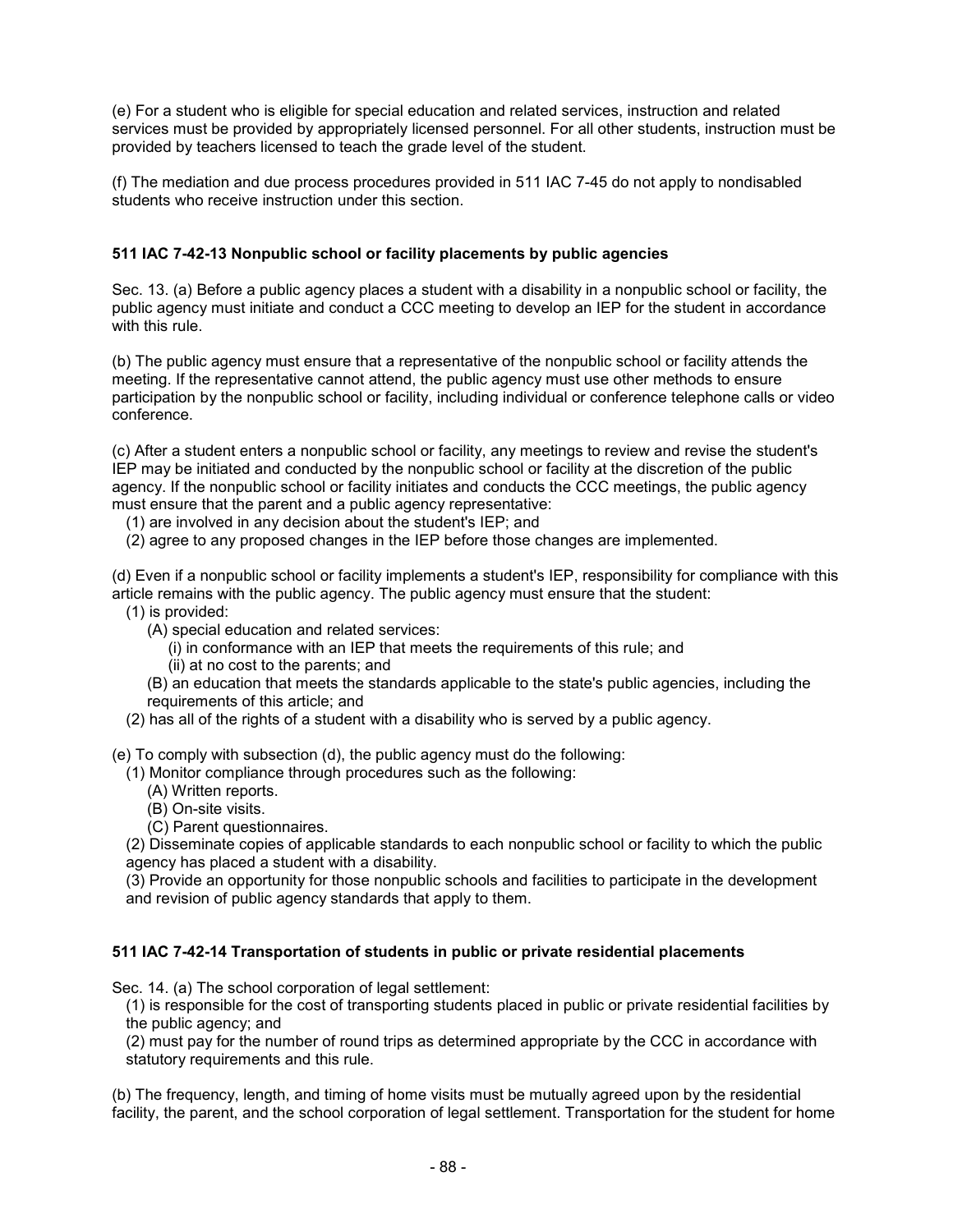visits must be arranged to assure the welfare and safety of the student, including, if necessary, paying the cost for a responsible adult to accompany the student during the travel.

(c) If a parent travels to the residential facility, that travel may be in lieu of a student home visit. The school corporation of legal settlement must pay the cost for the parent to travel to the residential facility if the CCC determines any of the following is essential to the student's educational, emotional, or behavioral progress:

(1) The nature or severity of the student's disability precludes home visits.

(2) The residential facility provides family counseling and training essential to the student's educational, emotional, or behavioral progress.

(3) The student cannot travel home unaccompanied.

(d) When a parent travels to the residential facility under subsection (c), the school corporation of legal settlement must reimburse or pay for travel-associated costs, such as meals and lodging, in accordance with the policies established for school employees.

(e) At the time a residential placement is made, the public agency must do the following:

- (1) Establish guidelines and procedures concerning transportation.
- (2) Inform the parent of those guidelines and procedures.

(f) The guidelines and procedures established under subsection (e) must include at least the following information:

- (1) The modes of transportation for which payment or reimbursement will be made.
- (2) The method by which transportation will be paid.
- (3) The length of advance notice required.
- (4) The travel-associated costs allowed under public agency policy.

#### **511 IAC 7-42-15 Revocation of consent for special education and related services**

Sec. 15. (a) At any time after the parent gives consent for the initiation of special education and related services, the parent may revoke that consent by doing the following:

(1) Putting the revocation of consent in writing.

(2) Signing the revocation.

(3) Submitting the written revocation to licensed personnel.

(b) Within ten (10) instructional days of the date licensed personnel receive the parent's written revocation, the public agency must provide the parent with a copy of the written notice described in section 7 of this rule.

(c) The public agency is not required to convene a CCC or develop an IEP when the public agency receives the parent's written revocation.

(d) The public agency may ask the parent why the parent is revoking consent, but the public agency may not require the parent to provide an explanation, either orally or in writing, as a condition of terminating the provision of special education and related services. The public agency may not use the inquiry to delay or deny the termination of special education and related services.

(e) A parent's revocation of consent covers all instruction, services, and supports included in the student's IEP, including, but not limited to, the following:

(1) Specialized instruction.

(2) Related services.

(3) Accommodations.

(4) Adaptations.

(5) Modifications.

(6) Supports for the student or personnel on behalf of the student.

(7) Assistive technology devices and services.

(8) Placement outside of a general education classroom.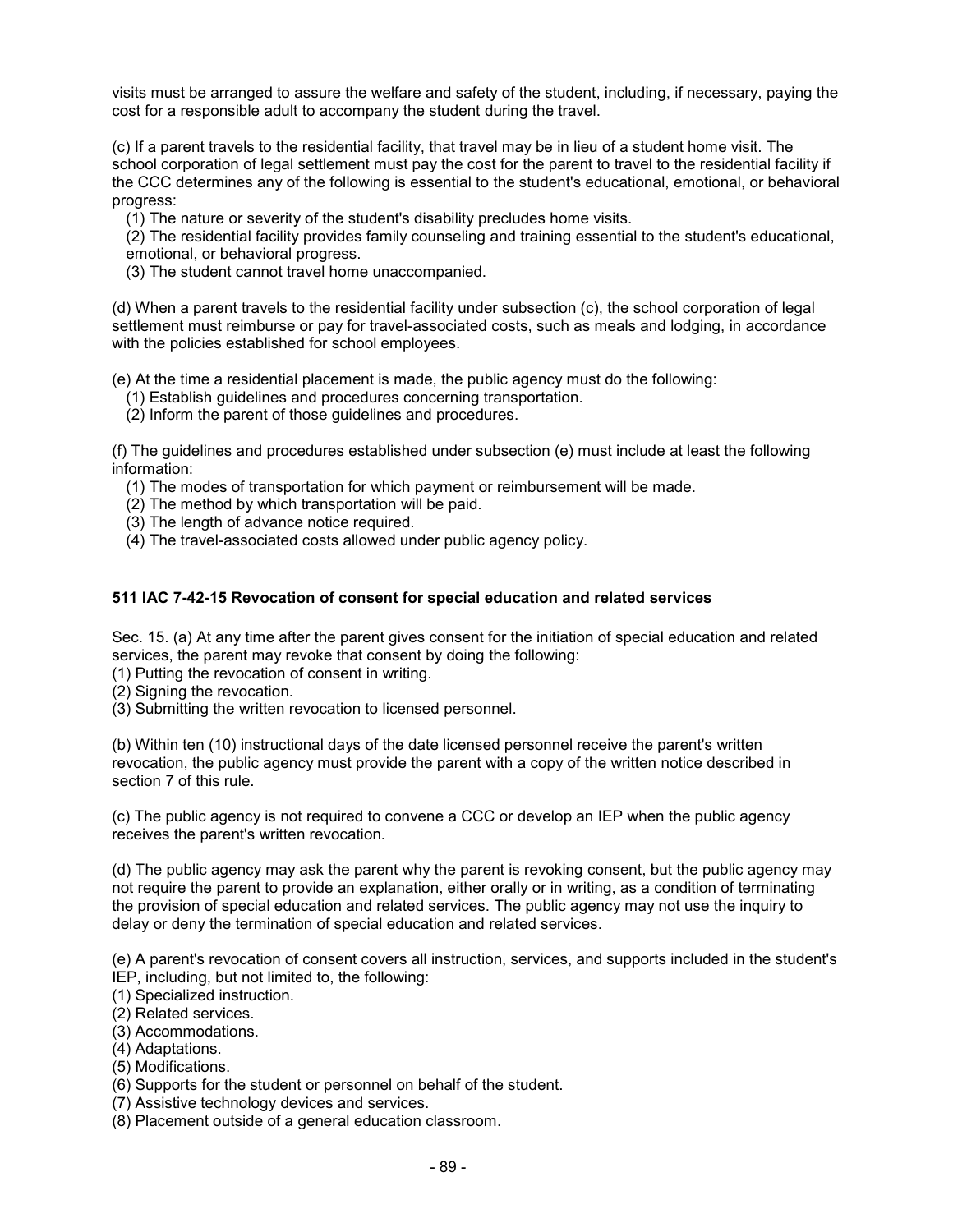(f) A parent may not revoke consent for fewer than all of the special education and related services included in the student's IEP.

(g) The public agency may not terminate special education and related services until ten (10) instructional days after the parent receives the written notice described in subsection (b) unless the parent provides written consent for services to be terminated prior to the expiration of ten (10) instructional days after receipt of the written notice.

(h) The public agency may not use mediation or a due process hearing to override the parent's revocation of consent for services.

(i) Upon revocation of consent and termination of special education and related services, the student is no longer eligible as a student with a disability and is not entitled to the protections of this article, except as permitted in 511 IAC 7-44-9.

(j) The public agency is not required to amend the student's educational records to remove any reference to the student's special education and related services when the parent revokes consent for services. This does not preclude a parent from requesting that the student's educational record be amended in accordance with the procedures contained in 511 IAC 7-38-2.

(k) The public agency shall not be considered to be in violation of the requirement to make a free appropriate public education available to the student when the public agency terminates the special education and related services to the student subsequent to the parent's revocation of consent in accordance with this section.

(l) If, after revoking consent, a parent wants the student to receive special education and related services, the parent must request an initial evaluation in accordance with 511 IAC 7-40-4 and the CCC must determine, in accordance with 511 IAC 7-40-6, if the student is eligible for special education and related services as a student with a disability as defined in 511 IAC 7-32-92.

## **RULE 43. RELATED SERVICES; TRANSITIONS; TRANSFER OF RIGHTS**

#### **511 IAC 7-43-1 Related services**

Sec. 1. (a) "Related services" means transportation and developmental, corrective, and other supportive services that are required for a student to benefit from special education. The public agency must provide related services to a student if the student's CCC determines that related services are necessary for the student to benefit from special education.

(b) Related services may be provided as:

(1) direct services by qualified professionals; or

(2) integrated services by teachers or paraprofessionals acting in accordance with the instructions of qualified professionals.

(c) Related services include the following and may include other developmental, corrective, or supportive services if the services are required for a student to benefit from special education:

(1) Audiological services.

- (2) Counseling services.
- (3) Early identification and assessment of disabilities in children.
- (4) Interpreting services.
- (5) Medical services for the purpose of diagnosis and evaluation.
- (6) Occupational therapy.
- (7) Orientation and mobility services.
- (8) Parent counseling and training.
- (9) Physical therapy.
- (10) Psychological services.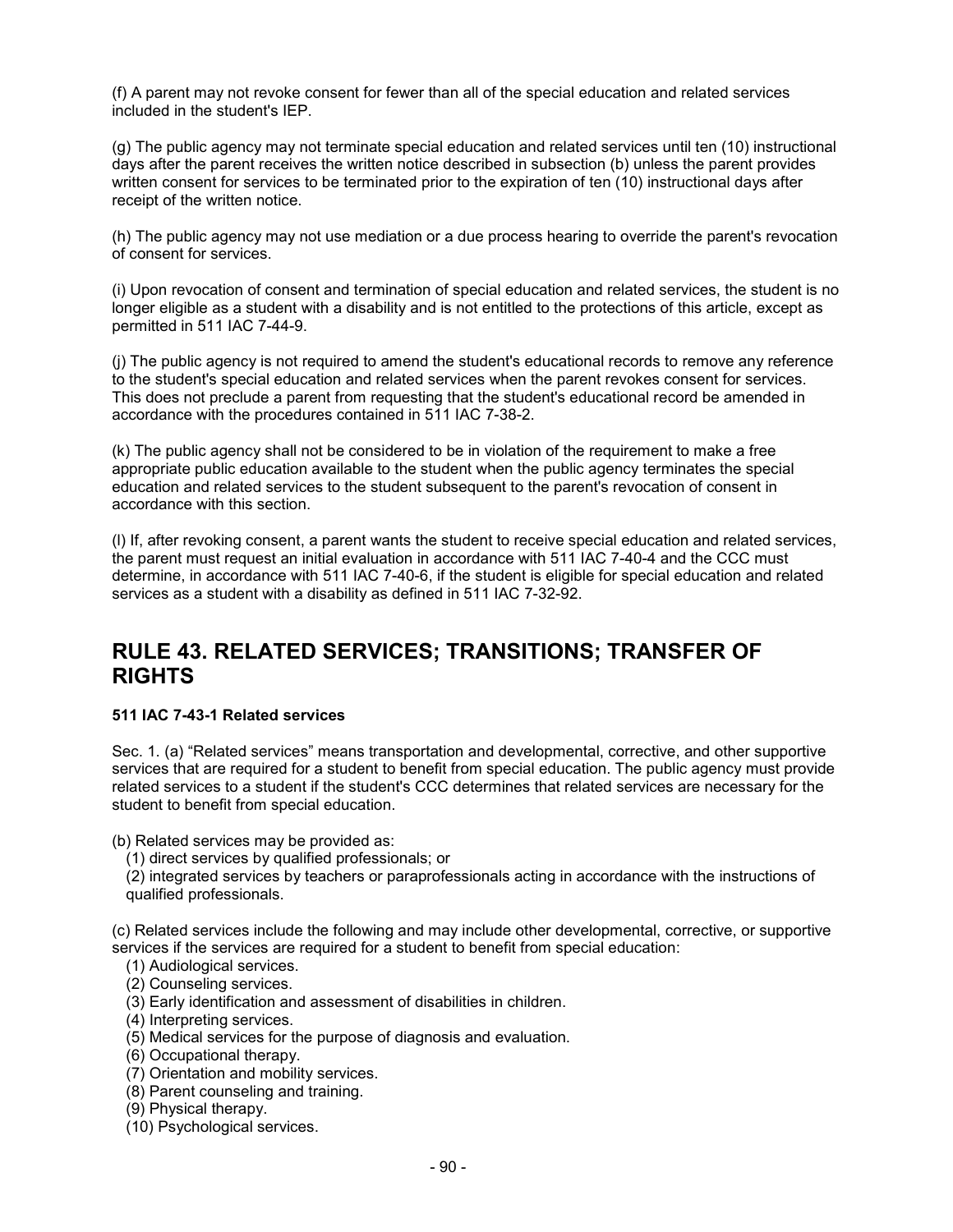- (11) Recreation, including therapeutic recreation.
- (12) Rehabilitation counseling.
- (13) School health services.
- (14) School nurse services.
- (15) School social work services.
- (16) Transportation.
- (17) Other supportive services.
- (d) Related services do not include the following:
	- (1) A medical device that is surgically implanted, such as a cochlear implant.
	- (2) The optimization of a surgically implanted device's functioning, such as mapping for a cochlear implant.
	- (2) Maintenance of a surgically implanted device.
	- (3) The replacement of a surgically implanted device.
- (e) Nothing in subsection (d):

(1) limits the right of a student with a cochlear implant or other surgically implanted devices to receive special education (such as speech and language services) and related services that the student's CCC determines are necessary for the student to receive a free appropriate public education;

(2) limits the responsibility of a public agency to appropriately monitor and maintain medical devices that are needed to maintain the health and safety of the student, including:

- (A) breathing;
- (B) nutrition; or
- (C) operation of other bodily functions;

while the student is transported to and from school or is at school; or

(3) prevents the routine checking of an external component of a surgically implanted device to make sure it is functioning properly, as required in 511 IAC 7-36-7(n).

## (f) Audiological services:

- (1) may include:
	- (A) identification of students with hearing loss;

(B) determination of the nature, range, and degree of hearing loss, including referral for medical or other professional attention for the habilitation of hearing;

- (C) provision of habilitative activities, such as:
	- (i) language habilitation;
	- (ii) auditory training;
	- (iii) hearing evaluation;
	- (iv) speech/lip reading; and
	- (v) speech conservation;
- (D) creation and administration of programs for prevention of hearing loss;
- (E) counseling with and guidance of students, teachers, and parents regarding hearing loss; and
- (F) determination of a student's need for group or individual amplification, selecting and fitting of an
- appropriate hearing aid, and evaluating the effectiveness of amplification; and
- (2) must be provided by a licensed educational or clinical audiologist.

#### (g) Counseling services may:

- (1) include:
	- (A) sharing career information;
	- (B) administering interest inventories or other career assessment instruments;
	- (C) providing assistance in career planning;
	- (D) guiding the identification of and planning for a student's course of study designed to help the
	- student achieve the post school goals and outcomes; and
	- (E) assisting the student to:
		- (i) understand and cope with a disability;
		- (ii) cope with a personal problem or crisis; and
		- (iii) develop and implement a behavioral intervention plan;
- (2) be provided:
	- (A) in the instructional setting or another setting; and
	- (B) on a regular schedule or an as-needed basis; and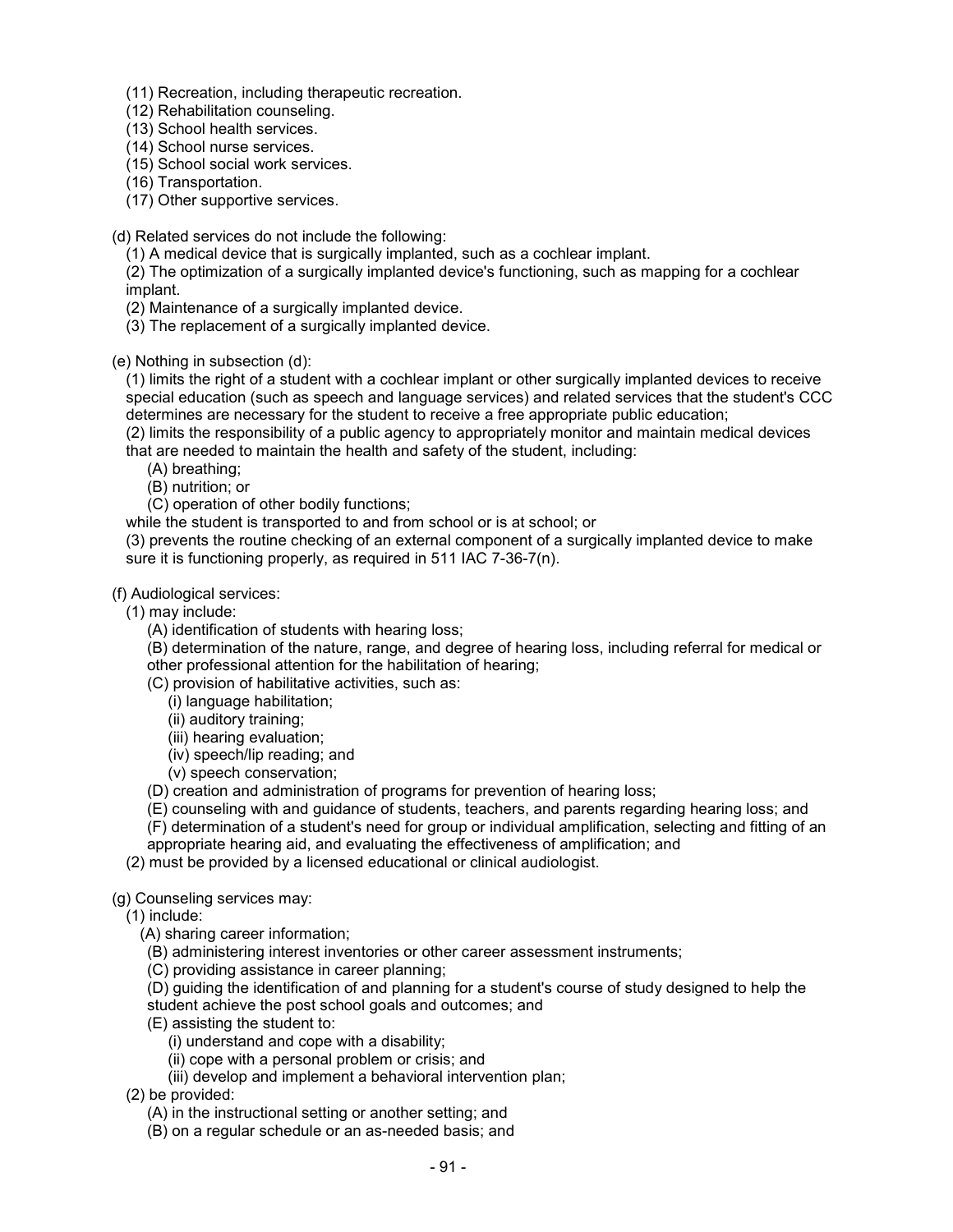- (3) be provided by:
	- (A) school social workers or school counselors;
	- (B) school, clinical, or child psychologists;
	- (C) administrators or teachers;
	- (D) related services personnel;
	- (E) vocational rehabilitation counselors; or
	- (F) other qualified professionals.

(h) Early identification and assessment of disabilities includes, but is not limited to, a formal plan for identifying a disability as early as possible in a child's life.

(i) Requirements for interpreting services are as follows:

(1) Interpreting services include the following:

- (A) When used with respect to students who are deaf or hard of hearing, the following:
	- (i) Oral transliteration services.
	- (ii) Cued language transliteration services.
	- (iii) Sign language transliteration and interpreting services.
	- (iv) Transcription services, such as the following:
		- (AA) Communication access real time translation (CART).
		- (BB) C-Print.
		- (CC) TypeWell.
- (B) Special interpreting services for students who are deaf-blind.

(2) Individuals who provide sign language transliteration and interpreting services described in subdivision (1)(A)(iii) must be certified to interpret in an educational setting.

(j) Medical services for the purpose of diagnosis and evaluation must be:

(1) considered a related service provided at no cost to the parent only if:

(A) a diagnosis and evaluation of a medically related disability is needed to determine eligibility for special education or related services; or

(B) ordered by a hearing officer to determine a student's eligibility for special education and related services or appropriate services for an eligible student; and

(2) provided by a physician with an unlimited license to practice medicine.

(k) Occupational therapy services:

- (1) may include:
	- (A) evaluating:
		- (i) developmental levels;
		- (ii) gross and fine motor functioning; and
		- (iii) self-care skills;
	- (B) developing, improving, or restoring functions impaired or lost through:
		- (i) illness;
		- (ii) injury; or
		- (iii) deprivation;
	- (C) improving ability to perform tasks for independent functioning if functions are impaired or lost;
	- (D) preventing, through early intervention, initial or further impairment or loss of function;
	- (E) designing or adapting:
		- (i) materials;
		- (ii) equipment; or
		- (iii) the educational environment;
	- to meet a student's needs;
	- (F) consulting with:
		- (i) parents;
		- (ii) teachers;
		- (iii) paraprofessionals; and
		- (iv) other related services personnel;
	- regarding activities that can assist in meeting the goals of therapy; and
- (2) must be provided by a:
	- (A) certified occupational therapist; or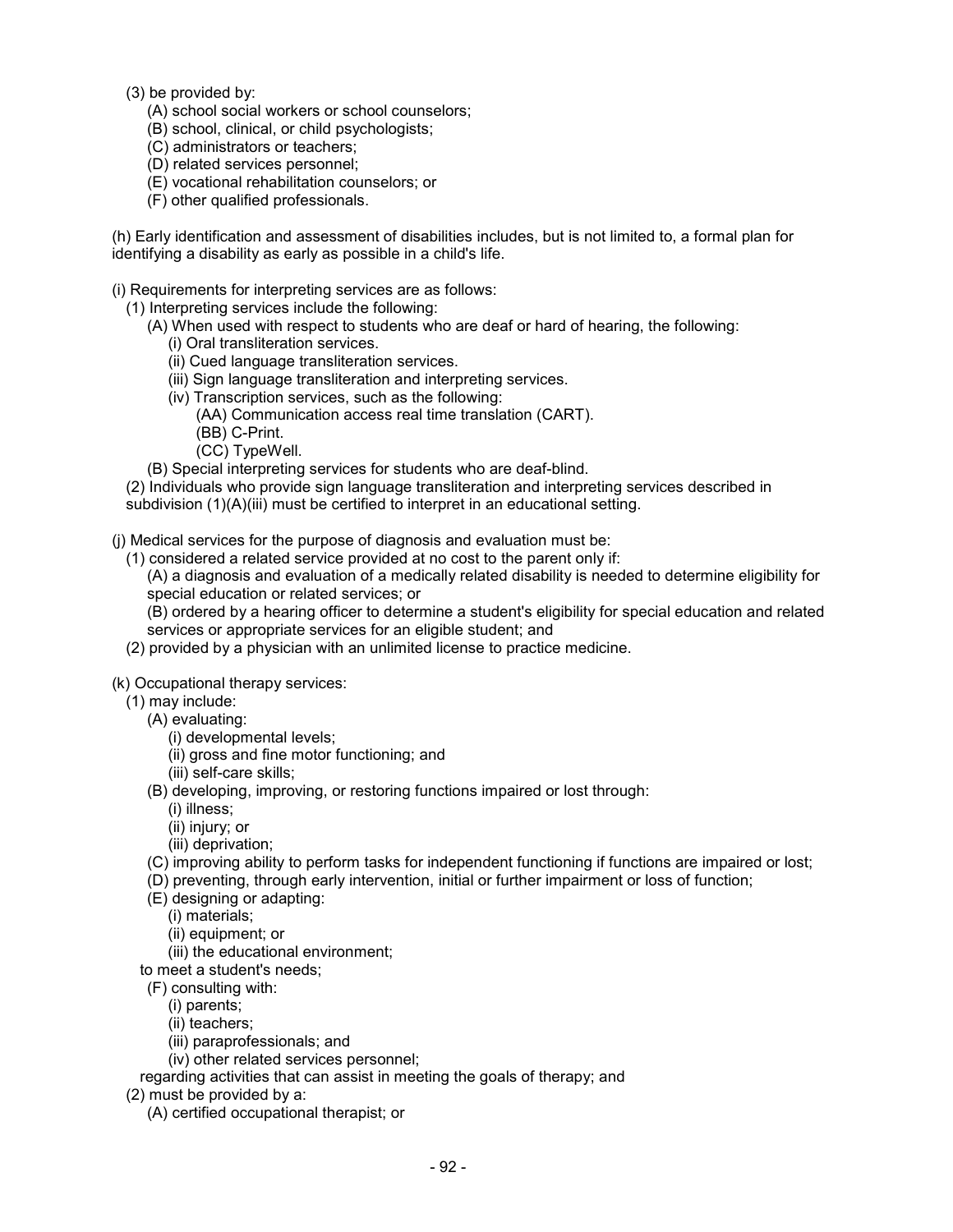(B) certified occupational therapy assistant under the supervision of a certified occupational therapist.

(l) Orientation and mobility services:

(1) are provided to students who are blind or have low vision by qualified professionals to enable those students to attain systematic orientation to and safe movement within their environments in school, home, and community; and

(2) include teaching students, as appropriate:

(A) spatial and environmental concepts and use of information received by the senses (such as sound, temperature, and vibrations) to establish, maintain, or regain orientation and line of travel (such as using sound at a traffic light to cross the street);

(B) to use the long cane or a service animal:

(i) to supplement visual travel skills; or

(ii) as a tool for safely negotiating the environment for students with no available travel vision;

(C) understanding and using remaining vision and distance low vision aids; and

(D) other concepts, techniques, and tools.

(m) Parent counseling and training may:

(1) include:

(A) assisting the parents in understanding the special needs of their child;

(B) providing parents with information on child development; and

(C) assisting parents in understanding the student's educational program and helping them to

acquire the necessary skills that will allow them to support the implementation of their child's IEP; (2) be provided:

(A) as part of the CCC process; or

(B) in the form of special meetings or conferences; and

(3) be provided by any of the persons listed in subsection (g)(3). The nature of the parent counseling and training needs must guide the selection of the appropriate individual and manner in which the counseling and training are provided.

(n) Physical therapy:

(1) may include:

(A) evaluating:

(i) developmental levels;

(ii) gross motor function;

(iii) reflex levels;

(iv) range of motion;

(v) muscular strength; and

(vi) respiratory function;

(B) designing and implementing activities to:

(i) prevent;

(ii) correct;

(iii) treat; or

(iv) alleviate;

impairments;

(C) evaluating, designing, and recommending adaption of assistive devices and equipment; and

(D) consulting with:

(i) parents;

(ii) teachers;

(iii) paraprofessionals; and

(iv) other related services personnel;

regarding activities that can assist in meeting the goals of therapy; and

(2) must be provided:

(A) by a:

(i) licensed physical therapist; or

(ii) certified physical therapist assistant under the direct supervision of a licensed therapist; and (B) only upon referral or order of a licensed:

(i) physician;

(ii) podiatrist;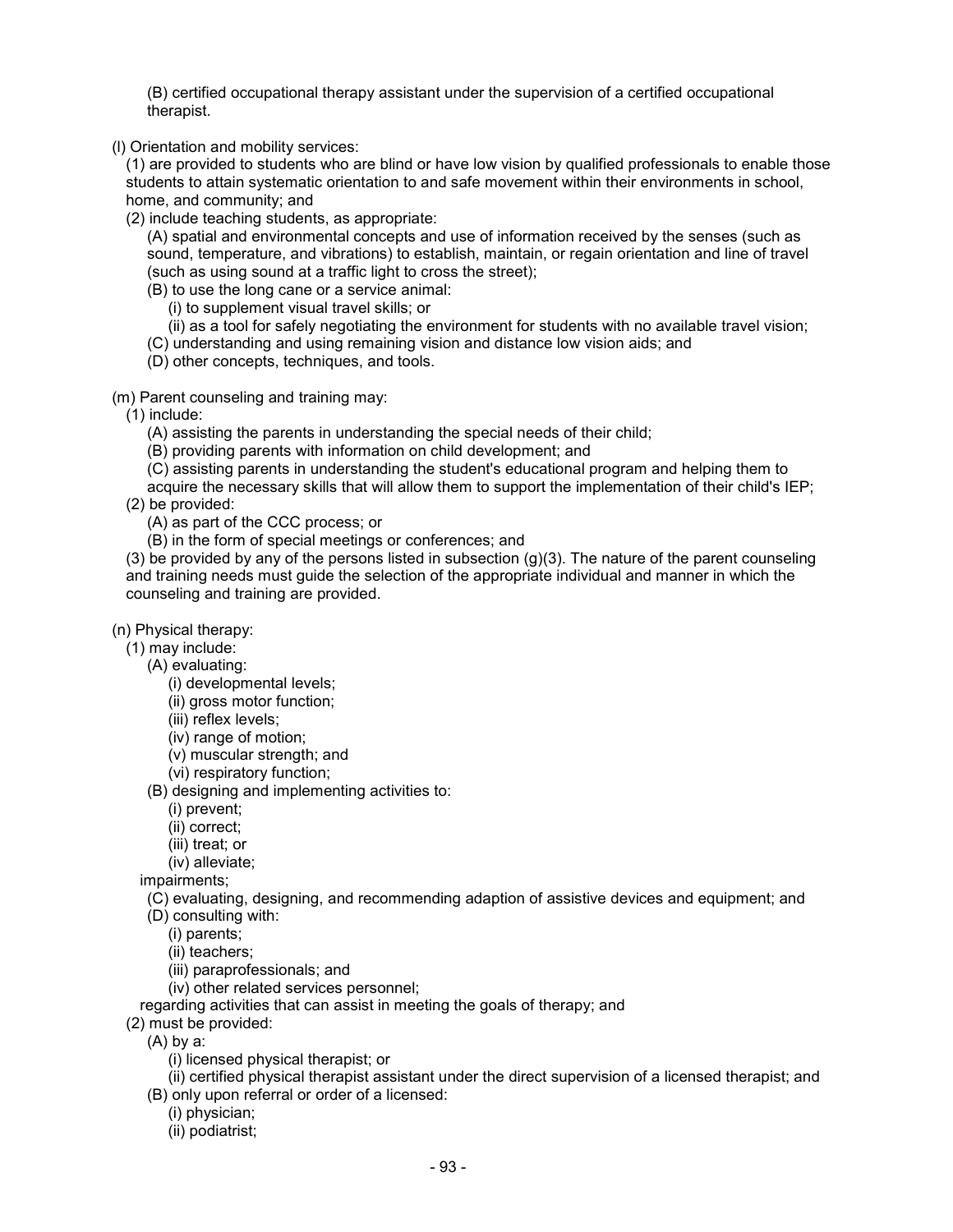- (iii) psychologist;
- (iv) chiropractor; or
- (v) dentist;
- or as otherwise permitted by state law governing licensing of physical therapists.

(o) Psychological services must be provided by school, clinical, and child psychologists or psychiatrists who are appropriately licensed and trained to provide the following services:

(1) Administering psychological and educational assessments as a member of the multidisciplinary team.

(2) Interpreting assessment results.

(3) Obtaining, integrating, and interpreting information regarding student behavior and conditions related to learning.

(4) Consulting and working with school personnel and parents in planning and developing a student's IEP to meet the special needs of a student as indicated by the following:

- (A) Psychological assessments.
- (B) Interviews.
- (C) Direct observation.
- (D) Behavioral assessments.

(5) Planning and managing a program of psychological services, including psychological counseling for students and parents.

(6) Assisting in developing positive behavioral intervention strategies.

(p) Recreation services may include the following:

- (1) Assessment of leisure function.
- (2) Therapeutic recreation services.
- (3) Recreation programs in the schools and community agencies.
- (4) Leisure education.

(q) Rehabilitation counseling services may include the following:

(1) Services provided by qualified professionals in individual or group sessions that focus specifically on the following:

- (A) Career development.
- (B) Employment preparation.
- (C) Achieving independence.
- (D) Integration in the workplace and community of the student with a disability.

(2) Vocational rehabilitation services provided to a student with disabilities by vocational rehabilitation programs funded under the Rehabilitation Act of 1973, as amended.

(r) School health services:

(1) include health services that are designed to enable a student with a disability to receive a free appropriate public education as described in the student's IEP; and

- (2) must be provided by either:
	- (A) a licensed school nurse; or
	- (B) other qualified personnel.

(s) School nurse services:

(1) are health services designed to enable a student with a disability to receive a free appropriate public education as described in the student's IEP;

(2) include the services described in 511 IAC 4-1.5-6, such as developing health care plans that are integrated into the student's IEP; and

(3) must be provided by a licensed school nurse.

(t) School social work services:

(1) may include:

(A) serving as a member of the educational evaluation multidisciplinary team with responsibilities that may include the preparation of a social and developmental history on a student;

(B) group and individual counseling with the student and family;

(C) working, in partnership with parents and others, on those problems in a student's home, school, and community life that affect the student's adjustment in the educational setting;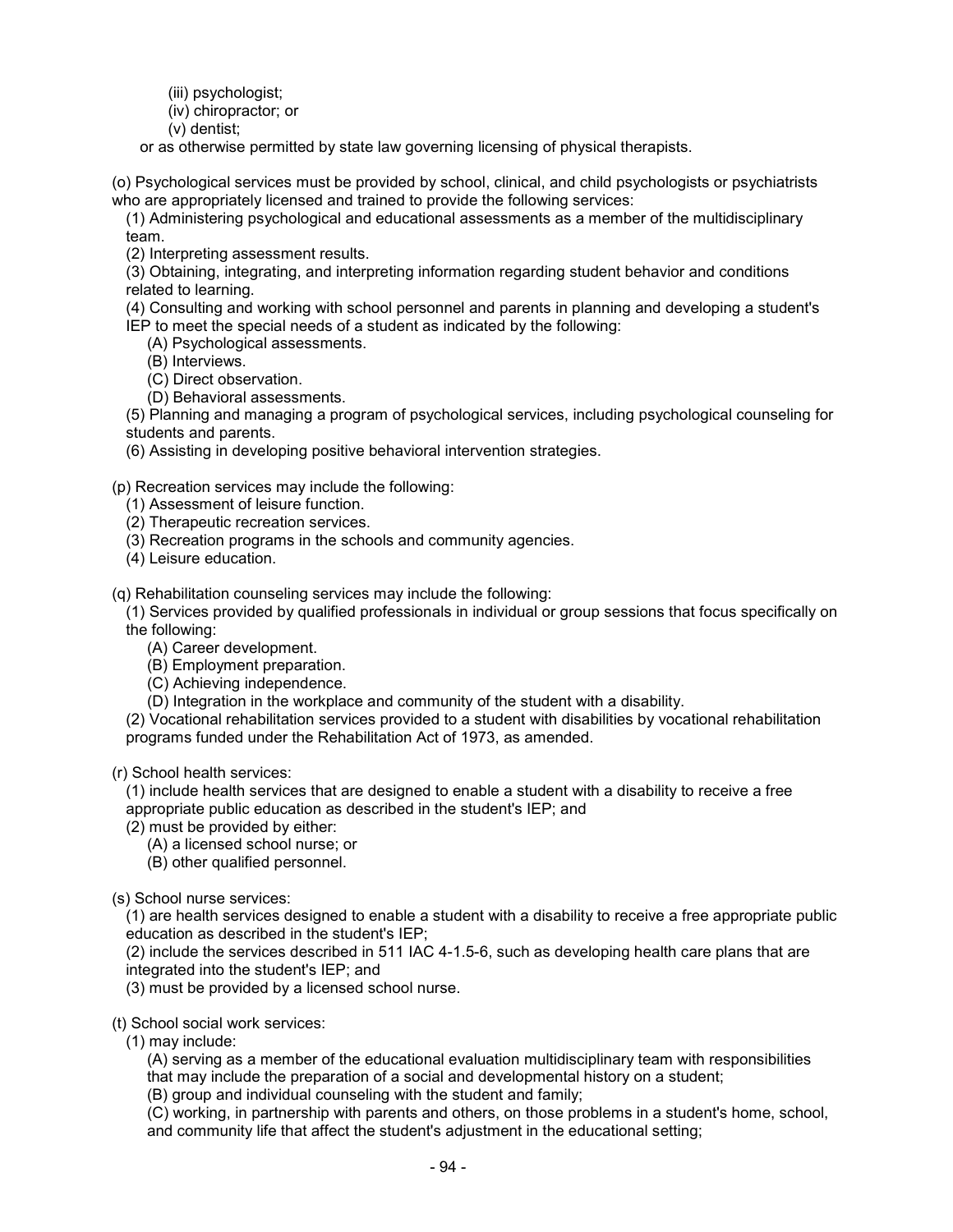(D) mobilizing school and community resources to enable the student to learn as effectively as possible in the student's educational program; or

(E) assisting in developing positive behavioral intervention strategies; and

(2) must be provided by a licensed school social worker.

(u) Transportation:

(1) may include:

(A) travel:

(i) to and from the educational setting and between educational settings;

(ii) in and around the educational setting;

(iii) to and from related services that are provided outside the educational setting; or

(iv) for participation in nonacademic and extracurricular activities if transportation is provided to nondisabled students; or

(B) any service not provided to nondisabled students, including:

(i) special bus routes;

(ii) special or adapted vehicles;

(iii) aides in attendance;

(iv) separate or different modes of transportation, such as taxi or individual transportation; or

(v) special equipment such as oxygen, lifts, and ramps;

(2) must be provided by the:

(A) public agency, directly or by contract; or

(B) student's parent, but only if the parent is willing to provide transportation, in which case the parent is entitled to reimbursement at the rate that employees of the public agency are reimbursed for travel expenses; and

(3) must be provided:

(A) when the student:

(i) needs assistance moving from place to place within the educational setting;

(ii) is enrolled in a school other than the school the student would attend if not disabled, including another building in the same school corporation, to another school corporation, or to a stateoperated school; or

(iii) is enrolled as a residential student in a public or private residential facility, in accordance with 511 IAC 7-42-14;

(B) when issues about the student's special physical health, mobility, or behavior require special consideration for type of transportation safety, supervision, assistance, or time in transit; or

(C) when the student:

(i) requires a shortened instructional day;

(ii) needs a related service that is provided:

(AA) at a site other than the school attended by the student; or

(BB) outside of the instructional day; or

(iii) for other reasons, cannot be transported with nondisabled students or needs special assistance or consideration.

#### **511 IAC 7-43-2 Transition from early intervention services (Part C) to early childhood special education (Part B)**

Sec. 2. (a) The public agency's obligation to make a free appropriate public education available to a student with a disability begins on the student's third birthday.

(b) The public agency must do the following:

(1) Establish, maintain, and implement policies and procedures to assist the child participating in early intervention programs under Part C of the Individuals with Disabilities Education Act, 20 U.S.C. 1400 et seq., who will be participating in early childhood special education experience a smooth and effective transition in a manner consistent with Part C of the Act.

(2) Participate in transition planning conferences convened by the Part C service coordinator, with the approval of the parent of the child. The transition planning conferences must be conducted in accordance with Part C of the Individuals with Disabilities Education Act.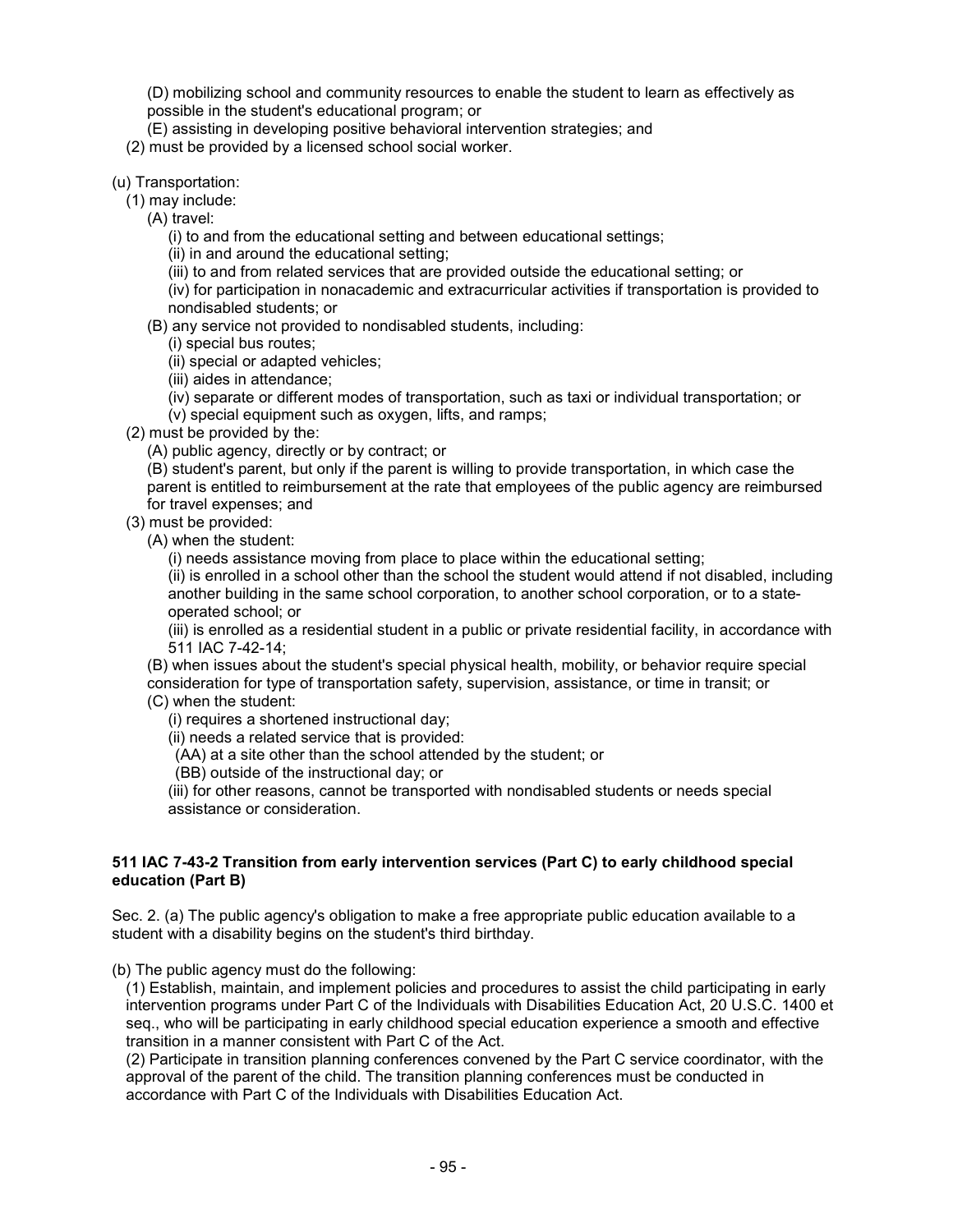(c) With parental consent, at least six (6) months prior to a student's third birthday, the state-operated or state-supported program must transmit to the school corporation of legal settlement, the most recent: (1) IFSP;

(2) family service plan report; and

(3) evaluation reports from any source.

(d) By the date of the third birthday of a student who may be eligible for early childhood special education, the public agency must do the following:

(1) Complete its evaluation.

(2) Convene a CCC to determine eligibility for special education and related services.

(3) If the student is eligible, develop an IEP for the student, taking into consideration the student's IFSP and the other general and special factors listed in 511 IAC 7-42-6(b) and 511 IAC 7-42-6(c). (4) Implement the IEP.

(e) If a student's third birthday occurs during the summer and the CCC determines the student:

(1) requires extended school year services, the student's IEP must state that services will be initiated during the summer of the student's third birthday; or

(2) does not require extended school year services, the student's IEP shall state that services will be initiated at the beginning of the upcoming school year.

## **511 IAC 7-43-3 Review of transition age students**

Sec. 3. Upon obtaining written consent from parents or students of legal age to disclose confidential educational records in accordance with 511 IAC 7-38-1( $q(1)$ , the public agency and the vocational rehabilitation counselor must confer at least one (1) time per year to review transition age students. If the public agency and the vocational rehabilitation counselor believe a student may be eligible for and benefit from vocational rehabilitation services, the public agency must do the following:

(1) Obtain written consent, as defined in 511 IAC 7-32-17, from the parent or the student of legal age to invite the vocational rehabilitation counselor to the CCC meeting that will take place during the school year before the student's projected final year of school, or earlier, if appropriate.

(2) Provide adequate notice to the vocational rehabilitation counselor regarding the CCC meeting

described in subdivision (1). The notification to the vocational rehabilitation counselor must include the: (A) name;

(B) address;

(C) age; and

(D) identified disability;

of the student for whom the CCC meeting is being conducted.

(3) At the CCC meeting, orally advise and provide written materials to the student and the parent that describe the:

(A) array of vocational rehabilitation services that may be available; and

(B) process to access those services.

## **511 IAC 7-43-4 Transition individualized education program**

Sec. 4. (a) The CCC must develop a transition IEP that will be in effect when the student:

(1) enters into grade 9; or

(2) becomes fourteen (14) years of age;

whichever occurs first, or earlier if determined appropriate by the CCC.

#### (b) This section does not apply to a student:

(1) convicted as an adult under state law; and

(2) incarcerated in an adult prison;

if the student's eligibility under this article will end because of the student's age, before the student will be eligible to be released from prison based on consideration of the student's sentence and eligibility for early release.

(c) The review and revision of a transition IEP must be in accordance with this section and 511 IAC 7-42- 9.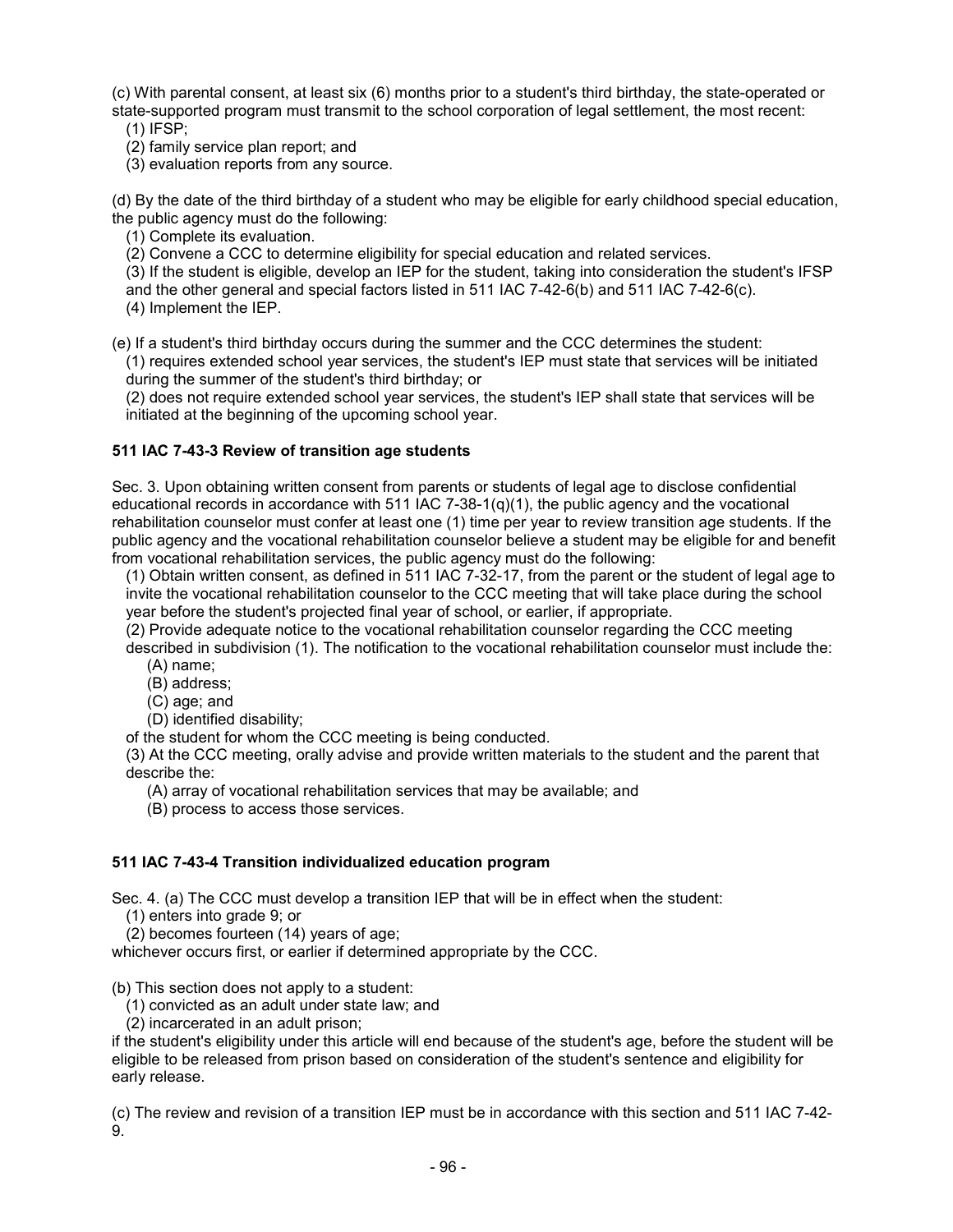(d) Notice of a CCC meeting to develop or revise a transition IEP must be in accordance with 511 IAC 7- 42-2.

(e) The members of the CCC who must participate in the development or revision of a transition IEP are specified in 511 IAC 7-42-3( $d$ )(2), which states that the public agency must invite:

(1) the student, and, if the student does not attend, the public agency must take other steps to ensure that the student's preferences and interests are considered; and

(2) to the extent appropriate, and with the consent of the parent (or student of legal age as defined in 511 IAC 7-32-91), a representative of any participating agency (other than the public agency) likely to be responsible for providing or paying for transition services.

(f) When developing or revising a student's transition IEP, a CCC must consider the general and special factors described in 511 IAC 7-42-6(b) and 511 IAC 7-42-6(c).

(g) A general education teacher of the student, as a member of the CCC, must, to the extent appropriate, participate in the development or revision of a student's transition IEP, including the determination of the following:

(1) Appropriate positive behavioral interventions and supports and other strategies for the student.

(2) Supplementary aids and services, program modifications, and support for school personnel consistent with subsection (h)(8).

(h) A transition IEP must contain the following:

(1) A statement of the student's present levels of academic achievement and functional performance, including the following:

(A) How the student's disability affects the student's involvement and progress in the general education curriculum.

(B) Information from age appropriate transition assessments of:

- (i) strengths;
- (ii) preferences; and
- (iii) interests.

(2) Appropriate measurable postsecondary goals, based upon age appropriate transition assessments that are related to:

- (A) training;
- (B) education;
- (C) employment; and

(D) where appropriate, independent living skills.

(3) Documentation regarding whether the student will pursue a:

(A) high school diploma as defined in 511 IAC 6-7.1-1(e); or

(B) certificate of completion.

(4) The transition services, as defined at 511 IAC 7-32-100, needed to assist the student in reaching postsecondary goals, including the individuals and agencies identified for implementing the transition services.

(5) If appropriate based upon the transition services identified in subdivision (4), documentation that the CCC reviewed information, and the public agency presented written information to the parent and student, regarding available adult services provided through state and local agencies and other organizations to facilitate student movement from the public agency to adult life. Adult services may include, but are not limited to, services provided by the following:

(A) A vocational rehabilitation services program.

(B) The department of workforce development.

(C) The Social Security Administration.

(D) The bureau of developmental disabilities services.

(E) A community mental health center.

(F) A community rehabilitation program.

(G) An area agency on aging.

(6) The following:

(A) A statement of measurable annual goals, including academic and functional goals designed to support and align with the student's postsecondary goals, that meet: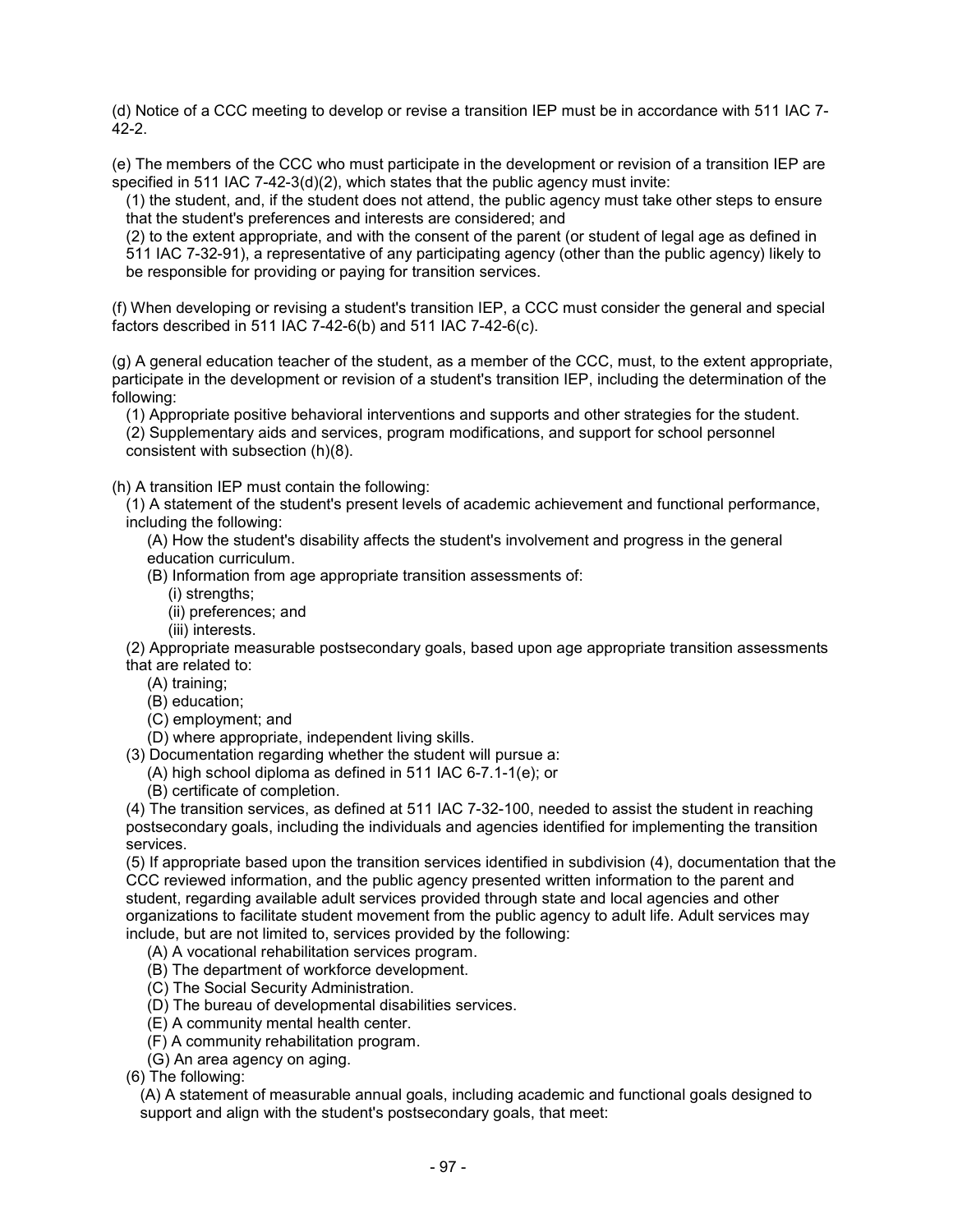(i) the student's needs that result from the student's disability to enable the student to be involved in and make progress in the general education curriculum; and

(ii) each of the student's other educational needs that result from the student's disability. (B) For students who participate in alternate assessments aligned to alternative academic

achievement standards, a description of benchmarks or short-term objectives.

(7) A description of the following:

(A) How the student's progress toward meeting the postsecondary and annual goals described in subdivision (6) will be measured.

(B) When periodic reports on the progress the student is making toward meeting the postsecondary and annual goals (such as through the use of quarterly or other periodic reports, concurrent with the issuance of report cards) will be provided.

(8) A statement of the special education and related services and supplementary aids and services, based on peer-reviewed research to the extent practicable, to be provided to the student, or on behalf of the student, and a statement of the program modifications or supports for school personnel that will be provided to enable the student to do the following:

(A) Advance appropriately toward attaining the postsecondary and annual goals.

(B) Be involved in and make progress in the general education curriculum in accordance with subdivision (1) and participate in extracurricular and other nonacademic activities.

(C) Be educated and participate with other students with disabilities and nondisabled students in the activities described in this article.

(9) An explanation of the extent, if any, to which the student will not participate with nondisabled students in:

(A) the general education environment; and

(B) extracurricular and other nonacademic activities.

(10) A statement regarding the student's participation in statewide or local assessments of student achievement, including the following:

(A) Any individual appropriate accommodations that are necessary to measure the academic achievement and functional performance of the student consistent with 511 IAC 7-36-10.

(B) If the CCC determines, in accordance with 511 IAC 7-36-10(g) and 511 IAC 7-36-10(h), that the student must take an alternate assessment of student achievement, instead of a particular statewide or local assessment, a statement:

(i) that the criteria for the alternate assessment have been met;

(ii) of why the alternate assessment selected is appropriate for the student; and

(iii) documenting that the public agency informed the parent that the student's performance will be measured against grade-level aligned alternate academic achievement standards.

(11) The projected date for initiation of services and modifications described in subdivision (8) and the anticipated length and frequency, location, and duration of services and modifications.

(12) Courses of study to achieve postsecondary goals.

(13) A statement of the student's need for extended school year services consistent with 511 IAC 7-36- 4(c) and 511 IAC 7-36-4(d).

(14) Identification of the placement in the least restrictive environment as described in 511 IAC 7-42-10.

(15) Beginning not later than one (1) year before the student becomes eighteen (18) years of age, a statement that the student and the parent have been informed that parent's rights under this article will transfer to the student at eighteen (18) years of age in accordance with section 5 of this rule.

(16) Written notes documenting the meeting of the CCC, including the following:

(A) The date and purpose of the meeting.

(B) The names and titles of the participants.

(C) The issues discussed during the meeting.

(i) Nothing in this section must be construed to require:

(1) that additional information be included in a student's transition IEP beyond what is explicitly required in this article; or

(2) the CCC to include information under one (1) component of the student's transition IEP that is already contained under another component of the student's transition IEP.

(j) The public agency must give the parent a copy, at no cost, of the student's transition IEP. The copy may be:

(1) provided to the parent at the conclusion of the CCC meeting; or

(2) mailed to the parent at a later date.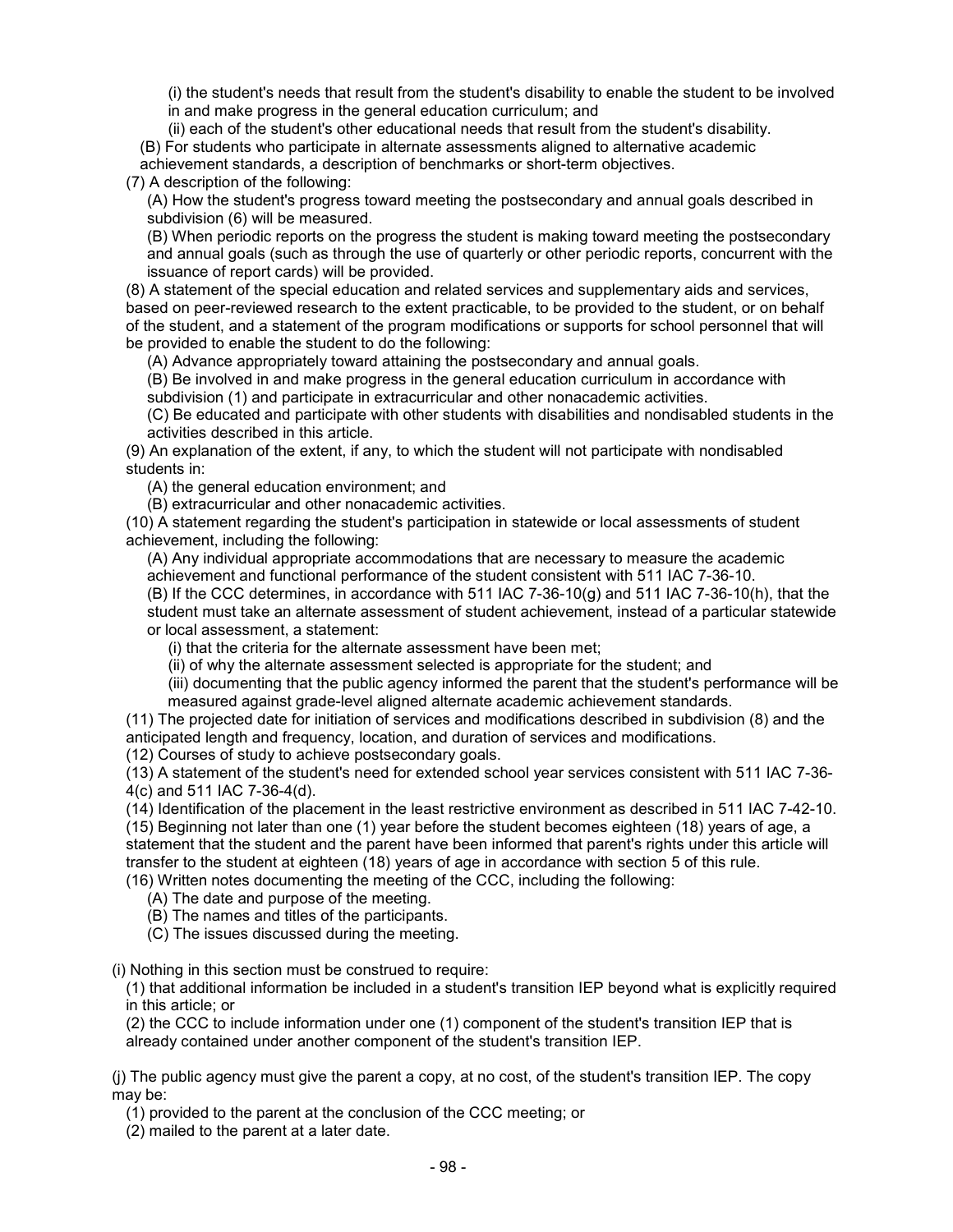If mailed, the copy must be received by the parent no later than ten (10) business days after the date of the CCC meeting.

(k) Any member of the CCC may submit a written opinion regarding the transition IEP. The written opinion must:

(1) be submitted to the public agency not later than ten (10) business days after the date of the CCC meeting; and

(2) remain with the student's educational records.

(l) If a participating agency, other than the public agency, fails to provide the transition services described in a transition IEP, the public agency must reconvene the CCC to identify alternative strategies to meet the transition objectives for the student set out in the transition IEP.

(m) Nothing in this article relieves any participating agency, including a state vocational rehabilitation agency, of the responsibility to provide or pay for any transition service that the agency would otherwise provide to students who meet the eligibility criteria of that agency.

## **511 IAC 7-43-5 Transfer of rights to student**

Sec. 5. (a) Except as provided in subsection (b), when a student becomes a student of legal age, as defined in 511 IAC 7-32-91, all of the rights that were formerly provided to the student's parents under this article transfer to the student of legal age.

(b) If a student who has attained eighteen (18) years of age has:

(1) a guardian appointed under IC 29-3, the rights under this article must transfer to the guardian unless specifically provided otherwise in the guardianship order; or

(2) an educational representative appointed according to the procedures in section 6 of this rule, the rights under this article must transfer to the student's educational representative.

(c) When a student who is incarcerated in an adult or juvenile, state or local correctional institution attains eighteen (18) years of age, the student must have all of the rights that were formerly provided to the student's parents under this article.

(d) At a CCC meeting not later than one (1) year before the student becomes eighteen (18) years of age, the public agency must inform the student and the parent that the parent's rights under this article will transfer to the student at eighteen (18) years of age unless a guardianship or an educational representative has been established for the student. The student's IEP must include a statement that the student and the parent were informed of the transfer of parental rights in accordance with 511 IAC 7-42- 6(f)(10).

(e) At the time the student attains eighteen (18) years of age, and unless a guardianship or an educational representative has been established for the student, the public agency must provide written notice to the parent and the student that the rights under this article have transferred to the student.

(f) After rights transfer to the student in accordance with this section, the public agency must provide any notice required under this article to both the parent and the student.

#### **511 IAC 7-43-6 Appointment of an educational representative**

Sec. 6. (a) Any student eligible for special education and related services who has become eighteen (18) years of age and has not had a guardian appointed under IC 29-3 may have an educational representative appointed to make educational decisions on the student's behalf if the student:

- (1) requests in writing that an educational representative be appointed; or
- (2) is certified as unable to provide informed consent under subsection (f).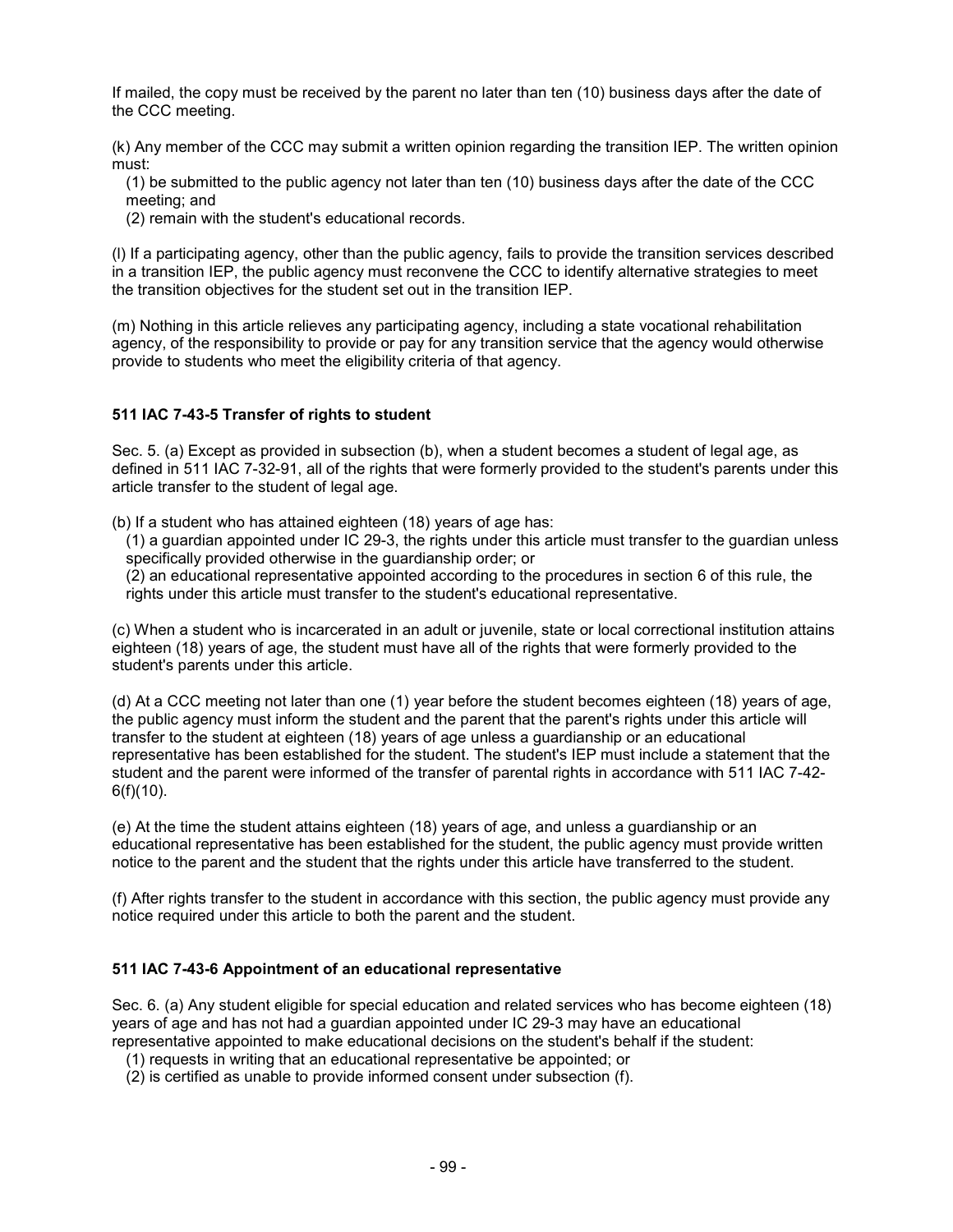(b) A student's parent must be appointed to act as the educational representative under this section. If the parent is unavailable, a person trained as an educational surrogate parent under 511 IAC 7-39-2 must be appointed by the public agency to serve as the educational representative.

(c) An appointment of an educational representative under this section may be made as early as sixty (60) calendar days prior to the student's eighteenth birthday.

(d) The public agency is not responsible for the cost of appointing an educational representative.

(e) A student who requests that an educational representative be appointed under subsection (a)(1) may request, in writing, that the appointment be revoked.

(f) For an educational representative to be appointed under subsection (a)(2), two (2) persons described in subsection (g) must, based on personal examination or interview, certify in writing that the student is incapable of providing informed consent and that the student has been informed of this decision. As used in this section, "incapable of providing informed consent" means that the student is unable to do the following:

(1) Understand on a continuing or consistent basis the nature, extent, and probable consequences of a proposed educational program or option.

(2) Make a rational evaluation on a continuing or consistent basis of the benefits or disadvantages of a proposed educational decision or program as compared with the benefits or disadvantages of another proposed educational decision or program.

(3) Communicate such understanding in a meaningful way.

(g) Persons who certify in writing that a student is incapable of providing informed consent must be one (1) of the following:

- (1) A physician with an unlimited license.
- (2) A licensed nurse practitioner.
- (3) A licensed clinical psychologist.
- (4) A licensed psychologist.
- (5) A licensed school psychologist.
- (6) A licensed clinical social worker.

(h) Persons providing certification described in subsection (f) cannot be related to the student.

(i) At least one (1) of the persons providing certification described in subsection (f) cannot be employed by the public agency serving the student.

#### **511 IAC 7-43-7 Summary of performance**

Sec. 7. (a) A public agency must provide a student with a summary of the student's academic achievement and functional performance, which must include recommendations on how to assist the student in meeting the student's postsecondary goals, when a student:

- (1) graduates with a high school diploma as defined in 511 IAC 6-7.1-1(e);
- (2) leaves high school with a certificate of completion; or
- (3) exceeds the age eligibility for special education and related services under this article.

(b) A public agency may provide a student with a summary of performance when the student withdraws from high school after:

- (1) an exit interview is conducted; and
- (2) the student's parent and principal consent to the withdrawal as specified in IC 20-33-2-28.5(b).

(c) Leaving high school with a certificate of completion or withdrawal from high school as described in IC 20-33-2-28.5 does not extinguish a student's eligibility for special education and related services.

(d) A summary of performance should include, but not be limited to, the following items:

- (1) Basic demographic information about the student.
- (2) Postsecondary goals that: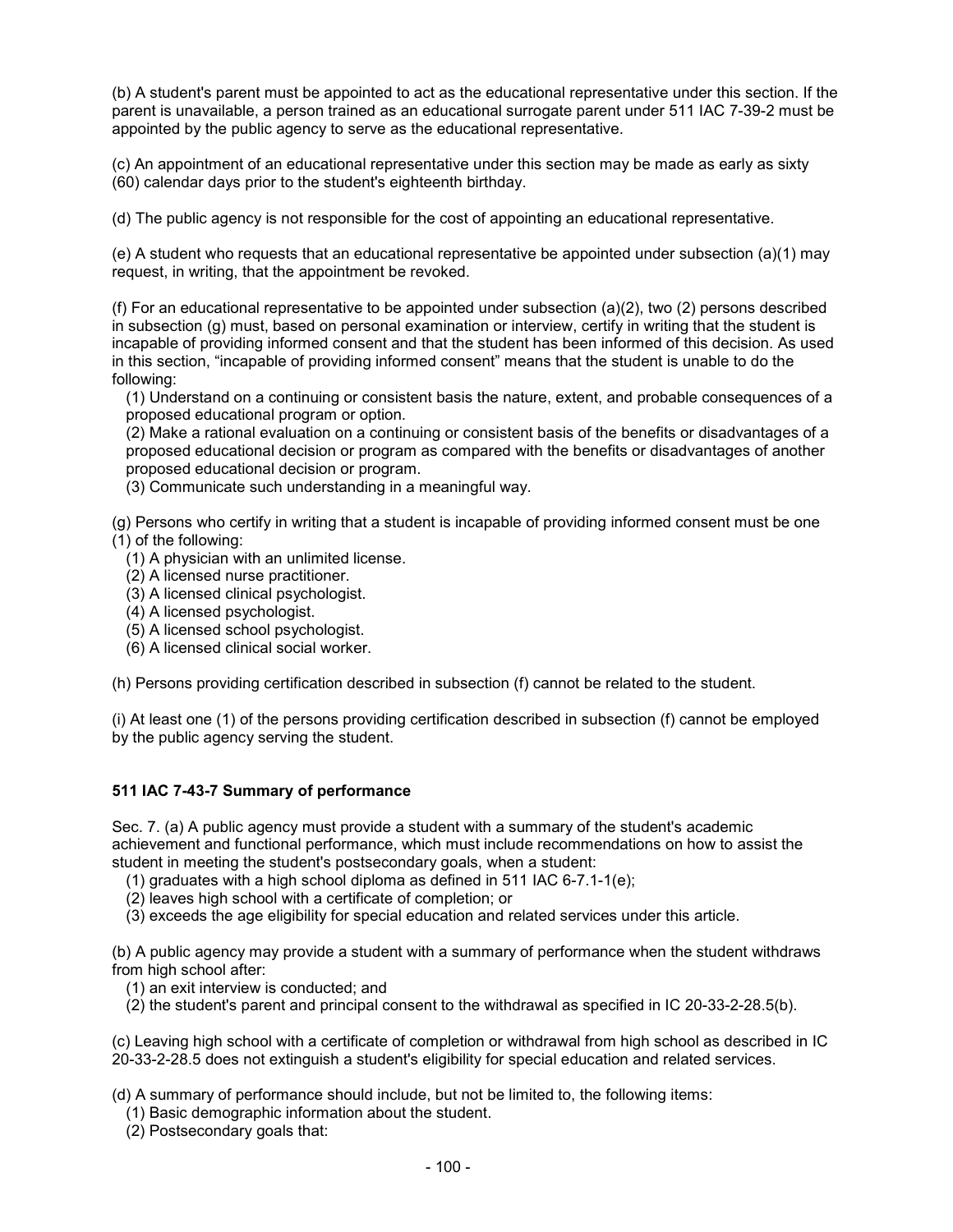(A) take into account the student's educational program; and

- (B) reflect the:
	- (i) interests;
	- (ii) preferences; and
	- (iii) strengths;

of the student.

(3) A summary of the student's academic achievement and functional performance. Information that can be used to prepare the summary includes, but is not limited to, the following:

- (A) An academic transcript.
- (B) Academic assessment results.
- (C) Assessments of functional skills or adaptive behavior that explain a student's ability to:
	- (i) live;
	- (ii) work; and
	- (iii) access the community.
- (D) Work force readiness assessments, career exploration internships, cooperative education experiences, or workforce credentials under IC 20-32-4-4(a)(6)(A).

(4) Recommendations to assist the student in meeting postsecondary goals, including accommodations, modifications, or assistive technology utilized by the student and identified by the student as particularly helpful or necessary to meet academic or functional goals, or both.

# **RULE 44. DISCIPLINE PROCEDURES**

## **511 IAC 7-44-1 Removals in general**

Sec. 1. (a) A public agency is not required to provide services to a student with a disability during any of the first ten (10) cumulative instructional days of removal in a school year, for violating a code of student conduct, if services are not provided to a nondisabled student who has been similarly removed.

(b) Removal of a student for any part of a day constitutes a day of removal.

(c) A short-term removal of a student pursuant to the student's IEP is not a removal under this rule.

(d) A suspension is a removal. However, an in-school suspension is not considered a removal for purposes of this rule if, during the in-school suspension, the student has the opportunity to:

(1) progress appropriately in the general curriculum;

(2) receive the special education services specified in the student's IEP; and

(3) participate with nondisabled students to the extent the student would have in the student's current placement.

(e) If bus transportation is part of the student's IEP, a suspension from the bus would be a removal, unless the public agency provides transportation in an alternative manner.

(f) A removal under this rule constitutes a suspension as defined in IC 20-33-8-7. A public agency's suspension procedures must comply with Indiana statutes and this article.

(g) If a student is removed for more than ten (10) consecutive instructional days in a school year, the public agency must abide by the requirements in sections 4 and 5 of this rule.

(h) If a student is removed for more than ten (10) cumulative instructional days in a school year, the public agency must determine if a change of placement has occurred in accordance with section 2 of this rule. If the public agency determines:

(1) that a change of placement has occurred, the public agency must abide by the requirements in sections 4 and 5 of this rule; or

(2) that a change of placement has not occurred, the public agency must abide by the requirements in section 3 of this rule.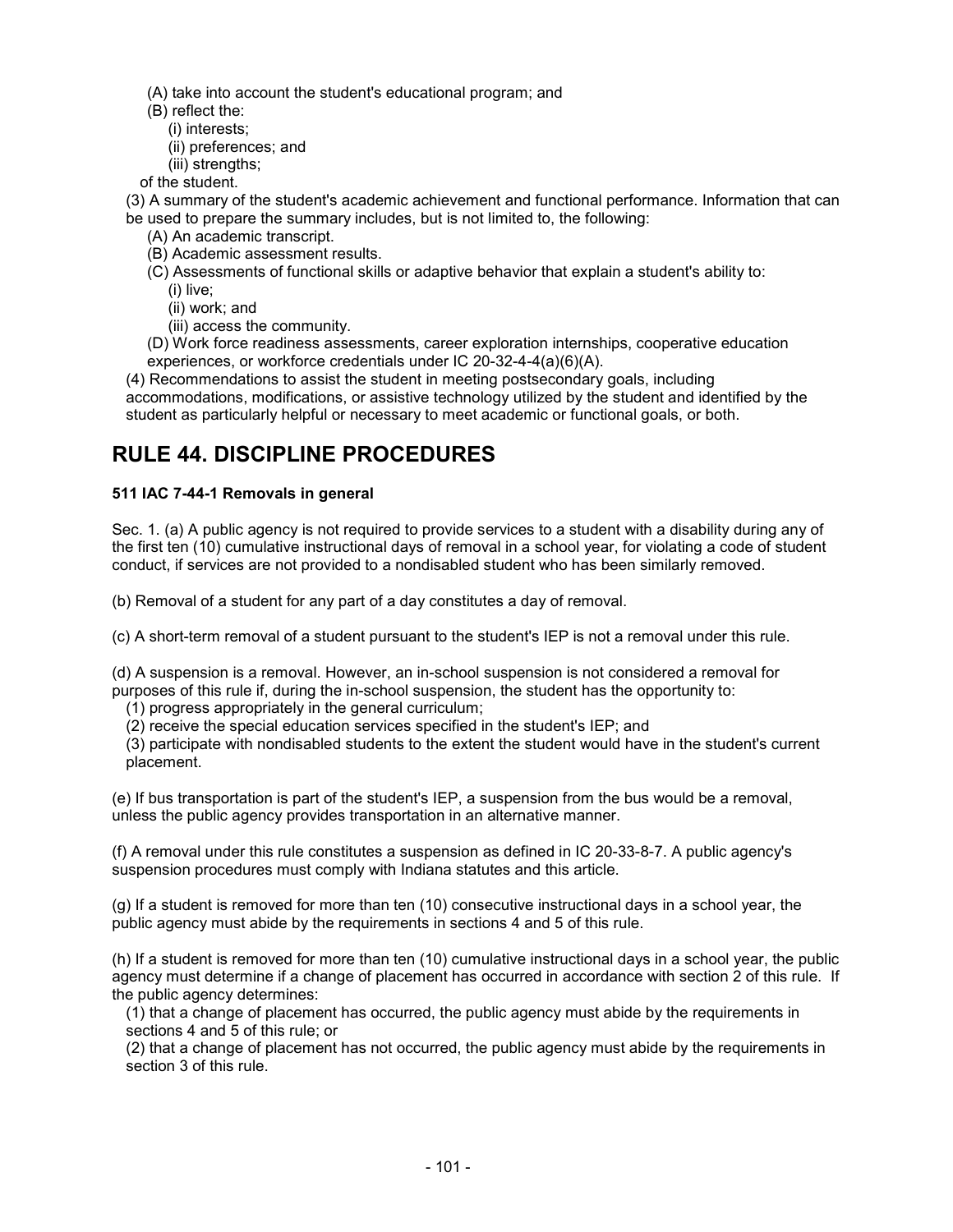## **511 IAC 7-44-2 Disciplinary change of placement**

Sec. 2. (a) A removal or a series of removals from a student's current educational placement results in a change of placement under this rule in the following situations:

- (1) The removal is for more than ten (10) consecutive instructional days.
- (2) The student is subjected to a series of removals that constitute a pattern because:
	- (A) the series of removals cumulate to more than ten (10) instructional days in a school year;
	- (B) the student's behavior is substantially similar to the student's behavior in previous incidents that resulted in the series of removals; and
	- (C) of such additional factors as the:
		- (i) length of each removal;
		- (ii) cumulative amount of time the student has been removed; and
		- (iii) proximity of the removals to one another.

(b) The public agency determines on a case-by-case basis whether a series of removals under subsection (a)(2) constitutes a pattern that results in a change of placement for the student.

(c) The public agency may consider any unique circumstances on a case-by-case basis when determining whether a change in placement, consistent with other requirements in this rule, is appropriate for a student with a disability who violates a code of student conduct. Unique circumstances may include the following:

(1) A student's:

- (A) disciplinary history; and
- (B) ability to understand consequences.
- (2) Supports provided to the student prior to violating a code of student conduct.
- (3) Other relevant considerations.

(d) The public agency does not need parental consent for a disciplinary change of placement under this rule.

(e) The parent of a student with a disability who disagrees with a decision regarding a student's change of placement under this rule may request the following:

- (1) Mediation in accordance with 511 IAC 7-45-2.
- (2) A due process hearing in accordance with 511 IAC 7-45-3 or 511 IAC 7-45-10.
- (3) Simultaneously, mediation and a due process hearing.

(f) Upon a parent's request for a due process hearing, the department of education shall arrange for an expedited hearing pursuant to 511 IAC 7-45-10.

(g) In reviewing a decision regarding change of placement, an independent hearing officer may return the student with a disability to the placement from which the student was removed if the hearing officer determines that the removal was a violation of this rule.

#### **511 IAC 7-44-3 Removals of more than 10 cumulative days that do not result in a change of placement**

Sec. 3. (a) When a student has been removed for more than ten (10) cumulative instructional days in the same school year, but the removals do not constitute a pattern that results in a change of placement under section 2(a)(2) of this rule, school personnel, in consultation with at least one (1) of the student's teachers, determine the extent to which services are needed to enable the student to do the following:

- (1) Continue to participate in the general education curriculum, although in another setting.
- (2) Progress toward meeting the goals set out in the student's IEP.

(b) The services required by subsection (a) may be provided in an interim alternative education setting.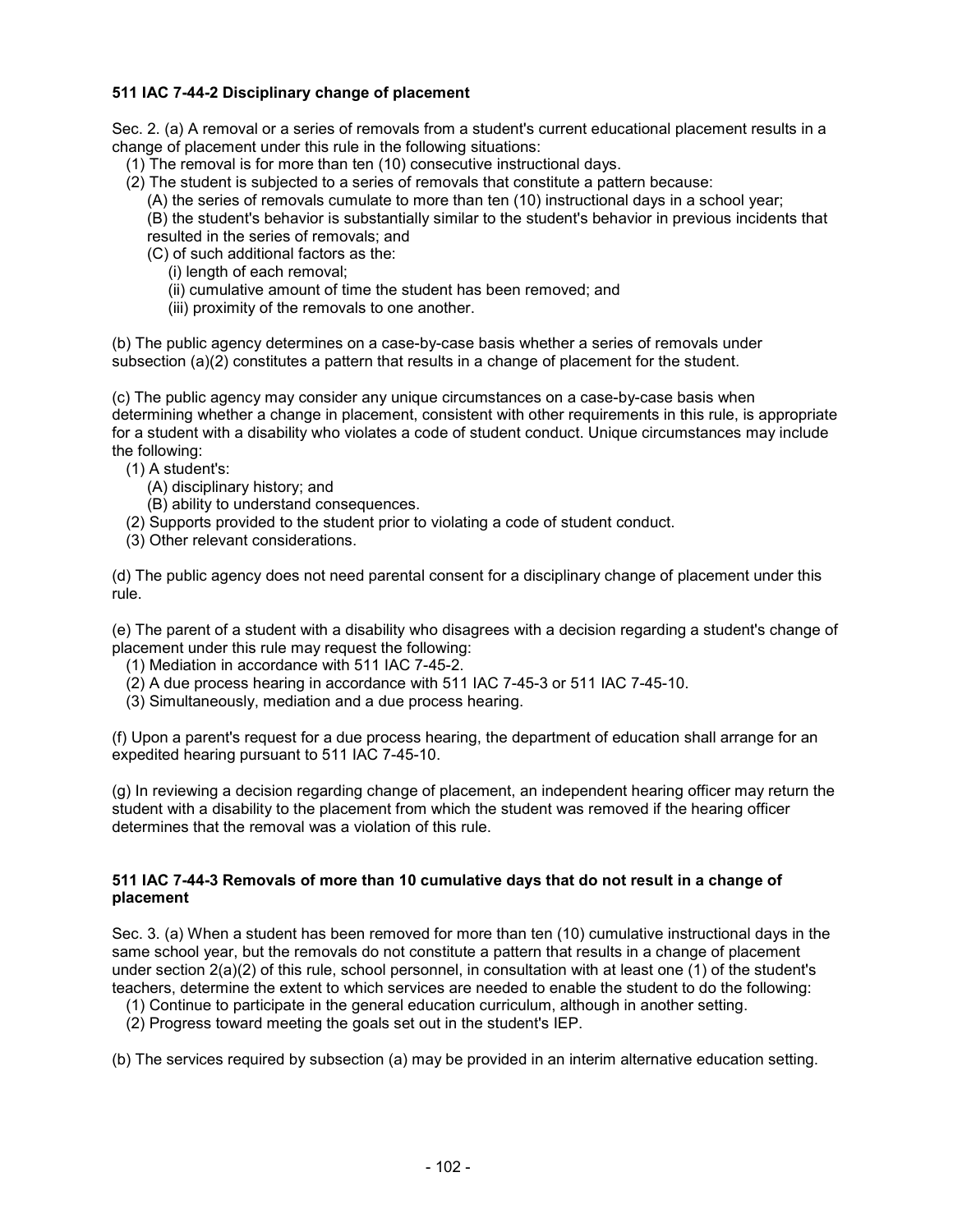### **511 IAC 7-44-4 Removals of more than 10 consecutive days or 10 cumulative days that result in a change of placement**

Sec. 4. (a) When a decision is made to make a removal that constitutes a change of placement, the public agency must notify the student's parent and provide the parent with the notice of procedural safeguards described in 511 IAC 7-37-1. A change of placement occurs when a student has been removed for more than ten (10):

(1) consecutive instructional days in the same school year; or

- (2) cumulative instructional days in the same school year if the removals constitute a pattern that results
- in a change of placement under section 2(a)(2) of this rule.

(b) The notice required in subsection (a) must be provided by the public agency on the date the public agency decides to make a removal that results in a change of placement. The public agency must make and document reasonable efforts to:

- (1) notify the parents of that decision; and
- (2) provide the parents with the notice of procedural safeguards.

(c) If the public agency is unable to notify the parent on the date a decision is made under subsection (b), notice must be mailed to the parent not later than the following business day.

(d) A manifestation determination must be conducted according to the requirements in section 5 of this rule.

### **511 IAC 7-44-5 Manifestation determinations**

Sec. 5. (a) Within ten (10) instructional days of any decision to change the placement of a student with a disability for violating a code of student conduct, the CCC must meet to determine whether the student's behavior is a manifestation of the student's disability.

(b) All relevant information in the student's file must be reviewed, including the student's IEP, any teacher observations, and any relevant information provided by the parent, to determine if the conduct in question was:

- (1) caused by, or had a direct and substantial relationship to, the student's disability; or
- (2) the direct result of the public agency's failure to implement the student's IEP.

(c) The conduct must be determined to be a manifestation of the student's disability if the CCC determines that either of the conditions in subsection (b)(1) or (b)(2) were met.

(d) If the conduct was the direct result of the public agency's failure to implement the IEP, the public agency must take immediate steps to remedy those deficiencies.

(e) If the CCC determines that the conduct was a manifestation of the student's disability, the student's CCC must:

(1) either:

(A) conduct a functional behavioral assessment, unless the public agency had conducted a functional behavioral assessment before the behavior that resulted in the change of placement occurred, and implement a behavioral intervention plan for the student; or

(B) if a behavioral intervention plan already has been developed, review the behavioral intervention plan and modify it, as necessary, to address the behavior; and

(2) except as provided in section 6 of this rule, return the student to the placement from which the student was removed, unless the parent and the public agency agree to a change of placement as part of the modification of the behavioral intervention plan.

(f) If the CCC determines that the conduct is not a manifestation of the student's disability, school personnel may apply the relevant disciplinary procedures to the student in the same manner and for the same duration as those procedures would be applied to students without disabilities. However, the student must, during any removal that is ordered, continue to receive appropriate services. The student's CCC must determine appropriate services needed to enable the student to do the following: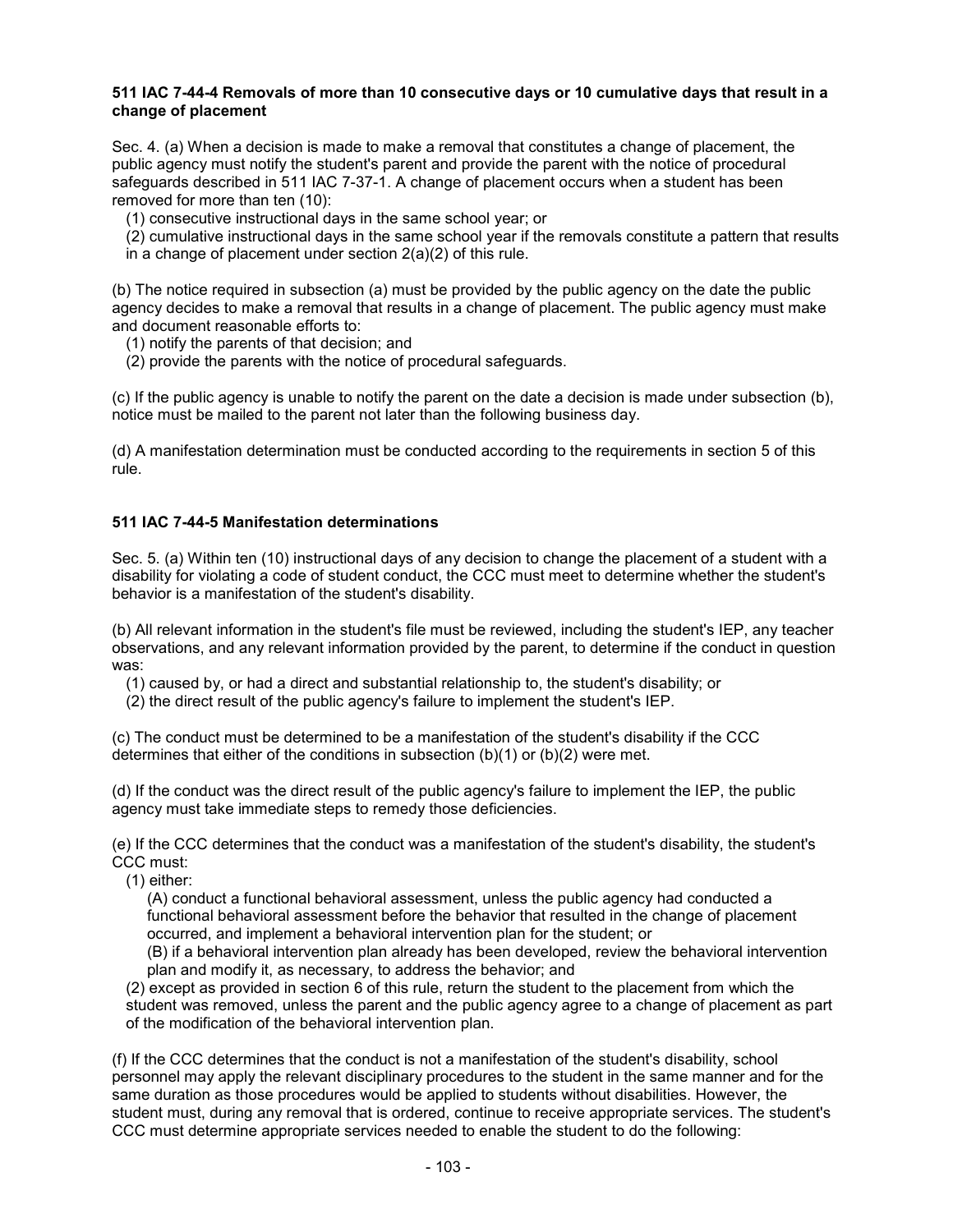(1) Continue to participate in the general education curriculum, although in another setting.

(2) Progress toward meeting the goals set out in the student's IEP.

(3) Receive, as appropriate, a functional behavioral assessment and behavioral intervention services and modifications that are designed to address the behavior violation so that it does not recur.

(g) Services required by subsection (f) may be provided in an interim alternative education setting. The student's CCC determines the interim alternative education setting for services.

(h) The parent of a student with a disability who disagrees that the student's conduct was not a manifestation of the student's disability may request the following:

- (1) Mediation in accordance with 511 IAC 7-45-2.
- (2) A due process hearing in accordance with 511 IAC 7-45-3 or 511 IAC 7-45-10.
- (3) Simultaneously, mediation and a due process hearing.

(i) Upon a parent's request for a due process hearing, the department of education shall arrange for an expedited hearing under 511 IAC 7-45-10.

(j) In reviewing a decision with respect to the manifestation determination, an independent hearing officer may return the student with a disability to the placement from which the student was removed if the hearing officer determines that the student's conduct was a manifestation of the student's disability.

### **511 IAC 7-44-6 Interim alternative educational setting; weapons, drugs, and serious bodily injury**

Sec. 6. (a) The principal or the principal's designee may remove a student to an interim alternative educational setting for not more than forty-five (45) instructional days without regard to whether the behavior is determined to be a manifestation of the student's disability, if the student:

(1) carries a weapon to school or possesses a weapon;

(2) knowingly possesses or uses illegal drugs or sells or solicits the sale of a controlled substance; or

(3) has inflicted serious bodily injury upon another person;

while at school, on school premises, or at a school function under the jurisdiction of the department of education or a public agency.

(b) The public agency must do the following:

- (1) Notify the student's parent.
- (2) Provide the parent with the notice of procedural safeguards as specified in section 4 of this rule.

(c) A manifestation determination must be conducted as specified in section 5 of this rule. However, if the student's conduct is determined to be a manifestation of the student's disability, the student remains in the interim alternative education setting.

(d) The student's CCC must determine the interim alternative educational setting and appropriate services needed to enable the student to do the following:

- (1) Continue to participate in the general education curriculum, although in another setting.
- (2) Progress toward meeting the goals set out in the student's IEP.
- (3) Receive, as appropriate, a functional behavioral assessment and behavioral intervention services

and modifications that are designed to address the behavior violation so that it does not recur.

(e) The parent of a student with a disability may challenge the interim alternative education placement by requesting one (1) of the following:

- (1) Mediation in accordance with 511 IAC 7-45-2.
- (2) A due process hearing in accordance with 511 IAC 7-45-3 or 511 IAC 7-45-10.
- (3) Simultaneously, mediation and a due process hearing.

(f) The department of education shall arrange for an expedited hearing under 511 IAC 7-45-10. The student's placement during an expedited due process hearing is governed by section 8 of this rule.

(g) In reviewing a decision under this section to place the student in an interim alternative educational setting, the independent hearing officer may return the student with a disability to the placement from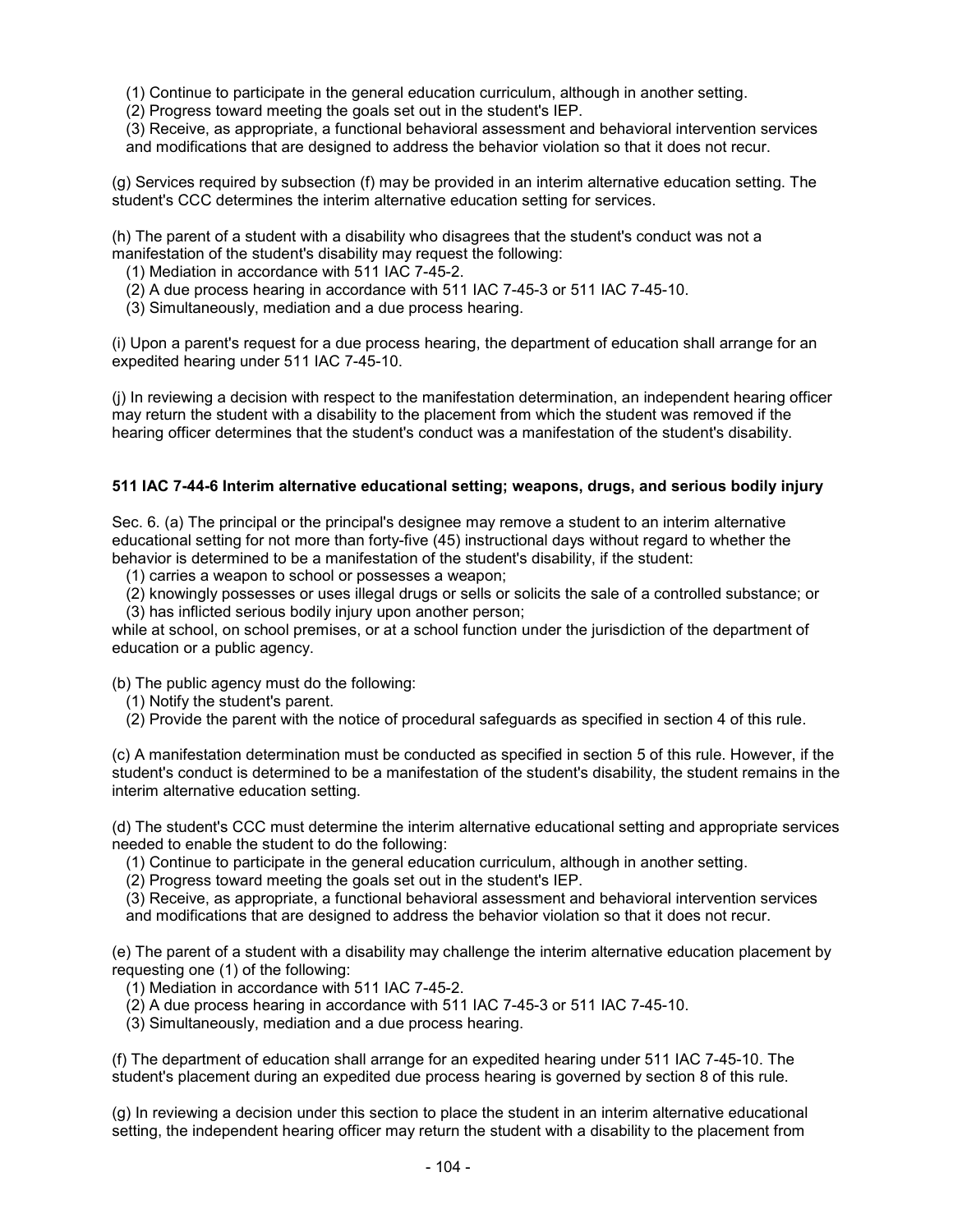which the student was removed if the hearing officer determines that the removal was a violation of this rule.

### **511 IAC 7-44-7 Substantial likelihood of injury to student or others**

Sec. 7. (a) If a public agency believes that maintaining the student in the current educational placement (the student's placement prior to a removal) is substantially likely to result in injury to the student or others, the public agency may request an expedited due process hearing to determine an appropriate placement for the student. The student's placement during an expedited due process hearing is governed by section 8 of this rule.

(b) The hearing officer, in accordance with 511 IAC 7-45-7, must:

- (1) hear the matter; and
- (2) make a determination regarding the student's placement.

(c) In making the determination, an independent hearing officer may order a change of placement to an appropriate interim alternative educational setting for not more than forty-five (45) instructional days if the hearing officer determines that maintaining the current placement of the student is substantially likely to result in injury to the student or to others.

(d) Nothing in this rule shall prohibit a public agency from seeking injunctive relief to:

- (1) remove a student with a disability from school; or
- (2) change a student's current educational placement;

if the public agency believes that maintaining the student in the current educational placement is substantially likely to result in injury to the student or others.

#### **511 IAC 7-44-8 Placement of the student during due process hearings or appeals of disciplinary action**

Sec. 8. (a) If a parent requests a hearing or an appeal to challenge a removal or the manifestation determination, the student must remain in the interim alternative educational setting:

(1) pending the decision of the independent hearing officer; or

(2) until the time period for the disciplinary action expires;

whichever occurs first, unless the parent and the public agency agree otherwise.

(b) If a student is placed in an interim alternative educational setting under section 6 or 7 of this rule, and the student's parent opposes the public agency's proposed change in educational placement after expiration of the forty-five (45) instructional days, during the pendency of any proceeding to challenge the proposed change in placement, the student remains in the interim alternative education setting:

(1) pending the decision of the hearing officer; or

(2) until the expiration of the forty-five (45) instructional days;

whichever occurs first, unless the parent and the school agree otherwise.

(c) If the public agency and the parent are unable to resolve the dispute in subsection (b) regarding the proposed change of placement after the expiration of the forty-five (45) instructional days, and the public agency maintains that the current placement (the placement prior to removal to the interim alternative education setting) is substantially likely to result in injury to the student or others, the public agency may request the following:

(1) An expedited due process hearing under section 7 of this rule.

(2) The independent hearing officer to extend the interim alternative education placement.

### **511 IAC 7-44-9 Protections for students not yet eligible for special education and related services**

Sec. 9. (a) A student who has:

(1) not been determined eligible for special education and related services under this article; and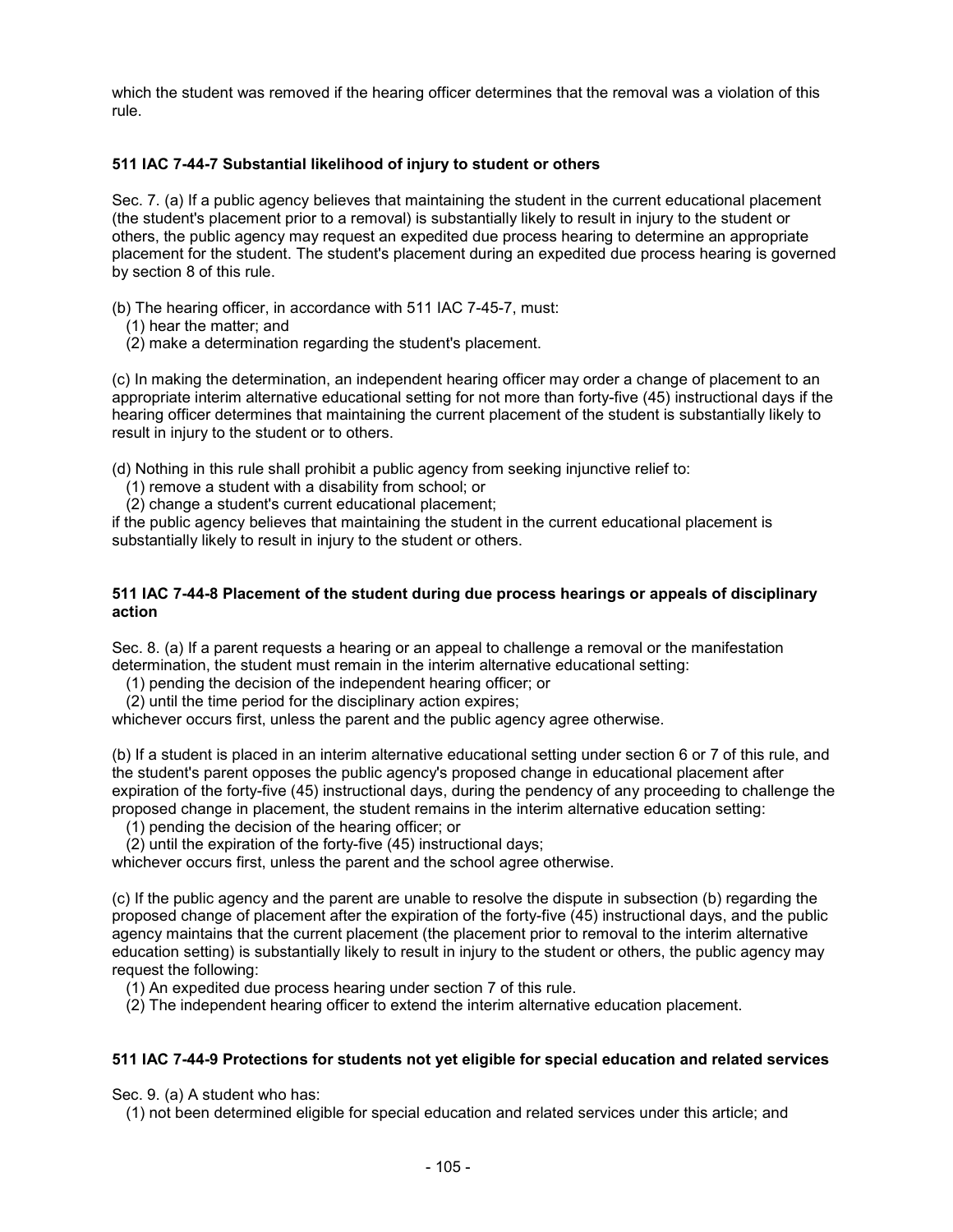(2) engaged in behavior that violated any rule or code of conduct of the public agency, including any behavior described in this rule;

may assert any of the protections provided for in this article if the public agency had knowledge, as described in subsection (b), that the student was a student with a disability before the behavior that precipitated the disciplinary action occurred.

(b) A public agency shall be deemed to have knowledge that a student is a student with a disability if any of the following have occurred:

(1) The parent of the student has expressed concern in writing to licensed personnel of the appropriate public agency, or a teacher of the student, that the student is in need of special education and related services.

(2) The parent of the student or the public agency has requested an evaluation of the student under 511 IAC 7-40-4.

(3) The teacher of the student, or other personnel of the public agency, has expressed specific concern about a pattern of behavior demonstrated by the student directly to supervisory personnel of the public agency.

(c) A public agency shall not be deemed to have knowledge under subsection (b) if any of the following has occurred:

(1) The parent of the student has not allowed an evaluation of the student under 511 IAC 7-40.

(2) The parent of the student has refused services under this article or the Individuals with Disabilities Education Act.

(3) The public agency:

(A) conducted an educational evaluation;

(B) determined that the student was not a student with a disability under this article; and

(C) provided notice to the student's parents of the determination consistent with 511 IAC 7-42-7.

(4) The parent of the student has revoked consent for special education and related services in accordance with [511 IAC 7-42-15.](http://www.in.gov/legislative/iac/iac_title?iact=511&iaca=7)

(d) If a public agency does not have knowledge, in accordance with subsections (b) and (c), that a student is a student with a disability prior to taking disciplinary measures against the student, the student may be subjected to the same disciplinary measures as measures applied to students without disabilities who have engaged in comparable behaviors, subject to subsections (e) and (f).

(e) If a referral is made for an initial educational evaluation of a student during the time period in which the student is subjected to:

(1) suspension;

(2) expulsion; or

(3) placement in an interim alternative educational setting;

the evaluation must be conducted in an expedited manner. Until the evaluation is completed, the student remains in the educational placement determined by school authorities, which may include suspension or expulsion without educational services.

(f) As used in this rule, "expedited evaluation" means that the public agency conducts the evaluation and convenes the CCC within twenty (20) instructional days from the date of the parent's written consent for the evaluation. A copy of the educational evaluation report shall be provided to the parent at the CCC convened to consider the student's identification and eligibility for special education services.

(g) If the student is determined to be a student with a disability, taking into consideration information:

- (1) from the educational evaluation conducted by the public agency; and
- (2) provided by the parents;

the public agency shall provide special education and related services in accordance with this article.

### **511 IAC 7-44-10 Referral to law enforcement and judicial authorities**

Sec. 10. (a) Nothing in this article:

(1) prohibits a public agency from reporting a crime allegedly committed by a student with a disability to appropriate authorities; or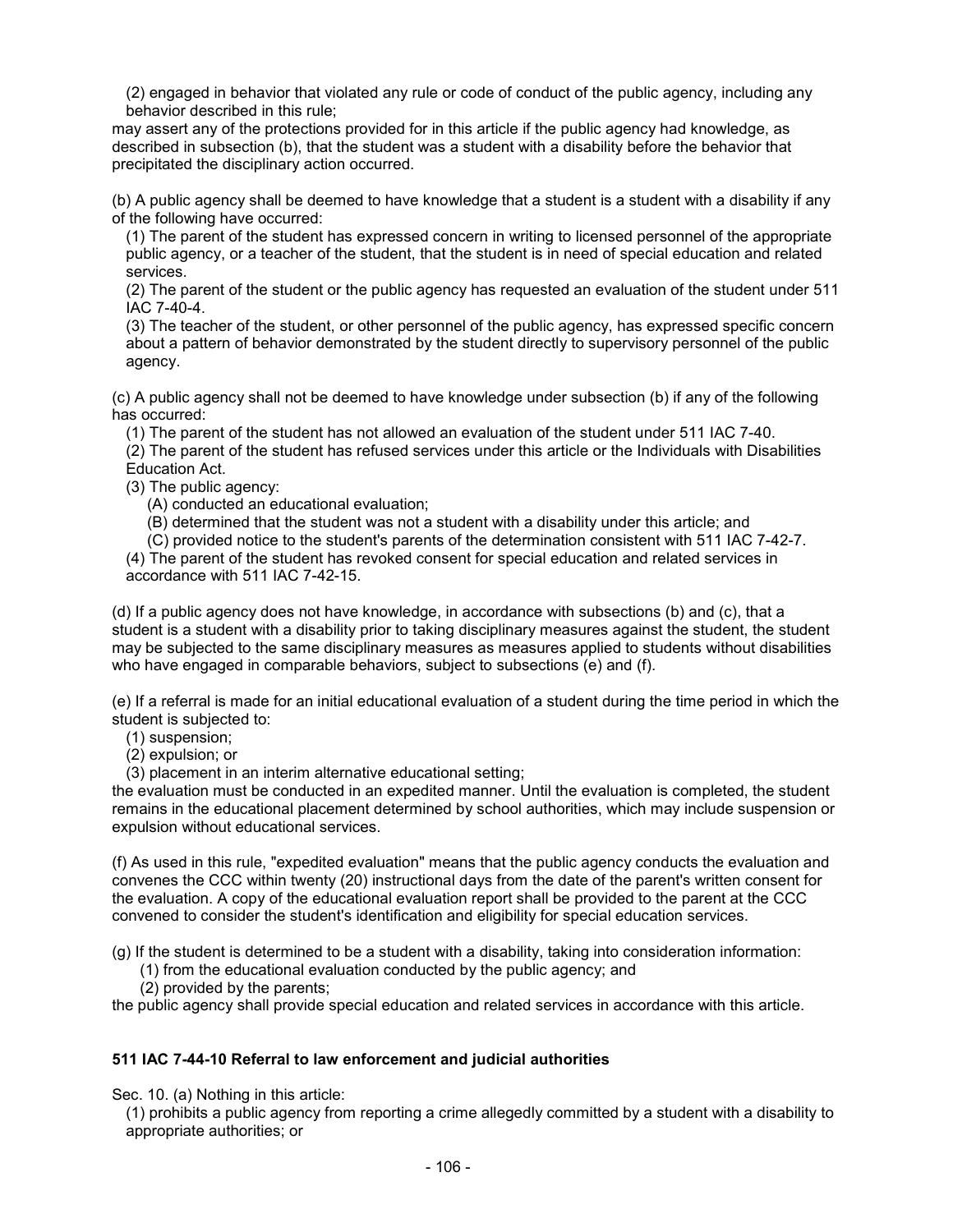(2) prevents state law enforcement and judicial authorities from exercising their responsibilities with regard to the application of federal and state law to crimes committed by a student with a disability.

(b) When the public agency reports a crime committed by a student with a disability, the public agency must ensure that copies of the education and disciplinary record of the student are transmitted only to the extent the transmission is permitted by the Family Educational Rights and Privacy Act (which includes requiring the receiving authorities to certify in writing that the records will not be disclosed to any other parties) and as required by IC 20-33-7-3, without the prior written consent of the parent or the student of legal age for consideration by the appropriate authorities to whom it reports the crime.

## **RULE 45. COMPLAINTS, MEDIATION, AND DUE PROCESS PROCEDURES**

## **511 IAC 7-45-1 Complaints**

Sec. 1. (a) Any individual, group of individuals, agency, or organization may file a complaint alleging violations of federal or state laws that apply to special education programs. The complaint must:

(1) be in writing;

(2) include a statement alleging that the public agency has violated a requirement of:

(A) this article;

- (B) the Individuals with Disabilities Education Act, 20 U.S.C. 1400 et seq.; or
- (C) the federal regulations implementing the Individuals with Disabilities Education Act;
- (3) include the facts on which the alleged violation is based;

(4) be signed by the complainant or complainants and include contact information of the complainant or complainants; and

- (5) be submitted to the:
	- (A) division of special education; and
	- (B) public agency serving the student.

(b) If the complaint alleges violations with respect to a specific student, the complaint must also include the following:

(1) The:

(A) name and address of the residence of the student; or

(B) in the case of a homeless student as defined at 511 IAC 7-32-46, name of the student and available contact information for the student.

(2) The name of the school the student is attending.

(3) A description of the nature of the alleged violations with respect to the student, including facts relating to the alleged violations.

(4) A proposed resolution of the problem to the extent known and available to the party at the time the complaint is filed.

(c) The complaint must allege a violation that occurred within one (1) year of the date that the complaint is received by the division of special education.

(d) The division of special education shall develop and implement written procedures to investigate and resolve complaints, including complaints filed by organizations or individuals from other states when the complaints meet the requirements of this section. These procedures shall be widely disseminated to parents and other interested individuals, including parent training and information centers, protection and advocacy agencies, independent living centers, and other appropriate entities. The procedures shall address the following:

- (1) Identifying issues in a complaint.
- (2) Assigning a complaint investigator.
- (3) Conducting an independent investigation, both on site and off site.

(4) Giving the complainant the opportunity to submit additional information, either orally or in writing, about the allegations in the complaint.

(5) Providing the public agency the opportunity to respond to the complaint including the following:

(A) At the discretion of the public agency, a proposal to resolve the complaint.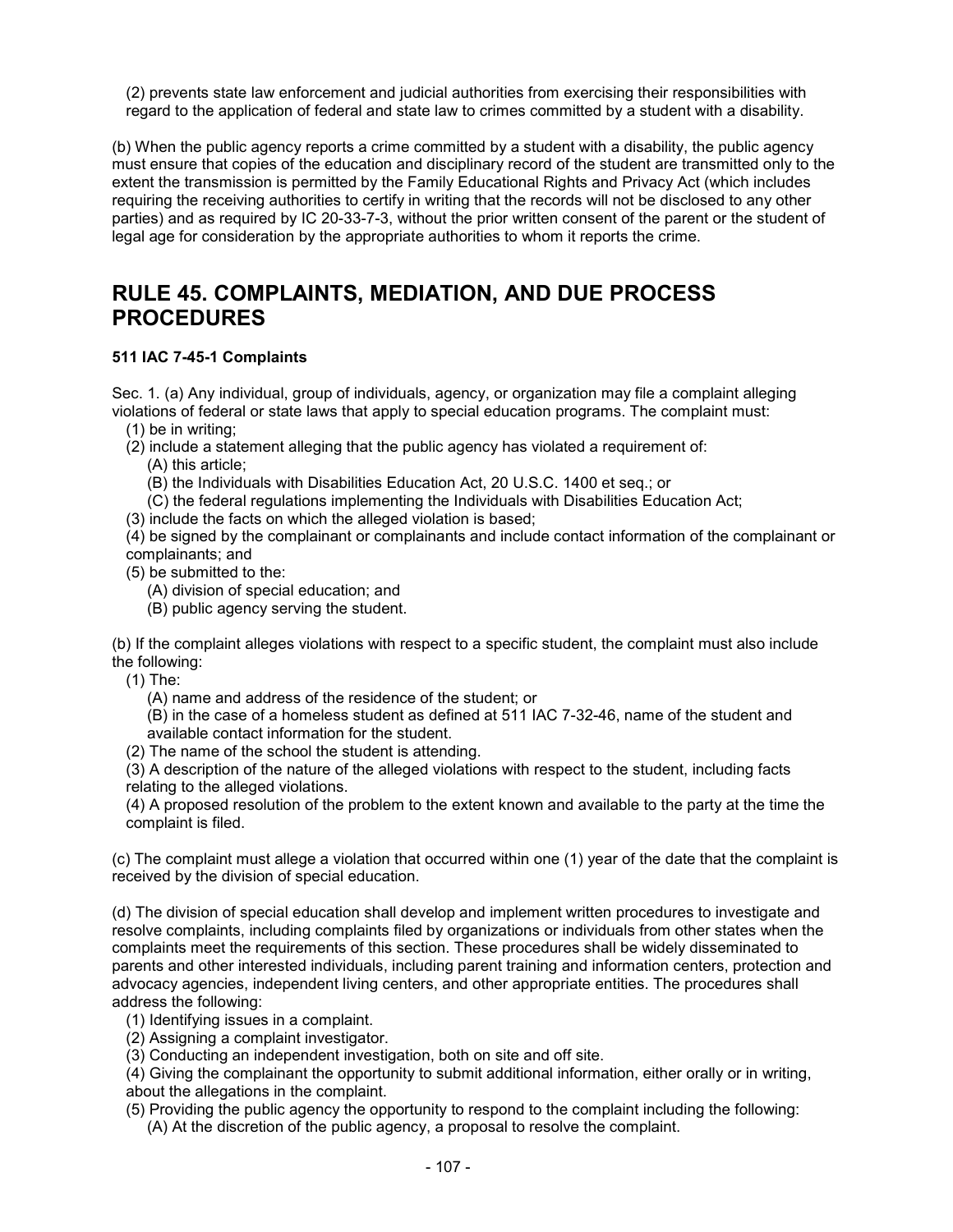(B) An opportunity for a parent who has filed a complaint and the public agency to voluntarily engage in mediation under section 2 of this rule.

(6) Obtaining an extension of time for the investigation only if:

(A) exceptional circumstances exist with respect to a particular complaint; or

(B) the complainant and the public agency involved agree to extend the time to engage in mediation under section 2 of this rule.

(7) Reviewing all relevant information and making an independent determination as to whether the public agency is violating a requirement of:

(A) this article;

(B) Part B of the Individuals with Disabilities Education Act; or

(C) any other applicable Indiana law.

(8) Issuing a written complaint investigation report that addresses each allegation in the complaint,

including findings of fact, conclusions, and reasons for the decision.

(9) Conducting a reconsideration of the decision.

(10) Monitoring compliance with the final decision, including the following:

(A) Corrective action.

(B) Technical assistance activities.

(C) Negotiations.

(e) The written procedures shall also include timelines for the following:

(1) The investigation.

(2) The issuance of a report.

(3) Reconsideration.

(4) Monitoring compliance.

(f) The individuals assigned as complaint investigators shall be trained employees of the department of education or other state agencies, as appropriate.

(g) Within ten (10) calendar days of the date the complaint is received by the public agency, the public agency has the discretion to do any of the following:

(1) Respond to the complaint in writing and forward the response to the division of special education and the complainant.

(2) Resolve the complaint with a written agreement signed by the public agency and the complainant. The agreement must:

(A) be forwarded to the division of special education; and

(B) specify whether any issues remain that require investigation.

(3) Agree with a parent who has filed a complaint to engage in mediation under section 2 of this rule.

(4) Notify the division of special education that it should begin investigating the complaint because the public agency will not be exercising the options in subdivision (1), (2), or (3).

(h) If the public agency and a parent who has filed a complaint agree to engage in mediation under section 2 of this rule, the mediation must be completed within twenty (20) calendar days from the date the parties agree in writing to engage in mediation. If a mediation agreement is executed by the parent and the public agency, the public agency must forward the mediation agreement to the division of special education.

(i) If the public agency under subsection  $(g)(2)$  or  $(g)(3)$  resolves some but not all of the issues contained in a complaint, the division of special education will investigate the unresolved issues.

(j) Nothing in this section precludes a complainant from filing a new complaint to seek enforcement of a written agreement entered into by the complainant and public agency under subsection  $(g)(2)$  or  $(g)(3)$ .

(k) If the public agency fails to respond under subsection (g), the division of special education will begin investigating the complaint eleven (11) days after the division of special education receives the complaint.

(l) A written complaint report shall be issued by the division of special education within forty (40) calendar days of receiving the complaint, unless an extension has been granted under subsection (d)(6).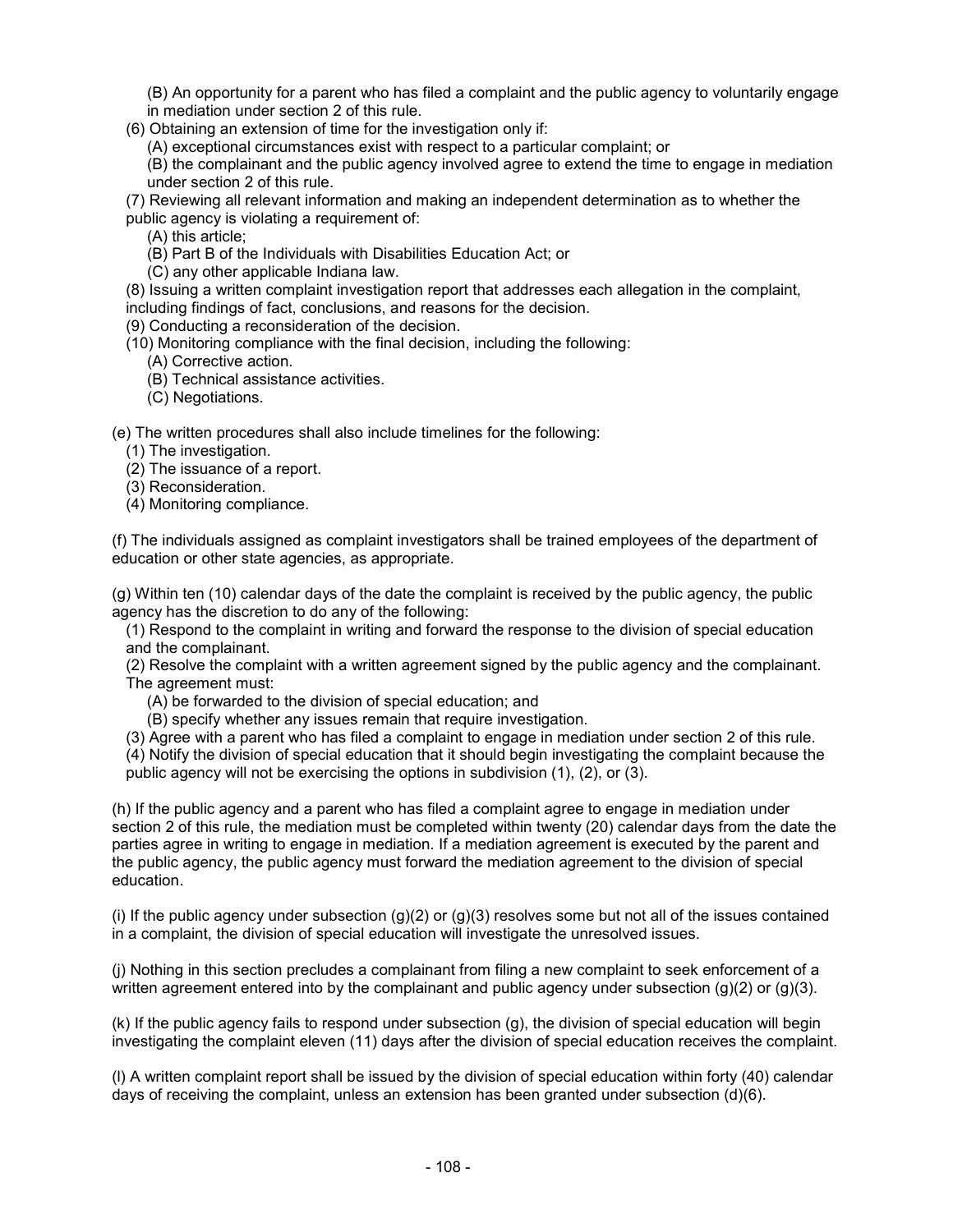(m) Either the public agency or the complainant may request reconsideration by the director of the division of special education of any part of a complaint report. A request for reconsideration must be submitted to the division of special education within ten (10) calendar days of the date the complaint report is issued. The request for reconsideration shall:

(1) be in writing;

(2) state the specific portion or portions of the report the party believes should be reconsidered with specific facts to support the request; and

(3) be sent to the director of the division of special education.

(n) If the director of the division of special education revises the written complaint report, the revised report shall be issued within sixty (60) calendar days of the date the written complaint is received by the division of special education, unless an extension has been granted under subsection (d)(6).

(o) Corrective action required by the department of education shall be binding on the public agency. The timelines for the public agency to:

(1) submit a corrective action plan; and

(2) achieve compliance;

shall be included in the complaint investigator's report. Compliance with corrective action required by the department of education shall be monitored by the division of special education.

(p) Failure of the public agency to achieve compliance with corrective action required by the department of education shall result in the withholding of federal and state funds to the public agency.

(q) Complaint investigations conducted under this section are not a substitute for due process procedures in sections 3 through 8 of this rule.

(r) If a written complaint is received that is also the subject of a due process hearing or the complaint contains multiple issues, of which one (1) or more are part of that hearing, the department of education shall set aside any part of the complaint that is being addressed in the due process hearing until the conclusion of the hearing. However, any issue in the complaint that is not a part of the due process action shall be resolved using the time limits and procedures described in this section.

(s) If an issue raised in a complaint filed under this section has previously been decided in a due process hearing involving the same parties, the:

(1) hearing decision is binding on that issue; and

(2) department of education shall inform the complainant to that effect.

(t) A complaint alleging a public agency's failure to implement a due process decision must be resolved by the department of education through the complaint process set forth in this section.

### **511 IAC 7-45-2 Mediation**

Sec. 2. (a) A request for mediation may be initiated by either the parent or the public agency, but the mediation process cannot begin unless both parties agree to participate. Mediation may be requested to resolve disputes regarding any of the following:

(1) A student's identification and eligibility for services under this article.

- (2) The appropriateness of the:
	- (A) educational evaluation; or

(B) student's proposed or current special education services or placement.

(3) Any other dispute involving the provision of a free appropriate public education to the student.

(4) Reimbursement for services obtained by the parent.

(b) Mediation may occur prior to or concurrent with a request for a due process hearing. A request for mediation shall not:

- (1) preclude or delay a due process hearing; or
- (2) deny any other rights afforded in this article.

(c) The division of special education shall bear the cost of the mediation process.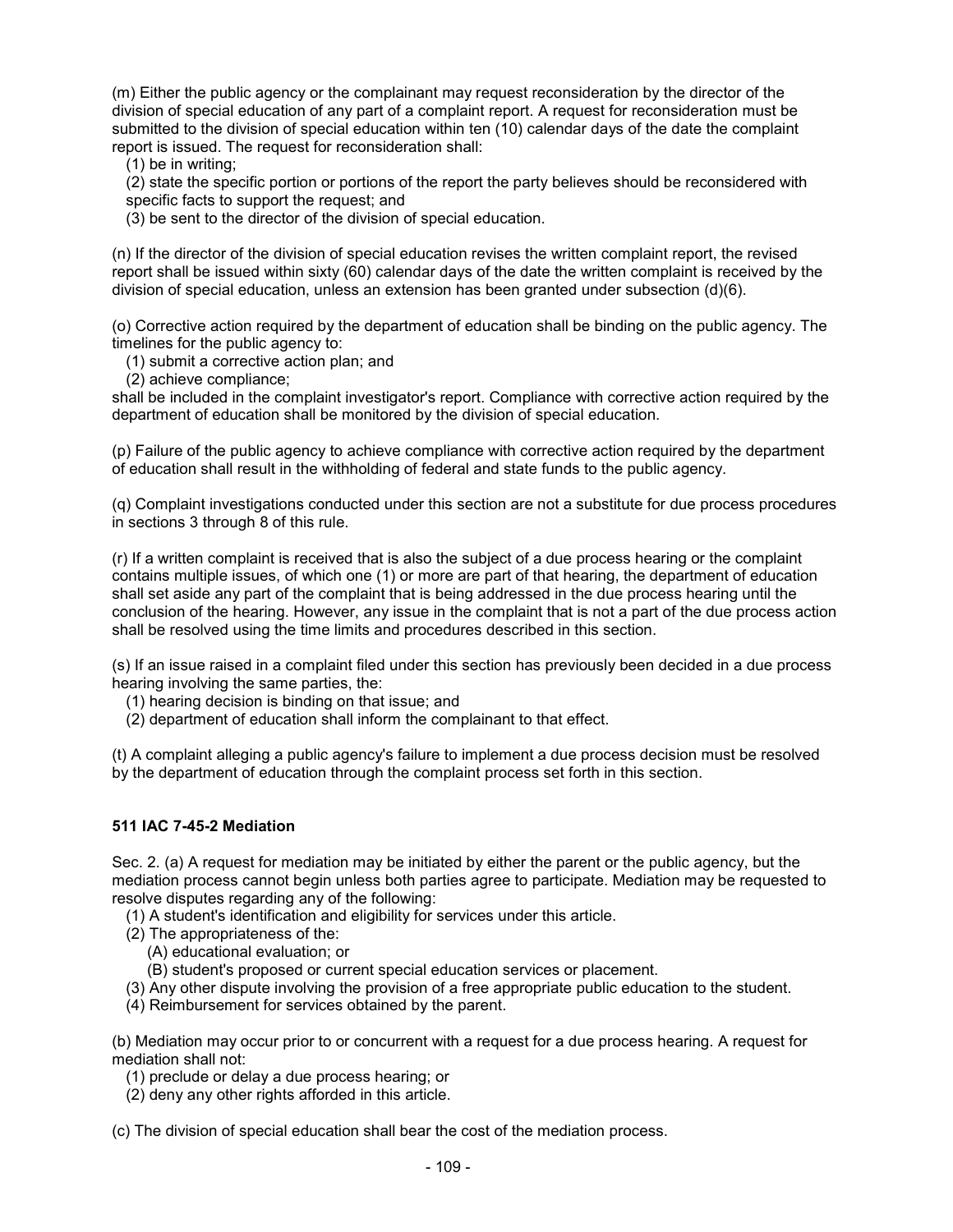(d) Persons who serve as mediators shall:

(1) be trained in effective mediation techniques;

(2) have no personal or professional conflict of interest regarding the parties involved in the process; (3) be impartial;

(4) have knowledge of laws and regulations relating to the provision of special education and related services;

(5) be qualified as determined by the division of special education; and

(6) not be an employee of the department of education or the public agency that is involved in the education or care of the student.

(e) The division of special education shall do the following:

(1) Maintain a current list of the persons who serve as mediators, including information on the qualifications of those persons.

(2) On a general rotation basis, select a mediator from the list for each mediation requested. A person who otherwise qualifies as a mediator is not considered an employee of the department of education solely because he or she is paid by the department of education to serve as a mediator.

(f) Each session in the mediation process shall be:

(1) scheduled in a timely manner; and

(2) held in a location that is convenient to the parties to the dispute.

(g) If the parties resolve a dispute through the mediation process, the parties must execute a legally binding written mediation agreement that sets forth the parties' resolution. The written mediation agreement must:

(1) be signed by the parent and a representative of the public agency who has the authority to bind the agency; and

(2) state that all discussions that occurred during the mediation process will:

(A) remain confidential; and

(B) not be used as evidence in any subsequent due process hearing or civil proceeding.

(h) A written, signed mediation agreement under this section is enforceable in any state court of competent jurisdiction or in a district court of the United States. Discussions that occur during the mediation process:

(1) must be confidential; and

(2) may not be used as evidence in any subsequent due process hearings or civil proceedings of any federal or state court.

(i) In addition to the enforcement mechanisms is subsection (h), a written, signed mediation agreement under this section is enforceable through the complaint process in section 1 of this rule. However, use of the complaint process:

(1) is not mandatory; and

- (2) does not delay or deny a party the right to seek enforcement of the written agreement in a: (A) state court of competent jurisdiction; or
	- (B) district court of the United States.

(j) A public agency may establish procedures to offer parents and schools that choose not to use the mediation process an opportunity to meet, at a time and location convenient to the parents, with a disinterested party who:

(1) is under contract with an appropriate alternative dispute resolution entity, or a parent training and information center or community parent resource center established under Sections 1471 or 1472 of the Individuals with Disabilities Education Act, 20 U.S.C. 1400 et seq.; and (2) would:

(A) explain the benefits of the mediation process; and

(B) encourage the parents to use the process.

The procedures must be approved by the division of special education prior to implementation by the public agency, and the public agency may not use these procedures to deny or delay a parent's right to a due process hearing if the parent fails to participate in the meeting. The division of special education shall bear the cost of the meetings in accordance with the written procedures.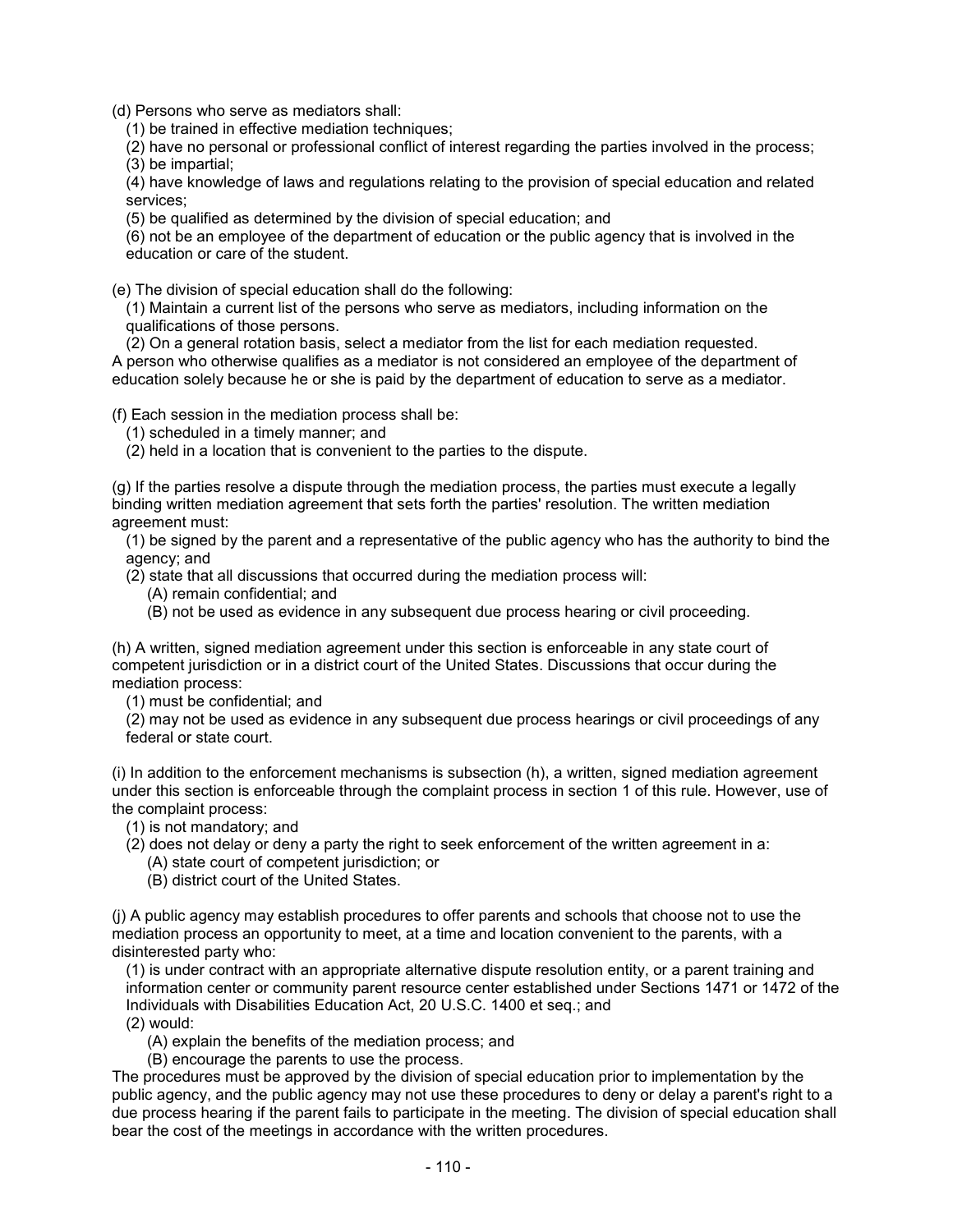### **511 IAC 7-45-3 Due process hearing requests**

Sec. 3. (a) A parent, a public agency, or the state educational agency may initiate a due process hearing that is conducted by an independent hearing officer when there is a dispute regarding any of the following:

- (1) A student's identification and eligibility for services under this article.
- (2) The appropriateness of the:
	- (A) educational evaluation; or
	- (B) student's proposed or current level of special education services or placement.
- (3) Any other dispute involving the provision of a free appropriate public education for the student.

(b) A request for a due process hearing and for the appointment of an independent hearing officer shall:

- (1) be in writing and signed;
- (2) include:
	- (A) the student's name and address; or

(B) in the case of a homeless student as defined at 511 IAC 7-32-46, available contact information for the student;

- (3) include the name of the school the student is attending;
- (4) specify the reasons for the hearing request including:
	- (A) a description of the nature of the problem; and
	- (B) any facts related to the problem;

(5) include a proposed resolution of the problem to the extent known and available to the parents at the time; and

(6) be sent simultaneously to the superintendent of public instruction and the opposing party.

(c) The due process hearing request must allege a violation that occurred not more than two (2) years before the date the parent or public agency knew or should have known about the alleged action that forms the basis of the due process hearing request unless the parent was prevented from filing a due process hearing request due to:

(1) specific misrepresentations by the public agency that it had resolved the problems forming the basis of the due process hearing; or

(2) the public agency's withholding of information from the parent that was required under this article to be provided to the parent.

(d) The state superintendent of public instruction shall appoint the independent hearing officer. When a due process hearing request is received, the department of education shall send the public agency and the parent a:

(1) written notice of the name of the independent hearing officer who has been appointed; and

(2) copy of the letter requesting a due process hearing.

(e) The public agency must inform the parent of the availability of free or low cost legal and other relevant services available in the area if:

(1) the parent requests the information; or

(2) the parent or the public agency files a due process hearing request under this section.

(f) Due process timelines begin upon the opposing party's receipt of the due process hearing request.

## **511 IAC 7-45-4 Sufficiency of the request for a due process hearing**

Sec. 4. (a) A party may not have a hearing on the issues contained in a due process hearing request until the:

(1) party; or

(2) attorney representing the party;

files a due process hearing request that meets the requirements of section 3(b) of this rule.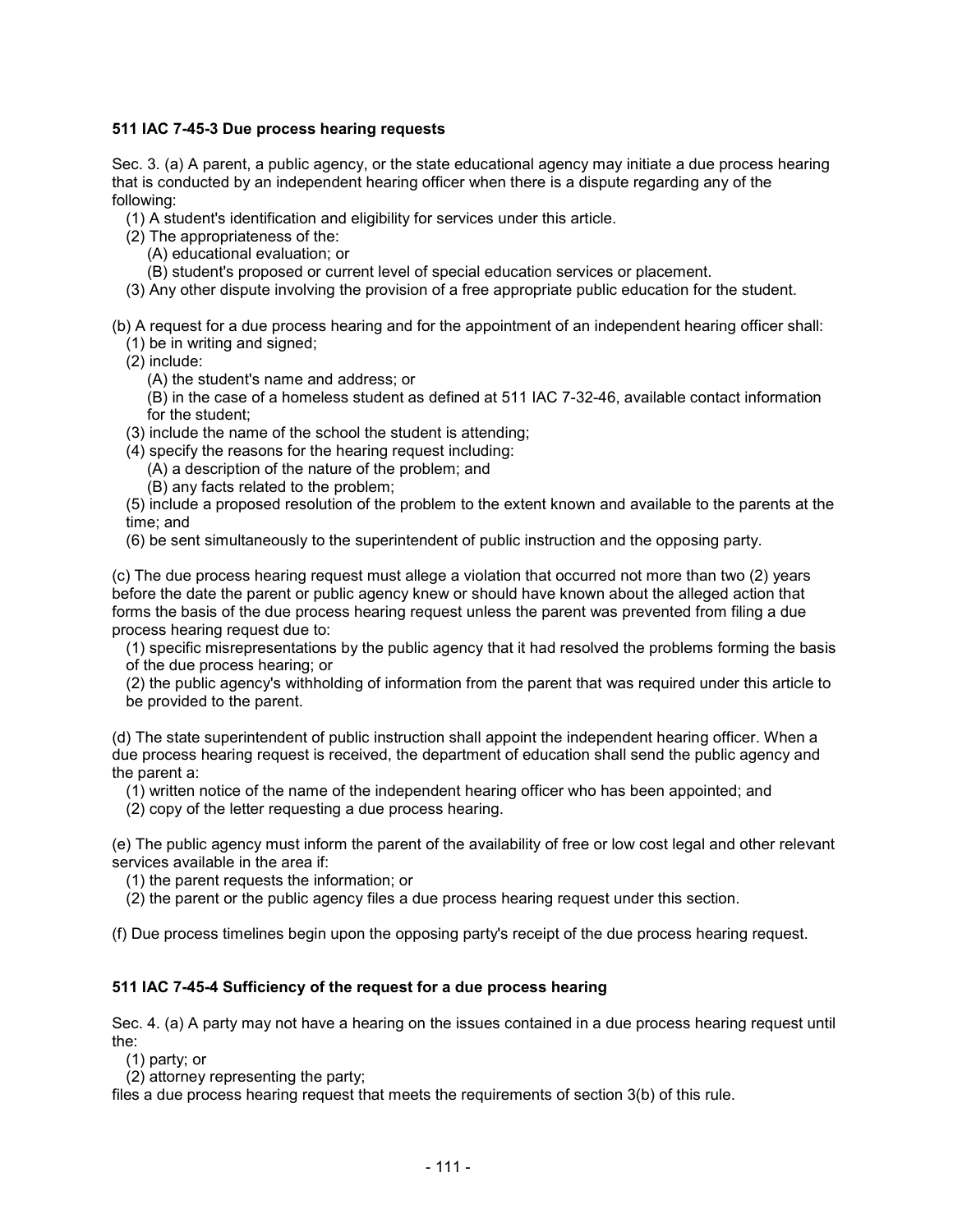(b) The due process hearing request must be deemed sufficient unless the party receiving the due process hearing request notifies the hearing officer and the other party in writing that the request does not meet the requirements set forth in section 3(b) of this rule. An allegation that the due process hearing request is insufficient must:

(1) be filed by the receiving party within fifteen (15) calendar days of receipt of the due process hearing request; and

(2) identify how the request is insufficient.

. (c) Within five (5) calendar days of receipt of notification that a party believes a due process hearing request is insufficient, the independent hearing officer must:

(1) make a determination on the face of the due process hearing request of whether it meets the requirements set forth in section 3(b) of this rule; and

(2) immediately notify the parties in writing of that determination.

If the hearing officer determines that the notice is not sufficient, the hearing officer's decision must identify how the notice is insufficient, so that the filing party can amend the notice if appropriate.

(d) A party may amend its due process hearing request only if the:

(1) other party:

(A) consents in writing to the amendment; and

(B) is given the opportunity to resolve the due process hearing request issues through a resolution meeting held under section 6 of this rule; or

(2) hearing officer grants permission, except that the hearing officer may only grant permission to amend at any time not later than five (5) days before the due process hearing is scheduled to begin.

(e) If a party files an amended due process hearing request, the:

 $(1)$  timelines for the resolution meeting in section  $6(a)$  of this rule; and

(2) resolution process in section 6(i) of this rule;

begin again with the filing of the amended due process hearing request.

(f) If the due process hearing request is:

(1) determined insufficient; and

(2) not amended;

the due process hearing request may be dismissed.

## **511 IAC 7-45-5 Responding to the request for a due process hearing**

Sec. 5. (a) The party receiving the due process hearing request must, within ten (10) calendar days of receiving the due process hearing request, send to the other party a response that specifically addresses the issues raised in the due process hearing request.

(b) If the party receiving the due process hearing request is the public agency and it has not sent written notice in accordance with 511 IAC 7-40-4(e) or 511 IAC 7-42-7 to the parent regarding the subject matter contained in the parent's due process request, the public agency must, within ten (10) calendar days of receiving the due process hearing request, send a response to the parent that includes the following:

(1) An explanation of why the public agency proposed or refused to take the action raised in the due process hearing request.

(2) A description of the following:

(A) Other options considered by the CCC and the reasons why those options were rejected.

- (B) Each:
	- (i) evaluation procedure;
	- (ii) assessment;
	- (iii) record; or
	- (iv) report;

the public agency used as the basis for proposed or refused action.

(C) Other factors that are relevant to the public agency's proposed or refused action.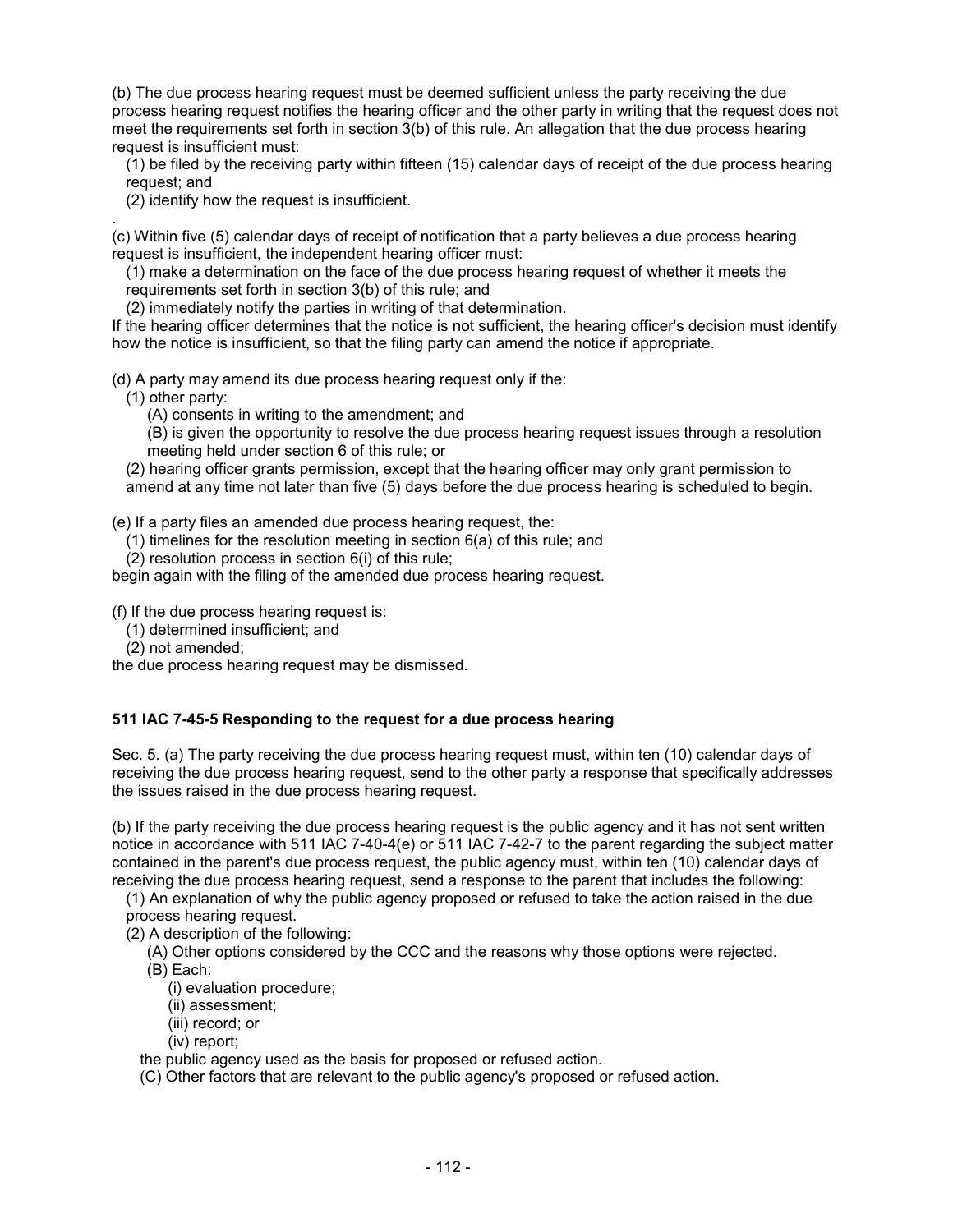(c) A response by the public agency under subsection (b) shall not be construed to preclude the public agency from asserting, when appropriate, that the parent's due process request was insufficient under section 4 of this rule.

## **511 IAC 7-45-6 Resolution meeting**

Sec. 6. (a) Within fifteen (15) calendar days of receiving notice of the parent's due process hearing request, and prior to the initiation of a due process hearing, the public agency must convene a meeting with the parent and the relevant members of the CCC who have specific knowledge of the facts identified in the due process hearing request, as determined by the parent and the public agency.

(b) A public agency does not have to convene a resolution meeting if the due process hearing request was made by the public agency.

(c) The purpose of the resolution meeting is for the parent to discuss the:

(1) due process hearing request; and

(2) facts that form the basis of the request;

so that the public agency has the opportunity to resolve the dispute that is the basis of the request. Resolution meetings must be conducted according to this section.

(d) The resolution meeting need not be held if the parents and the public agency agree:

(1) in writing to waive the meeting; or

(2) to use the mediation process described in section 2 of this rule.

Mediation does not extend the thirty (30) day resolution process timeline in subsection (f) unless the parties agree in writing to extend the process.

(e) The resolution meeting:

(1) must include a representative of the public agency that has decision making authority on behalf of that agency; and

(2) may not include an attorney of the public agency unless the parent is accompanied by an attorney.

(f) If the public agency has not resolved the dispute that is the basis for the due process hearing request to the satisfaction of the parent within thirty (30) days of the receipt of the due process hearing request, the forty-five (45) day due process hearing timeline in section 7 of this rule will commence. The forty-five (45) day timeline also commences the day after each of the following events:

(1) Both parties agree in writing to waive the resolution meeting.

(2) After either the mediation or resolution meeting starts, but before the end of the thirty (30) day

resolution period, the parties agree in writing that no agreement is possible.

(3) Both parties agree in writing to continue the mediation at the end of thirty (30) day resolution period, but later the parent or the public agency withdraws from the mediation process.

(g) Except as provided in subsection (f), the failure of the parent requesting a due process hearing to participate in the resolution meeting will delay the timelines for the:

(1) resolution process; and

(2) due process hearing;

until the meeting is held.

(h) The public agency must keep a record of its attempts to secure the participation of the parent in the resolution meeting, such as the following:

(1) Detailed records of:

- (A) telephone calls made or attempted; and
- (B) the results of the calls.
- (2) Copies of:
	- (A) correspondence sent to the parent; and
	- (B) any responses received.
- (3) Detailed records of:
	- (A) visits made to the parent's home or place of employment; and
	- (B) the results of those visits.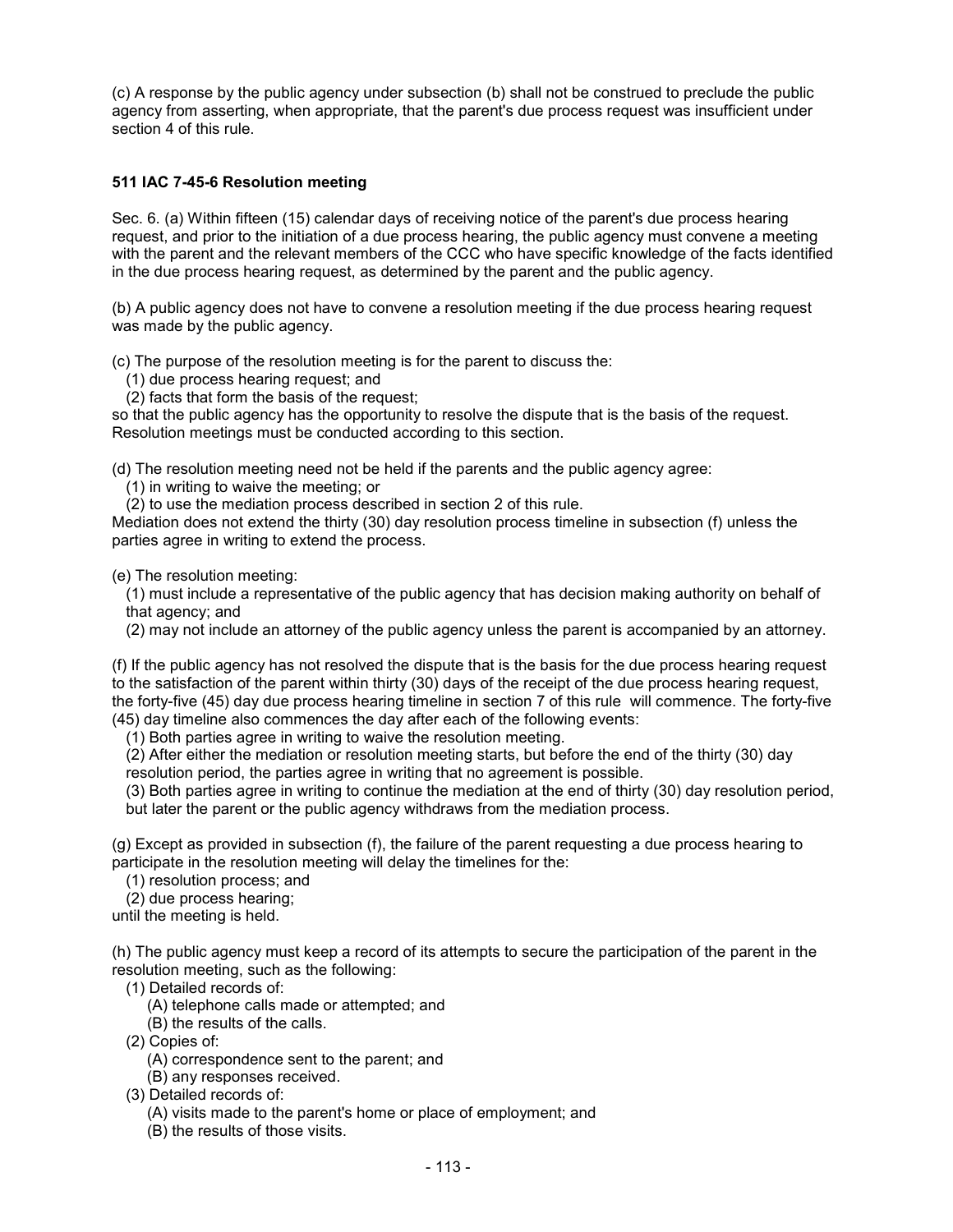(i) If the public agency is unable to obtain the participation of the parent in the resolution meeting after reasonable efforts have been made and documented in accordance with subsection (h), the public agency may, at the conclusion of the thirty (30) day period in subsection (f), request that a hearing officer dismiss the parent's due process hearing request.

(j) If the public agency fails to hold or participate in the resolution meeting specified in subsection (a) within fifteen (15) days of receiving notice of a parent's due process hearing request, the parent may seek the intervention of a hearing officer to begin the forty-five (45) calendar day due process hearing timeline.

(k) If resolution to the dispute is reached at the resolution meeting, the parties must execute a legally binding agreement that is:

- (1) signed by both:
	- (A) the parent; and
	- (B) a representative of the agency who has the authority to bind the agency; and
- (2) enforceable in:
	- (A) any state court of competent jurisdiction; or
	- (B) a district court of the United States.

(l) If the parties execute an agreement as a result of a resolution meeting held in accordance with subsection (a), a party may void the agreement by notifying the other person in writing within three (3) business days of the agreement's execution.

 $(m)$  In addition to the enforcement mechanisms in subsection  $(k)(2)$ , a written, signed resolution agreement under this section is enforceable through the complaint process in section 1 of this rule. However, use of the complaint process:

- (1) is not mandatory; and
- (2) does not delay or deny a party the right to seek enforcement of the resolution agreement in a:
	- (A) state court of competent jurisdiction; or
	- (B) district court of the United States.

## **511 IAC 7-45-7 Conducting the hearing**

Sec. 7. (a) If the due process hearing is requested by the public agency:

- (1) due process hearings shall be conducted;
- (2) a final written decision reached; and
- (3) a copy of the written decision served electronically or mailed to each of the parties;

not later than forty-five (45) calendar days after the request is received by the parent.

(b) If the due process hearing is requested by a parent, the hearing shall be conducted, a final written decision reached, and a copy of the written decision served electronically or mailed to each of the parties not later than forty-five (45) calendar days after:

(1) the thirty (30) day resolution period in section 6(f) of this rule; or

(2) one (1) of the events in section  $6(f)(1)$  through  $6(f)(3)$  of this rule.

(c) An independent hearing officer may grant specific extensions of time beyond the forty-five (45) day timeline at the request of either party. Any extension of time granted by the independent hearing officer shall be:

(1) in writing to all parties; and

(2) included in the record of the proceedings.

(d) Any party to a due process hearing has the right to the following:

- (1) Be accompanied and advised by legal counsel and by individuals with special knowledge or training with respect to special education or the problems of students with disabilities.
- (2) Be represented by an individual who is not an attorney as permitted by [IC 4-21.5-3-15\(](http://www.in.gov/legislative/ic/code/title4/ar21.5/ch3.html#IC4-21.5-3-15)b).
- (3) Present evidence and:
	- (A) confront;
	- (B) cross-examine; and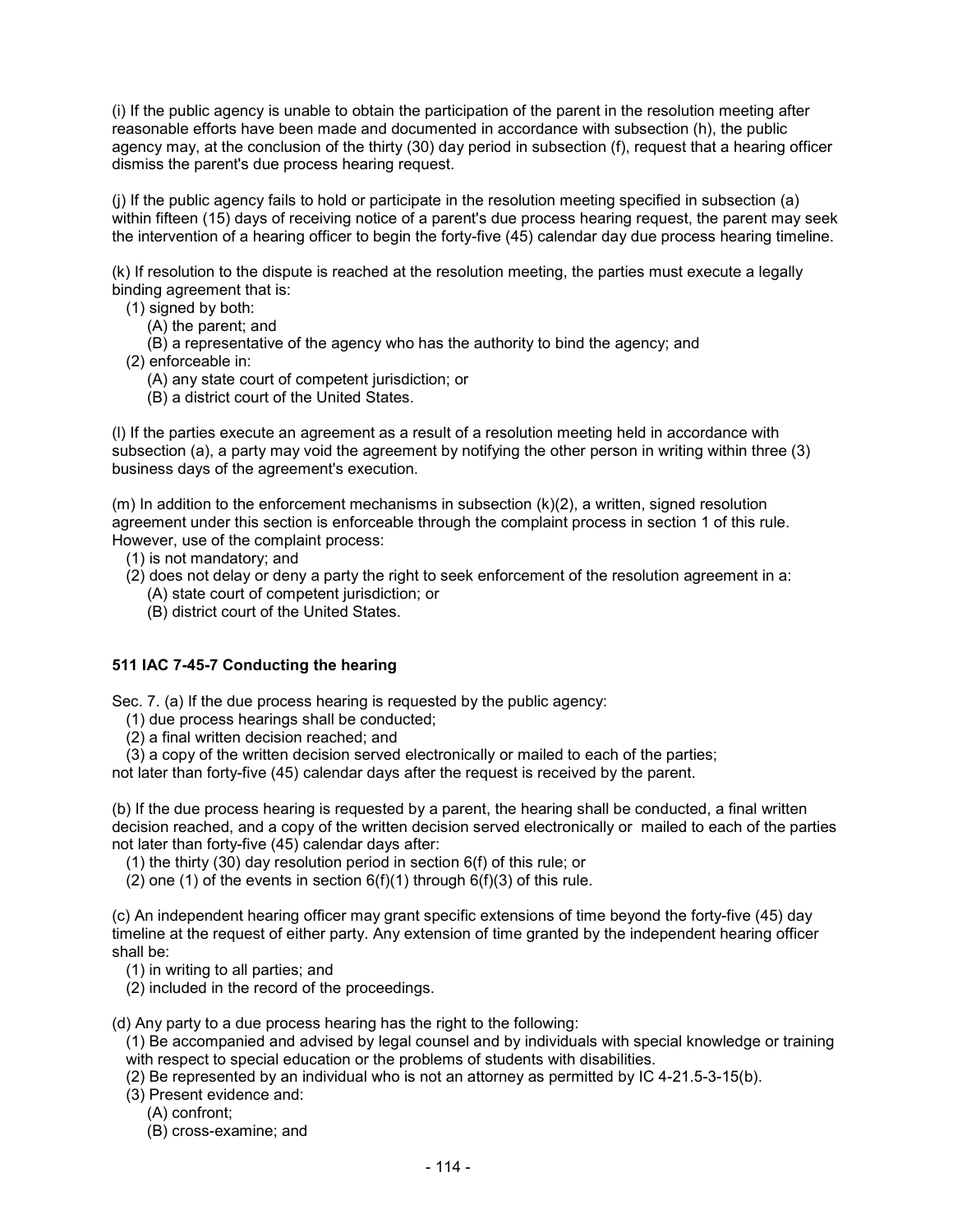(C) compel the attendance of;

witnesses.

(4) Conduct discovery in accordance with IC 4-21.5-3, Indiana Rules of Trial Procedure, and this section.

(5) Prohibit the introduction of any evidence at the hearing that has not been disclosed at least five (5) business days prior to the hearing.

(6) A separation of witnesses who are not parties to the dispute.

(7) Obtain a written or, at the option of the parents, an electronic verbatim transcript of the hearing.

(8) Obtain written or, at the option of the parents, electronic findings of facts and decision.

(9) Be provided with an interpreter, if any party to the hearing has a hearing or speaking impairment or other difficulty in communicating, or whose native language is not English.

(e) A parent, or the parent's representative, involved in a due process hearing has the right to the following:

(1) Have the student who is the subject of the hearing attend.

(2) Have the hearing opened or closed to the public.

(3) Inspect and review, prior to the hearing, any records pertaining to the student maintained by the public agency, its agents, or employees, including all tests and reports upon which the proposed action may be based.

(4) Recover reasonable attorney's fees if a court determines the parent ultimately prevailed at the: (A) due process hearing; or

(B) judicial review.

(5) Obtain a written or electronic verbatim transcript of the proceedings at no cost.

(6) Obtain written or electronic findings of fact and decisions at no cost.

(f) The independent hearing officer has the discretion and authority to do the following:

(1) Issue subpoenas.

(2) Determine whether individuals are knowledgeable with respect to special education in order to assist in the proceedings.

(3) Frame and consolidate issues in the hearing to provide clarity.

(4) Rule on any other matters with respect to the conduct of a due process hearing, subject to administrative or judicial review of abuse of such discretion or authority, mistake in law as to exercise of such discretion or authority, or that such authority was exercised in an arbitrary or capricious manner. (5) Bar any party that fails to comply with subsection (h) from introducing the relevant evaluation or recommendation at the hearing without the consent of the other party.

(6) Order a student with a disability to be placed in an interim alternative educational setting for not more than forty-five (45) instructional days under 511 IAC 7-44-7.

(g) The party requesting the due process hearing may not raise issues at the hearing that were not raised in the due process hearing request unless the other party agrees otherwise. However, nothing in this rule shall be construed to preclude a party from filing a separate due process hearing request on an issue separate from the due process hearing already requested.

(h) At least five (5) business days prior to the hearing, each party shall disclose to all other parties all evaluations completed by that date and recommendations based on the offering party's evaluations that the party intends to use at the hearing. A hearing officer may bar any party that fails to comply with this subsection from introducing the relevant evaluation or recommendation at the hearing without consent of the other party.

(i) The party requesting the due process hearing:

(1) shall present evidence and testimony first regarding the appropriateness of the proposed or refused action; and

(2) has the burden of persuading the hearing officer of its position.

(j) The independent hearing officer shall render a written or, at the option of the parents, an electronic decision. The decision shall be dated and must include the following:

- (1) Findings of fact and conclusions of law.
- (2) A decision and orders, if necessary.

(3) A notice that a party may seek judicial review of the decision and orders by filing a petition for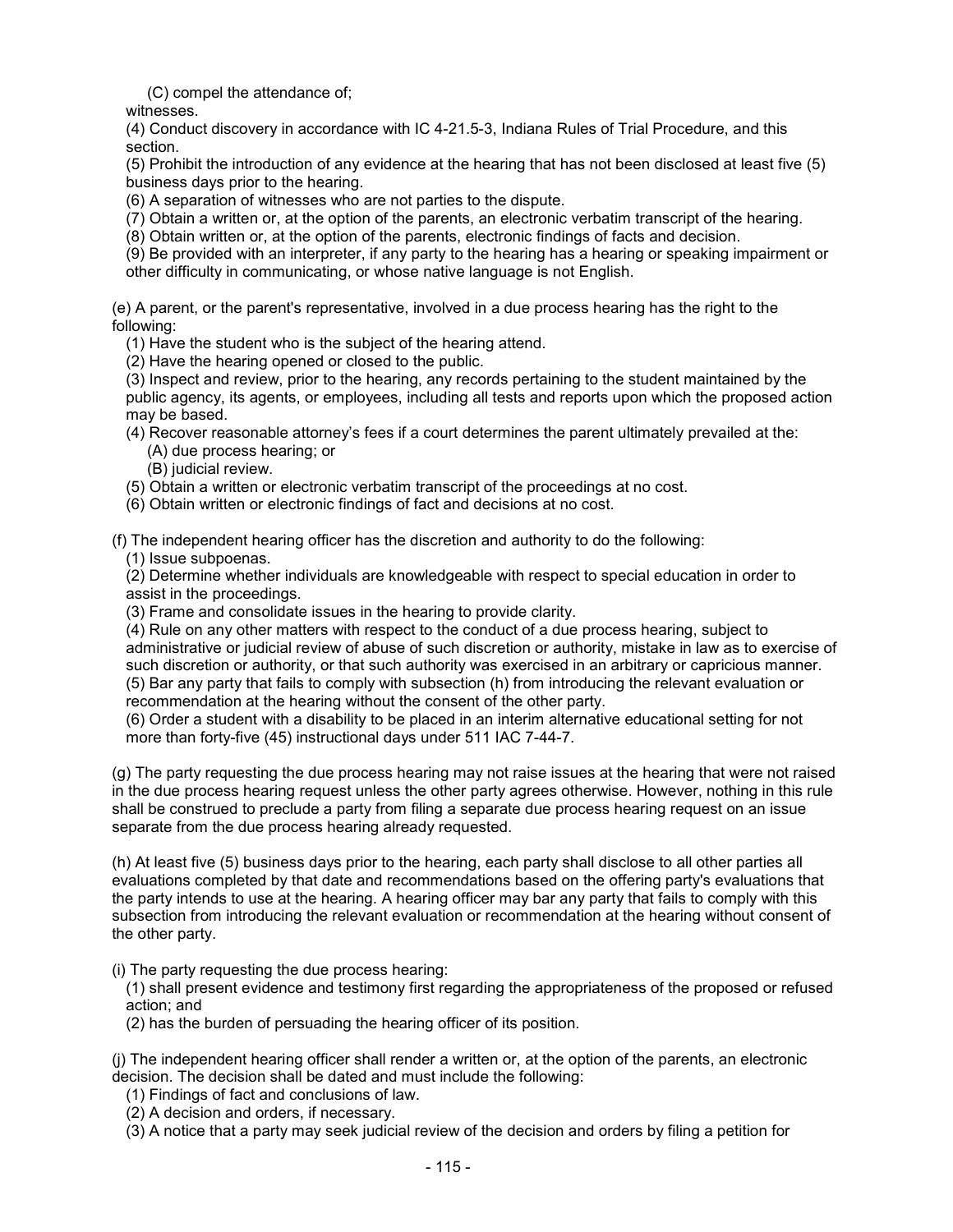judicial review in a civil court with jurisdiction within thirty (30) calendar days after receipt of the independent hearing officer's final decision.

(4) A notice that an action for attorney's fees must be filed in a civil court within thirty (30) calendar days after receipt of the independent hearing officer's final decision if no request for judicial review is filed.

(k) The decision of the independent hearing officer shall be based solely upon the oral and written evidence presented at the hearing. In addition, an independent hearing officer's determination of whether a student received a free appropriate public education must be based on substantive grounds. In matters alleging a procedural violation, an independent hearing officer may find that a student did not receive a free appropriate public education only if the procedural inadequacies:

(1) impeded the child's right to a free appropriate public education;

(2) significantly impeded the parent's opportunity to participate in the decision making process

regarding the provision of a free appropriate public education to the parent's child; or

(3) caused a deprivation of educational benefit.

(l) Nothing in subsection (k) shall be construed to preclude an independent hearing officer from ordering a public agency to comply with procedural requirements under this rule and 511 IAC 7-37.

(m) The independent hearing officer shall serve the decision electronically to parties in the electronic filing system. If a party is not accessing the electronic filing system, the independent hearing officer shall mail a copy of the hearing decision via certified mail, return receipt requested, to each party involved in the hearing. The independent hearing officer's decision is a final order unless a petition for judicial review is filed as described in section 9 of this rule.

(n) Any party involved shall have thirty (30) calendar days from the date the independent hearing officer's written decision is received to:

(1) implement the order or orders in the hearing decision; or

(2) file a petition for judicial review as described in section 9 of this rule.

(o) A verbatim transcript of the hearing shall be made. The independent hearing officer is responsible for: (1) ensuring the hearing is transcribed; and

(2) determining from the parents at the outset of the hearing whether the transcription will be written or electronic.

The transcript shall be made available by the division of special education at no cost and upon the request of any party to the hearing at the conclusion of the hearing.

(p) Due process hearings under this section shall be:

(1) conducted under IC 4-21.5-3 and this section; and

(2) held at a time and place reasonably convenient to all parties to the hearing.

The notice of time and place shall be in writing to all parties.

(q) The public agency shall bear all costs pertaining to the conduct of a hearing whether or not a hearing is ultimately held, including transcription and hearing officer fees and expenses. Funds under Part B of the Individuals with Disabilities Education Act may be used to pay the costs of conducting the hearing, but the funds shall not be used to pay attorney's fees or costs of a party.

(r) Class action due process hearings are not permitted. If the parties and the independent hearing officer agree to a hearing involving two (2) or more students, a separate decision with specific findings of fact, conclusions of law, and orders, if necessary, shall be written for each student.

(s) If the issue of the proceedings involves initial enrollment in a public school, the student, with the consent of the parent, shall be placed in the public school program until the completion of the proceedings. If the parties cannot agree to the student's placement during the proceedings, the independent hearing officer shall determine the student's placement as a preliminary matter to the conduct of the due process hearing.

(t) If the issue of the proceedings involves initial enrollment in a public school for a student who is transitioning from Part C of the Individuals with Disabilities Education Act to Part B of the act, and the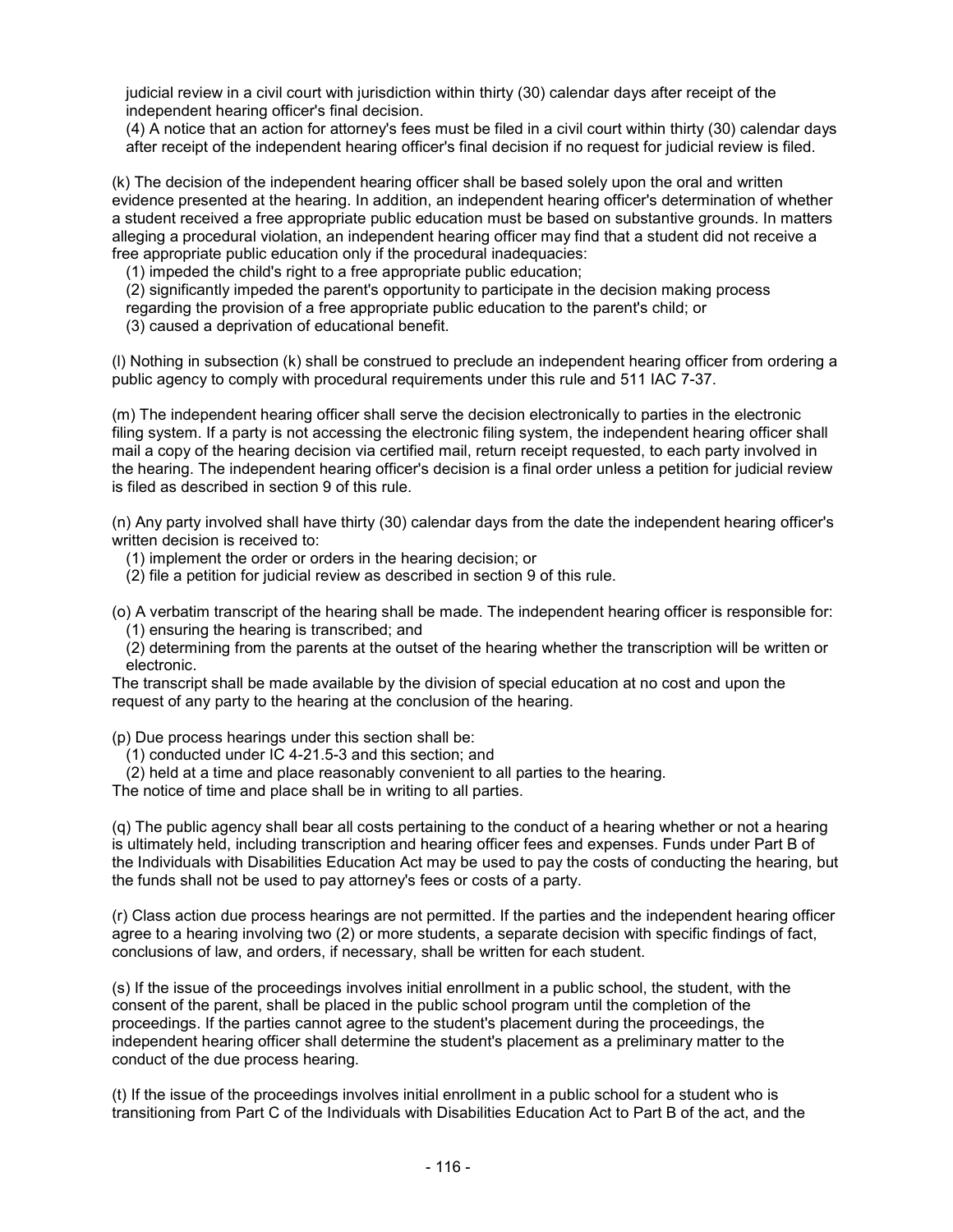student is no longer eligible for Part C services because the student has become three (3) years of age, the public agency is not required to provide the Part C services that the child had been receiving. If the:

(1) child is found eligible for special education and related services under Part B; and

(2) parent consents to the initial provision of special education and related services;

the public agency must provide those special education and related services that are not in dispute between the parent and the public agency.

(u) Except as provided in 511 IAC 7-44-8, the student shall remain in the student's current educational placement during a due process hearing or judicial proceeding, unless the parties agree otherwise. If the:

(1) proceedings extend beyond the end of the school year; and

(2) placement includes normal grade advancement;

that advancement shall proceed unless normal grade advancement is at issue. If the last agreed-upon placement cannot be determined, the independent hearing officer shall determine the student's educational placement.

(v) The division of special education shall maintain the following for the duration of the hearing and any subsequent civil action:

(1) The original hearing decision.

(2) The transcript of the hearing.

(3) The exhibits admitted by the independent hearing officer.

(4) All:

(A) notices;

(B) pleadings;

(C) exceptions;

(D) motions;

(E) requests; and

(F) other papers;

filed in the hearing.

(w) The division of special education shall, after deleting personally identifiable information from copies of the due process hearing findings, conclusions, and orders, do the following:

(1) Transmit a copy of the document to the state advisory council on the education of children with disabilities.

(2) Maintain a copy of the document for public review in its offices for at least five (5) years after administrative remedies have been exhausted and any litigation completed.

### **511 IAC 7-45-8 Independent hearing officer qualifications**

Sec. 8. (a) A person who may be appointed as an independent hearing officer must:

(1) have no personal or professional interest that would conflict with the person's objectivity in the hearing;

(2) not be an officer, employee, or agent of the public agency, the department of education, or any other agency that may be involved in the education or care of the student;

(3) possess knowledge of and the ability to understand the provisions of:

(A) the Individuals with Disabilities Education Act, 20 U.S.C. 1400 et seq. (IDEA);

- (B) federal regulations implementing the IDEA;
- (C) legal interpretations of the IDEA by federal and state courts; and
- (D) this article;

(4) be trained in the due process hearing procedures to ensure the ability to conduct hearings in accordance with IC 4-21.5-3;

(5) possess the knowledge and the ability to render and write decisions in accordance with appropriate, standard legal practice; and

(6) be subject to any other qualifications established by the superintendent of public instruction.

(b) A person who otherwise qualifies as an independent hearing officer is not considered an employee of the public agency solely because the person is paid by the public agency to serve as an independent hearing officer. The division of special education shall maintain a current list of the persons who serve as independent hearing officers, including information on the qualifications of those persons.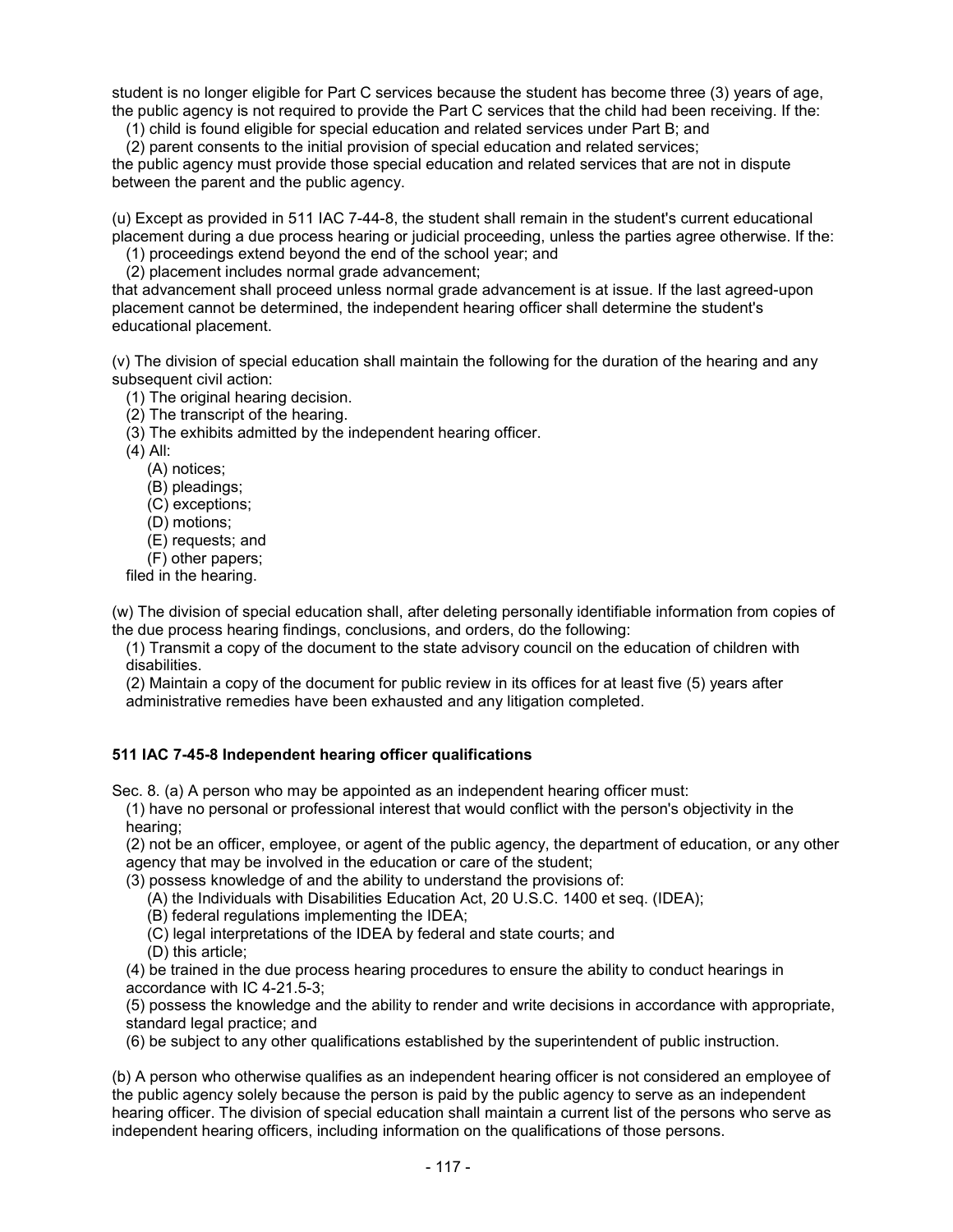### **511 IAC 7-45-9 Judicial review of hearing officer decision**

Sec. 9. (a) Any party disagreeing with the decision of the independent hearing officer may file a petition for judicial review with a civil court with jurisdiction. Under IC 4-21.5-5-5, a petition for review by a state or federal civil court must be filed within thirty (30) calendar days after the date the independent hearing officer's written decision is received by the party. The court shall:

(1) receive the record of administrative proceedings;

(2) hear additional evidence at the request of a party; and

(3) grant the relief it determines to be appropriate, basing its decision on a preponderance of the evidence.

(b) Nothing in this article shall be construed to restrict or limit the rights, procedures, and remedies available under:

- (1) the federal or state Constitution;
- (2) the Americans with Disabilities Act of 1990;
- (3) Title V of the Rehabilitation Act of 1973; or

(4) other federal laws protecting the rights of students with disabilities;

except that before the filing of a civil action under such laws seeking relief that is also available under this article, the procedures under sections 3 through 8 of this rule and this section shall be exhausted to the same extent as would be required had the action been brought under this article.

### **511 IAC 7-45-10 Expedited due process hearings and appeals**

Sec. 10. (a) An expedited due process hearing will be conducted in the following situations:

(1) The parent requests a hearing because the parent disagrees with:

(A) a determination that the student's behavior was not a manifestation of the student's disability; or (B) the public agency's decision regarding the student's disciplinary change of placement under 511 IAC 7-44-3.

(2) The public agency requests an expedited hearing because the public agency maintains that it is dangerous for the student to return to the current placement (placement prior to removal to the interim alternative educational setting) after the expiration of the student's placement in an interim alternative educational setting.

(b) An expedited due process hearing shall be conducted under IC 4-21.5-3 and sections 3 through 8 of this rule, except that:

(1) the expedited due process hearing must:

(A) occur within twenty (20) instructional days of the date the request was received by the public agency; and

(B) result in a determination within ten (10) instructional days after the hearing;

(2) a resolution meeting under section 6 of this rule must occur within seven (7) calendar days of the date the hearing request was received by the public agency, unless the parties agree:

(A) in writing to waive the resolution meeting; or

(B) to use the mediation process described in section 2 of this rule;

(3) the hearing may proceed unless the matter has been resolved to the satisfaction of both parties within fifteen calendar (15) days of the receipt of the hearing request;

(4) the independent hearing officer shall not grant any extensions of time; and

(5) the requirements of sufficiency in section 4 of this rule are not applicable to expedited due process hearings.

(c) An expedited due process hearing must be conducted by an independent hearing officer who meets the requirements under section 8 of this rule.

(d) Any party who disagrees with the independent hearing officer's decision in an expedited due process hearing may file a petition for review of the decision in accordance with section 9 of this rule.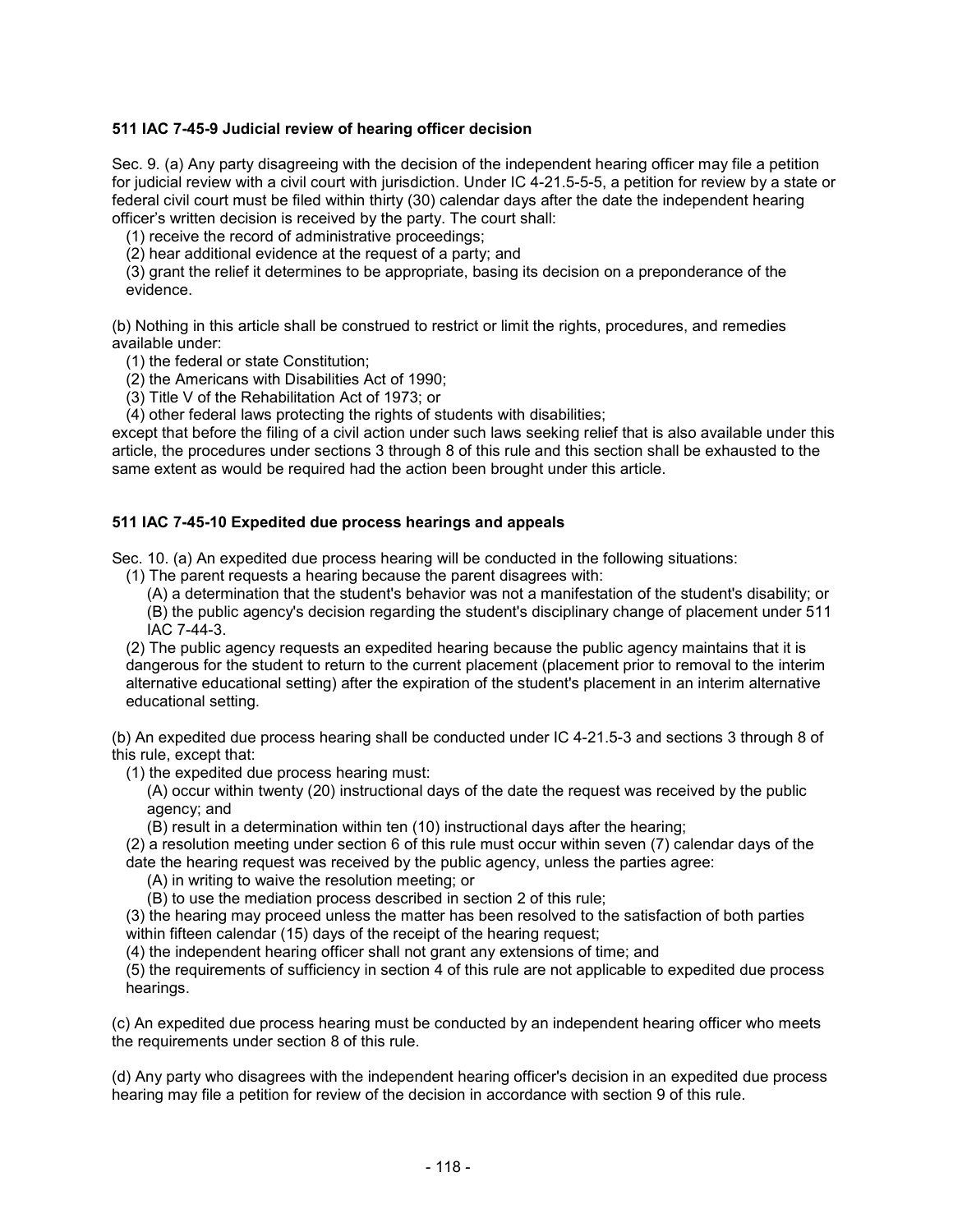(e) At any time after the initiation of an expedited due process hearing, the parties may agree to waive the requirements of the expedited process and proceed under sections 3 through 6 of this rule for a due process hearing.

### **511 IAC 7-45-11 Attorney's fees**

Sec. 11. (a) Independent hearing officers shall include a notice in their written decisions stating that an action for attorney's fees must be filed in a civil court with jurisdiction within thirty (30) calendar days after receipt of the independent hearing officer's final decision if no request for judicial review is filed in federal or state civil court.

(b) A court, in its discretion, may award reasonable attorney's fees and related costs to:

- (1) a prevailing party who is the:
	- (A) parent of a child with a disability; or
	- (B) department of education or a public agency against the attorney of a parent who: (i) files a due process hearing request or subsequent cause of action that is frivolous,
		- unreasonable, or without foundation; or

(ii) continued to litigate after the litigation clearly became frivolous, unreasonable, or without foundation; or

(2) the prevailing department of education or the public agency against the attorney of a parent, or against the parent, if the parent's request for a due process hearing or subsequent cause of action was presented for any improper purpose, such as to:

- (A) harass;
- (B) cause unnecessary delay; or
- (C) needlessly increase the cost of litigation.

(c) Attorney's fees awarded shall be based on rates prevailing in the community in which the action or proceeding arose for the kind and quality of services furnished. No bonus or multiplier may be used in calculating the fees awarded.

(d) Attorney's fees may not be awarded and related costs may not be reimbursed in any action or proceeding for services performed subsequent to the time of a written offer of settlement to a parent if:

(1) the offer is made within the time prescribed by Rule 68 of the Federal Rules of Civil Procedure or, in the case of an administrative proceeding, at any time more than ten (10) calendar days before the proceeding begins;

(2) the offer is not accepted within ten (10) calendar days; and

(3) the court finds that the relief finally obtained by the parents is not more favorable to the parents than the offer of settlement.

(e) Notwithstanding subsection (d), a court may award attorney's fees and related costs to a parent who: (1) is the prevailing party; and

(2) was substantially justified in rejecting the settlement offer.

(f) Attorney's fees may not be awarded relating to any meeting of the CCC unless such meeting is convened as a result of an administrative proceeding or judicial action. A resolution meeting shall not be considered a meeting convened as a result of an administrative hearing or judicial action. Attorney's fees may not be awarded for a mediation described in section 2 of this rule that is conducted prior to the filing of the due process hearing.

(g) Unless a court finds that the department of education or the public agency unreasonably protracted the final resolution of the action or proceeding or any other violation of this rule, a court reduces, accordingly, the amount of attorney's fees awarded if the court finds any of the following:

(1) During the course of the action or proceeding, the parent, or the parent's attorney, unreasonably protracted the final resolution of the controversy.

(2) The amount of attorney's fees otherwise authorized to be awarded unreasonably exceeds the hourly rate prevailing in the community for similar services by attorneys of comparable skills, reputation, and experience.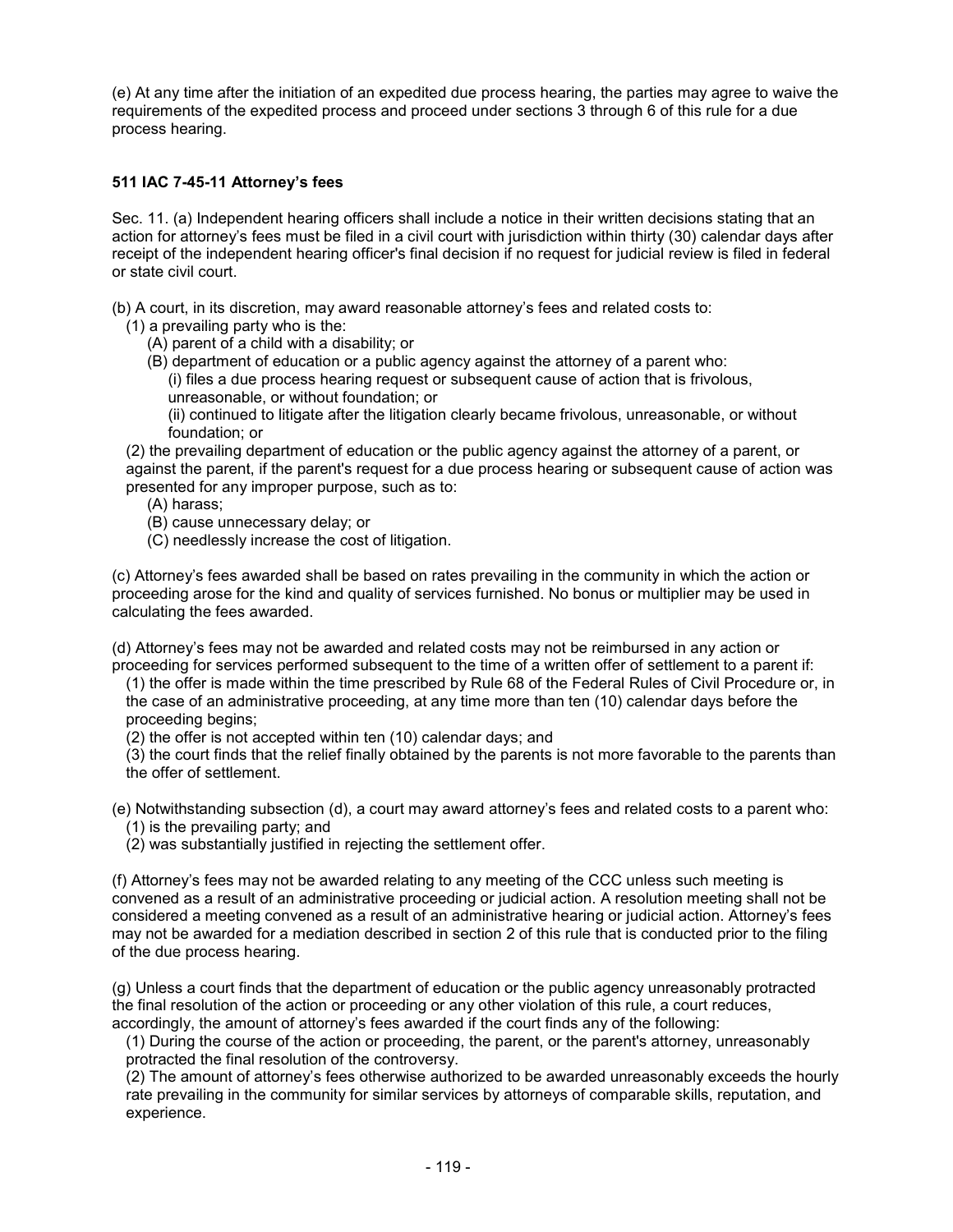(3) The time spent and legal services furnished were excessive considering the nature of the action or proceeding.

(4) The attorney representing the parent did not provide to the public agency appropriate information in the due process hearing request under sections 3 and 4 of this rule.

(h) A public agency may not use funds under Part B of the Individuals with Disabilities Education Act to pay attorney's fees or costs of a party related to an action or procedure under the Individuals with Disabilities Education Act and this article.

# **Rule 46. Child Count and Data Collection**

## **511 IAC 7-46-1 Federal child count procedures**

Sec. 1. (a) On December 1 of each year, each public agency must count the number of students:

(1) eligible for special education and related services; and

(2) receiving services on that date.

If December 1 is not a school or program day, the closest instructional day must be used for the count.

(b) The department of education must do the following:

(1) Report not later than February 1 each year to the United States Secretary of Education a total, noncumulative, unduplicated count of students identified and provided special education and related services under this article.

(2) Include in its report a certification signed by an authorized official of the department of education that the count is accurate and unduplicated.

(c) The child count report must include the following:

(1) A count of students enrolled on December 1 in a school or program operated by a public agency that provides students with either:

(A) special education and related services that meet the standards of this article; or

(B) only special education services if related services are not necessary for the students to benefit from special education.

(2) A count of students with disabilities enrolled by their parents in nonpublic schools who are eligible for special education and related services and receive special education or related services, or both, in accordance with 511 IAC 7-34, provided must meet the standards of this article.

(3) A count of students specified by age on the child count date from three (3) years of age through the school year in which the students become twenty-two (22) years of age within each disability category. (4) Students placed in nonpublic residential special schools under 511 IAC 7-42-13.

(d) The following students must not be included in the child count report to the United States Secretary of Education:

(1) Those not enrolled in a school or program operated or supported by a public agency.

(2) Those provided special education that does not meet the requirement of this article.

(3) Those not provided with a related service needed to assist them in benefiting from special education.

(e) The department of education must do the following:

(1) Establish procedures for taking the December 1 count.

(2) Set a date by which public agencies must submit the child count report.

(3) Obtain certification from each public agency that the child count report submitted by the public agency is:

(A) noncumulative;

(B) unduplicated; and

(C) accurate.

(4) Aggregate the data obtained from each public agency and prepare the required reports in a form that protects personally identifiable information.

(5) Ensure that documentation is maintained at the state and local level to audit the accuracy of the count.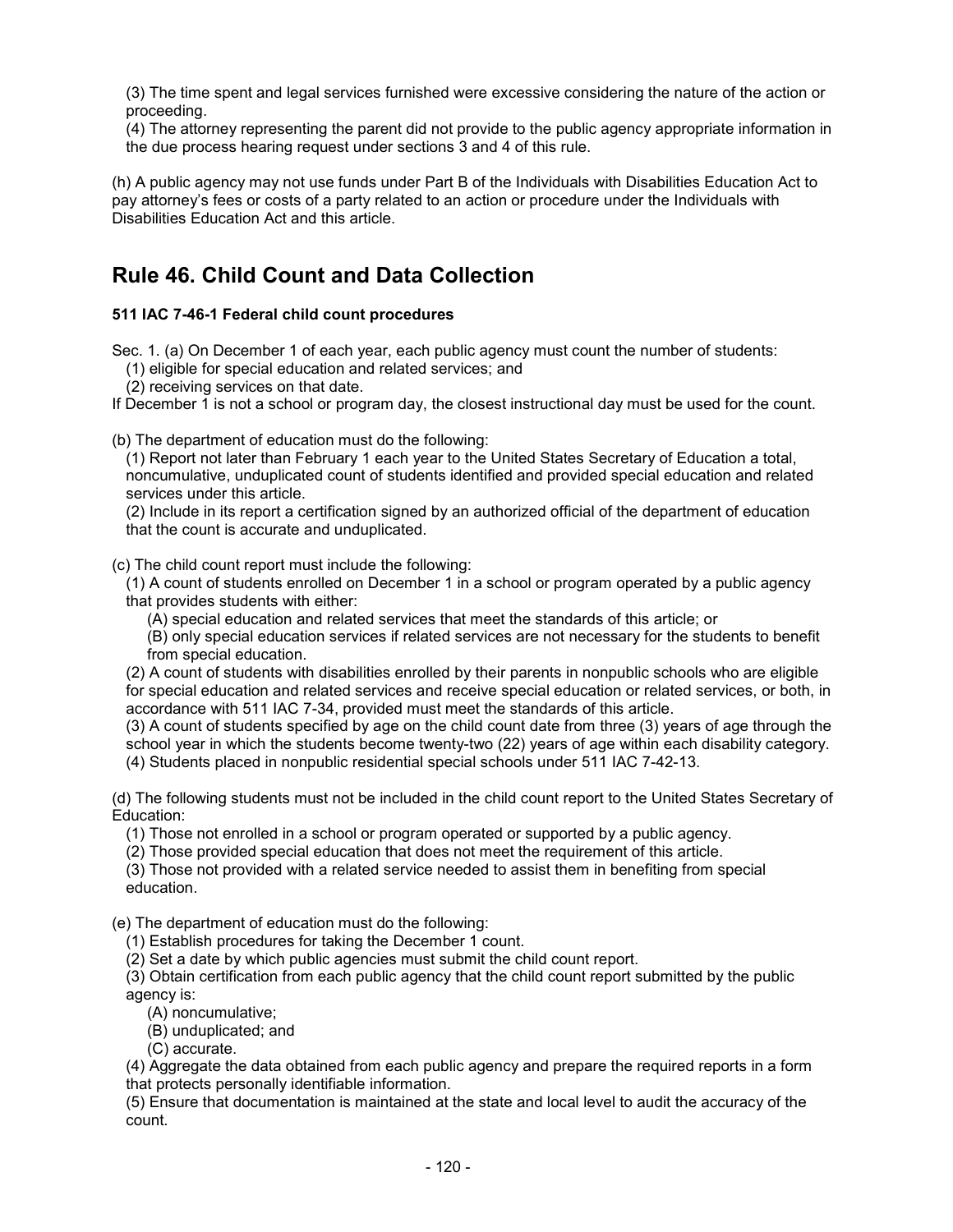(f) The department of education must collect and report annually required data to the United States Secretary of Education. The data that is publicly reported by the department of education must be reported in a manner that does not result in disclosure of data identifiable to individual students.

## **511 IAC 7-46-2 State child count procedures**

Sec. 2. (a) On December 1 of each year, each public agency must count the number of school age students identified as disabled and receiving a free appropriate public education consistent with the requirements of this article on that date. For purposes of this count, school age students are students who are five (5) years of age and are eligible to be enrolled in kindergarten during the count year and students who become twenty-two (22) years of age during the school year. This count determines the additional state special education funds allocated to the public agency. If December 1 is not a school or program day, the closest instructional day must be used for the count.

(b) The department of education must, not later than February 5 each year, report to the Indiana state budget committee:

(1) an unduplicated count of students in programs for:

- (A) severe;
- (B) mild; and
- (C) moderate;
- disabilities; and

(2) a duplicated count for students in programs for communication disorders who are also served in another special education program.

This count determines the amount of additional state special education funds available to public agencies for the operation of special education programs.

(c) The state child count report must include the following:

(1) A nonduplicated count of students receiving a free appropriate public education consistent with the requirements of this article in one (1) of the programs for severe disabilities as defined by IC 20-43-7-2. A student may not be included in the nonduplicated count in programs for severe disabilities and in the nonduplicated count in programs for mild or moderate disabilities.

(2) A nonduplicated count of students receiving a free appropriate public education consistent with the requirements of this article in one (1) of the programs for mild and moderate disabilities as defined by IC 20-43-7-3. A student may not be included in the nonduplicated count in programs for mild or

moderate disabilities and in the nonduplicated count in programs for severe disabilities.

(3) A duplicated count of students in programs for communication disorders, even if the student is served in another program.

(d) The state child count report must also include a cumulative count of students who received homebound instruction up to and including December 1 of the current year and each student who received homebound instruction after December 1 of the prior school year. A student may be included in the cumulative count of students in homebound programs even if the student also is included in any of the following:

(1) The nonduplicated count in programs for severe disabilities.

(2) The nonduplicated count in programs for mild and moderate disabilities.

(3) The duplicated count in programs for communication disorders.

(4) The state preschool count.

(e) The department of education must do the following:

(1) Establish procedures for taking the December 1 count.

(2) Set a date by which public agencies must submit the child count report.

(3) Obtain certification from each public agency that the child count report submitted by the public agency:

(A) is accurate; and

(B) meets all state reporting requirements.

(4) Aggregate the data obtained from each public agency and prepare the required reports in a form that protects personally identifiable information.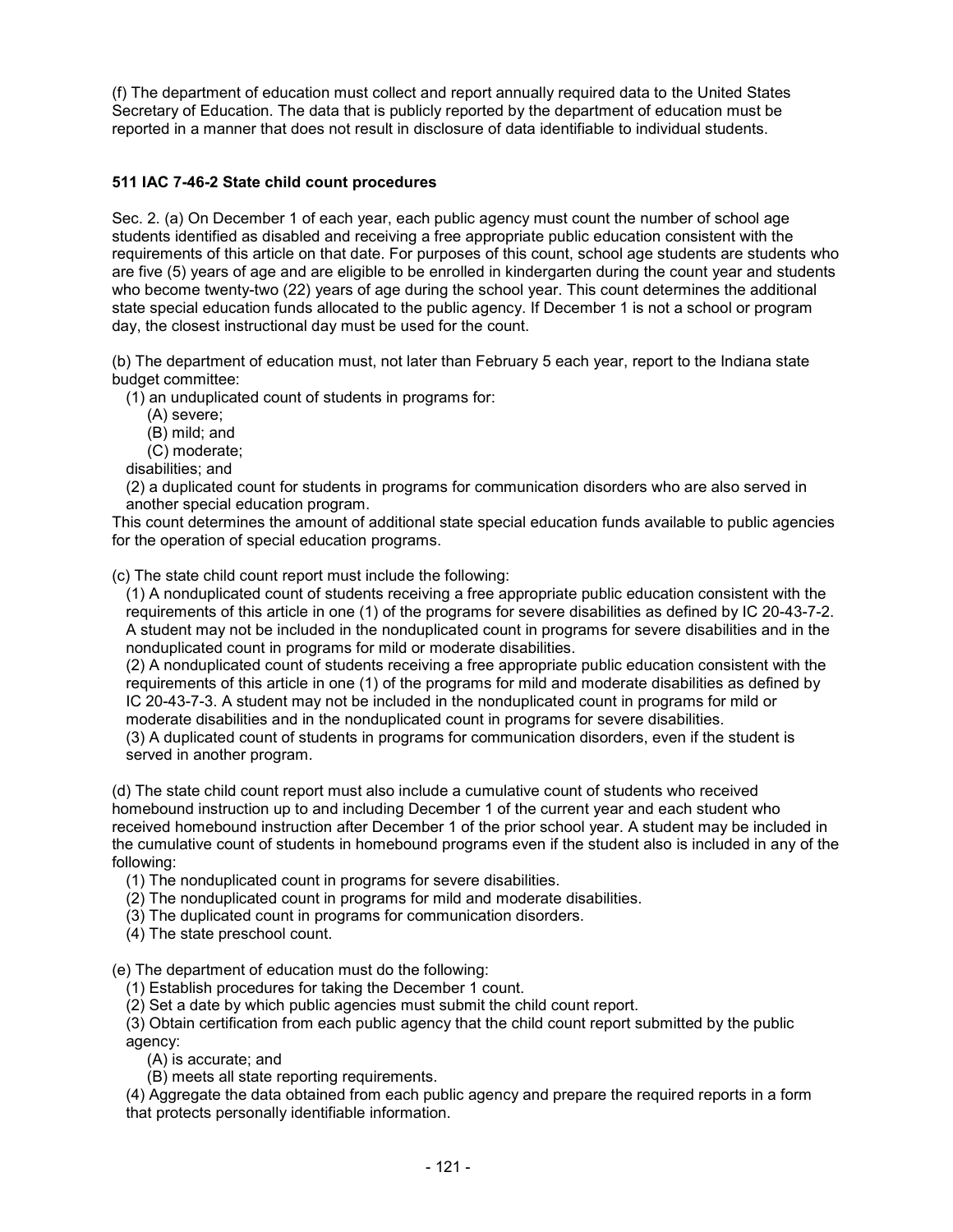(5) Ensure that documentation is maintained at the state and local level to audit the accuracy of the count.

## **511 IAC 7-46-3 State preschool child count procedures**

Sec. 3. (a) On December 1 of each year, each public agency must count the number of preschool students identified as disabled and receiving a free appropriate public education consistent with the requirements of this article on that date. For purposes of this count, preschool students are:

(1) three (3) years of age through five (5) years of age; and

(2) not eligible to enroll in kindergarten during the count year.

This count determines the state preschool special education funds allocated to the public agency. If December 1 is not a school or program day, the closest instructional day must be used for the count.

(b) The department of education must, not later than February 5 each year, report to the Indiana state budget committee an unduplicated count of students in preschool special education programs. This count determines the amount of state preschool special education funds available to public agencies for the operation of special education programs.

(c) The department of education must do the following:

(1) Establish procedures for taking the December 1 count.

(2) Set a date by which public agencies must submit the child count report.

(3) Obtain certification from each public agency that the child count report submitted by the public agency:

(A) is accurate; and

(B) meets all state reporting requirements.

(4) Aggregate the data obtained from each public agency and prepare the required reports in a form that protects personally identifiable information.

(5) Ensure that documentation is maintained at the state and local level to audit the accuracy of the count.

### **511 IAC 7-46-4 Data collection**

Sec. 4. (a) Each public agency must, on an annual basis, count the number of students with disabilities by race, ethnicity, limited English proficiency status, gender, and disability category who:

(1) are receiving a free appropriate public education;

(2) are participating in general education;

(3) are in:

(A) separate classes;

(B) separate schools or facilities; or

(C) public or private residential facilities;

(4) for each year from fourteen (14) years of age to twenty-one (21) years of age, stopped receiving special education and related services because of program completion (including graduation with a high school diploma as defined in 511 IAC 6-7.1-1(e)), or other reasons, and the reasons why those students stopped receiving special education and related services; and

(5) under 511 IAC 7-44-6 or 511 IAC 7-44-7, are removed to an interim alternative educational setting, the acts or items precipitating those removals, and the number who are subject to long-term suspensions or expulsions.

(b) In addition to the data collected in subsection (a), each public agency must, on an annual basis, provide to the department of education the following data:

(1) The number and percentage of students with disabilities by:

- (A) race;
- (B) gender; and
- (C) ethnicity;

who are receiving early intervening services as defined in 511 IAC 7-32-29.

(2) The incidence and duration of disciplinary actions of students with disabilities by:

- (A) race;
- (B) ethnicity;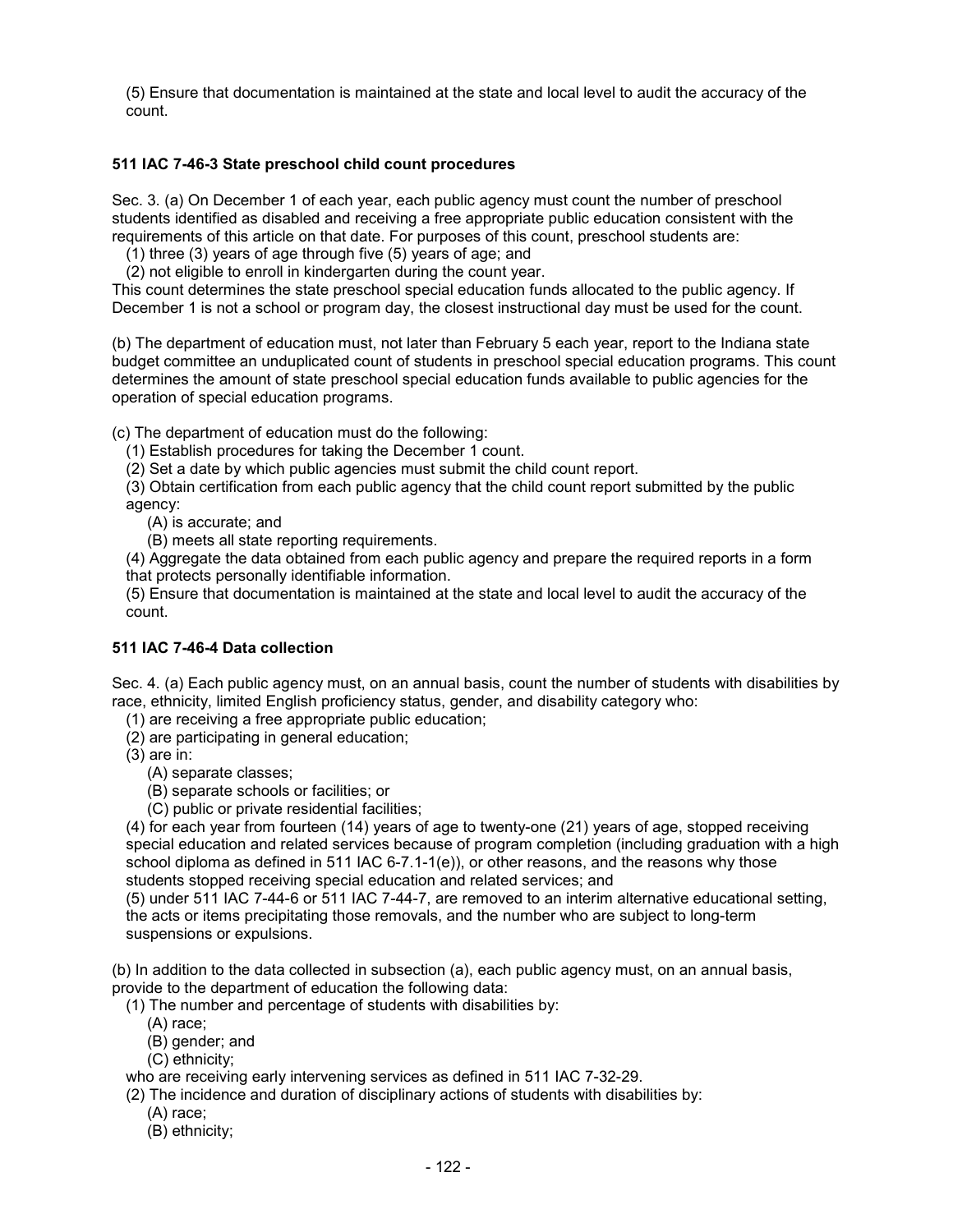(C) limited English proficiency status;

(D) gender; and

(E) disability category;

including removals (suspensions) of one (1) day or more.

(3) The number and percentage of students with disabilities who are removed to alternative educational settings or expelled as compared to nondisabled students who are removed to alternative educational settings or expelled.

(4) The number of due process hearing requests filed under 511 IAC 7-45-3 and the number of due process hearings conducted.

(5) The number of due process hearings requested under 511 IAC 7-44 and the number of changes in placements ordered as a result of those hearings.

(6) The number of mediations held in accordance with 511 IAC 7-45-2 and the number of settlement agreements reached through such mediations.

(c) Each public agency must, on an annual basis, provide the department of education with any other program information that may be required by the Secretary of the United States Department of Education. The department of education will annually inform the public agency of the child count procedures and categorical criteria required for the December 1 count.

(d) With regard to the child count data collected, the department of education must annually examine the data collected and report to the state advisory council on the education of children with disabilities on whether there is a significant disproportionality based on race with respect to the:

(1) identification of students as students with disabilities;

(2) identification of students as students with disabilities in accordance with a particular disability described in 511 IAC 7-41;

(3) placement of students in a particular educational setting; and

(4) incidence, duration, and type of disciplinary actions, including suspensions and expulsions.

(e) The department of education must require any public agency identified under subsection (d) to do the following:

(1) Review and, if appropriate, revise the:

- (A) policies;
- (B) procedures; and
- (C) practices;

used in the identification or placement of students with disabilities.

(2) Reserve the maximum amount of funds under 511 IAC 7-40-2(a) to provide comprehensive coordinated early intervening services to serve students in the public agency, particularly, but not exclusively, students in those groups that were significantly overidentified under subsection (d). (3) Publicly report on the revision of:

- (A) policies;
- (B) practices; and
- (C) procedures;

described under subdivision (1).

# **RULE 47. STATE FUNDING OF EXCESS COSTS**

### **511 IAC 7-47-1 Application from school corporation of legal settlement or charter school**

Sec. 1. (a) To the extent that state funds are appropriated, the state superintendent of public instruction is authorized, under IC 20-35-6-2, to enter into contracts to fund the excess costs of educating students whose disabilities are of such intensity as to preclude achievement in the existing local public school setting. Excess cost funding may pay for services that include, but are not limited to, the following:

(1) A public or private residential program when services in a residential setting are necessary for the student to benefit from special education.

(2) Nonresidential services necessary to enable the student to remain in the community without resorting to residential placement or to return to the local community from a residential placement.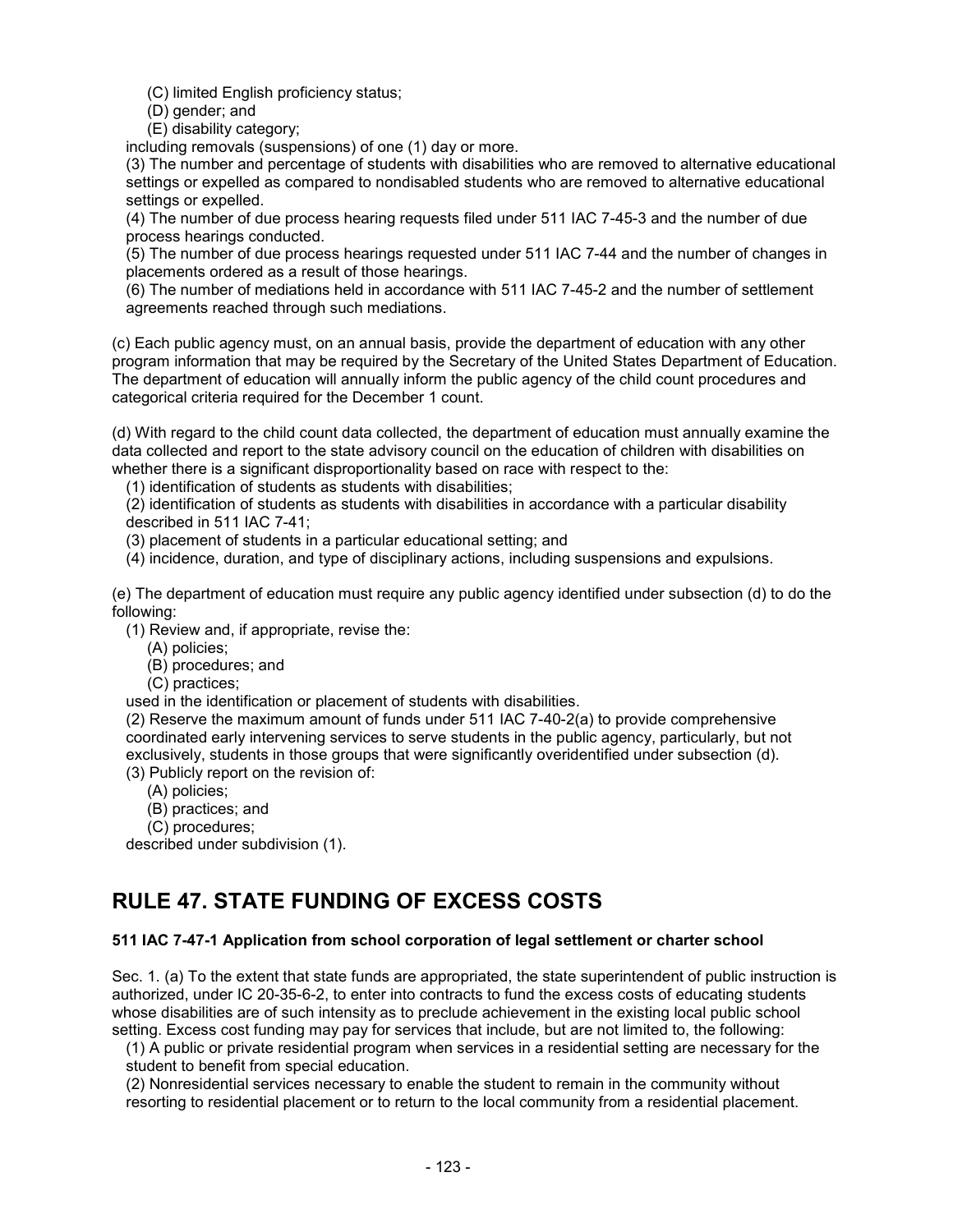(b) The division of special education must establish an application process described in a procedure manual that includes requirements for applications of excess cost funding. The division is authorized to revise the procedure manual as needed.

(c) A school corporation of legal settlement or a charter school may apply to the division of special education for excess cost funding when a student's CCC has determined, in accordance with 511 IAC 7- 42, that a student requires services involving excess costs. However, nothing in this rule restricts a public agency from utilizing its own resources to pay for excess costs.

(d) When an application for funding of excess costs has been approved, in whole or in part, the superintendent of public instruction will contract, as authorized by IC 20-35-6-2, or arrange an interagency transfer of funds, to pay for excess costs. The school corporation of legal settlement or the charter school must pay a share of the excess costs consisting of its per capita cost of general education, its paraprofessional rate, or transfer tuition. Approval of an application for excess cost funding cannot be retroactive, and expenses incurred prior to the date of approval are not eligible for reimbursement.

## **511 IAC 7-47-2 Appeal from denial of application**

Sec. 2. (a) The division of special education's denial of an application for excess cost funding is a denial of funding, not a denial of services. The division of special education's denial is not a disagreement with a student's CCC regarding appropriate services for the student or the provision of a free appropriate public education. A denial means that the application did not:

- (1) include required information; or
- (2) demonstrate eligibility for excess cost funding.

(b) When an application for excess cost funding is denied, in whole or in part, by the division of special education, the school corporation of legal settlement or the governing body of the charter school may appeal the denial by requesting a hearing. As follows, the hearing request must:

(1) Be sent to the superintendent of public instruction by certified mail within thirty (30) calendar days of the date the division of special education denied the application for excess cost funding. For purposes of this rule, the date of denial by the division of special education is the date when the notice of denial was sent to the applicant.

(2) Explain why the application should be approved, including how the application contains the required information necessary to demonstrate eligibility for excess cost funding.

(c) Upon receipt of a hearing request, the superintendent of public instruction must select three (3) employees from the department of education to serve on the hearing appeals panel, designating one (1) member of the panel to serve as the panel's chairperson. Members of the panel cannot be from the division of special education.

(d) A hearing must be scheduled before the hearing appeals panel within thirty (30) calendar days from the receipt of the request by the superintendent of public instruction. The hearing appeals panel chairperson must give at least ten (10) calendar days notice of the hearing date, time, and location to the party appealing the denied application.

(e) The appealing party and the department of education must submit six (6) copies of written materials to the hearing appeals panel not later than five (5) days prior to the hearing.

(f) At the hearing, the parties may:

- (1) present evidence:
	- (A) in writing; and
	- (B) through witnesses; and
- (2) be represented by counsel.

The length and order of the presentation will be determined by the hearing appeals panel chairperson.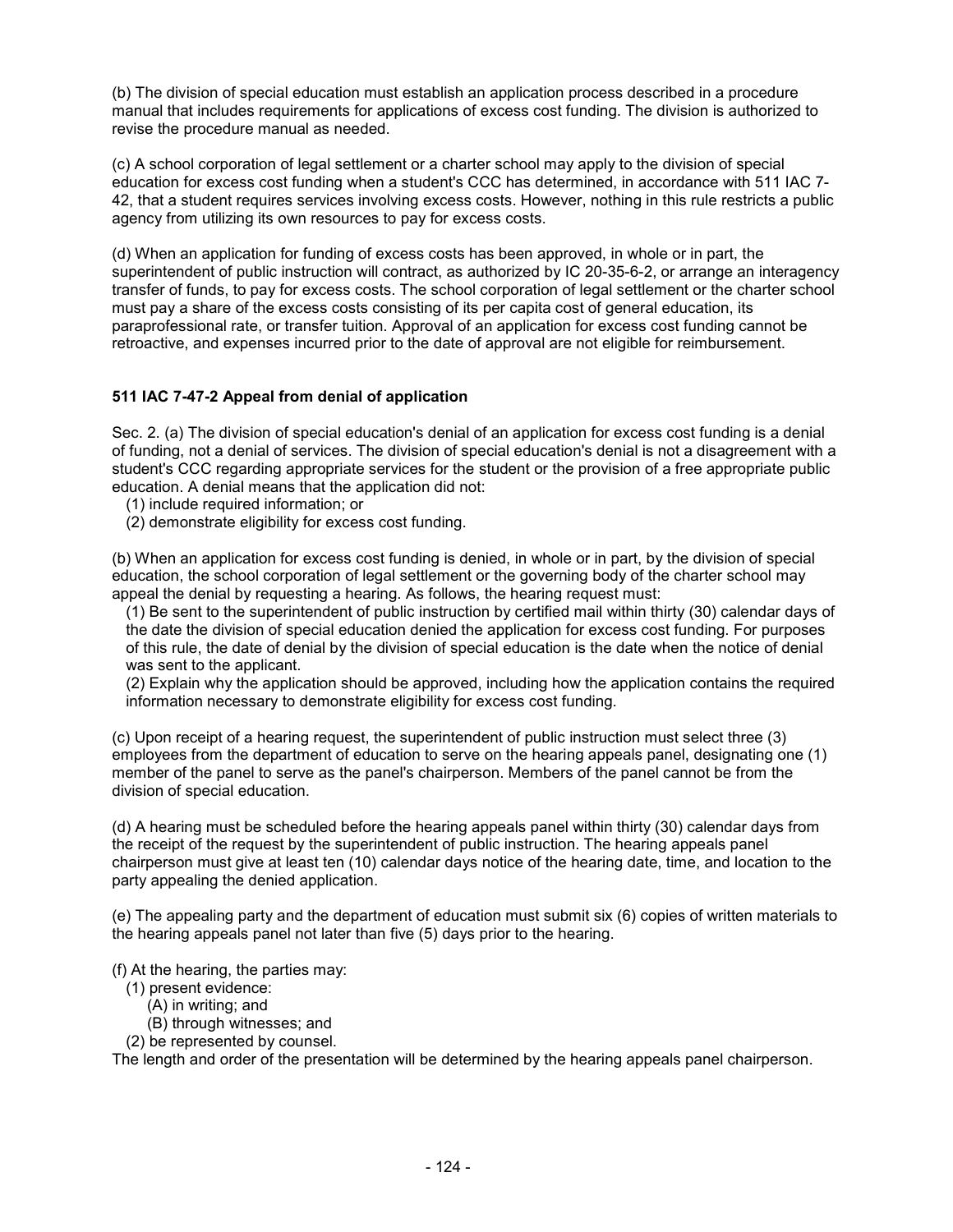(g) If the appealing party or authorized representative fails to appear at the designated date, time, and location of the hearing, the:

(1) appeal shall be considered closed; and

(2) process terminated.

(h) Not later than ten (10) calendar days after the hearing, the hearing appeals panel must issue a written decision, including findings of fact and reasons for the decision. The written decision must be sent by certified mail to the party appealing the denial of application.

(i) If the hearing appeals panel does not rescind the division of special education's denial of application, the applicant may appeal to a civil court of competent jurisdiction within thirty (30) calendar days of the applicant receiving the decision of the hearing appeals panel.

# **Rule 48. Minimum Expenditure Requirements**

## **511 IAC 7-48-1 Applicability**

Sec. 1. (a) This rule applies to school corporations as defined in IC 20-43-1-23(a).

(b) This rule does not apply to charter schools.

### **511 IAC 7-48-2 Definitions**

Sec. 2. The following definitions apply throughout this rule:

(1) "Child count" means the number of eligible pupils enrolled in special education programs on December 1 under IC 20-43-7-1.

(2) "Department" means the department of education established by IC 20-19-3-1.

(3) "Parentally-placed nonpublic school students with disabilities" has the meaning set forth in IC 20- 43-1-18.5.

(4) "Related services" has the meaning set forth in 511 IAC 7-32-79.

(5) "Special education" has the meaning set forth in 511 IAC 7-32-86.

(6) "State special education grant" means the amount of state funds a school corporation receives under IC 20-43-7.

## **511 IAC 7-48-3 Expenditure requirements**

Sec. 3. (a) The amount of the state special education grant that the school corporation must expend on services to the group of parentally-placed nonpublic school students with disabilities during a calendar year shall be based on the child count of parentally-placed nonpublic school students with disabilities reported on December 1 immediately preceding that calendar year.

(b) Beginning in calendar year 2012 and no later than December 31, the school corporation must, at a minimum and exclusive of federal special education funds, expend the amount determined in subsection (a) on special education and related services to parentally-placed nonpublic school students with disabilities under this article.

(c) The school corporation may expend state special education grant funds on behalf of parentally-placed nonpublic school students with disabilities to provide the following:

(1) Child find activities as defined in IC 20-43-1-8.5 and 511 IAC 7-40, including evaluations,

reevaluations, and independent educational evaluations.

- (2) Special education.
- (3) Related services.

(d) By December 31 of each calendar year, the department shall establish and publish the following:

 (1) Procedures and forms for school corporations to report the amount of state special education grant funds generated by and expended on services to parentally-placed nonpublic school students with disabilities.

(2) Procedures to be utilized by the department in monitoring a school corporation's compliance with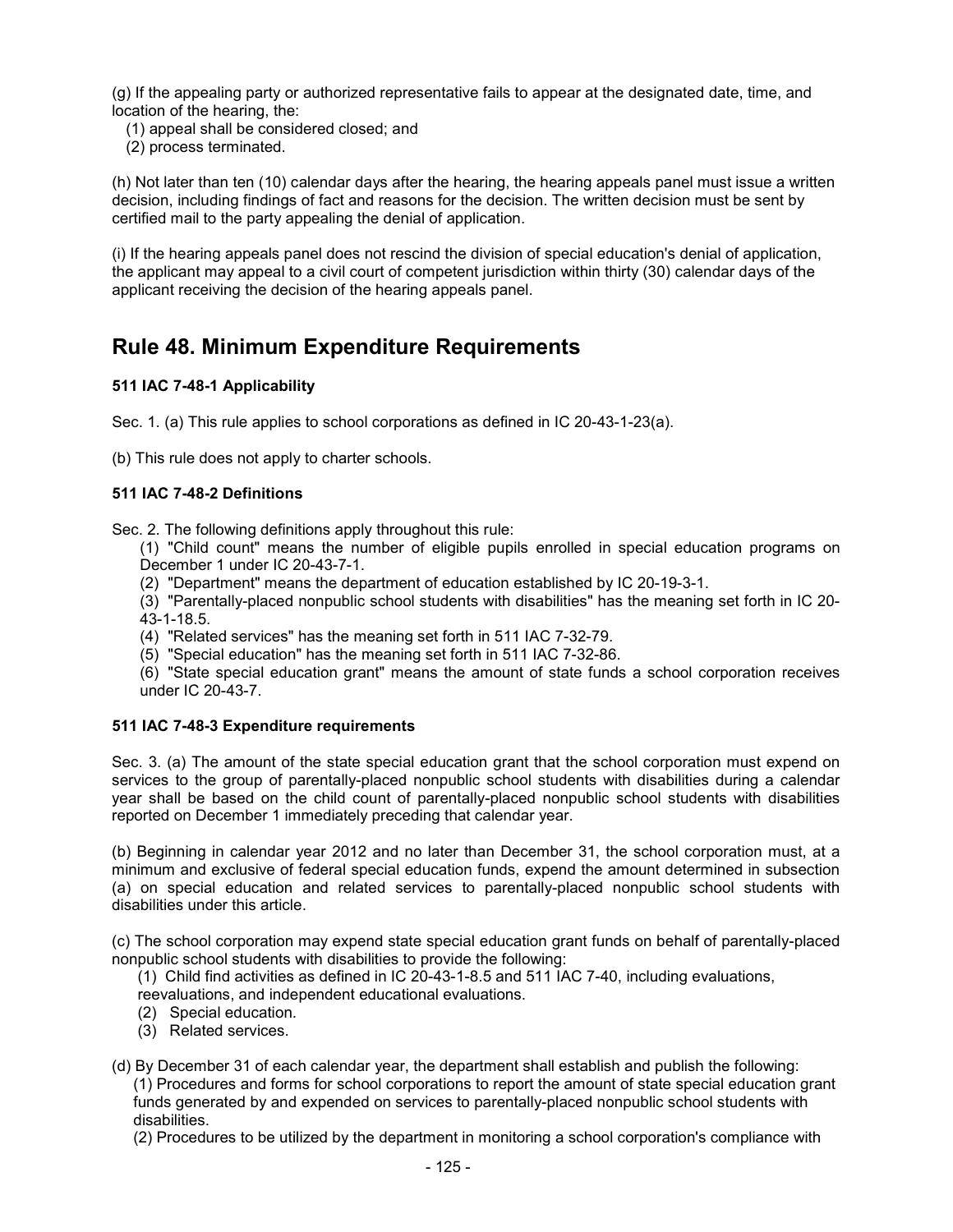this rule, including the consequences for a school corporation's failure to comply with any of the following:

- (A) IC 20-43-7-9.
- (B) This rule.
- (C) Procedures established under this rule.
- (3) Procedures for a school corporation to appeal a finding of noncompliance.

(e) Beginning with calendar year 2012, the school corporation shall comply with the reporting requirements established by the department, and the department shall monitor the school corporation's compliance with such requirements.

(f) The department shall monitor the school corporation's actual expenditures under this rule in the calendar year immediately following the calendar year in which the expenditures were required.

(g) The department shall notify the school corporation in writing of any noncompliance. The written notice shall include the following:

- (1) The nature of the noncompliance.
- (2) The corrective action the school corporation must take.
- (3) The deadline for the corrective action to be implemented.
- (4) The consequences for failing to take the corrective action by the established deadline.
- (5) The process to appeal the department's findings.

## **Rule 49. Provision of Special Education and Related Services by Choice Schools**

### **[511 IAC 7-49-1](http://www.in.gov/legislative/iac/iac_title?iact=511&iaca=7) Applicability**

Sec. 1. This rule applies to the following:

- (1) A choice school as defined in section 2 of this rule.
- (2) A school corporation as defined in [IC 20-28-2-16](http://www.in.gov/legislative/iac/ic?t=20&a=28&c=2&s=16)**.**
- (3) A charter school as defined in [IC 20-24-1-4](http://www.in.gov/legislative/iac/ic?t=20&a=24&c=1&s=4)**.**

## **[511 IAC 7-49-2](http://www.in.gov/legislative/iac/iac_title?iact=511&iaca=7) Definitions**

Sec. 2. The following definitions apply throughout this rule:

- (1) "Choice scholarship student" means a student who has been awarded a choice scholarship under [IC 20-51-4-4\(](http://www.in.gov/legislative/iac/ic?t=20&a=51&c=4&s=4)a)(2).
- (2) "Choice school" means a nonpublic school designated by the department as an eligible school under [IC 20-51-1-4.7](http://www.in.gov/legislative/iac/ic?t=20&a=51&c=1&s=4.7) and [512 IAC 4.](http://www.in.gov/legislative/iac/iac_title?iact=512&iaca=4)
- (3) "Choice special education plan" or "CSEP" means the written document developed by the choice scholarship education planning team that describes the special education and related services the choice school will provide to the choice scholarship student with a disability.
- (4) "Department" means the department of education established by [IC 20-19-3-1.](http://www.in.gov/legislative/iac/ic?t=20&a=19&c=3&s=1)
- (5) "Division of special education" means the division of special education established by [IC 20-35-2-1.](http://www.in.gov/legislative/iac/ic?t=20&a=35&c=2&s=1)

### **[511 IAC 7-49-3](http://www.in.gov/legislative/iac/iac_title?iact=511&iaca=7) Parent selection of school to provide services**

Sec. 3. (a) The choice school shall, at the time a student with a disability applies for choice scholarship, inform the parent of a student with a disability of the special education and related services the choice school makes available.

(b) Subsequent to receiving information described in subsection (a) and prior to the submission of the choice scholarship application, the parent must select either the choice school or the local school corporation as the provider of special education and related services for the student.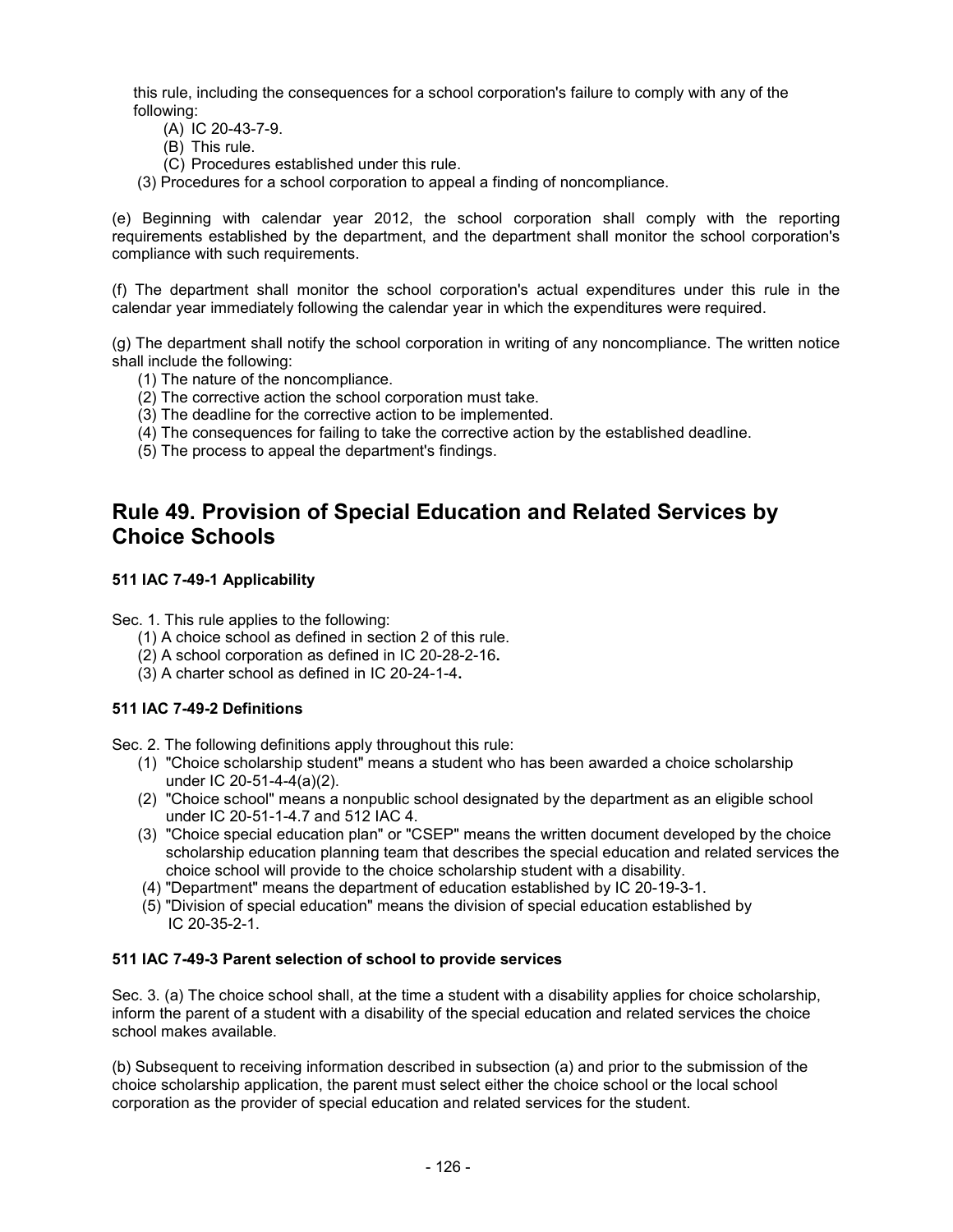(c) The parent's selection under subsection (b) is valid for the school year at the choice school for which the choice scholarship was awarded.

## **[511 IAC 7-49-4](http://www.in.gov/legislative/iac/iac_title?iact=511&iaca=7) Choice special education plan**

Sec. 4. (a) Within ten (10) instructional after a choice scholarship student with a disability enrolls in the choice school, the choice school shall convene a meeting with the parent of the choice scholarship student and school staff to:

- (1) determine the choice scholarship student's special education and related service needs; and
- (2) develop a CSEP for the choice scholarship student.
- (b) The CSEP shall be in writing and, at a minimum, include the following components:
	- (1) Measurable goals.
	- (2) Information on how the student's progress will be monitored and how parents will be informed of the progress.
	- (3) Accommodations that the choice school will provide to the student, including accommodations needed for the student to participate in statewide assessments.
	- (4) The length, frequency, and duration of the special education and related services to be provided**.**

(c) The CSEP shall include statements to inform the parents of the following:

- (1) The parent must provide written consent in order for the choice school to implement the CSEP.
- (2) The parent may revoke consent at any time by providing a signed written statement revoking such consent.
- (3) Revocation of consent encompasses the entire CSEP.
- (4) Upon receipt of the written revocation, the choice school will stop implementing the CSEP.

(d) A parent may request a meeting at any time to review the CSEP. The choice school shall convene a meeting to review the CSEP within a reasonable time after receiving the request.

(e) For any choice scholarship student with a disability returning to the choice school, the student's previous year's CSEP shall be reviewed within ten (10) instructional days of the start of the school year to inform the planning and development of a CSEP for the current school year if the student selects the choice school as the special education service provider for the current year.

## **[511 IAC 7-49-5](http://www.in.gov/legislative/iac/iac_title?iact=511&iaca=7) Parent consent**

Sec. 5. (a) The parent must provide written consent for the CSEP in order for the choice school to implement the CSEP.

- (b) The choice school shall provide the parent with a copy of the CSEP.
- (c) The choice school shall implement the CSEP as written.

(d) At any time after the parent gives consent for implementation of the CSEP, the parent may revoke that consent by submitting a signed written statement to the choice school revoking the consent.

(e) A parent's revocation of consent encompasses everything included in the CSEP.

- (f) The choice school:
	- (1) shall terminate special education and related services upon receipt of the parent's written revocation; and
	- (2) is not required to provide special education and related services for the remainder of the school year.

(g) Upon the choice school's receipt of the parent's revocation of consent, the choice school shall immediately provide: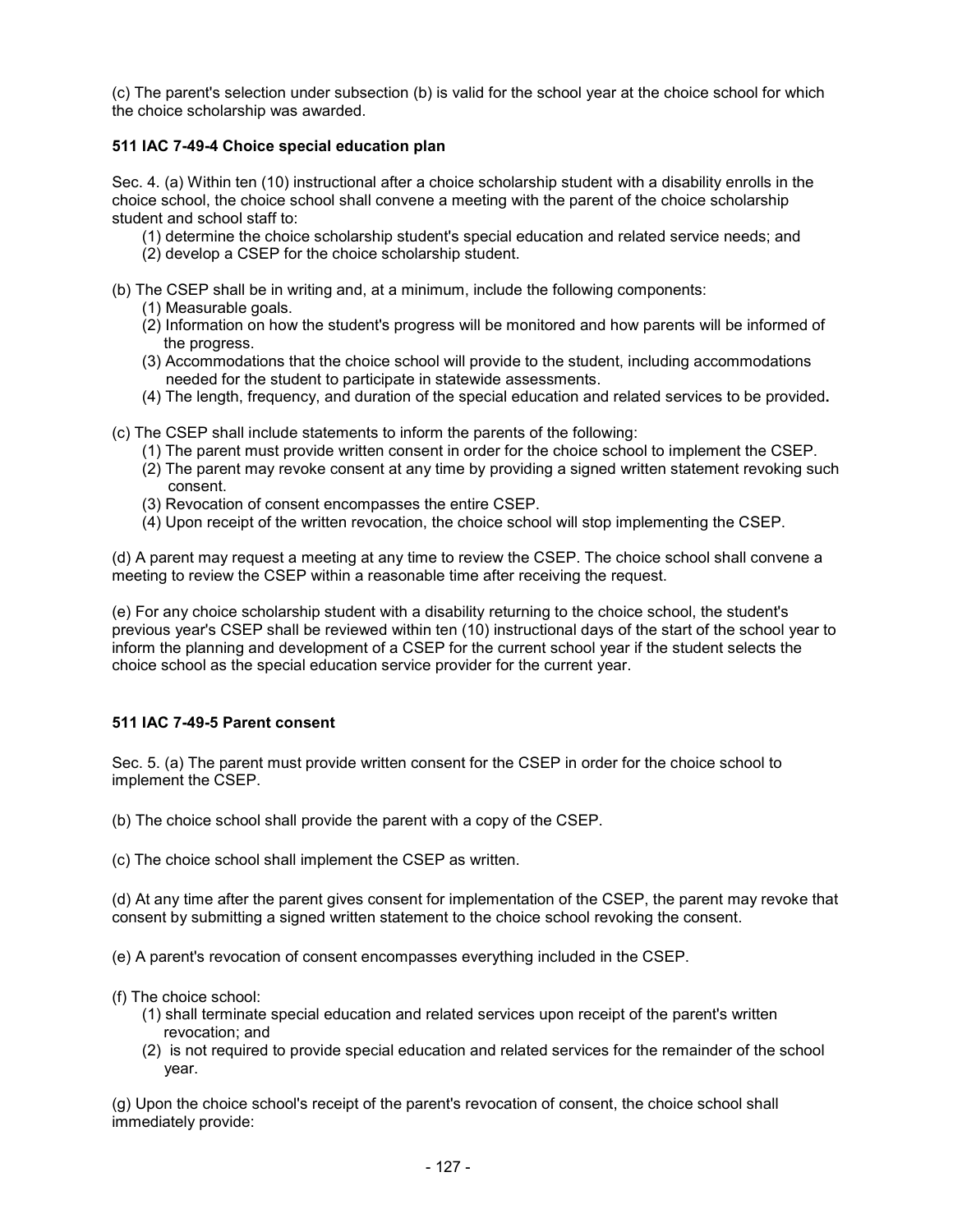- (1) written notice to the school corporation within whose boundaries the choice school is located that the student's scholarship is no longer funded under [IC 20-51-4-4\(](http://www.in.gov/legislative/iac/ic?t=20&a=51&c=4&s=4)a)(2); and
- (2) the school corporation with a copy of the student's CSEP.

(h) Not later than ten (10) instructional days from the date the school corporation receives the written notice described in subsection (g), the school corporation shall convene a case conference committee meeting and develop a service plan in accordance with [511 IAC 7-34-5.](http://www.in.gov/legislative/iac/iac_title?iact=511&iaca=7)

### **[511 IAC 7-49-6](http://www.in.gov/legislative/iac/iac_title?iact=511&iaca=7) Reevaluation**

Sec. 6. If the parent of a choice scholarship student requests a reevaluation of the student:

 (1) the school corporation shall conduct the reevaluation in accordance with [511 IAC 7-40-8;](http://www.in.gov/legislative/iac/iac_title?iact=511&iaca=7) and (2) the choice school shall collaborate with the school corporation and share all relevant information applicable to the reevaluation.

### **[511 IAC 7-49-7](http://www.in.gov/legislative/iac/iac_title?iact=511&iaca=7) Complaint process**

Sec. 7. (a) If a parent of a choice scholarship student believes the choice school is not complying with the requirements of this rule, the parent may file a written complaint with the choice school.

(b) If the choice school does not resolve the complaint to the parent's satisfaction, the parent may file a complaint with the department as described in this rule.

- (c) The complaint must:
	- (1) be in writing;

(2) include the name and address of the choice school;

(3) include a statement alleging that the choice school has failed to comply with one (1) or more requirements of this rule;

(4) include the facts on which the alleged noncompliance is based;

(5) include a copy of the written complaint filed with the choice school in accordance with subsection (a);

- (6) be signed by the parent and include the parent's contact information; and
- (7) be submitted to the choice school and the division of special education.

(d) If the complaint alleges violations with respect to a specific choice scholarship student with a disability, the complaint must also include the name and address of the student.

(e) The division of special education shall investigate the complaint as described in [511 IAC 7-45-1](http://www.in.gov/legislative/iac/iac_title?iact=511&iaca=7)**.** (f) The choice school is required to complete any corrective action resulting from the complaint investigation within the timeline prescribed by the complaint investigation report.

(g) Failure of the choice school to complete any prescribed corrective action may negatively impact the choice school's continued eligibility under [512 IAC 4.](http://www.in.gov/legislative/iac/iac_title?iact=512&iaca=4)

### **511 [IAC 7-49-8](http://www.in.gov/legislative/iac/iac_title?iact=511&iaca=7) Student count**

Sec. 8. (a) On December 1 of each year, or such date as determined by the department, each choice school must count the number of school age students for whom both of the following apply:

- (1) A choice scholarship under [IC 20-51-4-4\(](http://www.in.gov/legislative/iac/ic?t=20&a=51&c=4&s=4)2) has been awarded.
- (2) The choice school is providing special education and related services pursuant to a CSEP to which the parent has provided written consent.

(b) The choice school shall comply with department's established procedures and format in submitting required data under this section.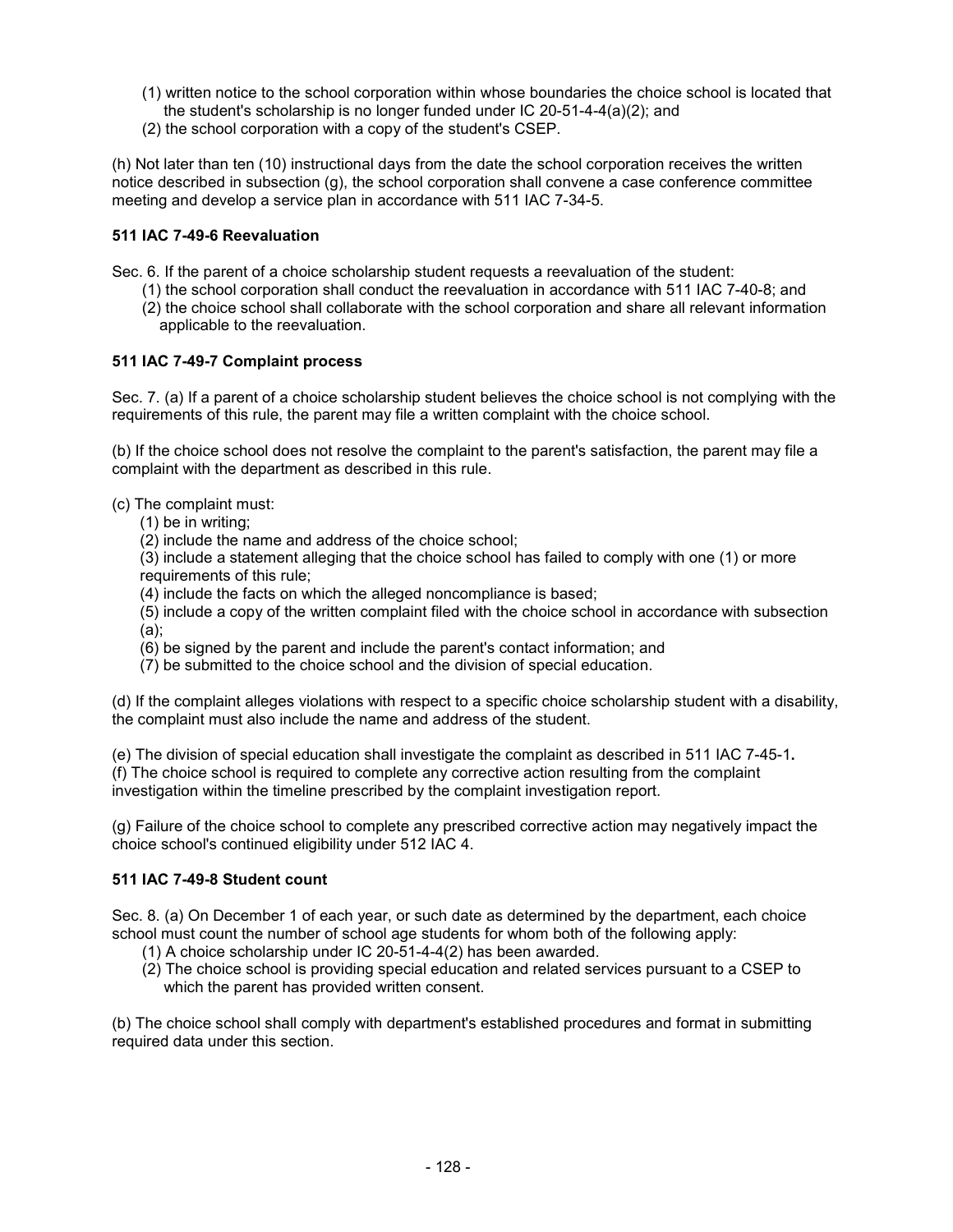### **[511 IAC 7-49-9](http://www.in.gov/legislative/iac/iac_title?iact=511&iaca=7) Education records**

Sec. 9. (a) Not later than ten (10) business days of receiving a request from a choice school for the education records of a choice scholarship student with a disability enrolled in the choice school, the school corporation or charter school shall provide the requested records to the choice school.

(b) Subject to subsection (c), and not later than ten (10) business days of receiving a request from a school corporation or a charter school for the education records of a choice scholarship student with a disability previously enrolled in the choice school, the choice school shall provide the requested records to the school corporation or charter school.

(c) If the parent of a choice scholarship student with a disability is in breach of a contract that conditions release of student records on the payment of outstanding tuition and other fees, the choice school shall within ten (10) business days of the request, provide a requesting school corporation with sufficient verbal information to permit the school corporation to make an appropriate placement decision regarding the student.

### **[511 IAC 7-49-10](http://www.in.gov/legislative/iac/iac_title?iact=511&iaca=7) Proportionate share**

Sec. 10. (a) A school corporation must consider all eligible parentally placed nonpublic students with disabilities, including choice scholarship students, when determining how it will expend its proportionate share of federal special education funds on services to parentally placed nonpublic students with disabilities.

(b) A school corporation within whose boundaries the choice school is located may, but is not required, choose to expend part of the proportionate share of federal special education funds on services to choice scholarship students.

(c) The school corporation within whose boundaries the choice school is located is not required to provide special education and related services for any choice scholarship student with a disability who has designated the choice school to provide their special education services as described in [IC 20-51-4-4.5,](http://www.in.gov/legislative/iac/ic?t=20&a=51&c=4&s=4.5) unless consent was subsequently revoked for the implementation of the CSEP.

(d) For students with disabilities who have been unilaterally enrolled by their parents in a choice school but who are not choice scholarship students, the school corporation must comply with the requirements of [511 IAC 7-34.](http://www.in.gov/legislative/iac/iac_title?iact=511&iaca=7)

(e) The school corporation's child find responsibilities related to students who have been unilaterally enrolled by their parents in a choice school is subject to [511 IAC 7-34.](http://www.in.gov/legislative/iac/iac_title?iact=511&iaca=7)

### **[511 IAC 7-49-11](http://www.in.gov/legislative/iac/iac_title?iact=511&iaca=7) Annual assurance**

Sec. 11. (a) As part of the annual assurances required of an eligible choice school, each choice school shall sign an assurance that as follows:

- (1) The choice school will inform the parent of special education and related services available from the choice school so that the parent is able to make an informed choice as to who will provide the special education and related services to the student.
- (2) The choice school and the parent will collaborate to develop the student's CSEP.
- (3) The CSEP will be in writing and will be implemented only upon the parent's written consent to the plan.
- (4) The choice school will inform the parent of the following:
	- (A) The consent requirement.
	- (B) The parent's right to revoke that consent.
	- (C) The consequences of revoking consent.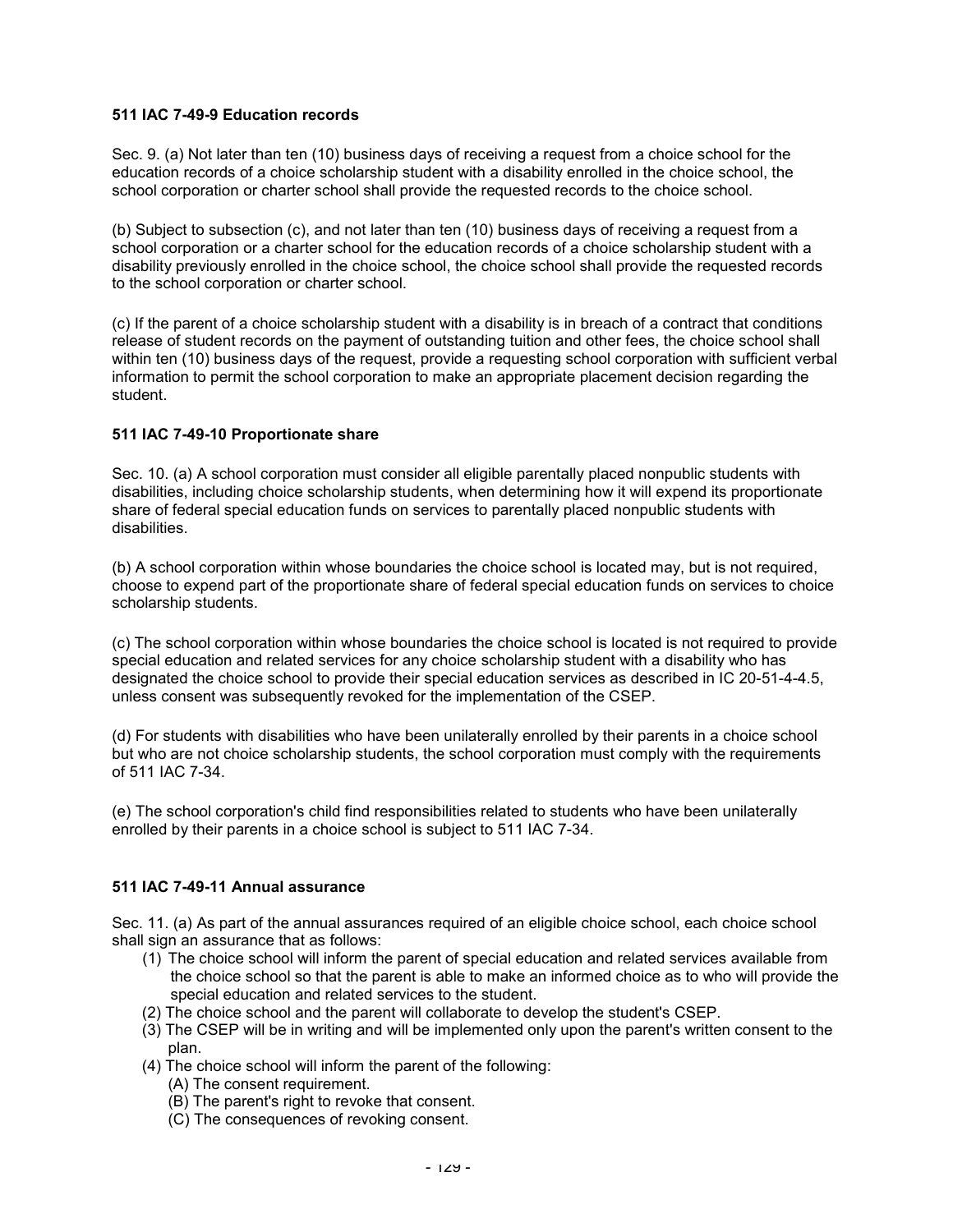(5) The choice school will provide student progress reports as described in the choice scholarship education plan.

(b) The division of special education may conduct random on-site reviews of the choice schools to verify compliance with the outcomes described in subsection (a) and will coordinate such reviews with other onsite reviews of choice schools conducted by the department.